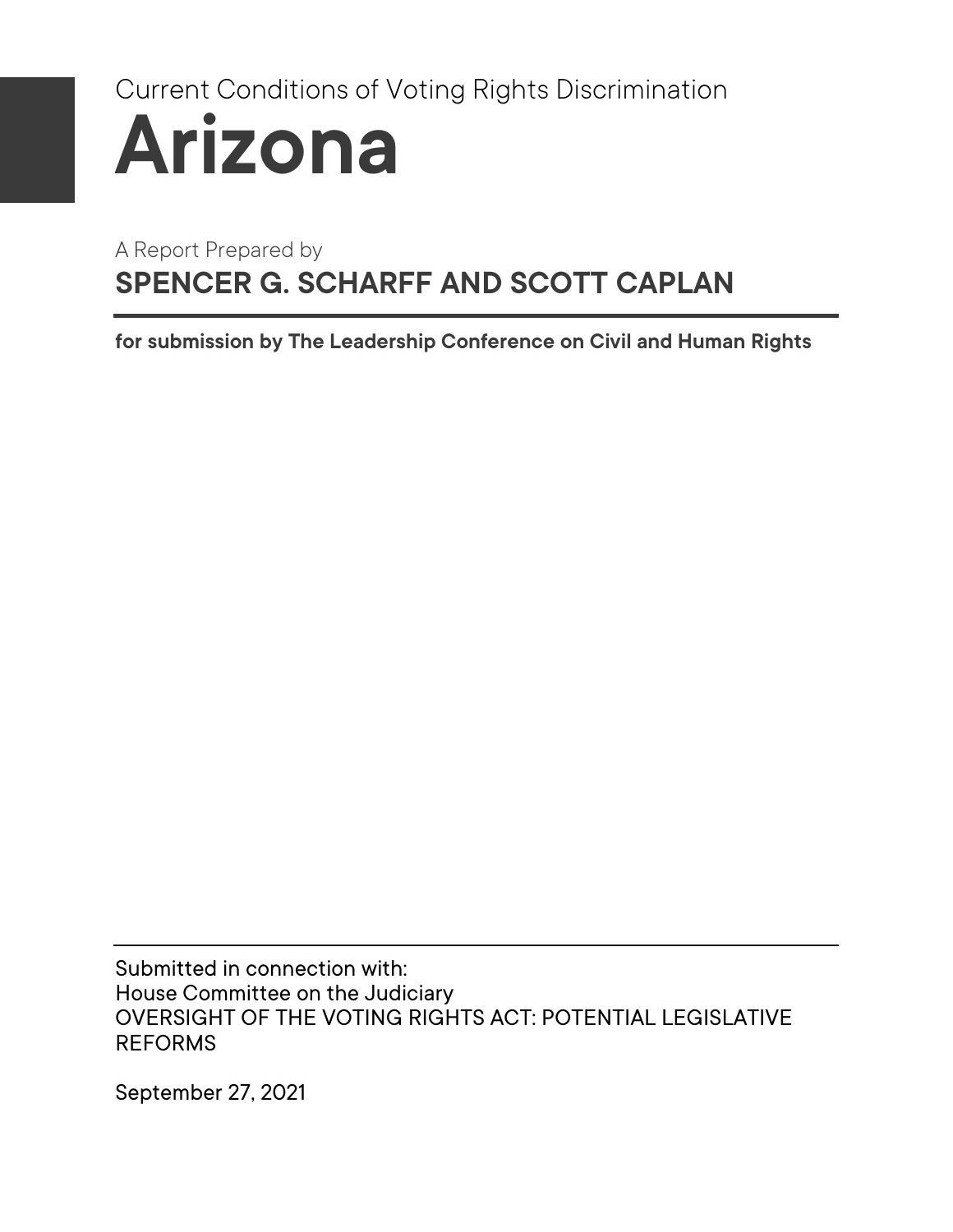## **The Legacy of Voting Discrimination and the Continued Need for the Voting Rights Act in Arizona**

**September 27, 2021**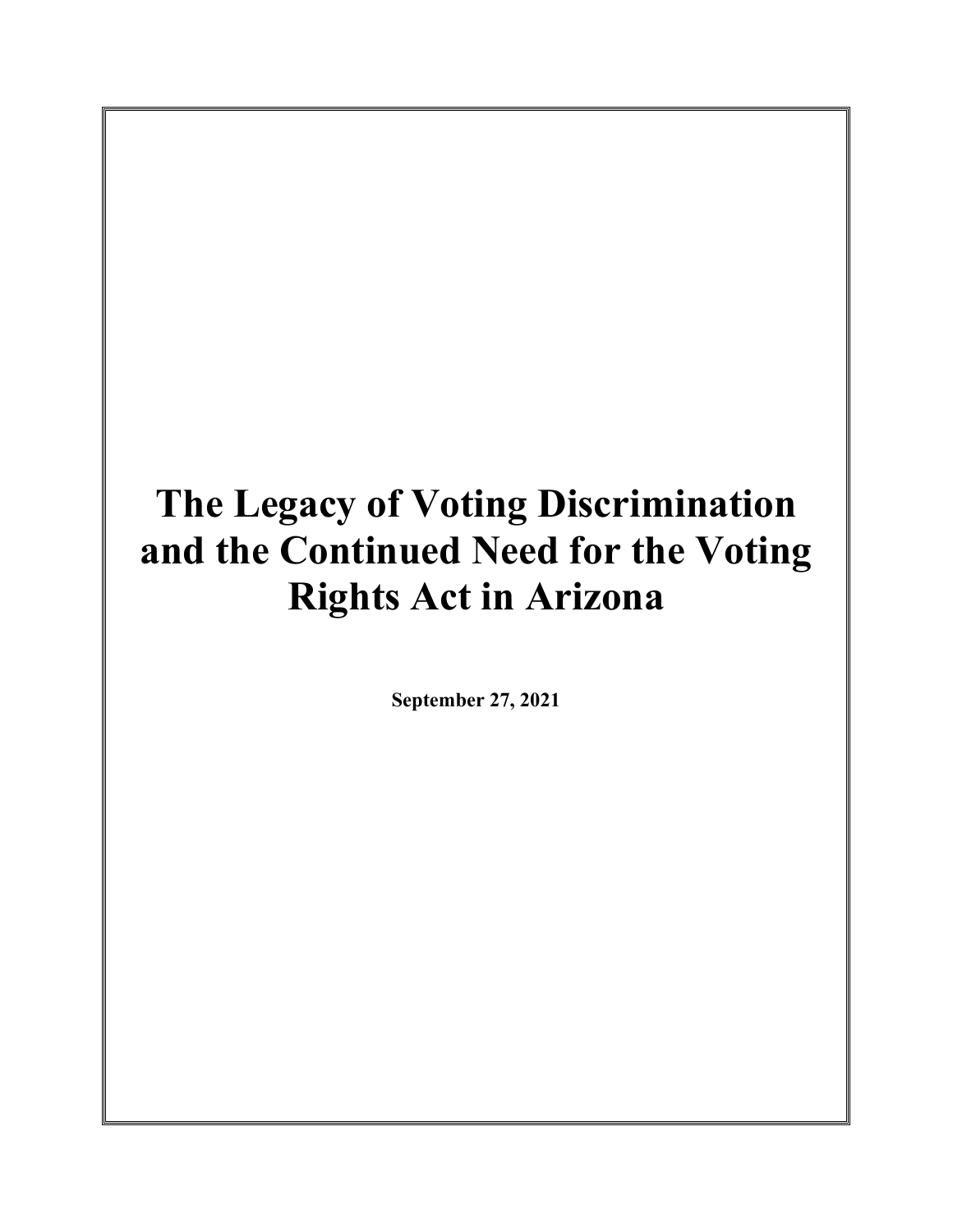This report was prepared by Spencer G. Scharff and Scott Caplan.

The authors wish to thank the following individuals and organizations for their contributions to and assistance with this report: Alexander F. Atkins, John J. Donnelly V, Zack G. Goldberg, Melinda Haag, Peter Jaffe, Sena Ku, Eliza P. Strong of Paul, Weiss, Rifkind, Wharton & Garrison LLP, Alex Gulotta of All Voting is Local, Joel Edman of the Arizona Advocacy Network, and the Native American Rights Fund.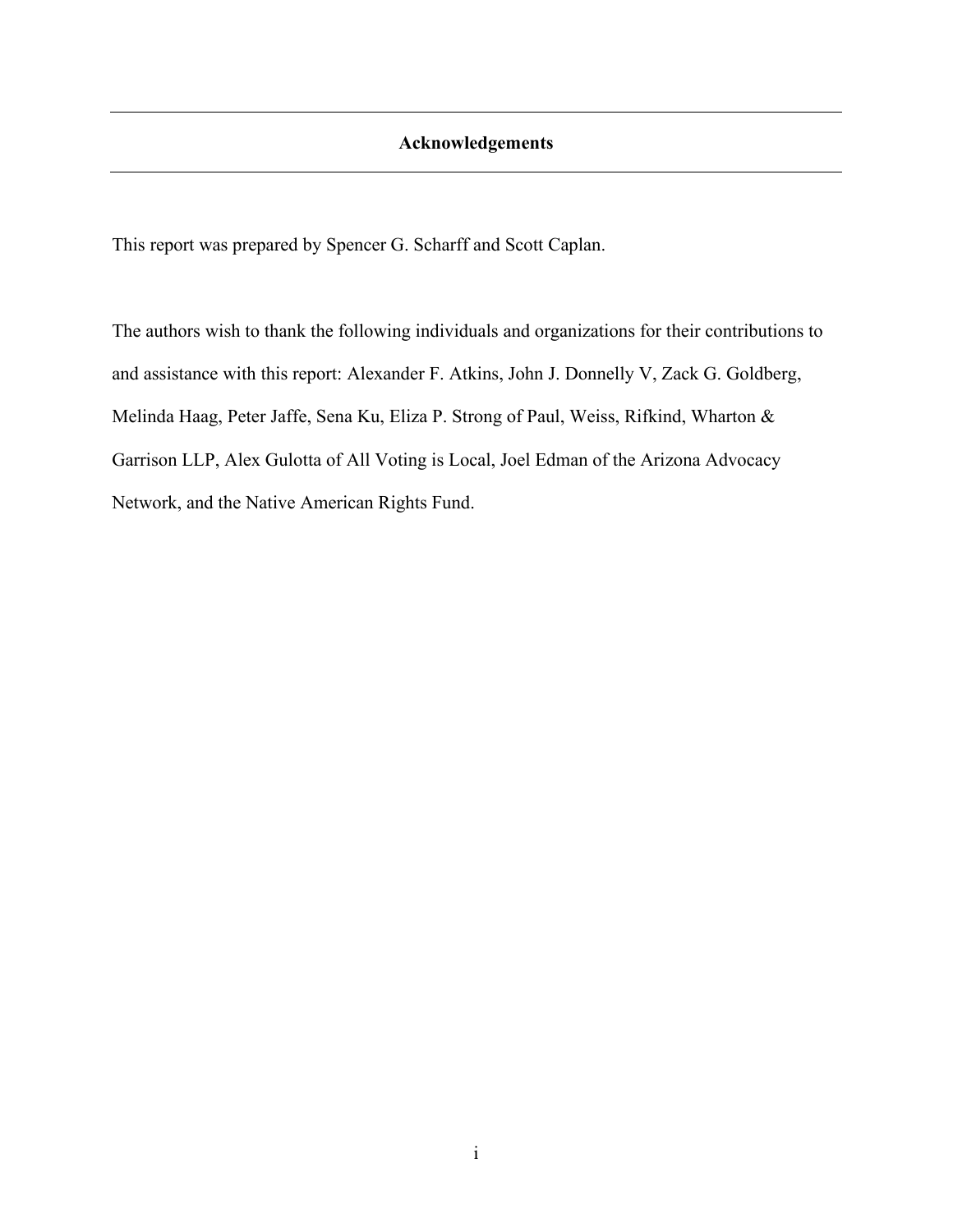#### **TABLE OF CONTENTS**

#### **Page**

| $\mathbf{I}$ . |                                                                                    |  |
|----------------|------------------------------------------------------------------------------------|--|
|                | A.                                                                                 |  |
|                | The 1975 Renewal-Statewide Coverage and Expanded Language<br><b>B.</b>             |  |
|                |                                                                                    |  |
|                | The Supreme Court's Decisions in Shelby County and Brnovich 14<br>C.               |  |
|                | D.                                                                                 |  |
| II.            |                                                                                    |  |
|                | A.                                                                                 |  |
|                | <b>B.</b>                                                                          |  |
|                | $C$ .                                                                              |  |
|                | D.                                                                                 |  |
| III.           |                                                                                    |  |
|                | History of Discrimination in Voting and Political Participation  28<br>A.          |  |
|                | <b>B.</b>                                                                          |  |
|                | $C$ .                                                                              |  |
|                | D.                                                                                 |  |
| IV.            | Voting Discrimination since 2006: the Continued Need for the VRA's Protections  50 |  |
|                | A.                                                                                 |  |
|                | <b>B.</b>                                                                          |  |
|                | $C$ .                                                                              |  |
|                | D.                                                                                 |  |
|                | E.                                                                                 |  |
|                | F.                                                                                 |  |
|                | G.                                                                                 |  |
| V.             |                                                                                    |  |
|                | A.                                                                                 |  |
|                | <b>B.</b>                                                                          |  |
|                | $C$ .                                                                              |  |
|                | Other Federal Government Voting Rights Actions Against Arizona  84<br>D.           |  |
|                | E.                                                                                 |  |
|                | The CyberNinjas' Post-Election Review and 2021 Voter Suppression<br>F.             |  |
|                |                                                                                    |  |
| VI.            |                                                                                    |  |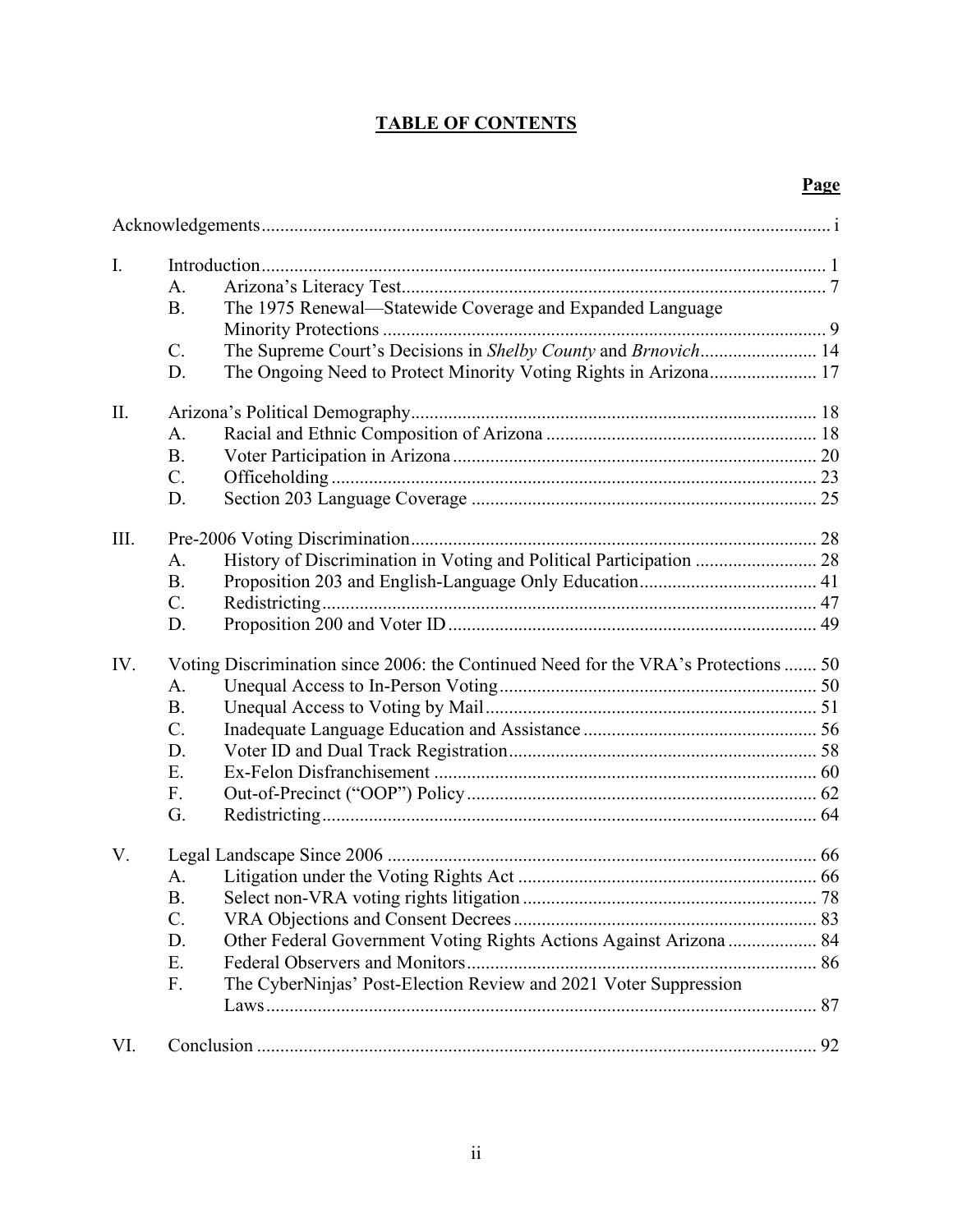#### **I. Introduction**

Throughout its history, Arizona has "repeatedly targeted its American Indian, Hispanic, and African American citizens, limiting or eliminating their ability to vote and to participate in the political process."<sup>1</sup> The Voting Rights Act has been instrumental in abating this discrimination, especially since the 1975 amendments expanded existing protections for language minorities. The legacy of discrimination persists, however, in Arizona politics. In the early 2000s, anti-immigrant rhetoric led to the enactment of Proposition 200, which purported to require, among other things, that all Arizona voters provide proof of their citizenship in registering to vote. This anti-immigrant rhetoric has continued to the present. Most recently, it has been prevalent in white supremacist rhetoric that helped fuel the January 6 insurrection. In 2021, racial appeals among "Stop the Steal" supporters about non-existent voter fraud have increased voter suppression and voter intimidation efforts in Arizona. The Voting Rights Act remains a vital tool for combatting efforts to disfranchise minority voters.

Arizona's history of racial discrimination, in voting and in other areas, is deeply embedded. In the  $19<sup>th</sup>$  century, as the white Anglo population of Arizona grew, sentiment "became more outspokenly hostile and exclusionary . . . toward minorities."<sup>2</sup> Both before and after the Civil War, Arizona attracted a substantial number of settlers from the American South, and their views on race and ethnicity had profound impacts on Arizona's development.<sup>3</sup> The federal government established the Arizona Territory in 1863, after some residents of the New Mexico Territory had

<sup>1</sup> *Democratic Nat'l Comm. v. Hobbs*, 948 F.3d 989, 998 (9th Cir. 2020), rev'd and remanded on other grounds sub nom. *Brnovich v. Democratic Nat'l Comm.*, 141 S. Ct. 2321 (2021).

<sup>2</sup> Expert Report of Dr. David R. Berman at 4, *Democratic Nat'l Comm. v. Reagan*, 329 F. Supp. 3d 824, No. 2:16-cv-01065-DLR, ECF No. 101-1 (D. Ariz. June 10, 2016) [hereinafter "Berman Report"]. The district court found Dr. Berman to be credible and afforded "great weight" to his opinions. *Reagan*, 329 F. Supp. 3d at 834 (D. Ariz. 2018), rev'd and remanded on other grounds sub nom. *Democratic Nat'l Comm. v. Hobbs*, 948 F.3d 989 (9th Cir. 2020).

<sup>3</sup> Berman Report, *supra* note 2, at 8–9; *see also* John D. Leshy, *The Making of the Arizona Constitution*, 20 ARIZ. ST. L. J. 1, 49 (1988).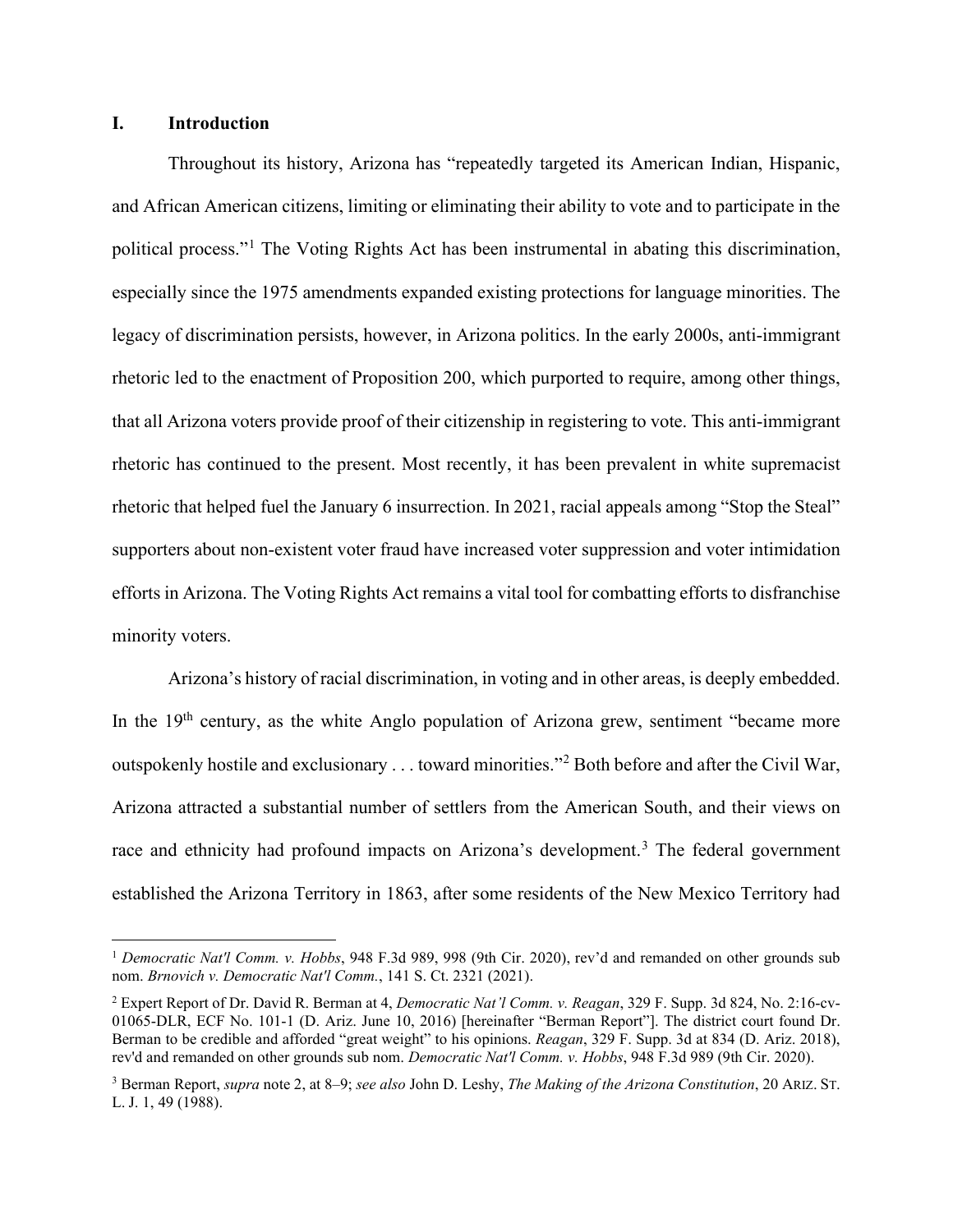purported to secede in 1861, and the Confederacy had briefly captured the territory.<sup>4</sup> White Arizonans engaged in brutal and, at times, genocidal campaigns against Apache civilians, including the Camp Grant Massacre of 1871, in which "vigilantes" slaughtered more than 90 women and children while Apache men were out hunting.<sup>5</sup>

An 1863 law restricted the franchise to "white male citizens."<sup>6</sup> Although the Treaty of Guadalupe Hidalgo nominally required that white Mexican-born Arizonans enjoy the rights of citizenship, Arizonans embarked on a campaign to classify many Mexicans as Indian in order to deny them the vote.<sup>7</sup> Arizona persisted in denying Native Americans the right to vote as a matter of law until 1948.

In 1865, Arizona amended its anti-miscegenation law to define the concept of whiteness, one of the first such laws to do so.<sup>8</sup> In 1906, as Arizona and New Mexico approached statehood, Arizona voters rejected reuniting with New Mexico after a campaign by Arizona politicians "warn[ing] that the Spanish-speaking population of New Mexico would dominate the new state" and that such a reunion with New Mexico threatened to mix "a pure American strain."<sup>9</sup>

Arizona became a state in 1912. Arizona's 1910 constitutional convention included only one Latino, considerably fewer than in New Mexico and California.<sup>10</sup> Attempting to appease Congress, delegates at the convention temporarily did away with Arizona's literacy test for the ratification vote on Arizona's Constitution. They did so only after Congress, perceiving that the

<sup>4</sup> *See* Kristina M. Campbell, *Rising Arizona: The Legacy of the Jim Crow Southwest on Immigration Law and Policy After 100 Years of Statehood*, 24 BERKELEY LA RAZA L.J. 1, 4–5 (2014).

<sup>5</sup> *Id.* at 8; Berman Report, *supra* note 2, at 4–5.

<sup>6</sup> Campbell, *supra* note 4, at 6, n. 37.

<sup>7</sup> *Id.*

<sup>8</sup> *See id.* at 10.

<sup>9</sup> Berman Report, *supra* note 2, at 6.

<sup>10</sup> *Id.* at 7.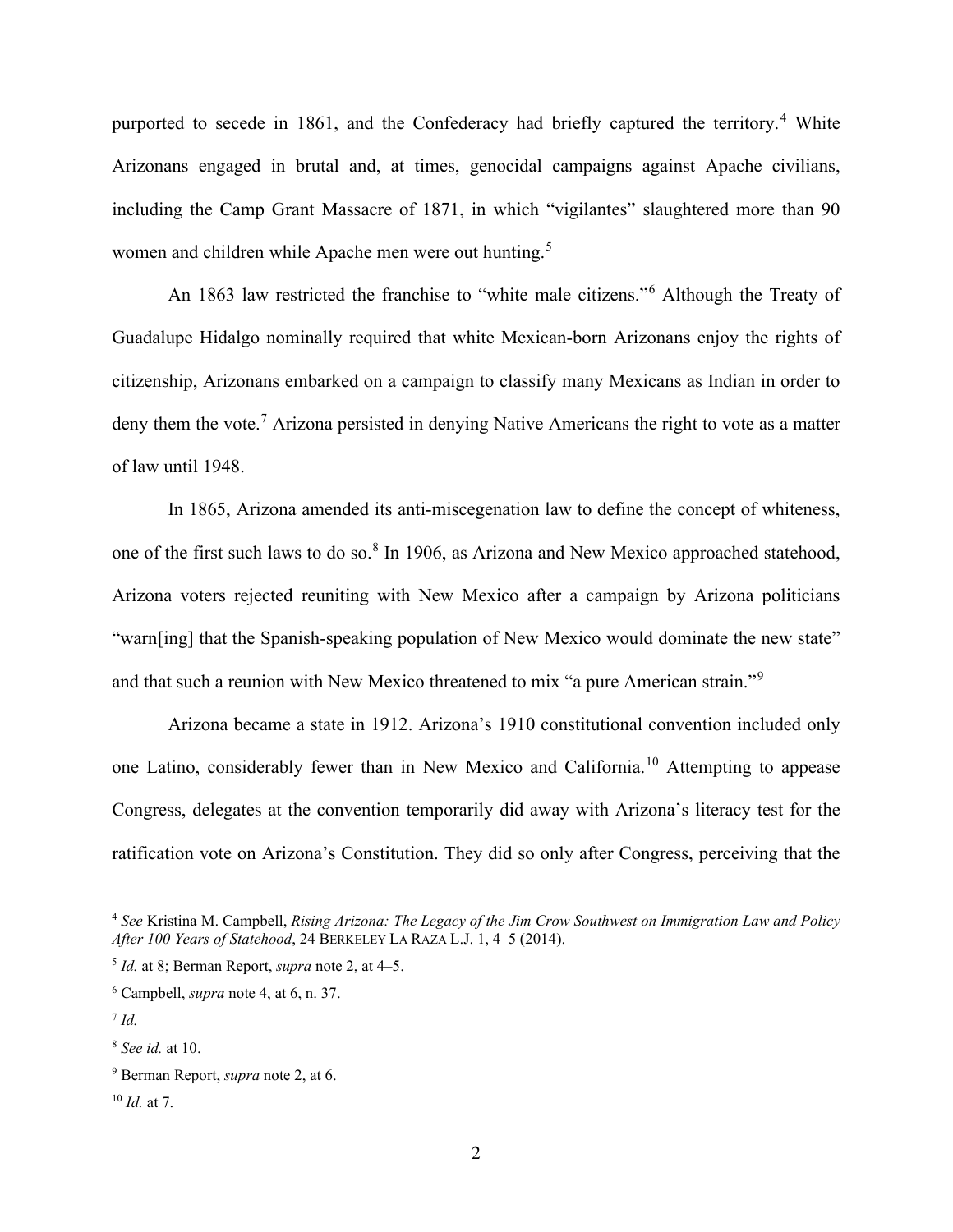test was intended to disfranchise Spanish-speaking voters, required that it be eliminated.<sup>11</sup> After admission to the Union in 1912, however, Arizona promptly reinstated the literacy test and fought bitterly to preserve it until after Congress banned literacy tests nationwide in the 1970 amendments to the Voting Rights Act.

Both in territorial times and under statehood, Arizona's Anglo-white majority adopted numerous laws intended to limit the ability of Latinos, Native Americans, and other racial minorities to compete economically, socially, and politically on the same playing field as the majority. Congress had been correct in 1910—as it later was in 1970 and 1975—about the purpose of Arizona's literacy test. As historian David Berman concluded, Arizona's territorial legislature adopted the literacy test in order to target the "ignorant Mexican vote."<sup>12</sup> And "[a]s recently as the 1960s, registrars applied the test to reduce the ability of blacks, Indians, and Hispanics to register to vote."<sup>13</sup> Arizona politicians assembled teams of challengers and intimidators to "challenge<sup>[]</sup> minorities at the polls[, asking] them to read and explain 'literacy' cards. Intimidators hoped to discourage minorities from standing in line to vote."<sup>14</sup> Threats of intimidation under color of law continue to this day against Arizona's minority communities.<sup>15</sup>

<sup>11</sup> *Id.* at 10-12.

<sup>&</sup>lt;sup>12</sup> *Id.* at 12 (quoting the correspondence of a prominent newspaper editor and Democratic leader).

<sup>&</sup>lt;sup>13</sup> DAVID R. BERMAN, ARIZONA POLITICS AND GOVERNMENT: THE QUEST FOR AUTONOMY, DEMOCRACY, AND DEVELOPMENT 75 (1998); *see generally* Chandler Davidson et. al., *Vote Caging As A Republican Ballot Security Technique*, 34 WM. MITCHELL L. REV. 533, 542–59 (2008) (describing Arizona's challenger campaigns in the 1950s and 1960s as models for voter caging efforts nationally).

<sup>14</sup> Berman, *supra* note 13, at 76.

<sup>&</sup>lt;sup>15</sup> For example, in 2012, Maricopa County Recorder Helen Purcell was caught trying to scare voters into thinking third-party ballot collection was a crime, referring to the practice as "ballot harvesting." Evan Wyloge, *Activists call foul on Maricopa County officials' early ballot warning*, ARIZONA CAPITOL TIMES (Oct. 22, 2012). Purcell later claimed that she was misquoted, but her sentiments were echoed in a robocall campaign orchestrated by notorious Maricopa sheriff Joe Arpaio. Evan Wyloge, *Maricopa County Sheriff Joe Arpaio campaign uses erroneous early ballot warning in robocall*, ARIZONA CAPITOL TIMES (Oct. 22, 2012).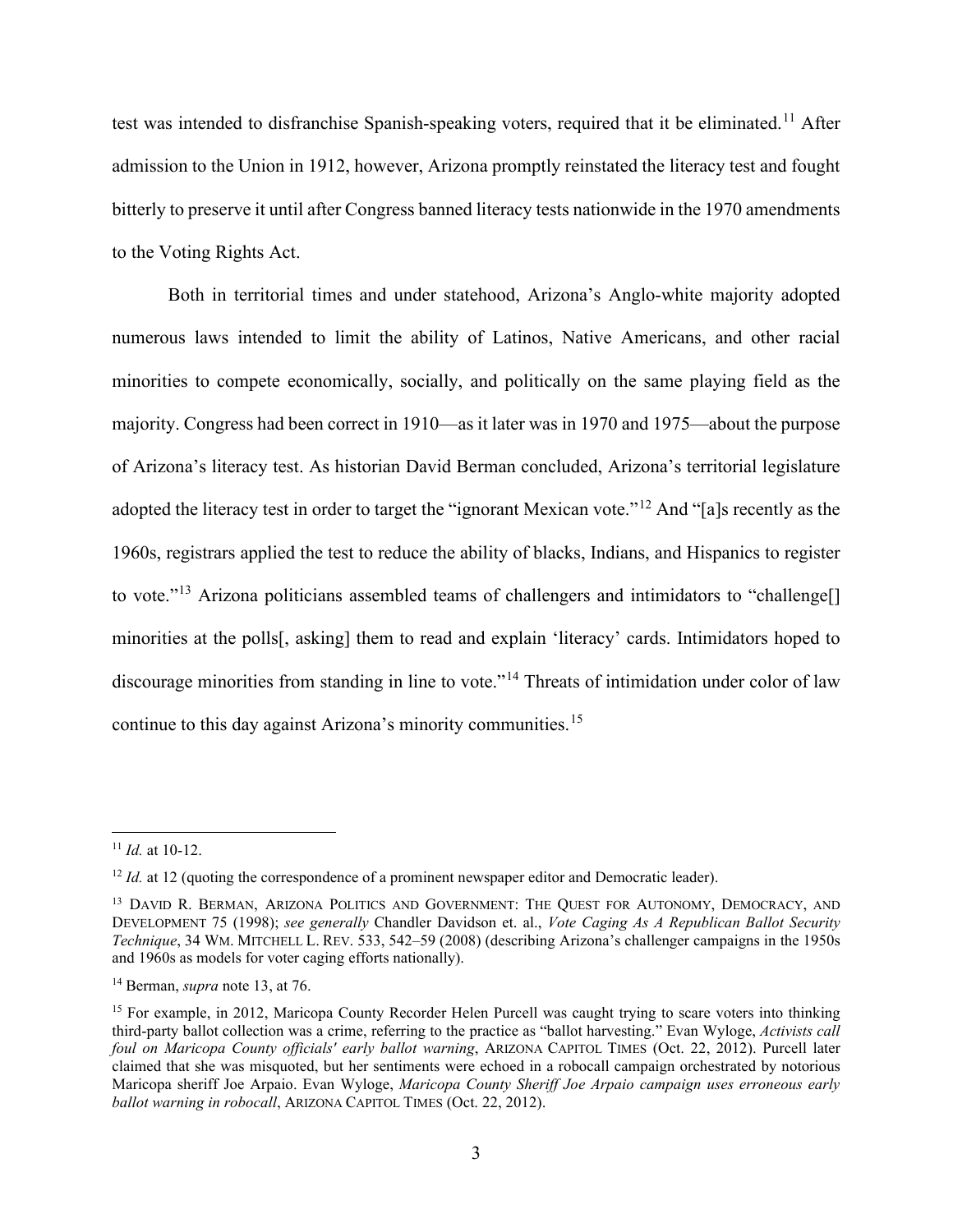In 1909, municipalities were allowed to adopt segregated schools if they had "more than eight" African-American school-age children.<sup>16</sup> Local ordinances targeted Chinese-owned businesses, and local "district codes" excluded Chinese and Latino workers from employment in local mines.<sup>17</sup> Where racial minorities were allowed to compete for the same jobs, their pay was often lower.<sup>18</sup> The town of Winslow had segregated swimming pools until 1955, with the pool open to white Anglos on some days of the week and minorities on others.<sup>19</sup> Statewide, Arizona prohibited marriages between persons of "Caucasian blood" with "Negroes, Hindus, Mongolians, members of the Malay race, or Indians, and their descendants" until 1962.<sup>20</sup> In 1942, the Supreme Court of Arizona affirmed the murder conviction of a Native American, finding his marriage to "a person of unmixed Caucasian blood" was null and void under the statute, and his wife could therefore be forced to testify against him. $21$ 

Arizona schools were permitted to be segregated on the basis of Spanish surname until at least 1951, and on the basis of race for African-American children until at least 1953.<sup>22</sup> The Phoenix Indian School, which was originally designed to "assimilate" Native American children by removing them from their families and teaching them a watered-down, vocational curriculum

<sup>16</sup> Campbell, *supra* note 4, at 22.

<sup>17</sup> *Id.* at 14–15

<sup>18</sup> Berman Report, *supra* note 2, at 5; *see also* Campbell at 15 (noting one example of an advertisement offering \$2.25 a day for whites and \$1.50 a day for Mexicans).

<sup>19</sup> James Thomas Tucker et. al., *Voting Rights in Arizona: 1982-2006*, 17 S.CAL. REV. L. & SOC.JUST. 283, 283 (2008) (citing litigation over the policy that ended in a consent agreement).

<sup>20</sup> Ariz. Rev. Stat. Ann. § 25-101(A) (1956); *see* TERRY GODDARD, ARIZ. ATTORNEY GEN., THE PROMISE OF BROWN V. BOARD OF EDUCATION: A MONOGRAPH 6–7 (Mar. 2005), available at https://azmemory.azlibrary.gov/digital/collection/statepubs/id/21093/.

<sup>21</sup> *State v. Pass*, 15 Ariz. 16, 20 (1942). Approximately two months after the Arizona Supreme Court's decision in Pass, Native Americans were retroactively removed from the statute as an emergency measure to "preserve the public peace, health and safety." 1943 Ariz. Sess. Laws 465.

<sup>22</sup> *See* Goddard, *supra* note 20, at 1–5.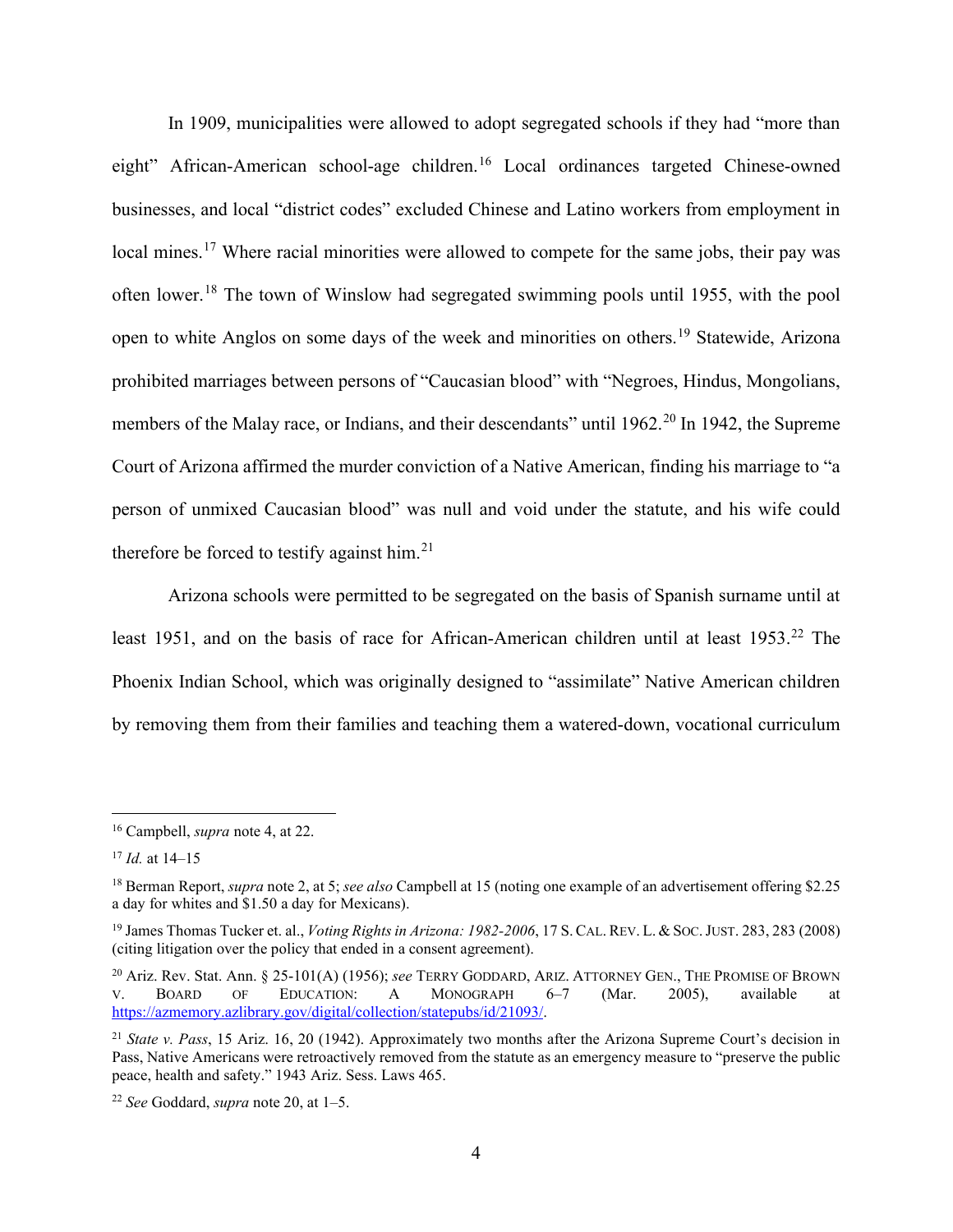to prepare them for low-paying menial labor, only closed in 1990.<sup>23</sup> Inequality in education persisted long after the end of *de jure* segregation. It continues today: in Tucson, nearly five decades of federal court oversight of the Tucson Unified School District stemming from the District's discriminatory racial and ethnic segregation are only now coming to an end.<sup>24</sup> The Department of Justice continues to oversee Arizona's compliance with a federal consent decree relating to its English Language Learning ("ELL") programs for students in predominately Latino communities.<sup>25</sup> Schools in minority districts and on Native American reservations remain underfunded.<sup>26</sup>

The Voting Rights Act of 1965 ("VRA" or the Act) was enacted to make registration and voting accessible for all Americans. Although the Fifteenth Amendment prohibited voting discrimination on the basis of race, color or previous condition of servitude,<sup>27</sup> Congress determined that some jurisdictions had found facially race-neutral ways of limiting minority voting rights and political participation. Even if an individual or the federal government could challenge a jurisdiction's discriminatory practices successfully, the litigation process was expensive and would take years and the local jurisdiction often simply ignored a federal court ruling or enacted

<sup>23</sup> Campbell, *supra* note 4, at 22–26.

<sup>24</sup> *Court Oversight in Tucson Desegregation Case to End*, ARIZ. CAPITOL TIMES, Apr. 26, 2021, https://azcapitoltimes.com/news/2021/04/26/court-oversight-in-tucson-desegregation-case-to-end/; *Roy*, No. CV-74- 00090-TUC-DCB, 2021 WL 1526455 (D. Ariz. Apr. 19, 2021), *appeal dismissed sub nom. Fisher v. Tucson Unified Sch. Dist.*, No. 20-16485, 2021 WL 3416869 (9th Cir. July 13, 2021).

<sup>&</sup>lt;sup>25</sup> Title VI: Identifying ELL Students: Arizona Department of Education (AZ) OCR Complaint No. 08-06-4006, U.S. Dep't of Education (Aug. 31, 2012), https://www2.ed.gov/about/offices/list/ocr/docs/investigations/08064006 html.

<sup>26</sup> *See, e.g.*, Jim Small, *Arizona Should Be Ashamed that Heavily Minority Districts are Being Shorted \$129M*, ARIZ. MIRROR (Feb. 28, 2019), https://www.azmirror.com/2019/02/28/arizona-should-be-ashamed-that-heavily-minoritydistricts-are-being-shorted-129m/; Alden Woods, *The Federal Government Gives Native Students an Inadequate Education, and Gets Away With It*, PROPUBLICA and THE ARIZONA REPUBLIC (Aug. 6, 2020), https://www.propublica.org/article/the-federal-government-gives-native-students-an-inadequate-education-and-getsaway-with-it; Nadine Groenig, *Arizona Lawmakers Are Failing Native American Students*, ARIZ. MIRROR (Mar. 6, 2020), https://www.azmirror.com/2020/03/06/arizona-lawmakers-are-failing-native-american-students/.

<sup>27</sup> *See* U.S. CONST. amend. XV, § 1.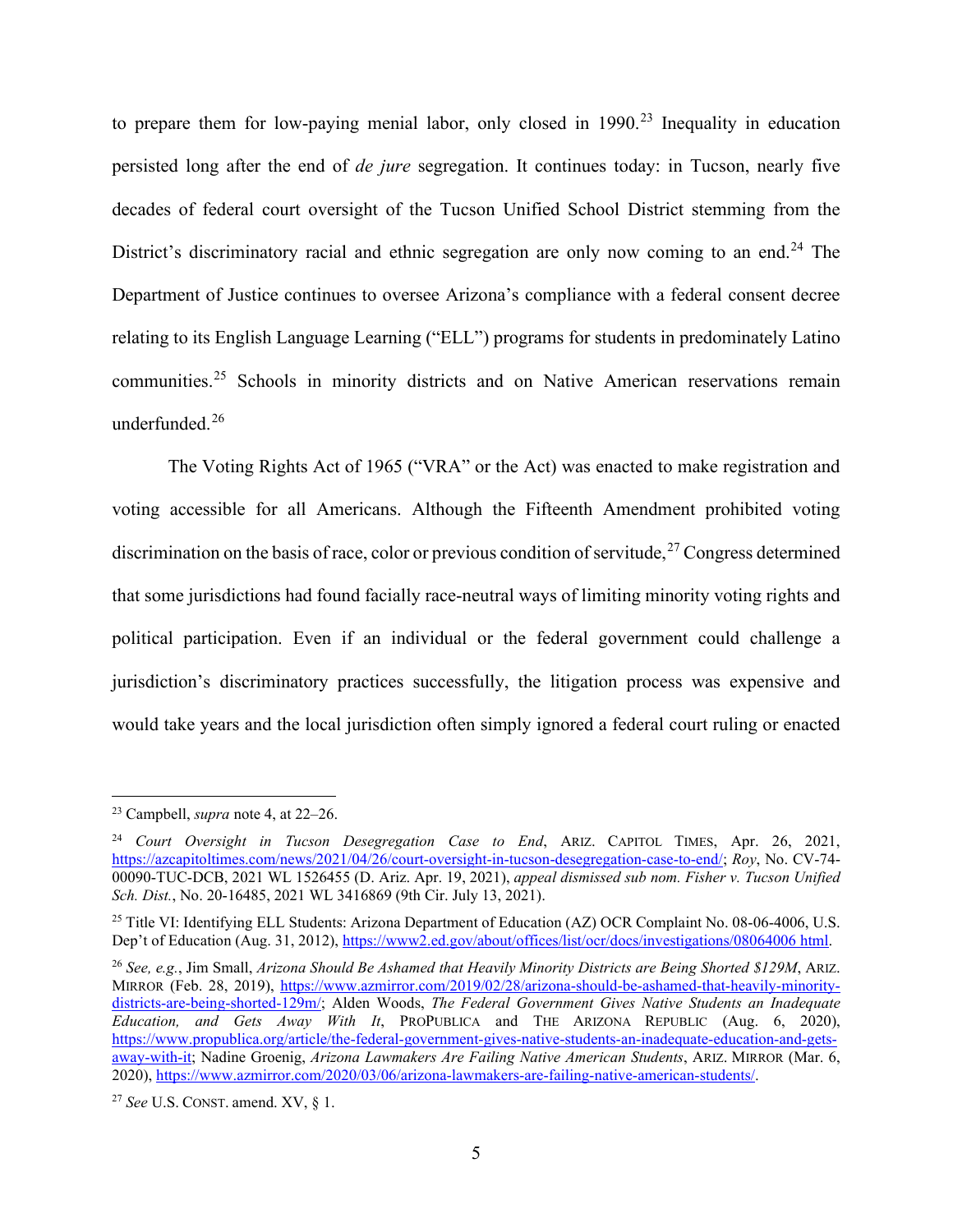new discriminatory laws. Many jurisdictions proved adept at making subtle changes to their discriminatory practices or enacting laws with a plausibly legitimate but pretextual basis, often voter fraud, and starting the process all over again.<sup>28</sup>

Key to the Voting Rights Act, therefore, was Section 5, which applied to certain jurisdictions with a repeated pattern of voting discrimination. These "covered" jurisdictions were required to submit any proposed changes to "any voting qualification or prerequisite to voting, or standard, practice, or procedure with respect to voting" for preclearance to the Department of Justice or to institute an action in the United States District Court for the District of Columbia for a declaratory judgment that the proposed change "does not have the purpose and will not have the effect of denying or abridging the right to vote on account of race or color . . . . .<sup>29</sup> Covered jurisdictions also were prohibited from using a literacy test as a voter registration requirement.<sup>30</sup>

For jurisdictions not covered by Section 5, relief could be obtained under Section 2 of the Act, which is a permanent provision that applies nationally. That provision initially was construed as codifying the right of affected individuals to bring private actions as they enjoyed under the Fifteenth Amendment. As a result of the 1982 amendments to the VRA, Section 2 has become the Act's general non-discrimination provision. It provides for relief in any jurisdiction in which a voting procedure "results in a denial or abridgement of the right of any citizen of the United States to vote on account of race or color" or language minority status.<sup>31</sup> A Section 2 violation likewise may be established if "it is shown that the political processes leading to nomination or election in

<sup>28</sup> *See Shelby Cty., Ala. v. Holder*, 570 U.S. 529, 560–62 (2013) (Ginsburg, J., dissenting) (explaining that early attempts to combat racial discrimination in voting through litigation "resembled battling the Hydra"); *Brnovich v. Democratic Nat'l Comm.*, 141 S. Ct. 2321, 2354 (2021) (Kagan, J., dissenting) (adopting the "less cultured reference" of a "game of whack-a-mole").

<sup>29</sup> Voting Rights Act of 1965, Pub. L. No. 89-110, § 5, 79 Stat. 437, 439 (1965).

<sup>30</sup> *Id.* § 4, 79 Stat. at 438.

 $31$  52 U.S.C. § 10301(a).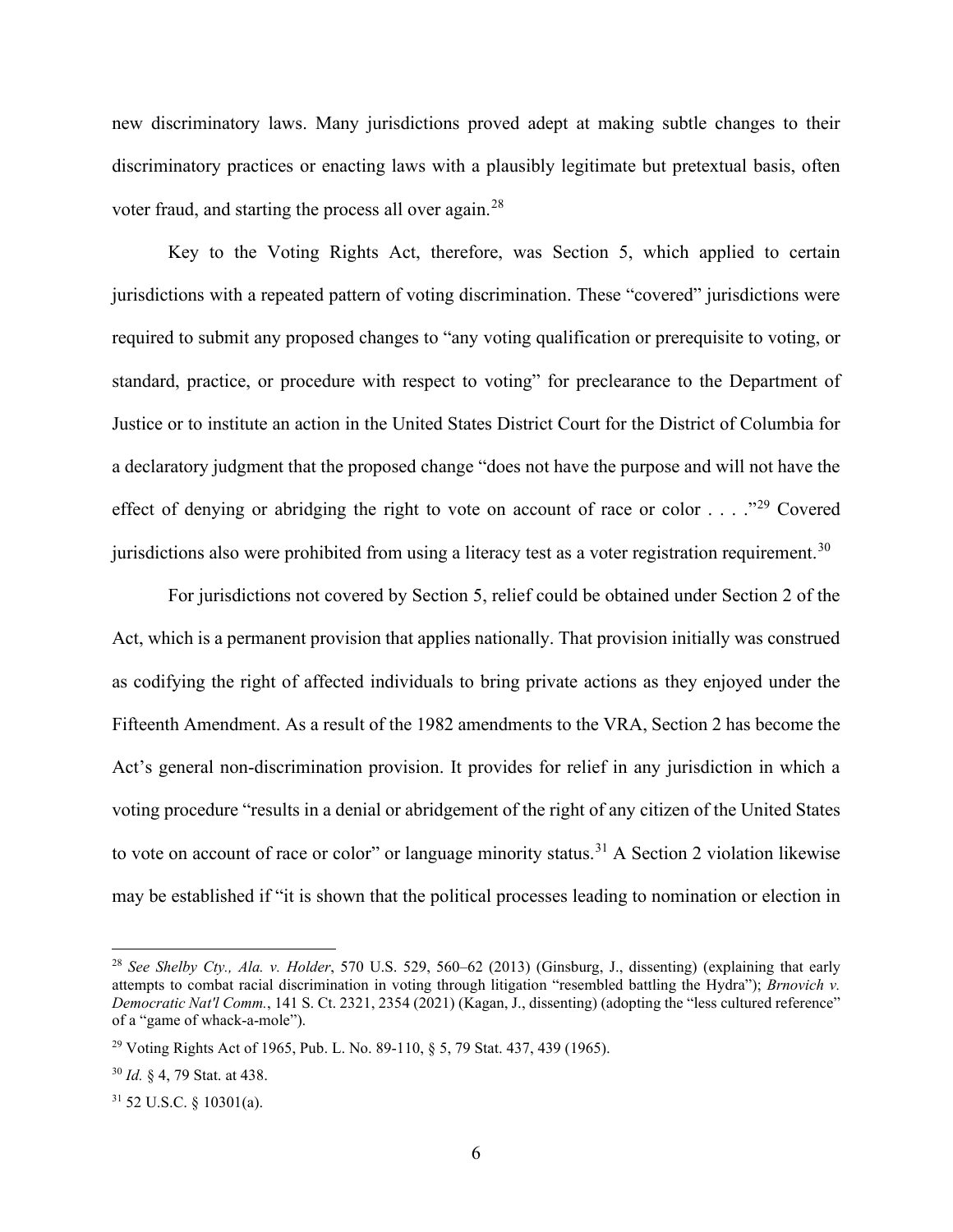the State or political subdivision are not equally open to participation" by voters on account of race, color or language minority status "in that its members have less opportunity than other members of the electorate to participate in the political process and to elect representatives of their choice."<sup>32</sup>

#### **A. Arizona's Literacy Test**

Because of their histories of discrimination, certain jurisdictions within Arizona were among the first to be affected by the Act. On August 7, 1965, Apache County, Arizona was included in the original list of jurisdictions covered by Section 5 of the Voting Rights Act. <sup>33</sup> On November 19, 1965, Navajo and Coconino Counties also became covered by Section 5.<sup>34</sup> The Act permitted covered jurisdictions to "bail out" of coverage upon proving to the District Court of the District of Columbia that they satisfied certain criteria tending to show the absence of voting discrimination in the preceding ten years.<sup>35</sup> In 1966, these three Arizona counties became among the first jurisdictions to successfully bail out.<sup>36</sup> Because literacy tests had been held to be constitutional, the District Court interpreted the VRA to authorize bailout if the covered jurisdiction could establish that it had not used a literacy test or similar device in a discriminatory manner. The court found that the counties had not done so and were entitled to be bailed out.<sup>37</sup>

Notably, the court rejected strenuous efforts by the Navajo Nation to intervene and oppose the termination of coverage, or, in the alternative, to require that the Attorney General "make a

<sup>32</sup> 52 U.S.C. § 10301(b).

<sup>33</sup> 30 Fed. Reg. 9897 (Aug. 7, 1965).

<sup>34</sup> 30 Fed. Reg. 14505 (Nov. 19, 1965).

<sup>35</sup> *See* 52 U.S.C. § 10303(a).

<sup>36</sup> *Apache County v. United States*, 256 F. Supp. 903 (D.D.C. 1966).

<sup>37</sup> *See id.* at 910–11.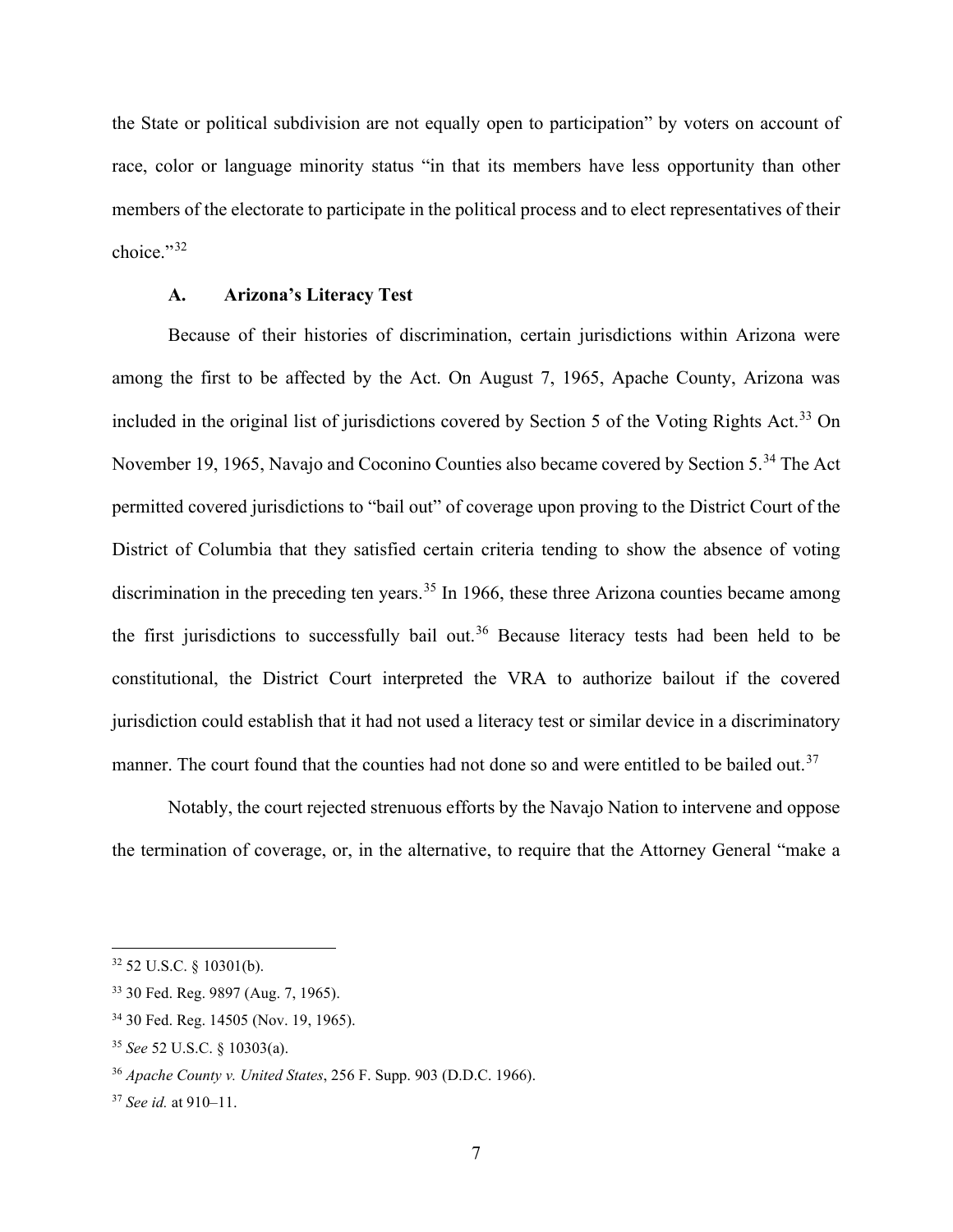'full, impartial and complete' investigation into the use of the literacy test in the three counties."<sup>38</sup> The literacy test was adopted before Native Americans obtained the right to vote in Arizona, and was initially intended to limit Latino voting. But once Native Americans secured the right to vote in Arizona, the literacy test had proven effective at restricting the Native American vote as well. In 1948, the overwhelming majority of Native Americans in Arizona were illiterate.<sup>39</sup> In the 1960s, "about half" of the Navajo voting age population could not pass a literacy test. $40$ 

The Navajo Nation's arguments about the use of literacy tests in Arizona did not sway the District Court. Nevertheless, Congress soon came to recognize the need to prohibit literacy tests, regardless of how they were applied. In the 1970 renewal of the VRA, Congress banned the use of literacy tests nationwide, in both covered and non-covered jurisdictions, for a period of five years.<sup>41</sup> Congress specifically cited Arizona's disparate levels of Latino and Native American voter participation in doing so.<sup>42</sup> It also amended the coverage formula, with the result that eight Arizona counties, including the three that had bailed out of coverage in 1966, were covered by Section 5 of the Act.<sup>43</sup>

Arizona, keen to preserve the literacy test it designed to reduce the political participation of minority voters since the territorial era,<sup>44</sup> immediately sued to challenge the amendments. In 1970, the U.S. Supreme Court unanimously upheld the nationwide ban on literacy tests.<sup>45</sup>

<sup>38</sup> *Id.* at 906.

<sup>39</sup> Patty Ferguson-Bohnee, *The History of Indian Voting Rights in Arizona: Overcoming Decades of Voter Suppression*, 47 ARIZ. ST. L.J. 1099, 1112 (2015).

<sup>40</sup> *Id.* at n.88.

<sup>41</sup> *See Oregon v. Mitchell*, 400 U.S. 112, 117 (1970).

<sup>42</sup> *Id.* at 132.

<sup>43</sup> Tucker, *supra* note 19, at 286.

<sup>44</sup> Berman, *supra* note 13, at 75.

<sup>45</sup> *Oregon v. Mitchell*, 400 U.S. 112 (1970).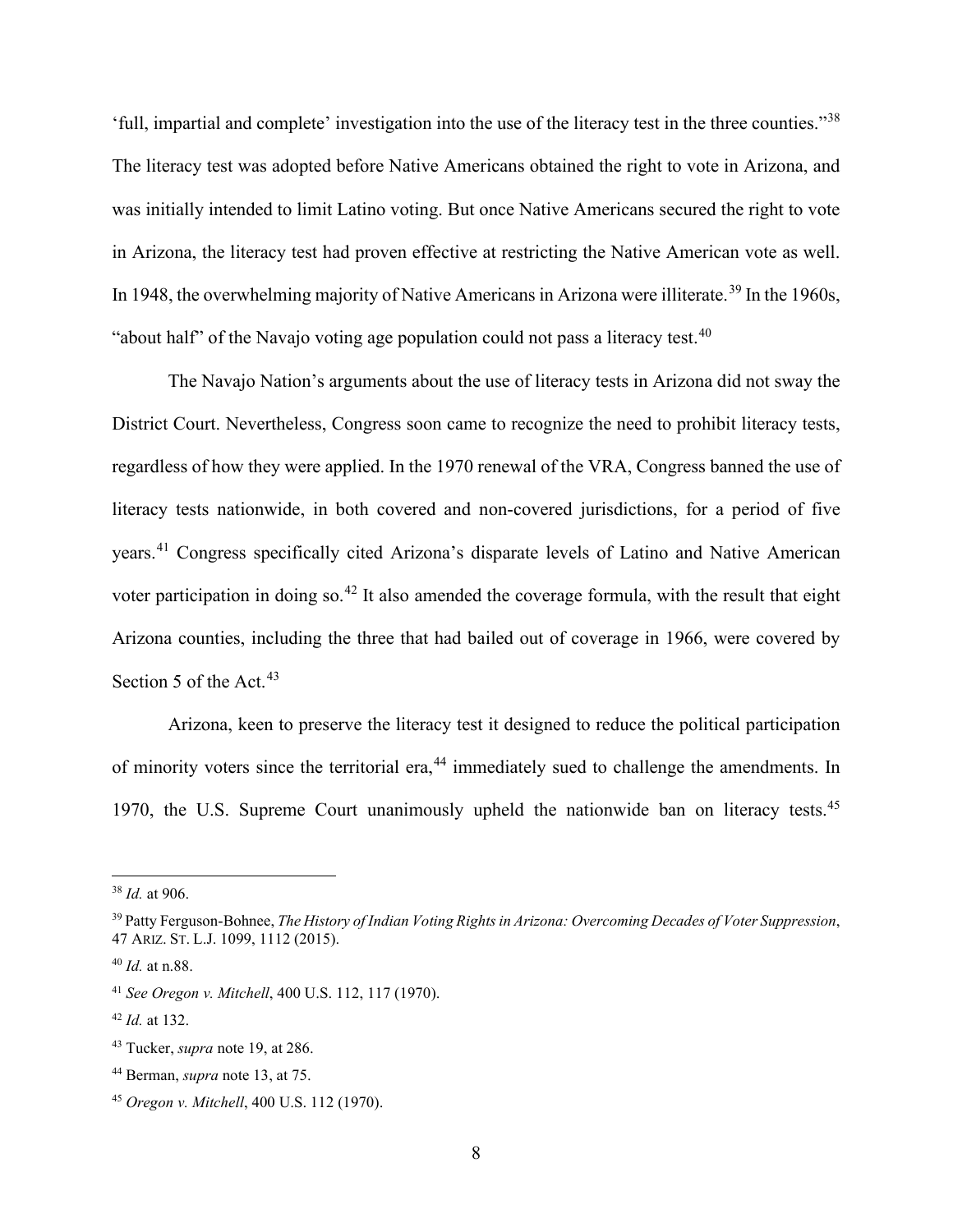"Overwhelming evidence" had shown the impact of the ban on minority registration, and voter registration and participation were "consistently greater" in states without literacy tests.<sup>46</sup> Moreover, in an age of radio and television, literacy was not a prerequisite for voters to be informed of the issues.<sup>47</sup> Even after the Supreme Court's ruling upheld the authority of Congress to enact the ban under its broad enforcement powers under Section 2 of the Fifteenth Amendment, it took two years for Arizona to repeal its literacy test.<sup>48</sup>

#### **B. The 1975 Renewal—Statewide Coverage and Expanded Language Minority Protections**

Congress was well aware of the intransigence of Arizona and other states that fought to maintain their discriminatory literacy tests. In addition, like many of those states, Arizona printed ballots only in the English language until it became clear that Congress was going to prohibit English-only elections in certain jurisdictions where those elections disfranchised voters with a first language other than English.<sup>49</sup>

Congress amended the coverage formula in 1975 to include states, like Arizona, that printed ballots only in English as of November 1, 1972 and failed to meet certain other voter participation metrics.<sup>50</sup> Specifically, Arizona became covered under the 1975 Amendments to the Voting Rights Act based upon the determination that:

more than five percent of the voting-age citizens (persons 18 years and older) on November 1, 1972 were members of a single language minority group (Spanish); and

<sup>46</sup> *Id.* at 133; *see also id.* at 147 (Douglas, J., concurring in relevant part) (noting that "most States do not have literacy tests").

<sup>47</sup> *Id.*

<sup>48</sup> Tucker, *supra* note 19, at 288.

<sup>49</sup> JAMES THOMAS TUCKER, THE BATTLE OVER BILINGUAL BALLOTS: LANGUAGE MINORITIES AND POLITICAL ACCESS UNDER THE VOTING RIGHTS ACT 55-57 (2009).

<sup>50</sup> *See, e.g.*, *Arizona v. Holder*, 839 F. Supp. 2d 36, 37 (D.D.C. 2012) (reciting Arizona's complaint in that litigation that it was covered under the VRA for having failed to implement bilingual balloting by 1972).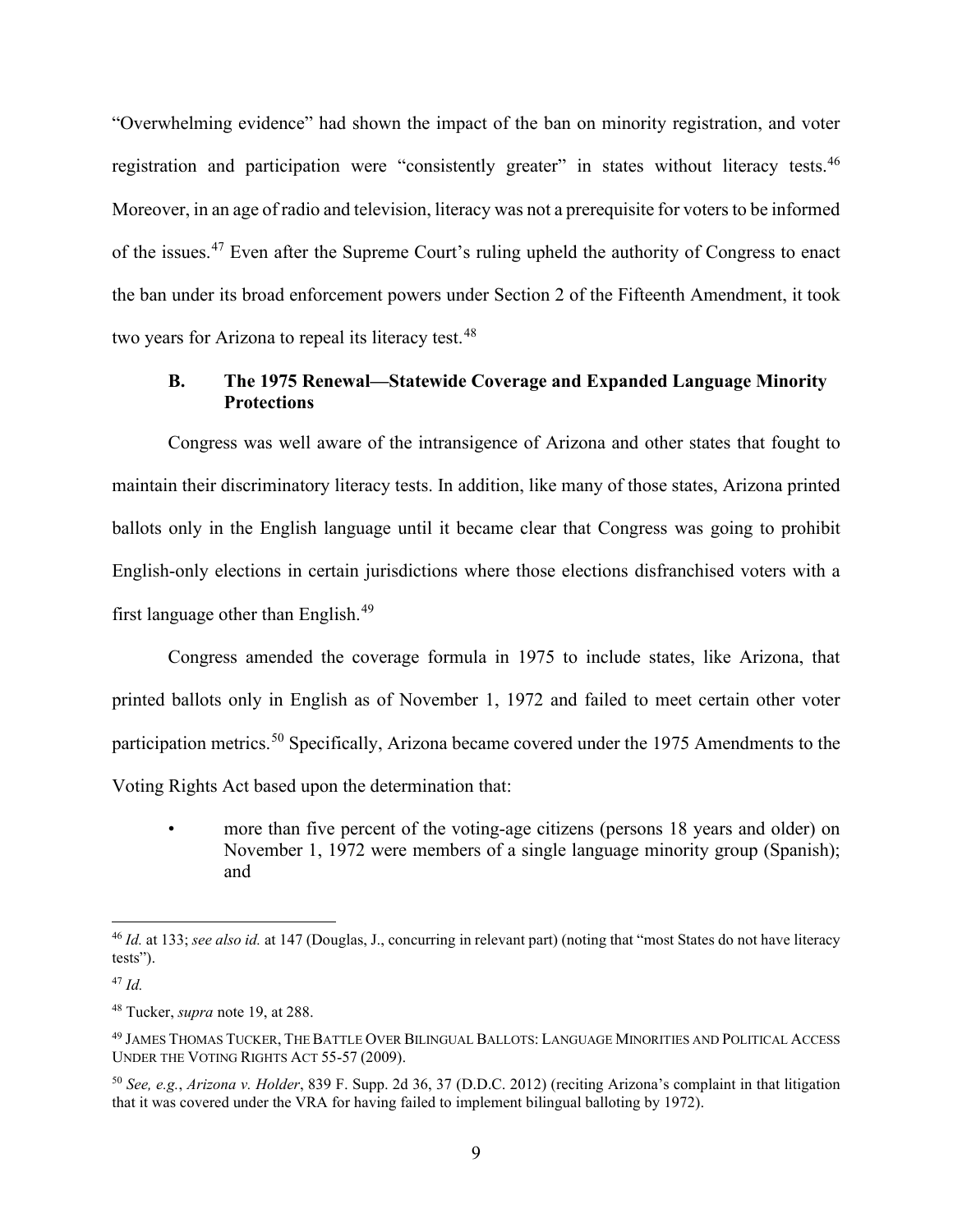- the U.S. Attorney General found that election materials were provided in English only on November 1, 1972 (as a result of Arizona's English literacy requirement in Ariz. Rev. Stat. Ann. §§ 16-101.A.4, 16-101.A.5 (1956)); and
- the Director of the Census determined that fewer than fifty percent of voting-age citizens were registered to vote on November 1, 1972 or that fewer than fifty percent voted in the November 1972 presidential election.<sup>51</sup>

Congress specifically noted educational discrimination in Alaska, Arizona, and California in enacting the 1975 coverage formula.<sup>52</sup> Arizona remained covered statewide until the Supreme Court's decision in *Shelby County*.

The 1975 Act required certain jurisdictions to provide affirmative assistance for voters with limited English proficiency ("LEP" voters). Section 4(e) of the original 1965 Act had provided that no person who demonstrates they have successfully completed a sixth grade education in a school in the United States "in which the predominant classroom language was other than English, shall be denied the right to vote in any Federal, State, or local election because of his inability to read, write, understand, or interpret any matter in the English language . . . . "<sup>53</sup> This bilingual election requirement was enacted in response to New York's English literacy requirement, which prevented tens of thousands of American citizens schooled in Puerto Rico from voting.<sup>54</sup> In addition, Section 2 of the 1965 Act<sup>55</sup> has been interpreted to prohibit election officials from using English-only voting materials where doing so would prevent a significant number of non-English speaking or literate voters from being able to register to vote or cast a ballot.<sup>56</sup>

<sup>51</sup> *See* Voting Rights Act of 1975, Pub. L. No. 94-73, 89 Stat. 400; 40 Fed. Reg. 43746 (Sept. 23, 1976).

<sup>52</sup> TUCKER, *supra* note 49, at 57.

<sup>53</sup> 52 U.S.C. § 10303(e)(2).

<sup>54</sup> *See*, *e.g.*, Tucker *supra* note 49, at 27-42; Juan Cartagena, *Latinos and Section 5 of the Voting Rights Act: Beyond Black and White*, 18 NAT'L BLACK L.J. 201 (2005).

<sup>55</sup> 52 U.S.C. § 10301.

<sup>56</sup> *See* Tucker, *supra* note 49, at 43-45 (collecting cases).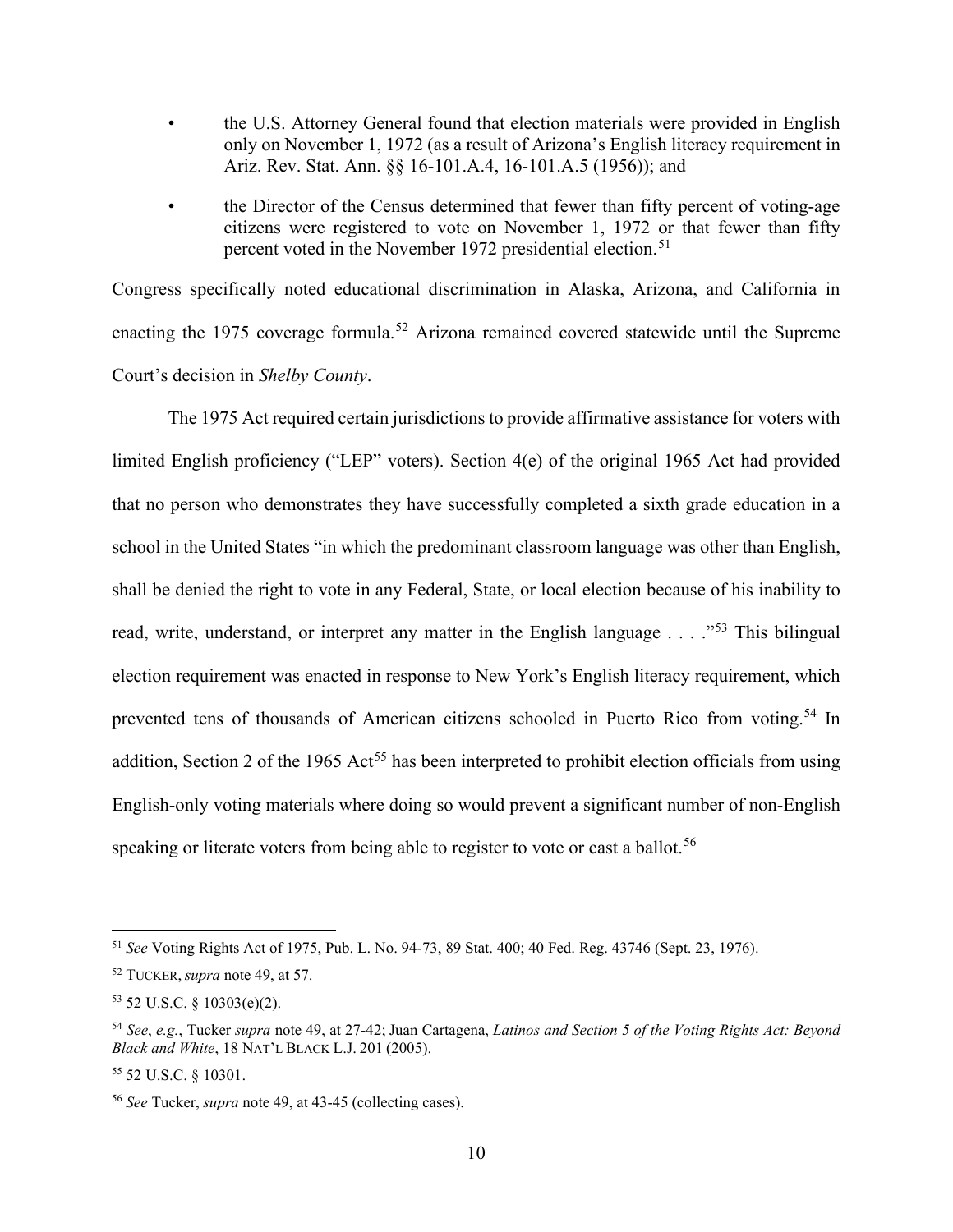Neither these measures, nor the 1970 nationwide abolition of literacy tests proved sufficient to the task, however. The 1975 renewal, in view of continuing disparate voter registration levels among LEP communities, expanded the VRA's protections to require that covered jurisdictions undertake certain forms of assistance for language minority voters.<sup>57</sup>

Specifically, the 1975 amendments to the Voting Rights Act added two temporary bilingual election provisions to the Act's existing protections and provided coverage formulas to determine which jurisdictions must comply with these requirements. "Title III of the 1975 amendments, codified in section 203 of the VRA, is 'specifically directed to the problems of language minority groups.'"<sup>58</sup> Those groups were disfranchised by English literacy requirements because of "'the failure of state and local officials to afford equal educational opportunities' and from the lack of adequate bilingual assistance at the polls."<sup>59</sup> "Title II of the 1975 amendments expanded the triggering formula under Section 4 of the Act to apply to 'those jurisdictions with the more serious problems' of voting discrimination against language minorities."<sup>60</sup> Those provisions were codified in Section  $4(f)(4)$  of the Act,<sup>61</sup> which requires that covered jurisdictions comply with the bilingual election requirements in Section 203 of the Act, as well as the preclearance provisions for voting changes under Section 5 of the Act.<sup>62</sup>

<sup>57</sup> *See id.* at 55–57.

<sup>58</sup> James Thomas Tucker, *Enfranchising Language Minority Citizens: The Bilingual Election Provisions of the Voting Rights Act*, 10 N.Y.U. J. OF LEGIS. & PUB. POL'Y 195, 214 (2006-2007) (internal citation omitted). <sup>59</sup> *Id.*

<sup>60</sup> *Id.* at 207–08 (internal citation omitted).

 $61$  52 U.S.C. § 10303(f)(4).

<sup>62</sup> Tucker, *supra* note 58, at 207–12.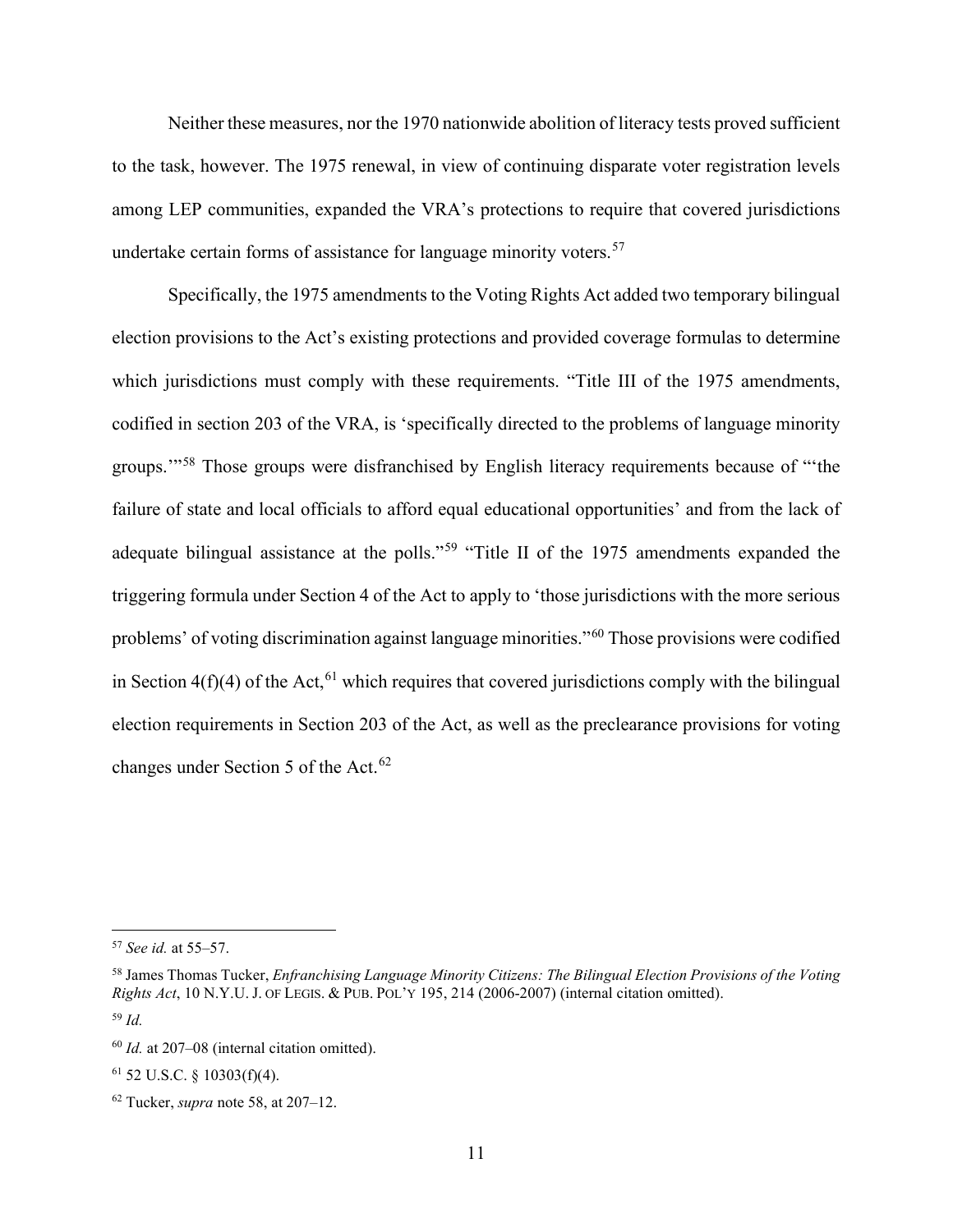Once a jurisdiction is covered by one of the language assistance provisions, all "voting materials" it provides in English generally must be provided in the language of all groups or subgroups that trigger coverage. Voting materials include the following:

- Voter registration materials
- Voting notices (including information about opportunities to register, registration deadlines, time/places/locations of polling places, and absentee voting)
- Voting materials provided by mail
- All election forms
- Polling place activities and materials
- **Instructions**
- **Publicity**
- Ballots
- Other materials or information relating to the electoral process
- Assistance $63$

Written materials do not have to be provided to certain Native American voters if their languages are "historically unwritten."<sup>64</sup> Determination of whether a language is "historically unwritten" depends upon whether the written form of the language is commonly used, such that it would be helpful to voters.<sup>65</sup> However, even when federal courts have determined that a Native American language is "historically unwritten," they nevertheless have required covered

<sup>63</sup> 52 U.S.C. § 10503; 28 C.F.R. §§ 55.15, 55.18.

<sup>64</sup> 52 U.S.C. § 10503(c).

<sup>65</sup> *See* TUCKER, *supra* note 49, at 93–98 (providing an extended discussion of the legislative history of the provision and Justice Department guidance limiting the exclusion of written materials to those American Indian and Alaska Native languages in which a written form is not commonly used)*.* Notably, the proposed Native American Voting Rights Act, or NAVRA, would eliminate the confusion over this provision by amending it to allow tribal governments to decide whether written materials are needed in the American Indian or Alaska Native language for which they are covered.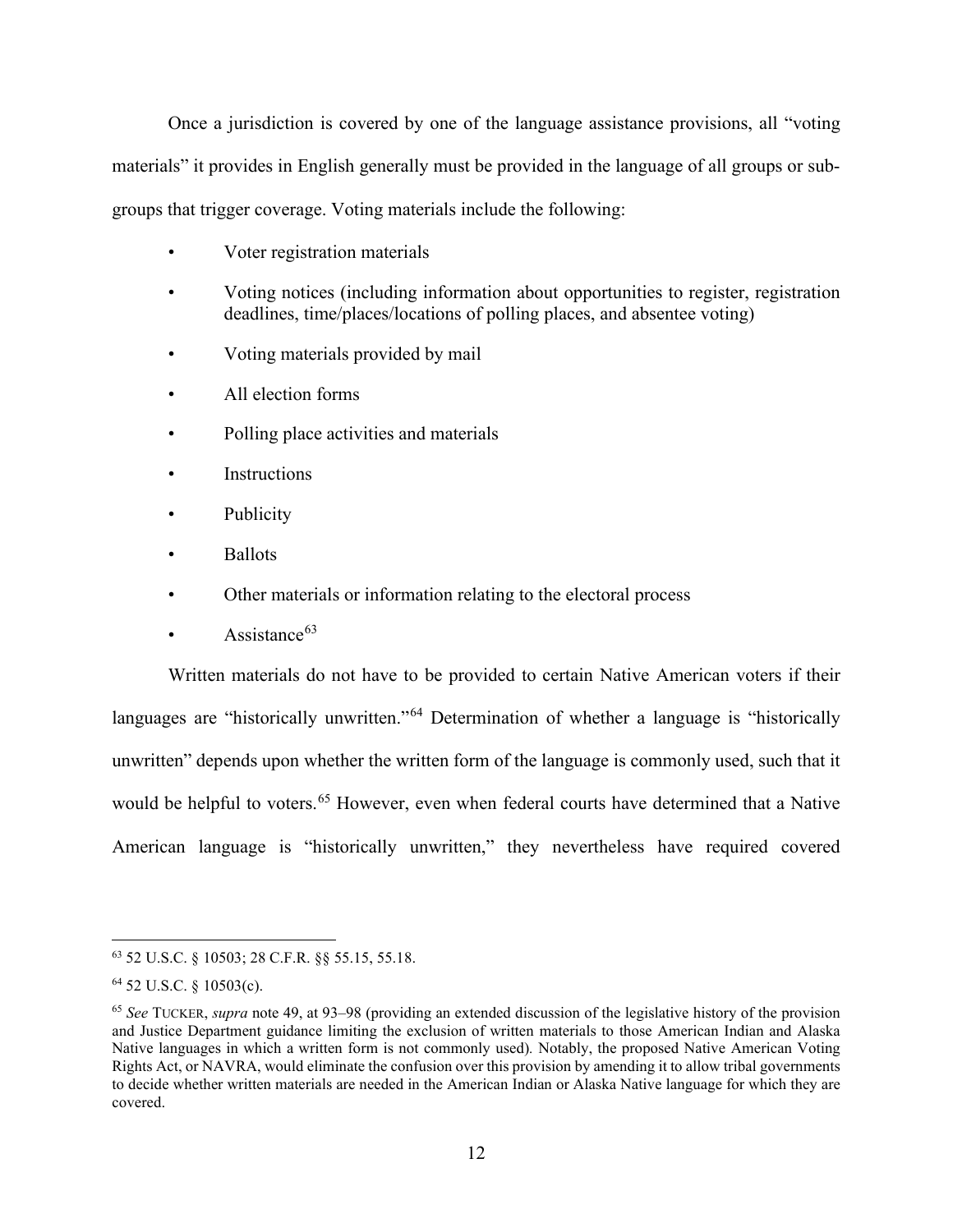jurisdictions to provide written translations of voting materials into the Native American language to facilitate providing effective oral language assistance.<sup>66</sup>

In all covered jurisdictions, "oral instructions, assistance, or other information" in the covered language must be available for members of covered LEP groups at every stage of the electoral process.<sup>67</sup> The covered jurisdiction is responsible for determining what is required to provide effective assistance to members of the covered minority language groups.<sup>68</sup> The minority language assistance provisions apply to all stages of the electoral process for "any type of election, whether it is a primary, general or special election."<sup>69</sup> This includes not only elections of officers, but also elections on such matters as bond issues, constitutional amendments and referendums. Federal, state, and local elections are covered, as well as special district elections, such as school districts and water districts.<sup>70</sup>

Such language minority protections have particular relevance for Arizona, which, since territorial times has had a comparatively large population of speakers of Spanish and various Native American languages. Until the Supreme Court's decision in *Shelby County*, Arizona was one of just three states covered statewide under Section  $4(f)(4)$  of the Act for Spanish Heritage.<sup>71</sup> As a result of this statewide coverage, all political subdivisions in Arizona (including counties, cities, and special districts) also fell under Section 4(f)(4) coverage and were required to provide

<sup>66</sup> For a recent example in which written translations were required, *see generally* Stipulation and Order in *Toyukak v. Treadwell*, No. 3:13-cv-00137-SLG (D. Alaska Sept. 30, 2015). Written materials provided in response to the Order are available at https://www.elections.alaska.gov/Core/languageassistance.php.

<sup>67</sup> *See* 52 U.S.C. § 10503(c).

<sup>68</sup> 28 C.F.R. § 55.2(c).

<sup>69</sup> 28 C.F.R. § 55.10.

<sup>70</sup> *Id.*

<sup>71</sup> *See* TUCKER, *supra* note 49, at 76, figure 3.1 (depicting coverage under Section 4(f)(4) of the Act). In addition to Arizona, two other states were covered statewide under Section 4(f)(4): Alaska for Alaskan Natives and Texas for Spanish Heritage. *See id.*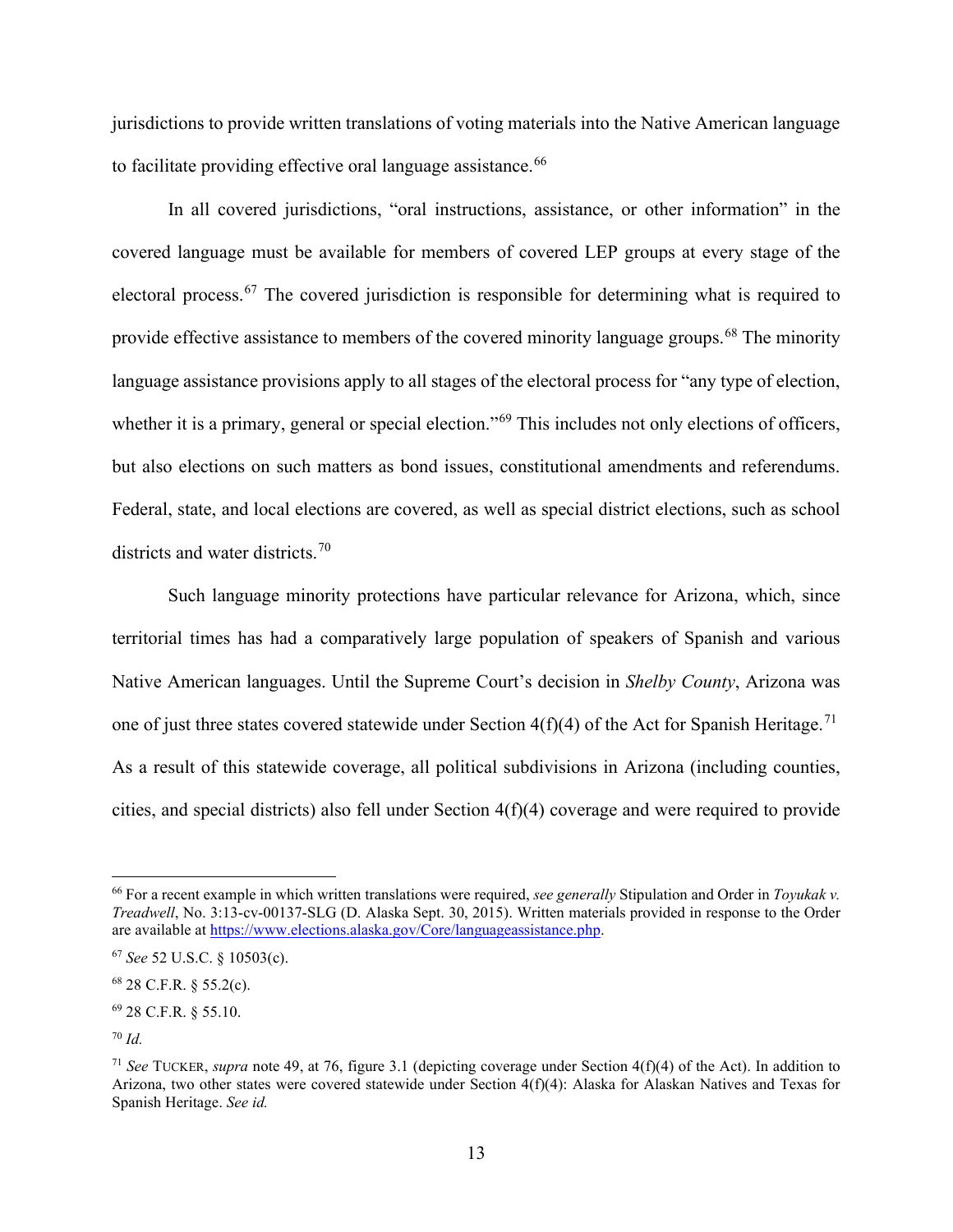all election materials, including assistance and ballots, in the language of the applicable language minority group.<sup>72</sup>

By finding that the coverage formula in Section 4 was unconstitutional, the Supreme Court's decision in *Shelby County* has been interpreted by the Department of Justice as eliminating all coverage under Section  $4(f)(4)$ .<sup>73</sup> As a result, Arizona, which previously was covered statewide for Spanish-language assistance under Section 4(f)(4), is no longer covered on a statewide basis. Coverage under Section 203 of the Act, which applies to some Arizona jurisdictions for Spanish and to others for certain Native American languages, was not affected by the Supreme Court's decision in *Shelby County*. The most recent coverage determinations under Section 203 were made in December 2016 and are discussed below in the section on Arizona's political demography.<sup>74</sup>

#### **C. The Supreme Court's Decisions in** *Shelby County* **and** *Brnovich*

Throughout the VRA's history, activists have sought to challenge the law in the courts. In 2009, the Supreme Court's *Northwest Austin* decision provided these activists an opening. In that case, the Supreme Court reversed a three-judge district court's refusal to bail out a covered jurisdiction in which there had been no evidence of racial discrimination.<sup>75</sup> In so ruling, the Court left the door open as to "[w]hether conditions continue to justify" the VRA's coverage formula that is, the formula for determining which jurisdictions were covered under the Act—which it

<sup>72</sup> *See* 28 C.F.R. § 55.8.

<sup>73</sup> *See* U.S. Dep't of Just., *About Section 5 of the Voting Rights Act*, *available at* https://www.justice.gov/crt/aboutsection-5-voting-rights-act (last updated Sept. 11, 2020).

<sup>74</sup> *See infra* Section II.

<sup>75</sup> *Nw. Austin Mun. Util. Dist. No. One v. Holder*, 557 U.S. 193 (2009).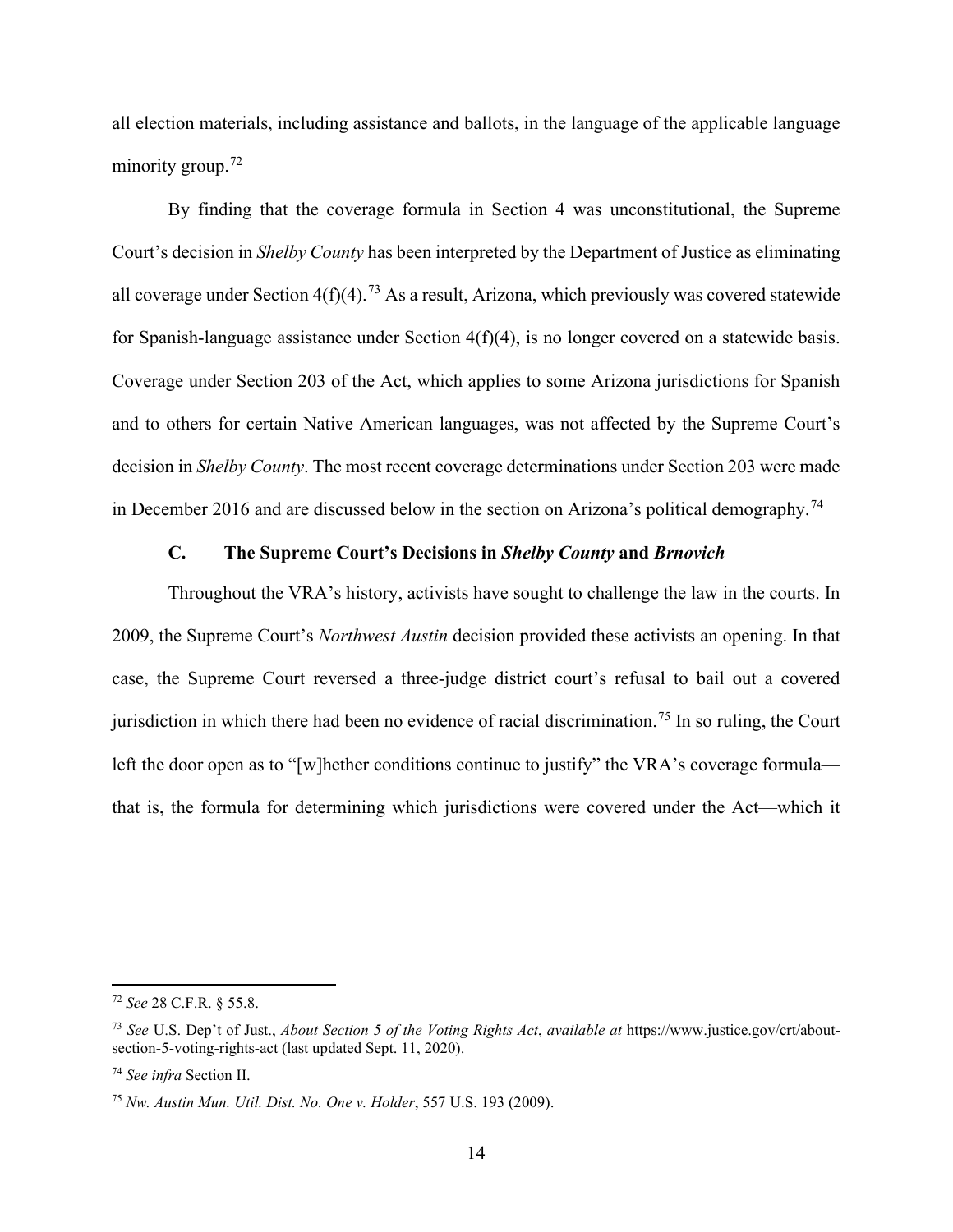described as "a difficult constitutional question."<sup>76</sup> The Court also invited political subdivisions to "seek relief from [the VRA's] preclearance requirements."<sup>77</sup>

Those opposed to the VRA did just that, and Arizona was among them. In 2011, conceding that it did not qualify for bailout under the statute, even under the liberalized bailout standard of the 1982 renewal, Arizona sued for equivalent relief before a three-judge panel. After the D.C. district court ruled that the suit was not referable to a three-judge court, Arizona voluntarily dismissed the suit in 2012.<sup>78</sup>

One year later, in the now-infamous *Shelby County* decision, however, a 5-4 majority of the Supreme Court declared that the VRA's entire coverage formula unconstitutionally "differentiate[d] between the States."<sup>79</sup> Instead of permitting jurisdiction-by-jurisdiction litigation, the Supreme Court rendered Section 5 ineffective as a whole by removing coverage from all jurisdictions, until such time as Congress might adopt a new coverage formula. At the time, the four dissenting justices in Shelby County warned that the majority was substituting its judgment for that of Congress.<sup>80</sup>

Since *Shelby County*, private litigants have sought to protect minority voting rights through the right of action afforded under Section 2 of the Voting Rights Act, which applies nationwide and was not affected by the Supreme Court's decision in *Shelby County*. Earlier this year, though, the Supreme Court's decision in *Brnovich v. Democratic Nat'l Committee* substantially weakened

<sup>76</sup> *Id.* at 211.

<sup>77</sup> *See id.*

<sup>78</sup> *See Arizona v. Holder*, 839 F. Supp. 2d 36 (D.D.C. 2012).

<sup>79</sup> *See Shelby Cty., Ala. v. Holder*, 570 U.S. 529 (2013).

<sup>80</sup> *Id.* at 570 (Ginsburg, J., dissenting).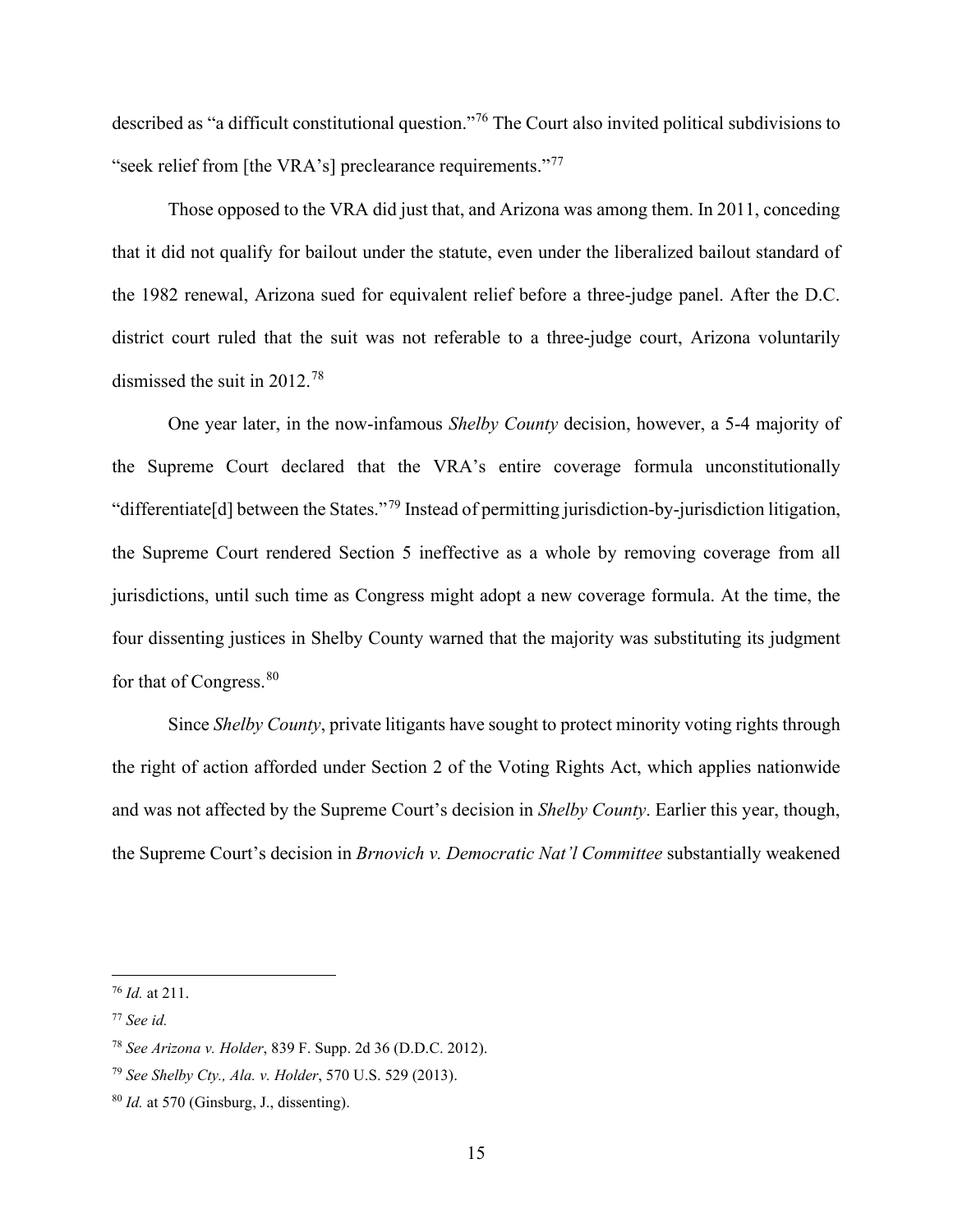Section 2 as a tool for private litigants to challenge discriminatory voting practices.<sup>81</sup> The case involved a challenge to two Arizona election policies. The first, Arizona's out-of-precinct voting policy, requires that an entire provisional ballot be discarded if it is cast in the wrong precinct. The second, H.B. 2023, limits those to whom a voter may entrust delivery of their mail-in ballot. Both policies disproportionately impact minority voters.<sup>82</sup> The latter policy was also adopted notwithstanding concerns expressed by the Justice Department in a written request for more information as part of the preclearance process. The request led Arizona legislators to withdraw an earlier version of the bill before *Shelby County*. 83

The Supreme Court's decision in *Brnovich* misconstrues congressional intent and reflects a substantial setback for Section 2 plaintiffs. They experienced a similar setback in 1980, when the Supreme Court narrowly interpreted the previous version of Section 2, ruling that it merely provided the same protections as the Fifteenth Amendment had before the VRA was enacted.<sup>84</sup> Under this standard, an election measure could only be struck down under Section 2 if it was motivated by a racially discriminatory intent or purpose.<sup>85</sup>

Congress clarified that the Supreme Court misapplied its legislative intent in the 1982 amendments to the VRA. The Supreme Court recognized congressional authority to clarify the

<sup>81</sup> *See Brnovich v. Democratic Nat'l Comm.*, 141 S. Ct. 2321, 2330–50; *see also id.* at 2350 (Gorsuch, J., concurring) (questioning whether Section 2 even affords a private right of action).

<sup>82</sup> See *Democratic Nat'l Comm.* v. *Hobbs*, 948 F.3d 989, 1004, 1005–07, 1014–16, 1032–33 (9th Cir.) *rev'd and remanded sub nom. Brnovich* v. *Democratic Nat'l Comm.*, 141 S. Ct. 2321 (2021). The Court in *Brnovich* reversed the Ninth Circuit's determination that H.B. 2023 was enacted with discriminatory intent, holding that the district court's factual findings should be deferred to under a clear-error standard. *See Brnovich*, 141 S. Ct. at 2348–50.

<sup>83</sup> *Hobbs*, 948 F.3d at 1007–9; *see generally* 28 C.F.R. § 51.37 (explaining the procedure for the Justice Department to issue requests for more information). For an analysis of the deterrent effect of such requests in the preclearance process, *see* Luis Ricardo Fraga & Maria Lizet Ocampo, *More Information Requests and the Deterrent Effect of Section 5 of the Voting Rights Act*, in VOTING RIGHTS ACT REAUTHORIZATION OF 2006: PERSPECTIVES ON DEMOCRACY, PARTICIPATION, AND POWER (Ana Henderson ed., 2007), available at https://www.law.berkeley.edu/files/ch 3 fraga ocampo 3-9-07.pdf.

<sup>84</sup> *Mobile v. Bolden*, 446 U.S. 55 (1980).

<sup>85</sup> *See id.*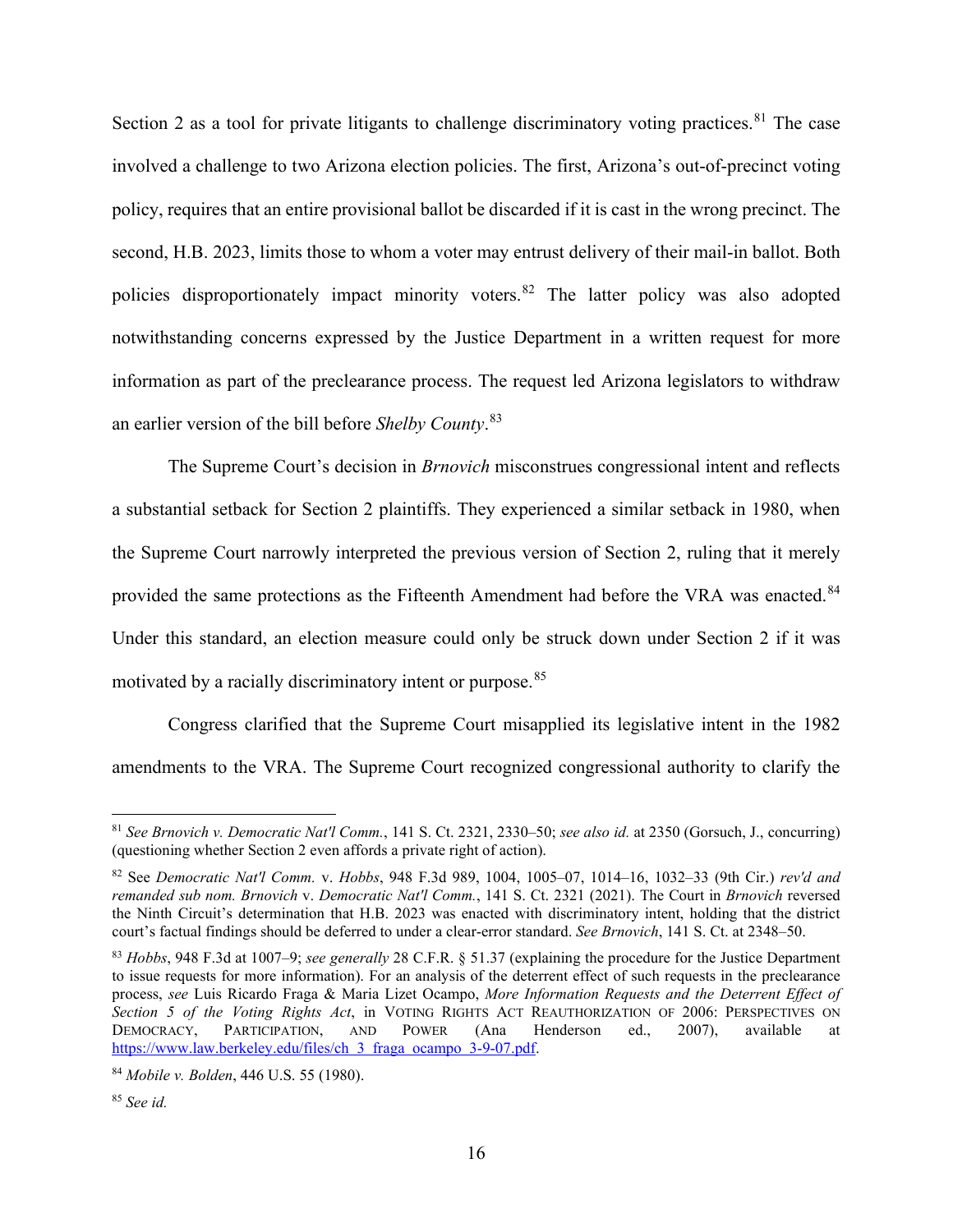protections in the VRA in *Thornburg v. Gingles*, a vote-dilution case brought under Section 2.<sup>86</sup> The *Thornburg* court held that Congress sought to make clear that a Section 2 "violation could be proved by showing discriminatory effect alone and to establish as the relevant legal standard the 'results test."<sup>87</sup>

In *Brnovich*, a 6-3 majority of the Supreme Court ruled that this standard only applied to vote-dilution cases brought under Section 2, and articulated a new standard for vote-denial cases that is, challenges to time, place, or manner voting regulations—such as the Arizona policies at issue in *Brnovich*. <sup>88</sup> Even though the text of Section 2 provides no basis for distinguishing between the two types of claims,<sup>89</sup> the Supreme Court inferred a new standard for vote-denial cases from the phrase "totality of circumstances" in the statute.<sup>90</sup> Under this new standard, the Supreme Court held that, even though the two challenged policies did have disparate impacts on minority voters, the disparity was small "in absolute terms" and did not violate Section 2.<sup>91</sup> The Supreme Court also ruled that the district court's findings as to the discriminatory intent of H.B. 2023 were not in "clear error" and therefore should not have been reversed by the Ninth Circuit.<sup>92</sup>

#### **D. The Ongoing Need to Protect Minority Voting Rights in Arizona**

Congress should strengthen Section 2 of the Voting Rights Act in response to the *Brnovich* decision, just as it did in 1982 in response to *City of Mobile*. As to Section 5, the *Shelby County*

<sup>86</sup> 478 U.S. 30 (1986).

<sup>87</sup> *Thornburg*, 478 U.S. at 35.

<sup>88</sup> *See Brnovich*, 141 S. Ct. at 2337.

<sup>89</sup> *See id.* at 2357–58 (Kagan, J., dissenting) (analyzing the broad scope of Section 2).

<sup>90</sup> *See id.* at 2338–40; *but see id.* at 2351, 2362 (Kagan, J., dissenting) (arguing that "the majority writes its own set of rules" and that the majority's factors are "mostly made-up" limitations on Section 2 that they "would have liked Congress to enact").

<sup>91</sup> *Id.* at 2344–48

<sup>92</sup> *Id.* at 2348–50.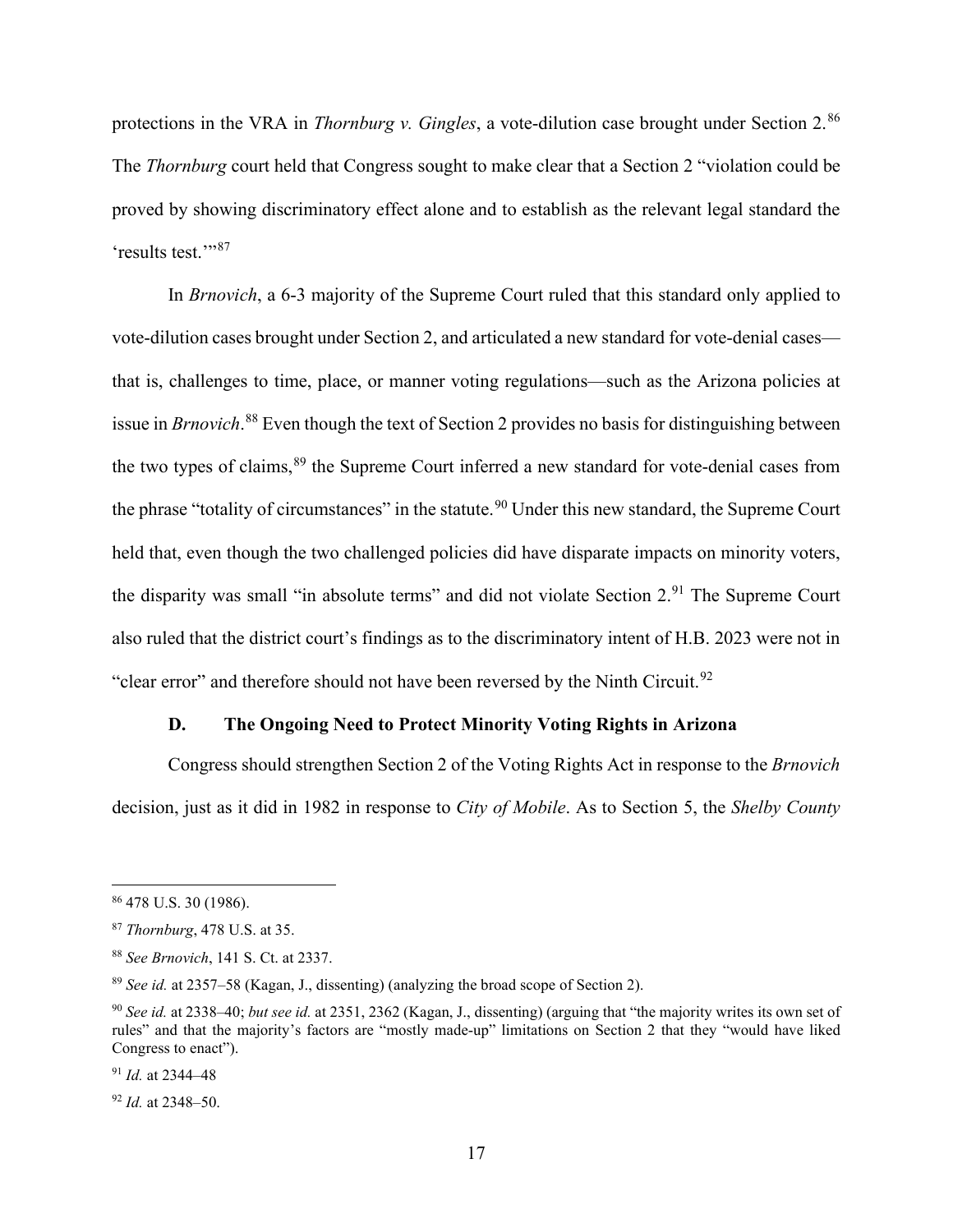dissenters warned that "[t]hrowing out preclearance when it has worked and is continuing to work to stop discriminatory changes is like throwing away your umbrella in a rainstorm because you are not getting wet."<sup>93</sup> This has proven true in Arizona, where Arizona legislators have enacted—or in some cases renewed—voting changes with either the purpose or effect of being retrogressive for minority voters by making it more difficult for them to register to vote, cast a ballot, and have that ballot counted. As discussed below, these efforts have increased with the rise of antiimmigration politics in Arizona and nationally since 2015.

The remainder of this report traces the current state of Arizona's political demography and the challenges minority voters face since the VRA's 2006 renewal. Although there has been improvement since 2006, minority voters in Arizona have faced new challenges in the wake of increased efforts to make it harder for them to vote. Efforts to suppress and intimidate minority voters in Arizona have been steadily increasing in recent years. The report concludes by cataloging recent lawsuits and other legal developments relevant to the Voting Rights Act in Arizona.

#### **II. Arizona's Political Demography**

#### **A. Racial and Ethnic Composition of Arizona**

Even though Arizona grew more slowly between 2010 and 2020 than it has in previous years, Arizona remains one of the fastest-growing states in the country. Arizona's population grew by 11.9% in the last 10 years, compared to 7.4% for the U.S. as a whole.<sup>94</sup> Phoenix is the fifth largest city and the fastest-growing large city in the country.<sup>95</sup>

<sup>93</sup> *Shelby Cty., Ala. v. Holder*, 570 U.S. 529, 590 (2013) (Ginsburg, J., dissenting).

<sup>94</sup> Valorie Rice, *Census 2020: Arizona Among Top-Growing States but Does Not Match Growth of Previous Decades*, ARIZONA'S ECONOMY (Apr. 26, 2021), https://www.azeconomy.org/2021/04/demographics-census/census-2020 arizona-among-top-growing-states-but-does-not-match-growth-of-previous-decades/.

<sup>95</sup> *Census: Phoenix, Goodyear, Buckeye Among Fastest Growing*, U.S. NEWS & WORLD REPORT (Aug. 13, 2021), https://www.usnews.com/news/best-states/arizona/articles/2021-08-12/census-phoenix-goodyear-buckeye-amongfastest-growing.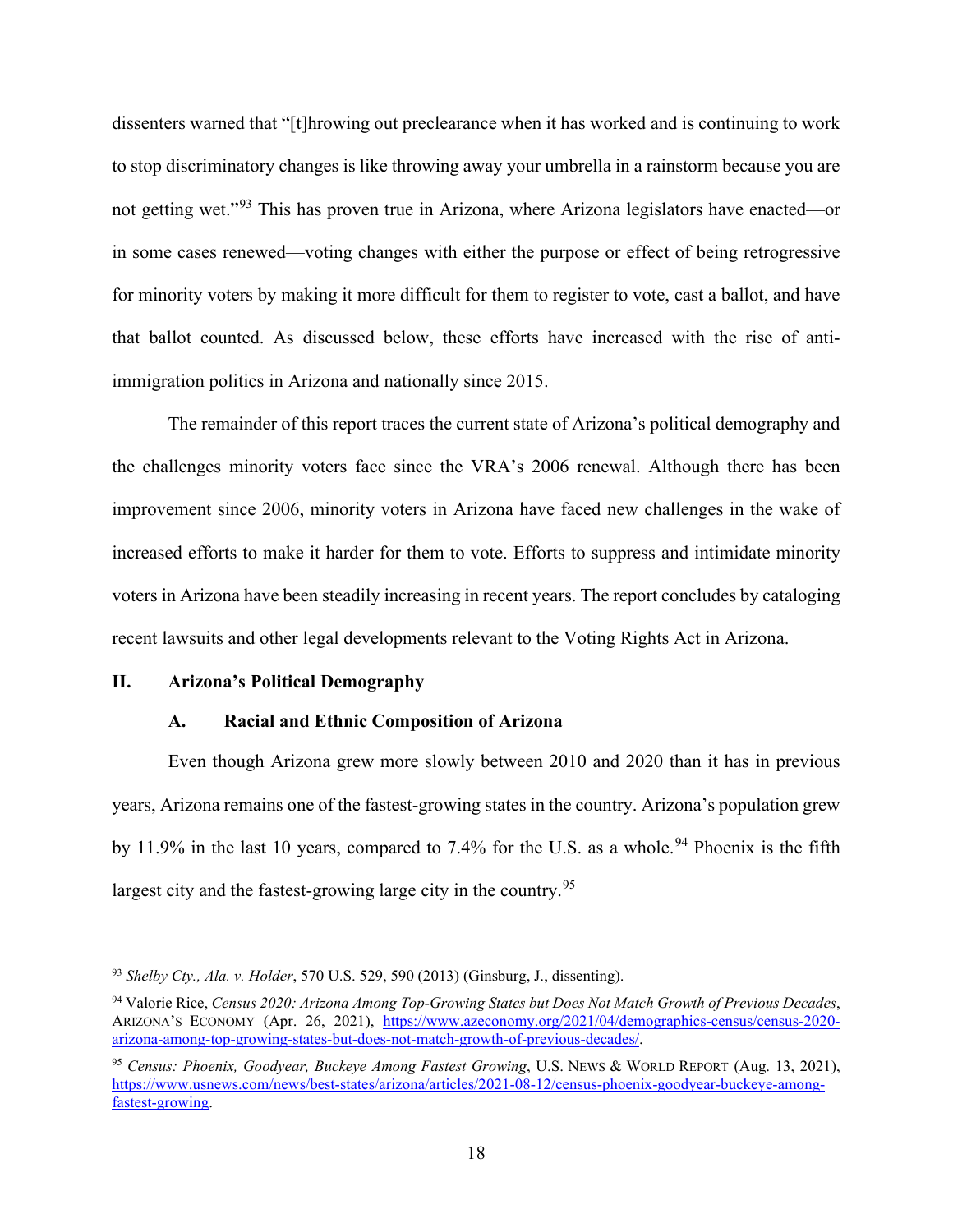Latinos are Arizona's largest minority group, constituting approximately 30.7% of Arizona's residents and 27% of the State's citizens. Arizona's African-American and Native American communities, both at approximately 4% of Arizona's population and 4% of its citizenry, are the next largest minority groups. Arizona also has a substantial Asian-American population, about 4%. Table 1 below shows Arizona's racial and ethnic composition, as reported by the 2020 Census. Table 2 shows the same data among Arizona citizens, using 2015 estimates from the American Community Survey.

| Subject                                    | All ages |                   | 18 years and over |         |  |
|--------------------------------------------|----------|-------------------|-------------------|---------|--|
|                                            | Number   | Number<br>Percent |                   | Percent |  |
| <b>Total Population</b>                    | 7151502  | 100.0%            | 5541976           | 100.0%  |  |
| Hispanic or Latino (of any race)           | 2192253  | 30.7%             | 1489617           | 26.9%   |  |
| Not Hispanic or Latino                     | 4959249  | 69.3%             | 4052359           | 73.1%   |  |
| One race                                   | 4692409  | 67.7%             | 3878116           | 70.0%   |  |
| White                                      | 3816547  | 65.6%             | 3218094           | 58.1%   |  |
| <b>Black or African American</b>           | 317161   | 4.4%              | 236894            | 4.3%    |  |
| American Indian or Alaskan Native          | 263930   | 3.8%              | 189473            | 3.4%    |  |
| Asian                                      | 248837   | 3.5%              | 199796            | 3.6%    |  |
| Native Hawaiian and Other Pacific Islander | 14323    | $0.2\%$           | 10590             | $0.2\%$ |  |
| Some other race                            | 31611    | 0.4%              | 23269             | 0.4%    |  |
| Two or more races                          | 266840   | 3.7%              | 174243            | 3.1%    |  |

#### *Table 1— Arizona Population Characteristics*

**Source: 2020 Census, P.L. 94-171 Data File**

#### *Table 2 — Arizona Citizen Population Characteristics*

|                                  | Citizens - all ages |        | Voting-age citizens |         |  |
|----------------------------------|---------------------|--------|---------------------|---------|--|
|                                  | Number<br>Percent   |        | Number              | Percent |  |
| <b>Total Population</b>          | 6100105             | 100.0% | 4526594             | 100.0%  |  |
| Hispanic or Latino (of any race) | 1622885             | 26.6%  | 951915              | 21.0%   |  |
| Not Hispanic or Latino           | 4477220             | 73.4%  | 3574679             | 79.0%   |  |
| One race                         | 4349271             | 71.3%  | 3507682             | 77.5%   |  |
| White                            | 3682540             | 60.4%  | 3028151             | 66.9%   |  |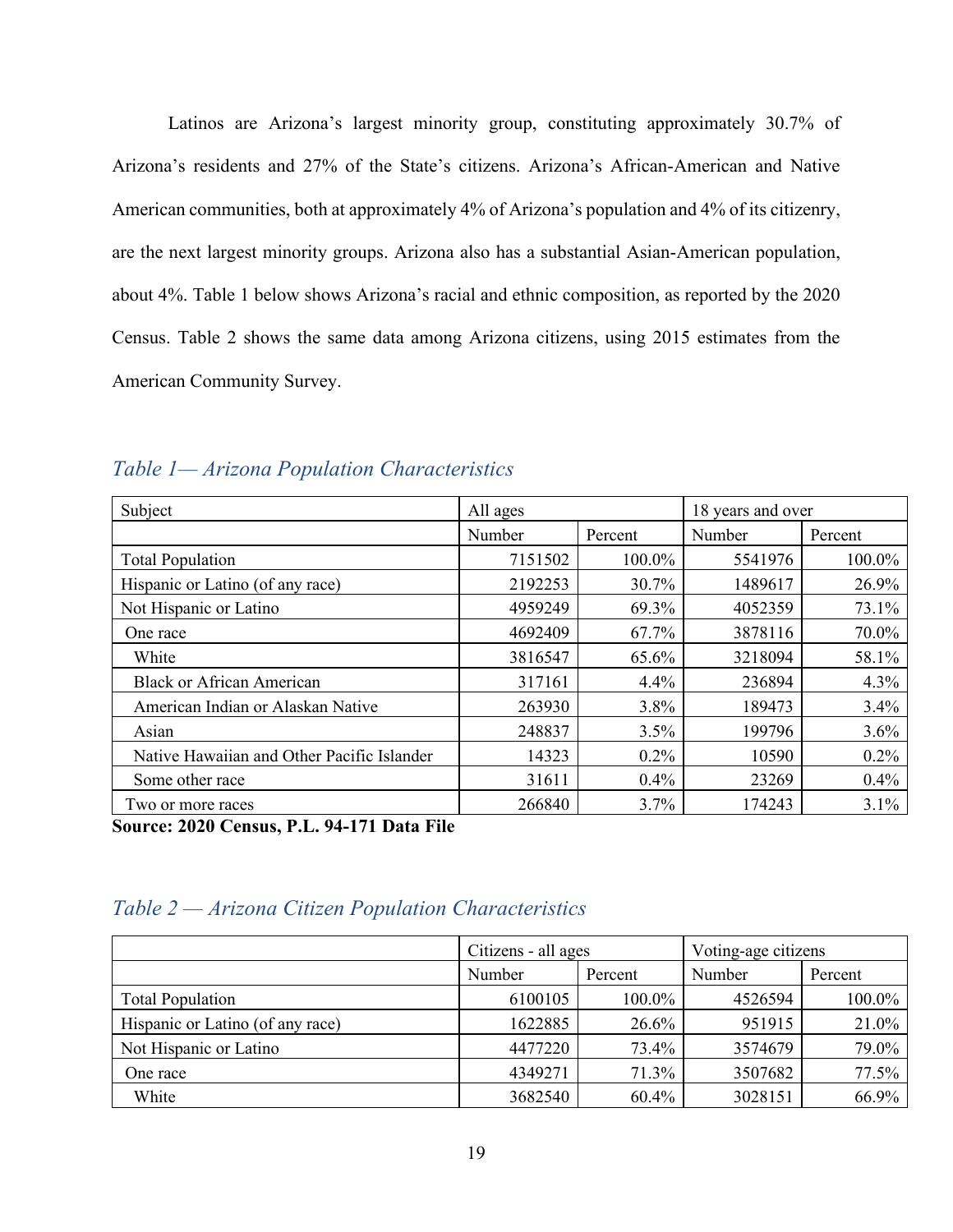| <b>Black or African American</b>           | 250048 | $4.1\%$ | 183483 | $4.1\%$ |
|--------------------------------------------|--------|---------|--------|---------|
| American Indian or Alaskan Native          | 264589 | $4.3\%$ | 183658 | 4.1%    |
| Asian                                      | 135797 | $2.2\%$ | 101174 | $2.2\%$ |
| Native Hawaiian and Other Pacific Islander | 10209  | $0.2\%$ | 7214   | $0.2\%$ |
| Some other race                            | 6088   | $0.1\%$ | 4002   | $0.1\%$ |
| Two or more races                          | 127949 | $2.1\%$ | 66997  | $1.5\%$ |

**Source: Selected Data, Census Bureau American Communities Survey, TableID B05003, 2015: ACS 5-Year Estimates**

Arizona's minority communities continue to lag behind white communities in terms of "socioeconomic standing, income, employment, education, health, housing, transportation, criminal justice, and electoral representation."96

#### **B. Voter Participation in Arizona**

Arizona's Latino population has made great strides in voter registration and participation.<sup>97</sup> According to Pew Research, the Latino share of the Arizona electorate has increased by about 8% between 2000 and 2018.<sup>98</sup> Census Bureau data confirms that Latinos currently trail non-Hispanic white voters by about 5% in terms of voter registration. *See* Table 3 below. In recent election years, minority registration rates have generally lagged behind the total population most in nonpresidential years. In the presidential election years of 2016 and 2020, registration rates among African-Americans exceeded those of the total Arizona population. Similar trends are apparent in Census Bureau data on voter participation from 2014 to 2020. *See* Table 4.

<sup>96</sup> *Democratic Nat'l Comm. v. Reagan*, 329 F. Supp. 3d 824, 876 (D. Ariz.), *rev'd and remanded sub nom. Brnovich v. Democratic Nat'l Comm.*, 141 S. Ct. 2321 (2021).

<sup>97</sup> *See, e.g.*, Grant Smith and Júlia Ledur, *Tipping Scales*, REUTERS GRAPHICS (Nov. 1, 2019), https://graphics reuters.com/USA-ELECTION-DECIDERS-ARIZONA/0100B2M420S/index html.

<sup>98</sup> Ruth Igielnik and Abby Budiman, *The Changing Racial and Ethnic Composition of the U.S. Electorate*, PEW RESEARCH CENTER (Sept. 23, 2020), https://www.pewresearch.org/2020/09/23/the-changing-racial-and-ethniccomposition-of-the-u-s-electorate/.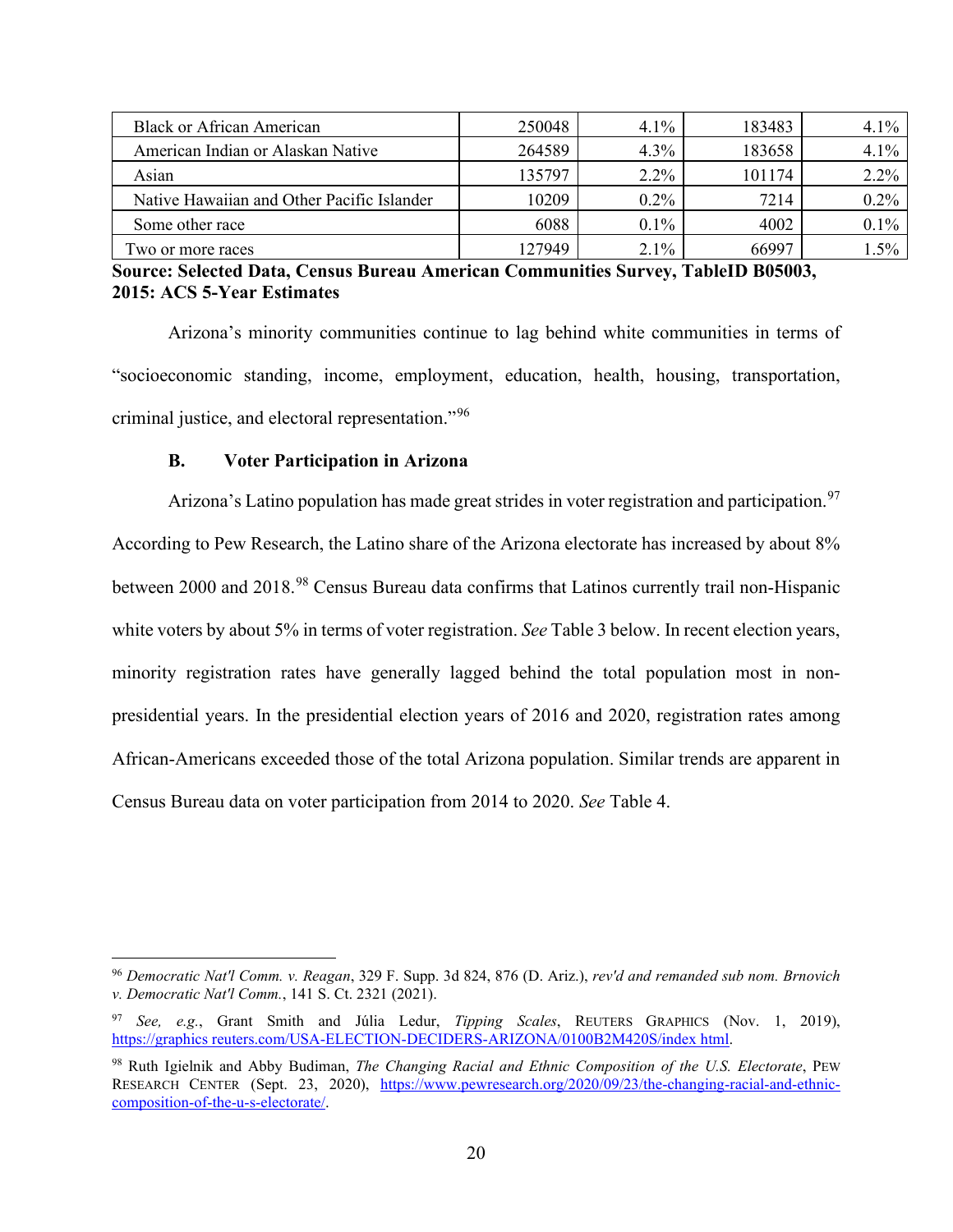| Race or Ethnicity             | 2014  | 2016  | 2018  | 2020  |
|-------------------------------|-------|-------|-------|-------|
|                               |       |       |       |       |
| Total                         | 62.3% | 68.6% | 68.6% | 76.4% |
| White alone                   | 63.8% | 70.2% | 71.2% | 76.3% |
| White non-Hispanic alone      | 65.2% | 74.6% | 74.1% | 80.1% |
| Black alone                   | 60.3% | 69.8% | 51.5% | 79.2% |
| Asian alone                   | 39.3% | 63.3% | 59.8% | 70.2% |
| Hispanic (of any race)        | 60.0% | 57.1% | 62.8% | 66.8% |
| White alone or in combination | 63.4% | 69.5% | 71.1% | 76.5% |
| Black alone or in combination | 52.4% | 65.0% | 55.0% | 82.2% |
| Asian alone or in combination | 41.7% | 66.1% | 60.8% | 73.5% |

*Table 3 — Percentage of Citizen Population Registered to Vote, by Race or Ethnicity, 2014 to 2020*

**Source: Selected Data, Census Bureau, Table 4b, Voting and Registration in the Elections of November 2014, 2016, 2018, and 2020.99**

#### *Table 4 — Percentage of Citizen Population That Reported Voting, by Race or Ethnicity, 2014 to 2020*

| Race or Ethnicity | 2014 | 2016 | 2018 | 2020 |
|-------------------|------|------|------|------|
|                   |      |      |      |      |

<sup>99</sup> Available at https://www.census.gov/topics/public-sector/voting/data/tables html.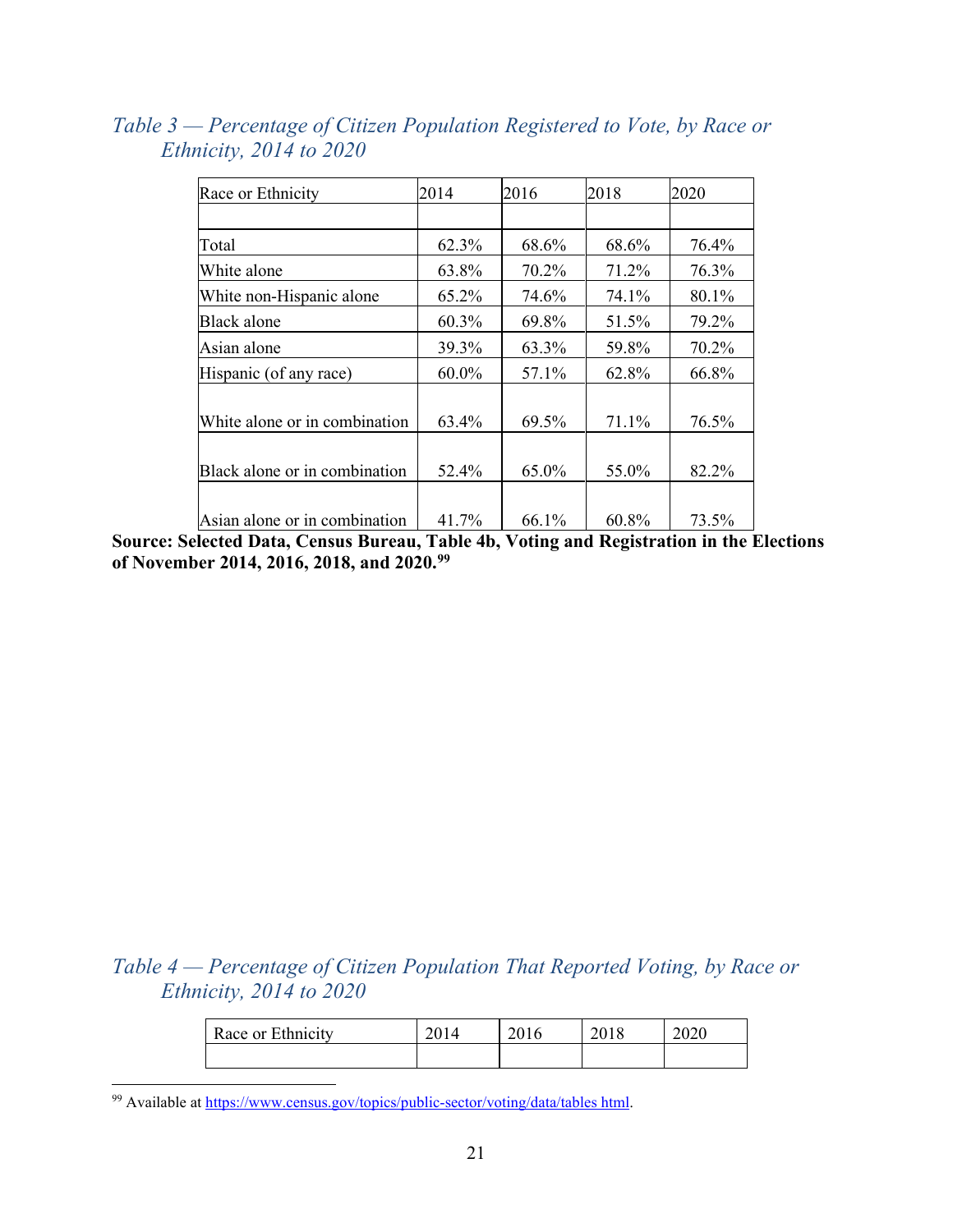| Total                            | 40.6% | 60.4% | 58.9% | 71.9% |
|----------------------------------|-------|-------|-------|-------|
| White alone                      | 42.3% | 62.8% | 60.8% | 72.2% |
| White non-Hispanic alone         | 46.4% | 68.3% | 65.3% | 77.0% |
| Black alone                      | 33.1% | 50.9% | 47.0% | 69.1% |
| Asian alone                      | 20.3% | 51.6% | 56.1% | 67.9% |
| Hispanic (of any race)           | 31.8% | 47.4% | 48.8% | 60.8% |
| White alone or in<br>combination | 42.2% | 62.2% | 60.8% | 72.5% |
| Black alone or in<br>combination | 28.8% | 49.1% | 50.9% | 72.7% |
| Asian alone or in<br>combination | 21.5% | 47.7% | 57.4% | 71.5% |

**Source: Selected Data, Census Bureau, Table 4b, Voting and Registration in the Elections of November 2014, 2016, 2018, and 2020.100**

Although the data in Tables 3 and 4 is not reported for Native Americans, data available elsewhere indicates that the voter participation gap is closing for Native Americans in Arizona as well. Despite pervasive barriers to voting,<sup>101</sup> Native Americans in Arizona are strongly motivated to participate in the electoral process. A recent review concluded that "[t]he historical turnout gap … has largely closed," and "Native Americans tend to vote in midterm congressional years at relatively high rates."102

Voting in Arizona remains racially polarized. As the district court in the *Brnovich* litigation found, "Arizona has a history of racially polarized voting, which continues today."<sup>103</sup> The district court credited expert testimony that white Arizonans voted for Republican candidates between 2004 and 2014 at a rate of approximately 59%, while the same rate among Latino voters was

<sup>100</sup> *Id.*

<sup>&</sup>lt;sup>101</sup> *See generally Obstacles at Every Turn: Barriers to Political Participation Faced by Native American Voters, THE NATIVE AMERICAN RIGHTS FUND (June 3, 2020), https://vote.narf.org/wp-*NATIVE AMERICAN RIGHTS FUND (June 3, 2020), https://vote.narf.org/wpcontent/uploads/2020/06/obstacles at every turn.pdf.

<sup>102</sup> Laura E. Evans *et al.*, *Native American Voters and Candidates in Election 2018*, POLITICAL SCIENCE NOW (Jan. 3, 2019), https://politicalsciencenow.com/2018-election-reflection-series-native-american-voters-and-candidates-inelection-2018/.

<sup>103</sup> *Democratic Nat'l Comm. v. Reagan*, 329 F. Supp. 3d 824, 876 (D. Ariz.), *rev'd and remanded sub nom. Brnovich v. Democratic Nat'l Comm.*, 141 S. Ct. 2321 (2021).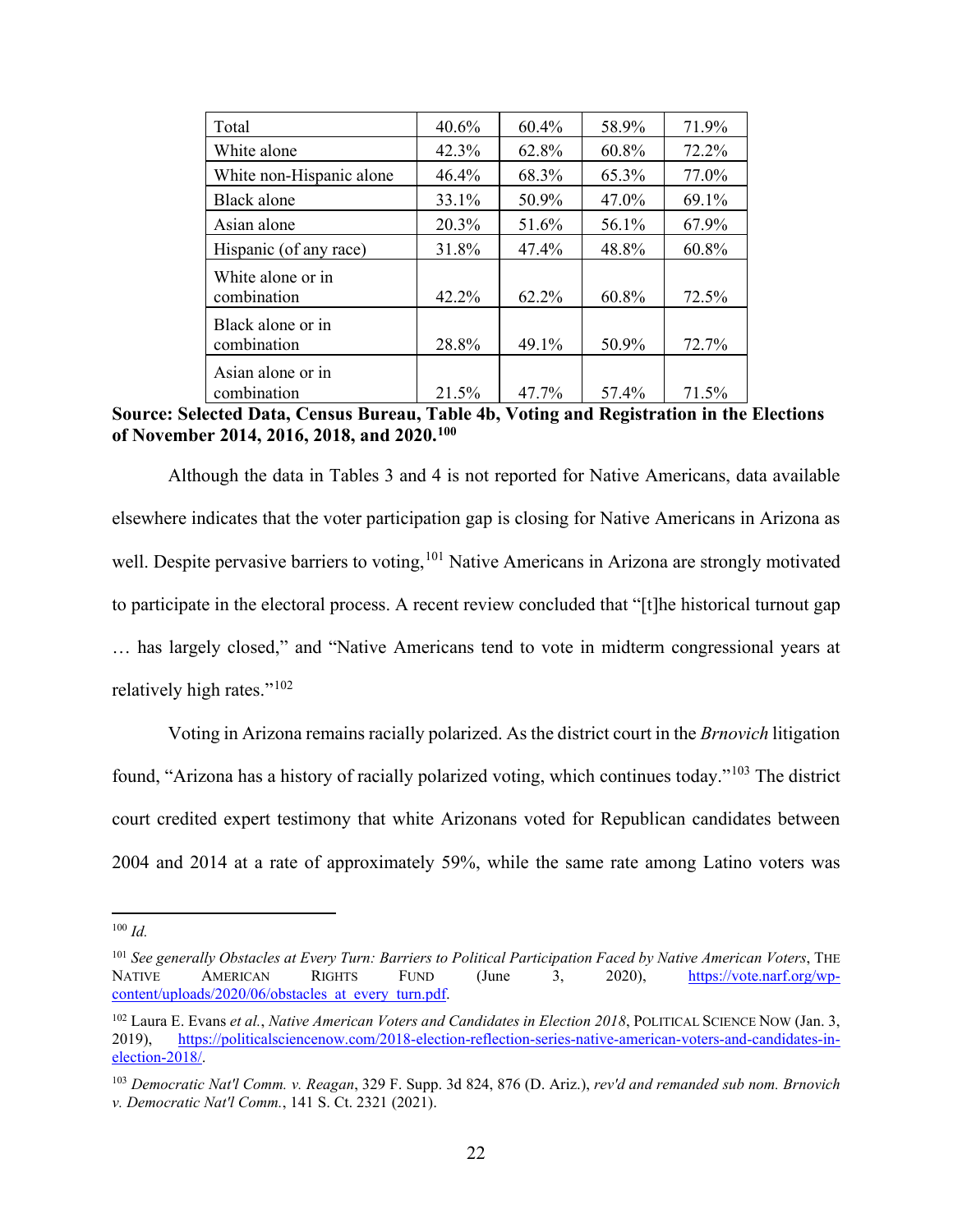approximately 35%.<sup>104</sup> The district court also concluded that "Arizona's racially polarized voting has resulted in racial appeals," including in the debate over H.B. 2023, the ballot collection legislation at issue in that case. $105$ 

An Election Eve Survey conducted by Latino Decisions confirms that voting remains racially polarized in the recent 2020 elections. Although President Biden won the state overall by a margin of only 0.3%, the survey reported that both Latinos and Native Americans voted for Democrats in federal races at a rate of approximately 67 to 71% for Latinos and 71 to 72% for Native Americans.<sup>106</sup>

#### **C. Officeholding**

Arizona has also made strides in recent years toward minority officeholding, though, like minority voting, officeholding remains racially polarized. Latino officeholding is reported by the National Association of Latino Elected and Appointed Officials (NALEO) Educational Fund in a regularly published directory. As of 2019, nearly a quarter of Arizona's state legislature is Latino, of which more than 90% are Democrats. *See* Table 5 below.

<sup>104</sup> *See Democratic Nat'l Comm.* v. *Hobbs*, 948 F.3d 989, 1026–27 (9th Cir.) *rev'd and remanded sub nom. Brnovich* v. *Democratic Nat'l Comm.*, 141 S. Ct. 2321 (2021) (summarizing the data relied on by the district court).

<sup>105</sup> *Reagan*, 329 F. Supp. 3d at 876–77.

<sup>106</sup> *Native American Voters Help Biden Take the State of Arizona*, LATINO DECISIONS, Nov. 10, 2020, https://latinodecisions.com/blog/native-american-voters-help-biden-take-the-state-of-arizona/; data available at https://electioneve2020.com/poll/#/en/demographics/native-american/az.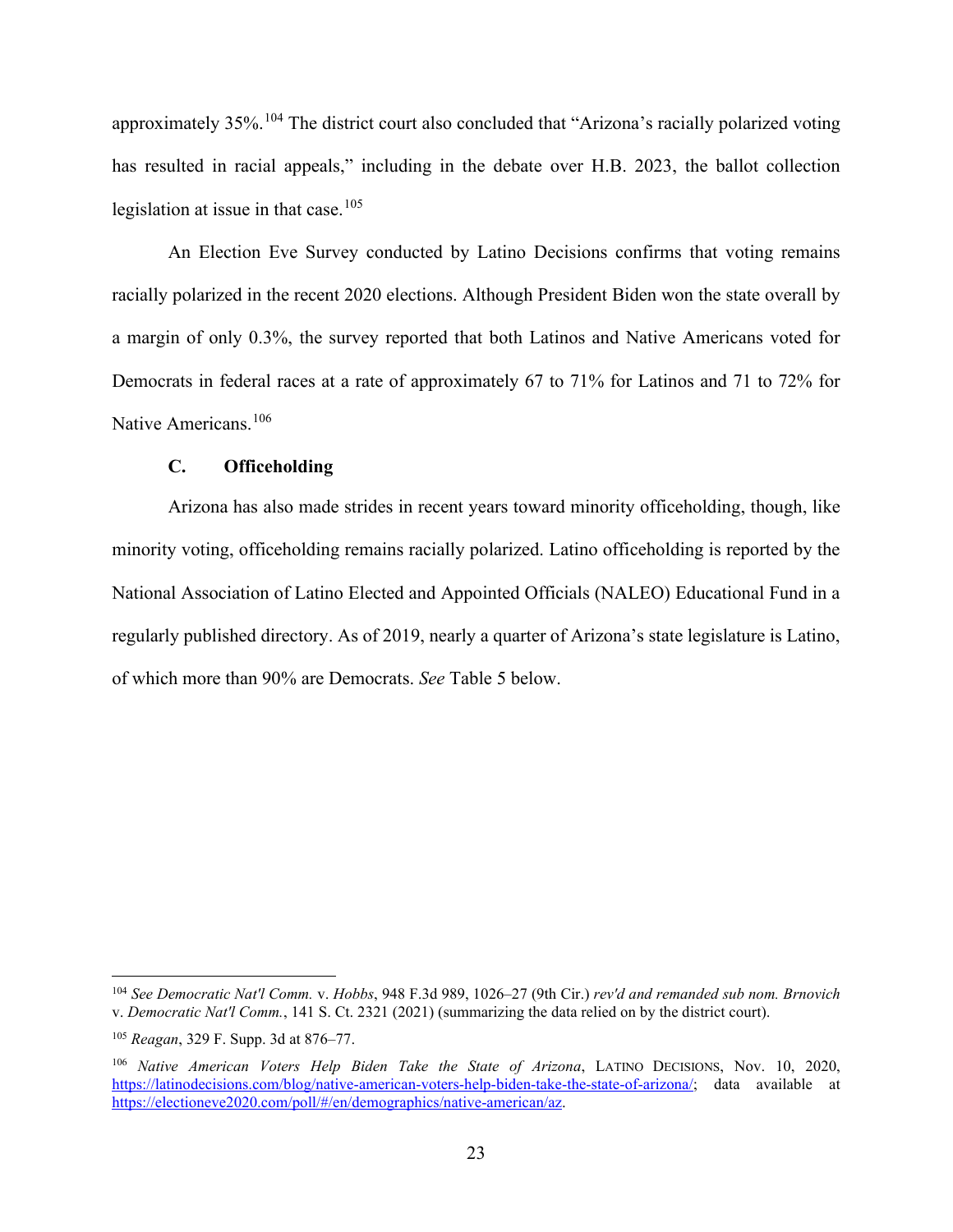| 381<br>Total HEOs at Federal and State Level:<br>Total HEOs:<br>26 |                          |                |                |                   |                |                          |                          |                          |                          |                          |                          |                          |    |
|--------------------------------------------------------------------|--------------------------|----------------|----------------|-------------------|----------------|--------------------------|--------------------------|--------------------------|--------------------------|--------------------------|--------------------------|--------------------------|----|
| Level of Office                                                    | Male                     |                |                |                   | <b>DEM</b>     | GOP                      |                          | ž.                       |                          | <b>IND</b>               |                          | N/P                      |    |
|                                                                    |                          | Fem.           | <b>TOTAL</b>   | M                 | F              | M                        | F                        | M                        | F                        | М                        | F                        | м                        | F  |
| U.S. Representatives                                               | $\overline{2}$           | ٠              | $\overline{2}$ | $\overline{2}$    | ۰              | ÷,                       | ÷                        | ٠                        | ۰                        | ٠                        | ۰                        | ٠                        |    |
| <b>State Officials</b>                                             | $\overline{\phantom{a}}$ | 1              | ı              | $\sim$            | ٠              | $\overline{\phantom{a}}$ | 1                        | $\tilde{\phantom{a}}$    | ٠                        | ٠                        | $\sim$                   | $\sim$                   | ÷  |
| <b>State Senators</b>                                              | 4                        | ٩              | $\tau$         | 4                 | 3              | ٠                        | ÷                        | $\overline{\phantom{a}}$ | ۰                        | $\overline{\phantom{a}}$ | ÷                        | $\overline{\phantom{a}}$ | ٠  |
| <b>State Representatives</b>                                       | 10                       | 6              | 16             | 8                 | 6              | $\overline{2}$           | $\sim$                   | $\overline{\phantom{a}}$ | $\overline{\phantom{a}}$ | ٠                        | $\blacksquare$           | ۰                        |    |
|                                                                    |                          |                |                |                   |                |                          |                          |                          |                          |                          |                          |                          |    |
| County Officials                                                   | 12                       | $\overline{7}$ | 19             | $\overline{\tau}$ | 5              | ٠                        | $\overline{a}$           | 5                        | $\overline{2}$           | ٠                        | ٠                        | ٠                        |    |
| Municipal Officials                                                | 76                       | 41             | 117            | 5                 | 5              | ٠                        | ٠                        | 60                       | 32                       | ÷                        | $\sim$                   | 11                       | 4  |
| Judicial/Law Enforcem.                                             | 22                       | 15             | 37             | 11                | 6              | $\overline{2}$           | 1                        | 9                        | 8                        | ٠                        | $\sim$                   | $\overline{\phantom{a}}$ |    |
| Education/School Board                                             | 85                       | 91             | 176            | 12                | 8              | $\overline{2}$           | $\overline{\phantom{a}}$ | 65                       | 77                       | L,                       | $\overline{\phantom{a}}$ | 6                        | 6  |
| <b>Special District Officials</b>                                  | 3                        | 3              | 6              | $\sim$            | $\overline{a}$ | ٠                        | ٠                        | ٩                        | 3                        | ÷,                       | $\blacksquare$           | $\blacksquare$           |    |
|                                                                    |                          |                |                |                   |                |                          |                          |                          |                          |                          |                          |                          |    |
| Sub-Totals                                                         | 214                      | 167            | 381            | 49                | 33             | 6                        | $\overline{2}$           | 142                      | 122                      | ٠                        | $\overline{\phantom{a}}$ | 17                       | 10 |
| <b>TOTALS</b>                                                      | 381                      |                |                | 82<br>8           |                | 264                      |                          |                          |                          |                          | 27                       |                          |    |

#### *Table 5 — Latino Elected Officials in Arizona*

#### **Source: NALEO EDUCATIONAL FUND, National Directory of Latino Elected Officials (2019).107**

Less data is available with respect to Arizona's other racial and ethnic minorities. Eight

Native Americans ran for the Arizona state legislature in 2020, and six were elected from

majority-Native districts.<sup>108</sup> All six are Democrats.<sup>109</sup> Native American officeholding was less

<sup>107</sup> Available at  $\frac{https://naleo.org/wp-107}{https://naleo.org/wp-107}$ content/uploads/2019/12/2019 National Directory of Latino Elected Offcials.pdf.

<sup>108</sup> Shondiin Silversmith, *"Representation Matters": 14 Native American Candidates Ran for Office in Arizona; 11 Won*, THE ARIZONA REPUBLIC (Dec. 3, 2020), https://www.azcentral.com/story/news/politics/elections/2020/12/03/11-native-american-candidates-won-electionarizona-2020/6353281002/.

<sup>109</sup> Erin Granillo-Walker, *AIPI Policy Article: Indigenous Legislators Elected in 2020 to Serve in the 117th Congress & 55th Arizona Legislature* 3–5, ARIZONA STATE UNIVERSITY AMERICAN INDIAN POLICY INSTITUTE, https://aipi.asu.edu/sites/default/files/11.23.2020 aipi newly elected tribal legilsator profiles.pdf.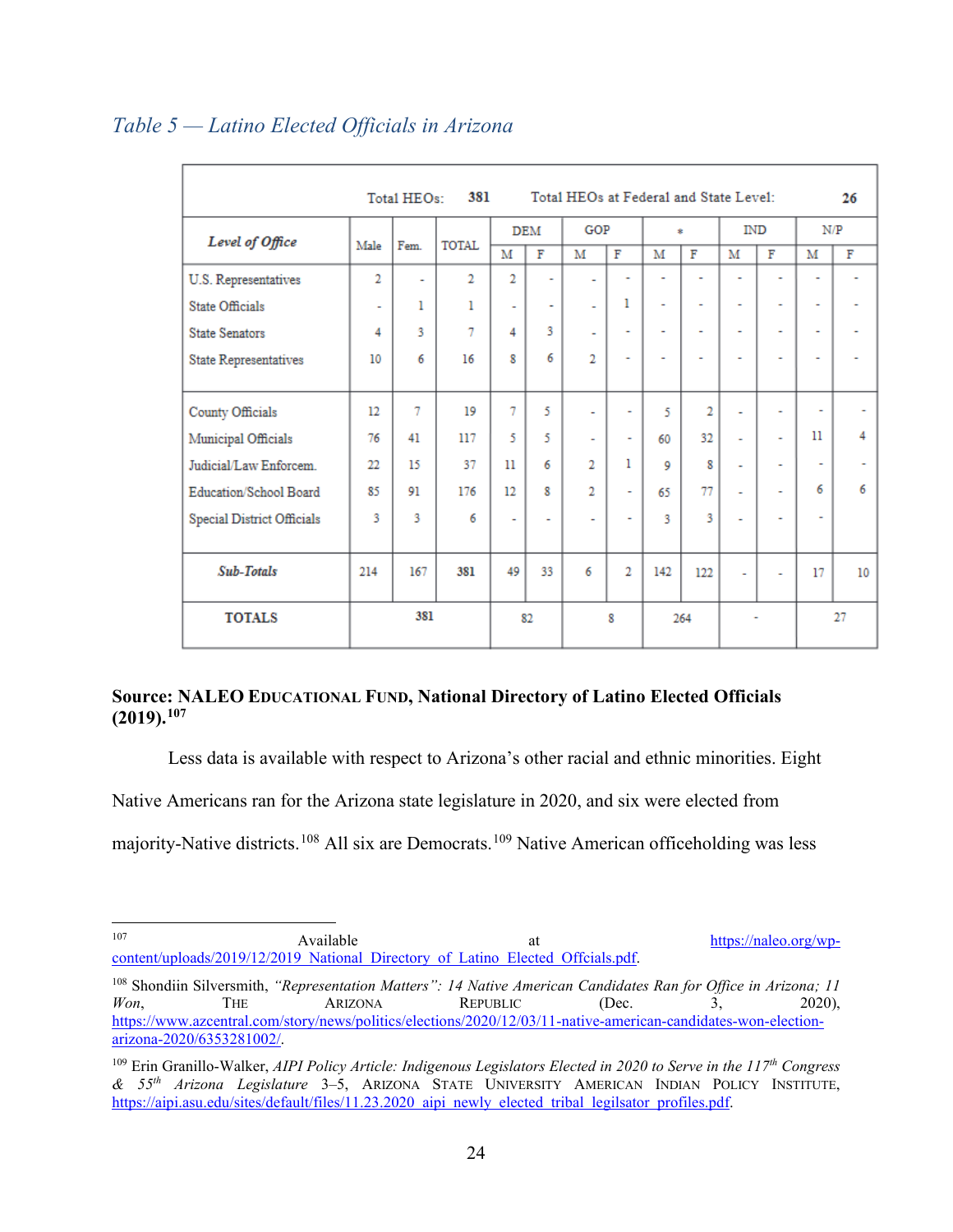common for other elected offices, both higher and lower. Only three Native American candidates ran for seats on county boards of supervisors, of whom two were elected.<sup>110</sup> No Native Americans have been elected to statewide office in Arizona, and although the rest of the nation sent six Native Americans to the House of Representatives in 2020, Arizona has never sent one.<sup>111</sup> Only three African-Americans served in the Arizona legislature in 2020, two Democrats and one Republican.<sup>112</sup> Tempe, Arizona elected its first African-American mayor in 2020.<sup>113</sup>

#### **D. Section 203 Language Coverage**

Section 203 of the Voting Rights Act applies to four language groups: Alaska Natives, American Indians, Asian Americans, and persons of Spanish Heritage, <sup>114</sup> "as well as the distinct languages and dialects within each of those groups."<sup>115</sup> A jurisdiction is covered under Section 203 if the Director of the Census determines two criteria are met, using "American Community Survey data in 5-year increments, or comparable census data."<sup>116</sup>

First, a population threshold, or "trigger," must be met. Within a political subdivision of a state, limited-English proficient ("LEP") voting age citizens in a single language group must either: (a) number more than 10,000 ("10,000 Person Trigger" or "N" in Tables 6 and 7 below); (b) comprise more than five percent of all voting age citizens ("Five Percent Trigger" or "P" in

<sup>116</sup> 52 U.S.C. § 10503(b)(2)(A).

<sup>110</sup> Silversmith, *supra* note 108.

<sup>111</sup> Granillo-Walker, *supra* note 109.

<sup>112</sup> Helena Wagner, *Arizona Elected 2 Black Lawmakers to the Legislature 70 Years Ago. Today, There Are 3*, THE ARIZONA REPUBLIC (Feb. 29, 2020), https://www.azcentral.com/story/news/politics/arizona/2020/02/29/hayzeldaniels-and-carl-sims-were-first-black-members-legislature-arizona/4873979002/.

<sup>&</sup>lt;sup>113</sup> Erin Galindo, *Tempe Mayor Corey Woods Talks Police, Construction in His First State of the City*, THE STATE PRESS (Nov. 1, 2020), https://www.statepress.com/article/2020/11/sppolitics-tempe-mayor-state-of-the-city-address-2020.

 $114$  52 U.S.C. §§ 10503(c)(3), 10503(e).

<sup>115</sup> James Thomas Tucker, *The Census Bureau's 2011 Determinations of Coverage under Section 203 of the Voting Rights Act Mandating Bilingual Voting Assistance*, 19 ASIAN AM. L. J. 171 (2012).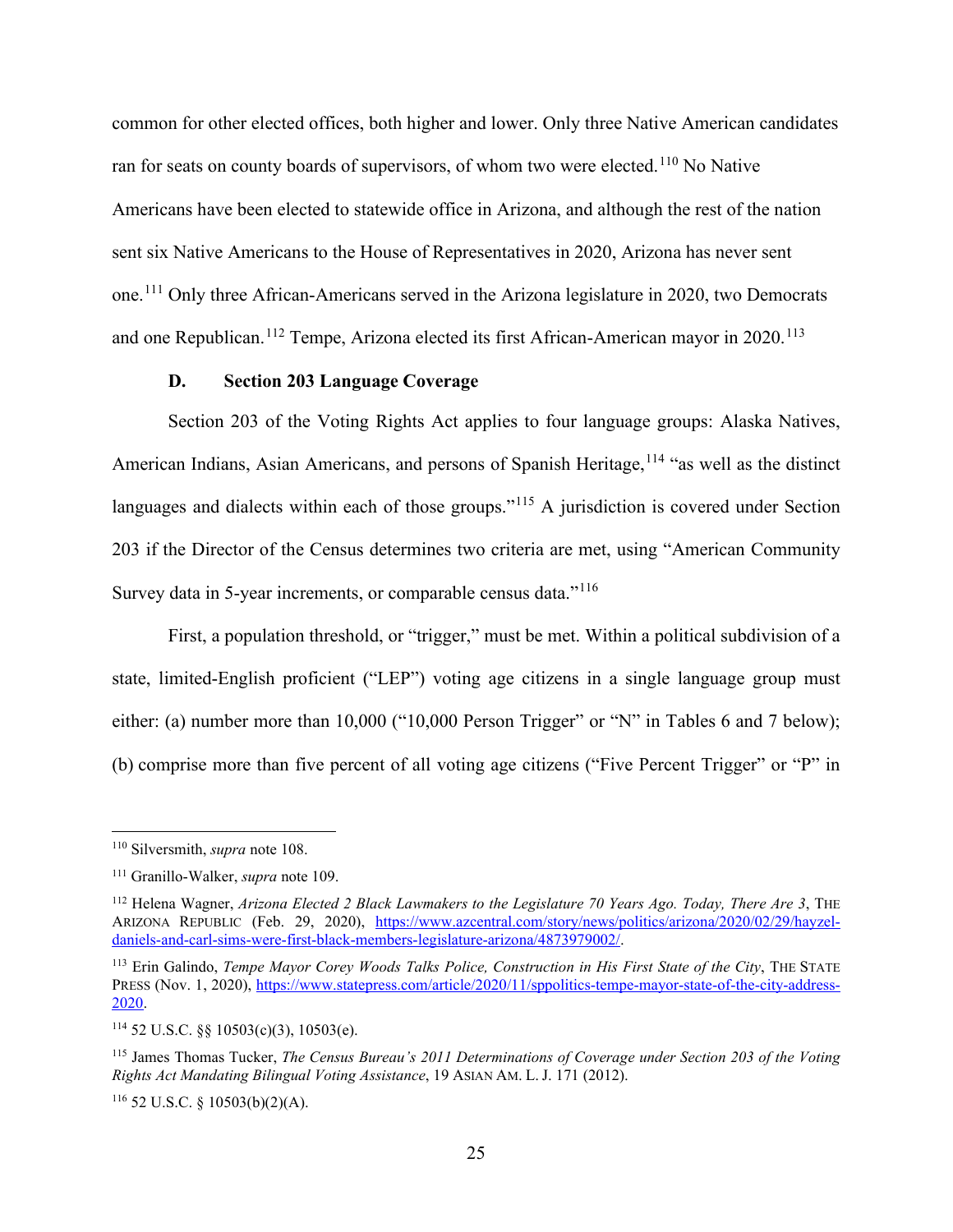Tables 6 and 7 below); or (c) comprise more than five percent of all American Indians or Alaskan Native voting age citizens of a single language group residing on an Indian reservation ("Reservation Trigger" or "RP" in Tables 6 and 7 below).<sup>117</sup> A state may only be covered for a language using the Five Percent Trigger.<sup>118</sup> A person is LEP if he or she is "unable to speak or understand English adequately enough to participate in the electoral process."<sup>119</sup>

Second, the illiteracy rate of the language minority voting age citizens meeting the population threshold must exceed the national illiteracy rate.<sup>120</sup> "Illiteracy" means "the failure to complete the 5th primary grade,"<sup>121</sup> and was adopted to conform to the Census definition of that term. $^{122}$ 

As a result of the determinations issued by the Census Bureau in 2016, currently ten of Arizona's fifteen counties are separately covered by Section 203 of the Voting Rights Act.<sup>123</sup> Four counties are covered for Spanish: Maricopa, Pima, Santa Cruz, and Yuma.<sup>124</sup> Six counties are covered for Native American languages: Apache, Coconino, Gila, Graham, Navajo, and Pinal.<sup>125</sup> *See* Tables 6 and 7 below. The next coverage determinations are expected to be made in December 2021, as required by Section 203(b)(2) of the Voting Rights Act.<sup>126</sup>

 $117$  52 U.S.C. § 10503(b)(2)(A)(i).

<sup>118</sup> *See* 52 U.S.C. § 10503(b)(2)(A)(i)(II)-(III).

<sup>119</sup> 52 U.S.C. § 10503(b)(3)(B).

<sup>120</sup> *See* 52 U.S.C. § 10503(b)(2)(A)(ii).

 $121$  52 U.S.C. § 10503(b)(3)(E).

<sup>122</sup> *See* 121 CONG. REC. H4719 (daily ed. June 2, 1975) (statement of Rep. Edwards).

<sup>123</sup> *See* 81 Fed. Reg. 85732, 87533 (Dec. 5, 2016).

<sup>124</sup> *Id.*

<sup>125</sup> *Id.*

<sup>126</sup> *Compare generally id.* (current coverage determinations issued on December 5, 2016) *with* 52 U.S.C.  $\S$  10503(b)(2)(A) (requiring the coverage determinations to be updated every five years).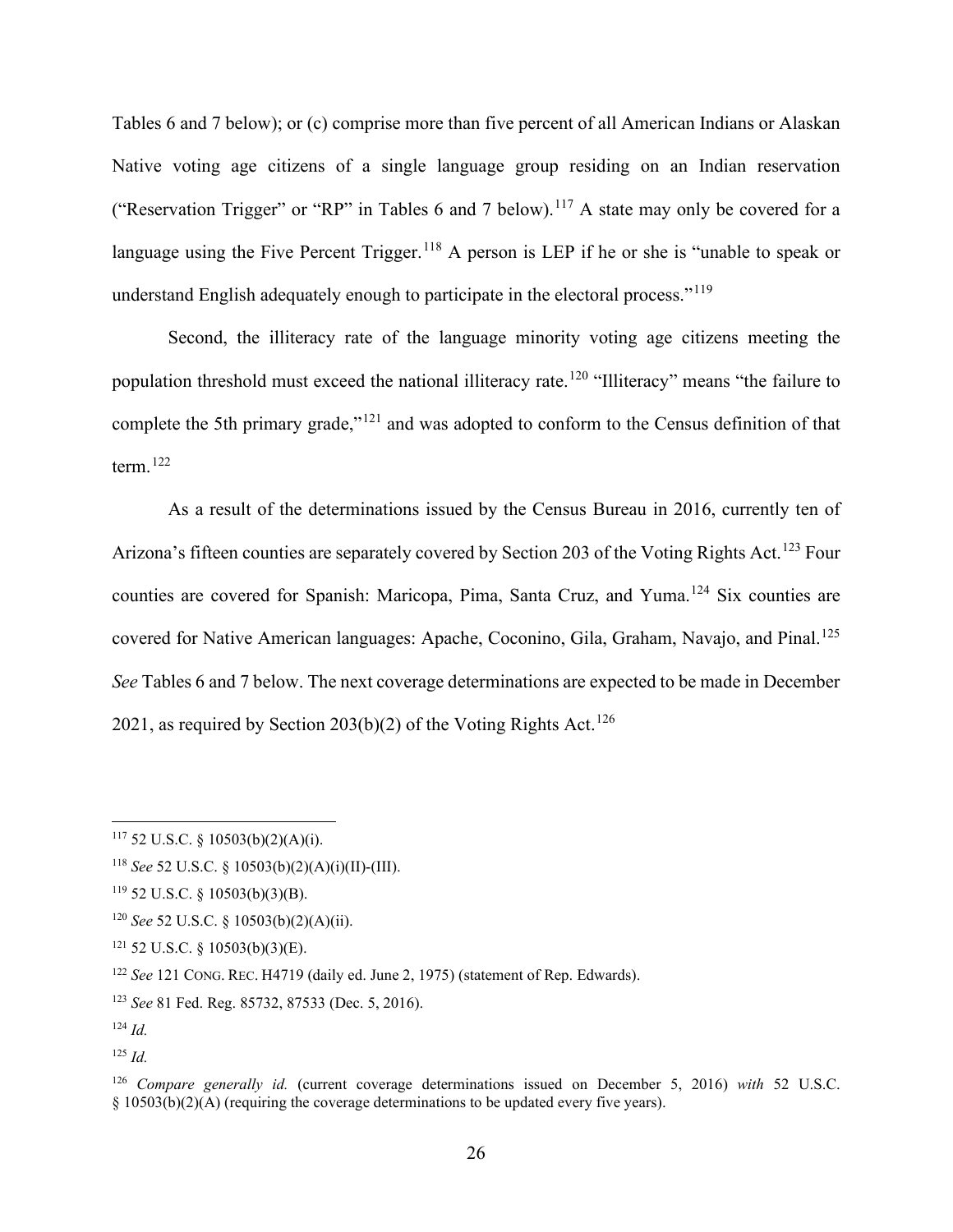#### *Table 6 — 2016 Census Bureau Determinations under Section 203 for Spanish Heritage in Arizona*

|                   | Number LEP | Percent LEP | Illiteracy | Coverage     |
|-------------------|------------|-------------|------------|--------------|
| Jurisdiction      | (N         | P           | Rate       | <b>Basis</b> |
| Maricopa County   | 70440      | 2.7133      | 12.8904    | N            |
| Pima County       | 24710      | 3.4885      | 11.5136    |              |
| Santa Cruz County | 5990       | 22.6123     | 7.2621     | P            |
| Yuma County       | 14150      | 12.0708     | 16.3958    | N, P         |

**Source: Section 203 Language Determinations, December 5, 2016.127**

Even though only four counties in Arizona meet the Spanish-language assistance coverage requirements of Section 203, there is a great need for language assistance among Latino votingage citizens in Arizona. Statewide, 14.5 percent (132,905) of Arizona's 913,715 Spanish-speaking voting-age citizens speak English "less than very well" and need language assistance to vote.<sup>128</sup> Excluding the four covered counties, 12 percent of Spanish-speaking voting-age citizens need language assistance to vote.<sup>129</sup> The statewide illiteracy rate for Arizona Spanish speakers is more than nine times the national rate. $130$ 

#### *Table 7 — 2016 Census Bureau Determinations under Section 203 for Native American Languages in Arizona*

| Covered Jurisdiction | Covered<br>Language | Number<br>LEP(N) | Percent<br>LEP(P) | Illiteracy<br>Rate | Coverage<br><b>Basis</b> |
|----------------------|---------------------|------------------|-------------------|--------------------|--------------------------|
| Apache               | Navajo              | 6620             | 13.39             | 27.4169            | P, RP                    |
| Coconino             | Navajo              | 5165             | 5.1319            | 23.4269            | P, RP                    |
| Gila                 | Apache              | 390              | 0.9472            | 2.5641             | RP                       |
| Graham               | Apache              | 195              | 0.7617            | 2.0513             | RP                       |
| Navajo               | Navajo              | 5510             | 7.3257            | 23.5027            | P, RP                    |
| Pinal                | Apache              | 4                | 0.0015            | 100                | RP                       |

<sup>127</sup> *See* Census Bureau, *Section 203 Language Determinations*, May 5, 2017, https://www.census.gov/programssurveys/decennial-census/about/voting-rights/voting-rights-determination-file.html. (describing Section 203 and publishing, inter alia, the data underlying the most recent calculations).

<sup>128</sup> *Id.*

<sup>129</sup> *Id.*

<sup>130</sup> *Id.*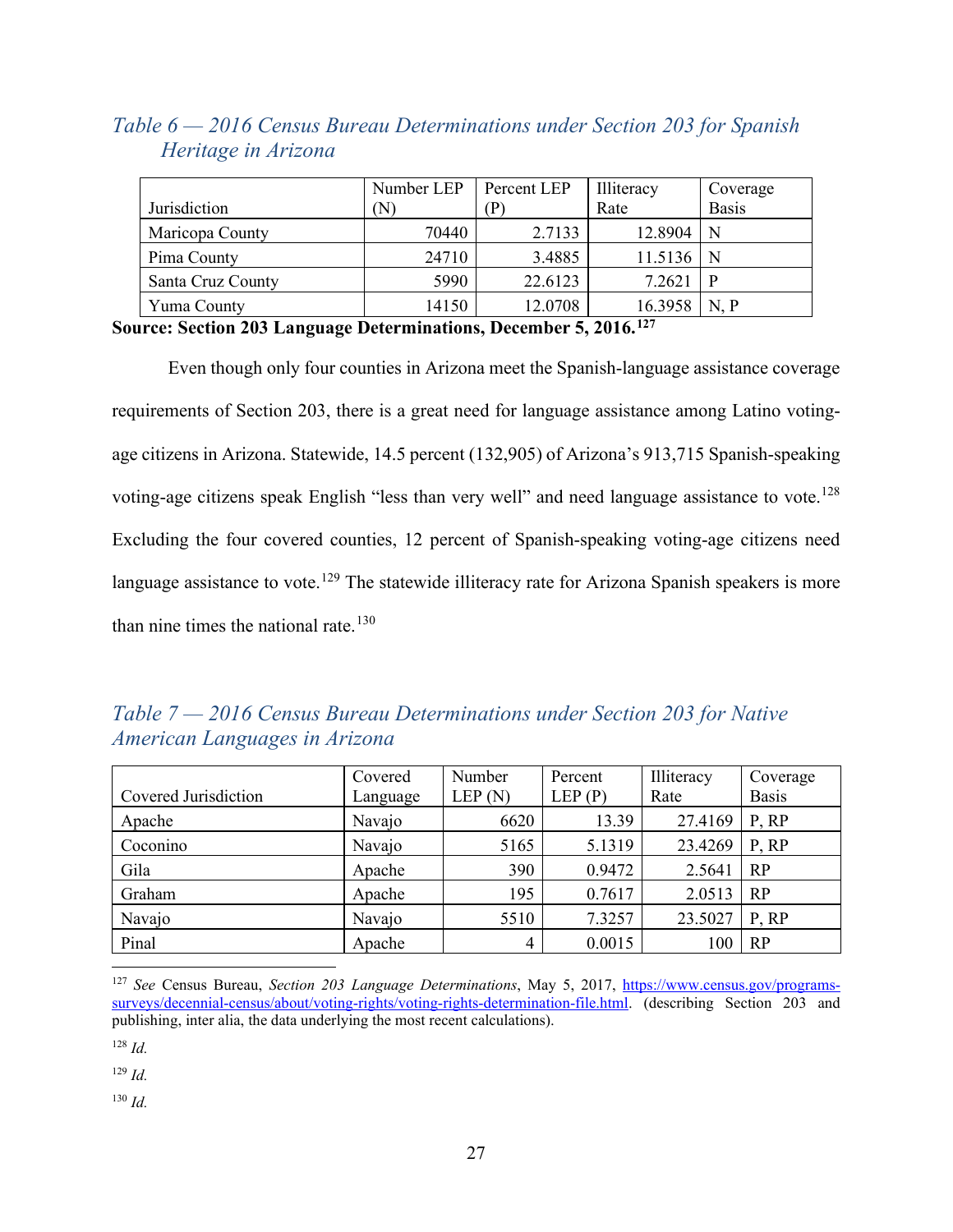| Navajo Nation Reservation and<br>Off-Reservation Trust Land                 | Navajo | 22895 | 19.8707 | $26.5342$ RP |  |  |  |
|-----------------------------------------------------------------------------|--------|-------|---------|--------------|--|--|--|
| <b>San Carlos Reservation</b>                                               | Apache | 465   | 7.381   | $2.1505$ RP  |  |  |  |
| Source: Section 203 Language Determinations December 5, 2016 <sup>131</sup> |        |       |         |              |  |  |  |

**Source: Section 203 Language Determinations, December 5, 2016.** 

Nearly 20 percent of voting-age citizens living on the Navajo Nation reservation require language assistance to vote.<sup>132</sup> There is also a need for language assistance outside of the covered jurisdictions. Some Arizona jurisdictions have recognized this need and continue to provide some level of language assistance voluntarily.<sup>133</sup> Language issues remain a common complaint in terms of Native American access to the polls. A 2016 analysis concluded that only three of the nine counties then covered under Section 203 for Native American languages actually complied with their obligations under the VRA.<sup>134</sup> In 2018, inadequate language access resulted in a substantial number of Navajo voters' mail-in ballots being rejected for failure to comply with the instructions.<sup>135</sup> Successful enforcement actions under Section 203 have been prevalent in Arizona's counties, particularly in Apache, Coconino and Navajo Counties for Native American languages.

#### **III. Pre-2006 Voting Discrimination**

#### **A. History of Discrimination in Voting and Political Participation**

The history of voting-related discrimination in Arizona is summarized well in the Ninth Circuit's decision in *Democratic National Committee v. Hobbs*, the expert reports submitted in

<sup>131</sup> *See id.* Gila, Graham, and Pinal Counties are covered under the Reservation Trigger for Apache, because they intersect with the San Carlos Reservation. Apache, Coconino, and Navajo Counties are covered under the Reservation Trigger for Navajo, because they intersect with the Navajo Nation Reservation. They are also covered the Five Percent Trigger.

<sup>132</sup> *Id.*

<sup>133</sup> Obstacles at Every Turn, *supra* note 101, at 53 (noting that there are "a few" such examples).

<sup>134</sup> *See id.* at 61–62.

<sup>135</sup> *See infra* Section V(A)(6) (discussing *Navajo Nation v. Reagan*, No. 3:18-cv-08329-DWL, (D. Ariz. Oct. 10, 2019)).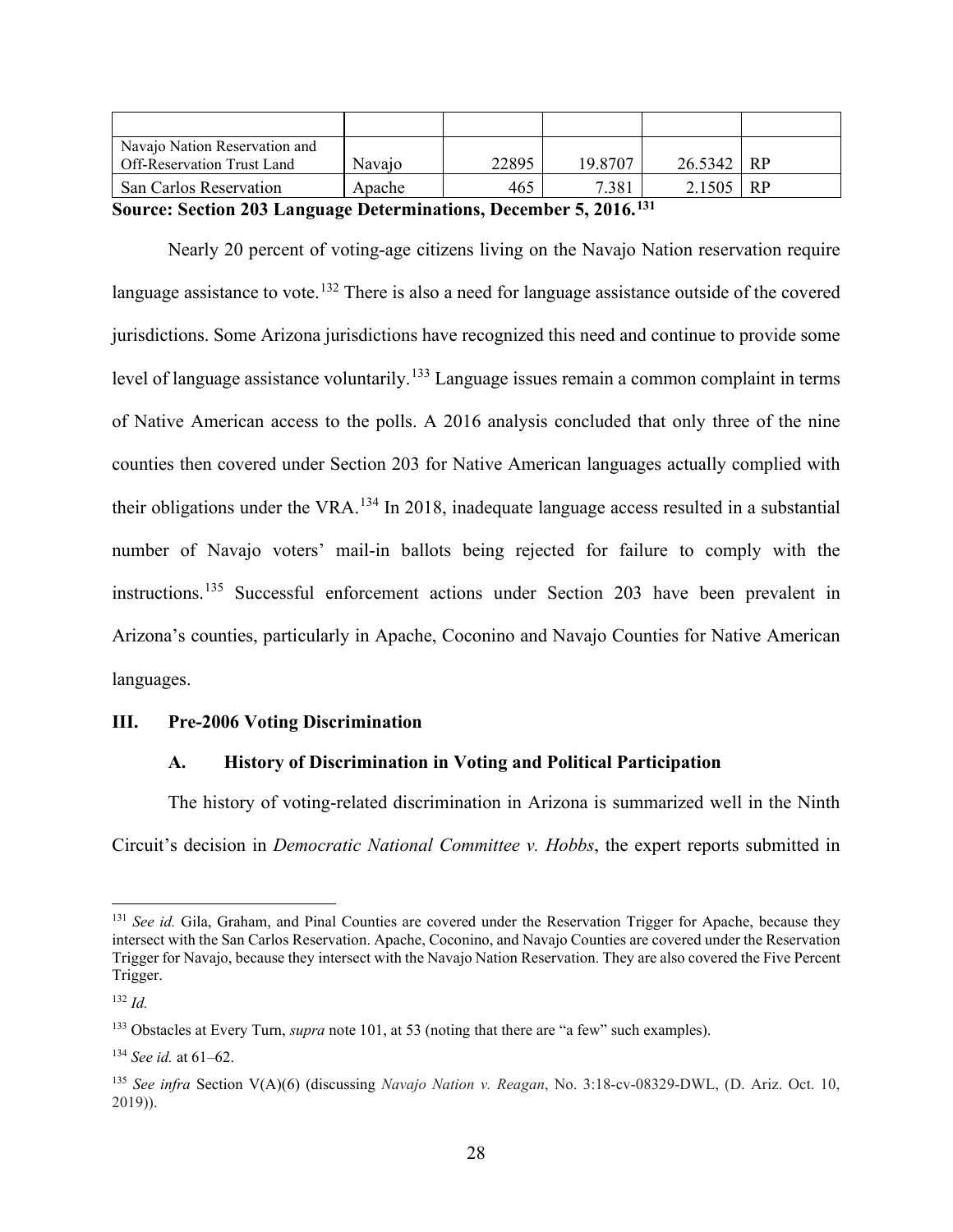that litigation, and a series of recent scholarly studies.<sup>136</sup> What follows is a recitation of the highlights of that history through 2006, when the VRA was last renewed.

At the time of Arizona's founding, Anglos were most concerned with the territory's "Indian Problem."<sup>137</sup> Much of Arizona's history of voting discrimination, both in territorial and statehood times, concerns its Native American population, which remains one of the largest in the country.

Even before the 1848 Treaty of Guadalupe Hidalgo conferred citizenship on approximately 100,000 Mexican-Americans living in Arizona, Latinos have been part of Arizona's culture. In Arizona's early territorial period, white Latinos enjoyed relative parity in social and political affairs with white Anglos. With American migration westward, though, they were soon dwarfed by an Anglo-American majority. "While a small group of Hispanics continued to prosper, … most Hispanics toiled as laborers who made less than Anglos even though they performed the same work."<sup>138</sup> Discrimination was more pronounced against non-white Latinos.<sup>139</sup>

1. Discrimination against Native Americans

U.S. law historically considered Native Americans to be citizens of their respective tribes, and not of the United States. Several Native Americans tried to claim U.S. citizenship, but these efforts were rejected by the courts, both before and after the Reconstruction Amendments to the U.S. Constitution.<sup>140</sup> Generally, Native Americans could only become U.S. citizens by operation

<sup>136</sup> *See, e.g.*, *Democratic Nat'l Comm.* v. *Hobbs*, 948 F.3d 989, 1017–26 (9th Cir.) *rev'd and remanded sub nom. Brnovich* v. *Democratic Nat'l Comm.*, 141 S. Ct. 2321 (2021); Berman Report, *supra* note 2; Tucker, *supra* note 19, Ferguson-Bohnee, *supra* note 39.

<sup>137</sup> Berman Report, *supra* note 2, at 4.

<sup>138</sup> *Id.* at 5.

<sup>139</sup> *See id.* at 5–6.

<sup>140</sup> *See* Ferguson-Bohnee, *supra* note 39, at 1101–04.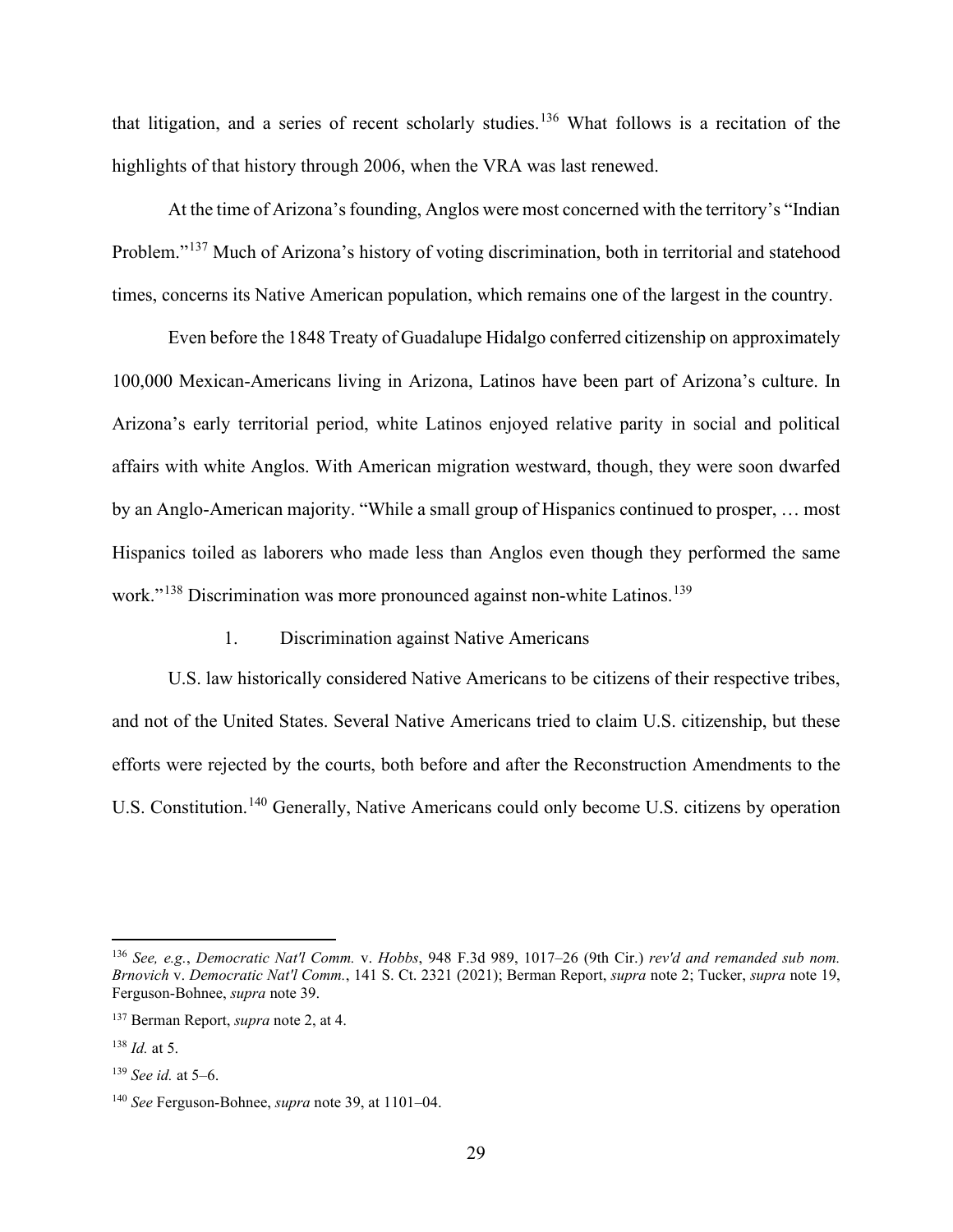of a treaty or through naturalization. In 1924, Congress passed the Indian Citizenship Act, which extended citizenship to Native Americans from birth who had not yet been made U.S. citizens.<sup>141</sup>

Compared with other states, Native Americans constituted a large percentage of Arizona's population. They were especially numerous in particular counties. According to the 1910 census, Native Americans were approximately one-third of Pinal and Coconino Counties, one-half of Navajo County, and two-thirds of Apache County.<sup>142</sup> Despite their numbers—or perhaps because of them—Arizona politicians sought to prevent them from exercising the political power that had just been granted them by the Indian Citizenship Act.

From 1924 to 1928, Governor Hunt and other Democrats embarked on a campaign to limit the Native American vote. This included sending challengers to systematically challenge Native American voters in Apache County and simply rebuffing Native American attempts to register in Pinal County.<sup>143</sup> The latter resulted in a court contest, and in 1928, Arizona's Supreme Court ruled that, notwithstanding federal law designed in part to extend them the vote, Native Americans were not eligible to vote in Arizona.<sup>144</sup> The reasoning was that because the federal trust responsibility for Native Americans arose out of their "condition of tutelage or dependency," they were ineligible to vote.<sup>145</sup> Congress reaffirmed Native American citizenship in 1940, but the Arizona Supreme Court did not reverse its 1928 ruling in *Porter v. Hall* until 1948, when the Court held in *Harrison v. Laveen* that Native Americans were entitled to vote.<sup>146</sup> In *Harrison*, two Mohave men—one of whom had just returned from service in World War II—were told they were incompetent because

<sup>141</sup> *Id.* at 1103–04.

<sup>142</sup> *Id.* at 1104.

<sup>143</sup> *Id.* at 1107–08.

<sup>144</sup> *Porter v. Hall*, 34 Ariz. 308, 331–32 (Ariz. 1928).

<sup>145</sup> *Id.* at 329–332.

<sup>146</sup> *Harrison v. Laveen*, 67 Ariz 337 (Ariz. 1948); *see* Ferguson-Bohnee, *supra* note 39, at 1109–11.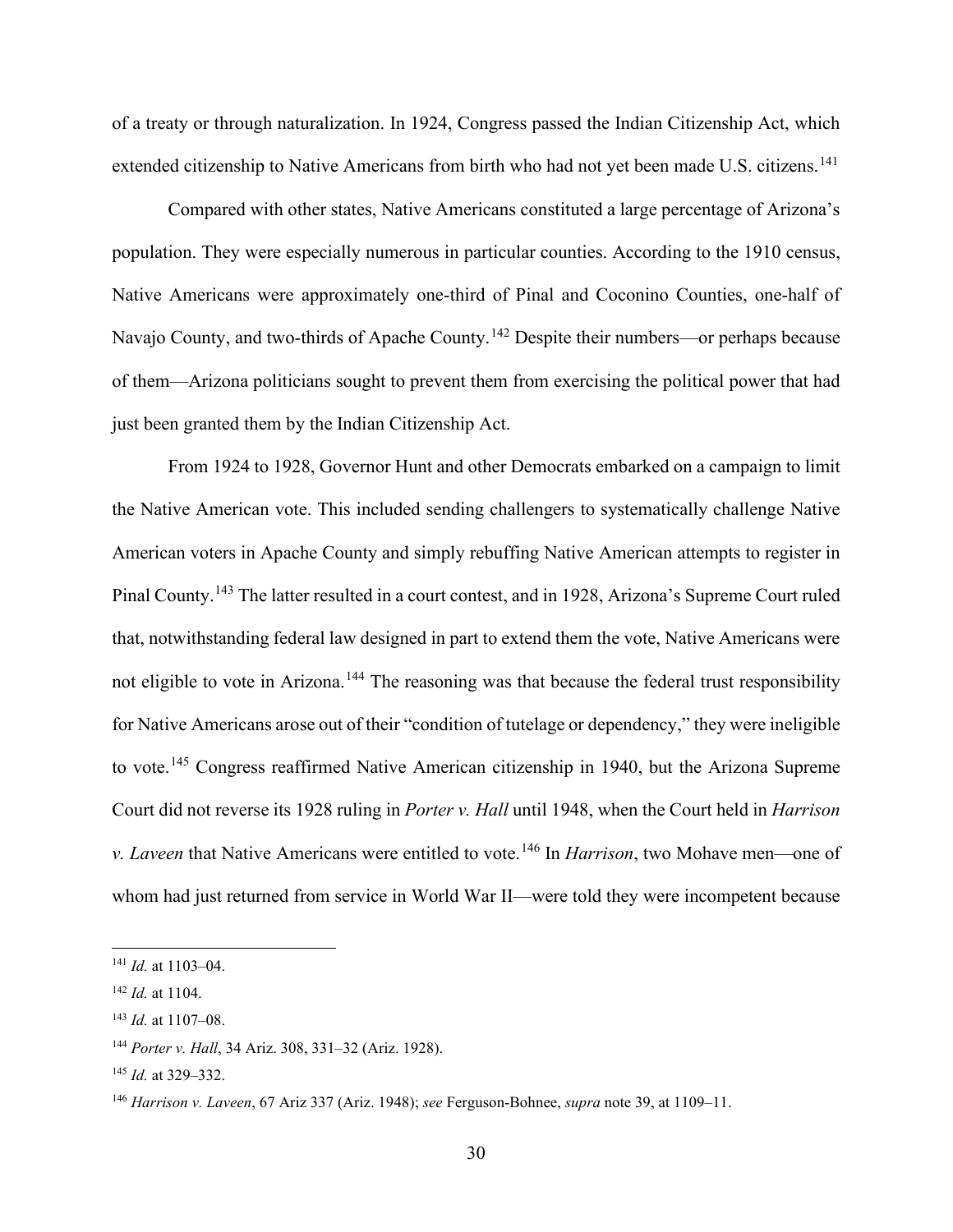they were Native American and turned away from registering to vote by the Maricopa county clerk.<sup>147</sup> "Ten percent of the Native American population served in World War II, a larger proportion than any other population," and Navajo and Hopi Code Talkers were essential to the war effort, including the victory at Iwo Jima.<sup>148</sup> The *Harrison* court cited some of these contributions in reversing its 1928 decision and ruling that plaintiffs were eligible to register.<sup>149</sup>

Despite their *de jure* eligibility to vote, Arizona's English-language literacy test continued to disfranchise large portions of the Native American community. In 1948, the overwhelming majority of Native Americans in Arizona—as much as 80 to 90 percent—were illiterate in the English language and came from an oral language tradition.<sup>150</sup> As noted above, Arizona fought to retain its literacy test even after the Voting Rights Act banned such tests or devices nationwide in 1970. Arizona repealed its literacy test only in 1972. In addition, Arizona, like other Western states, used poll taxes, literacy and English language tests, and the placement of polling places far from Native American reservations to make it harder for Native Americans to vote.<sup>151</sup>

The VRA has been invaluable but slow to help repair the damage done by more than a century of discrimination against Native Americans. The nationwide ban on literacy tests had a palpable and positive impact on Native American political participation and power in the early 1970s.<sup>152</sup> But the "non-Indian majority was threatened by Indian participation, and there were a number of challenges to Indians' right to vote and to hold offices. Many of these challenges

<sup>147</sup> *Harrison*, 67 Ariz. at 340; *see also* Obstacles at Every Turn, *supra* note 101, at 13.

<sup>148</sup> Ferguson-Bohnee, *supra* note 39, at 1109–10.

<sup>149</sup> *Harrison*, 67 Ariz. at 343. The court declined to condition its decision on Mr. Harrison's war service. *Id.* at 341.

<sup>150</sup> Ferguson-Bohnee, *supra* note 39, at 1112.

<sup>151</sup> Willard Hughes Rollings, *Citizenship and Suffrage: The American Indian Struggle for Civil Rights in the American West*, 1830–1965, 5 NEV. L.J. 126, 135 (2004).

<sup>152</sup> Berman Report, *supra* note 2, at 15–16.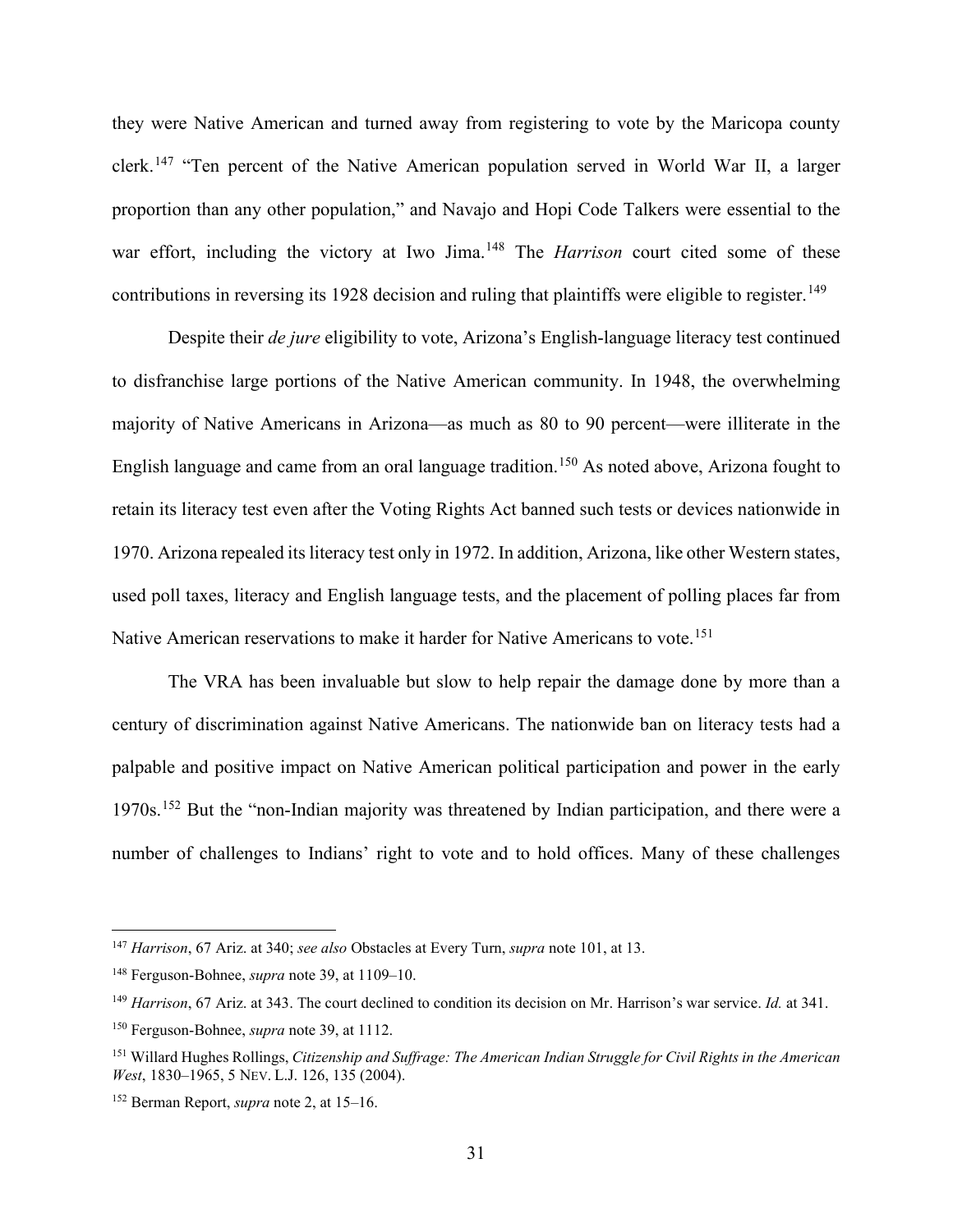occurred in Apache County."<sup>153</sup> In 1965, Apache County was one of the jurisdictions scheduled for coverage in the first VRA.<sup>154</sup> The county's voting-age population was majority Native American, but Arizona's literacy test effectively excluded Native American participation until 1970.<sup>155</sup>

In November 1972, Tom Shirley, a Navajo Nation member residing on the Navajo Nation reservation within Apache County, won an election for the Apache County Board of Supervisors by a vote of 3,169 votes to 1,105 against a non-Native American candidate.<sup>156</sup> He was to be the first Navajo member of the county board, prompting extraordinary efforts to prevent him from being seated. The unsuccessful candidate, Thomas Minyard, found a favorable local court to secure a preliminary injunction against the Apache Board of Supervisors preventing the board from issuing a Certificate of Election to Shirley.<sup>157</sup> The stated bases were that as a member of the reservation, Shirley was immune from service of process, Shirley did not own any property in Apache County and Shirley was a trustee for the Apache School District at the time he was elected.<sup>158</sup> Even though Arizona had no property requirement for holding office, it was not until September 1973, and after extensive litigation, that Shirley was able to have the Arizona Supreme Court quash the injunction and be seated in the office he had won handily.159

<sup>153</sup> Ferguson-Bohnee, *supra* note 39, at 1115.

<sup>154</sup> 30 Fed. Reg. 9897 (Aug. 7, 1965).

<sup>155</sup> Ferguson-Bohnee, *supra* note 39, at 1115; *see also id.* at 1117 (noting the results of an investigation into low Native turnout in Apache County in the mid-1970s).

<sup>156</sup> *Shirley v. Superior Ct. In & For Apache Cty.*, 109 Ariz. 510, 512 (Ariz. 1973); Ferguson-Bohnee, *supra* note 39, at 1116.

<sup>157</sup> *See Shirley*, 109 Ariz. at 512; Cindy Yurth, *A Leader with Backbone: 35 Years Later, Apache County's First Elected Diné Supervisor Speaks Out*, NAVAJO TIMES, Sept. 3, 2009, https://navajotimes.com/politics/2009/0909/090309supe.php.

<sup>158</sup> *Shirley*, 109 Ariz. at 512.

<sup>159</sup> *Id*. at 516; Yurth, *supra* note 157.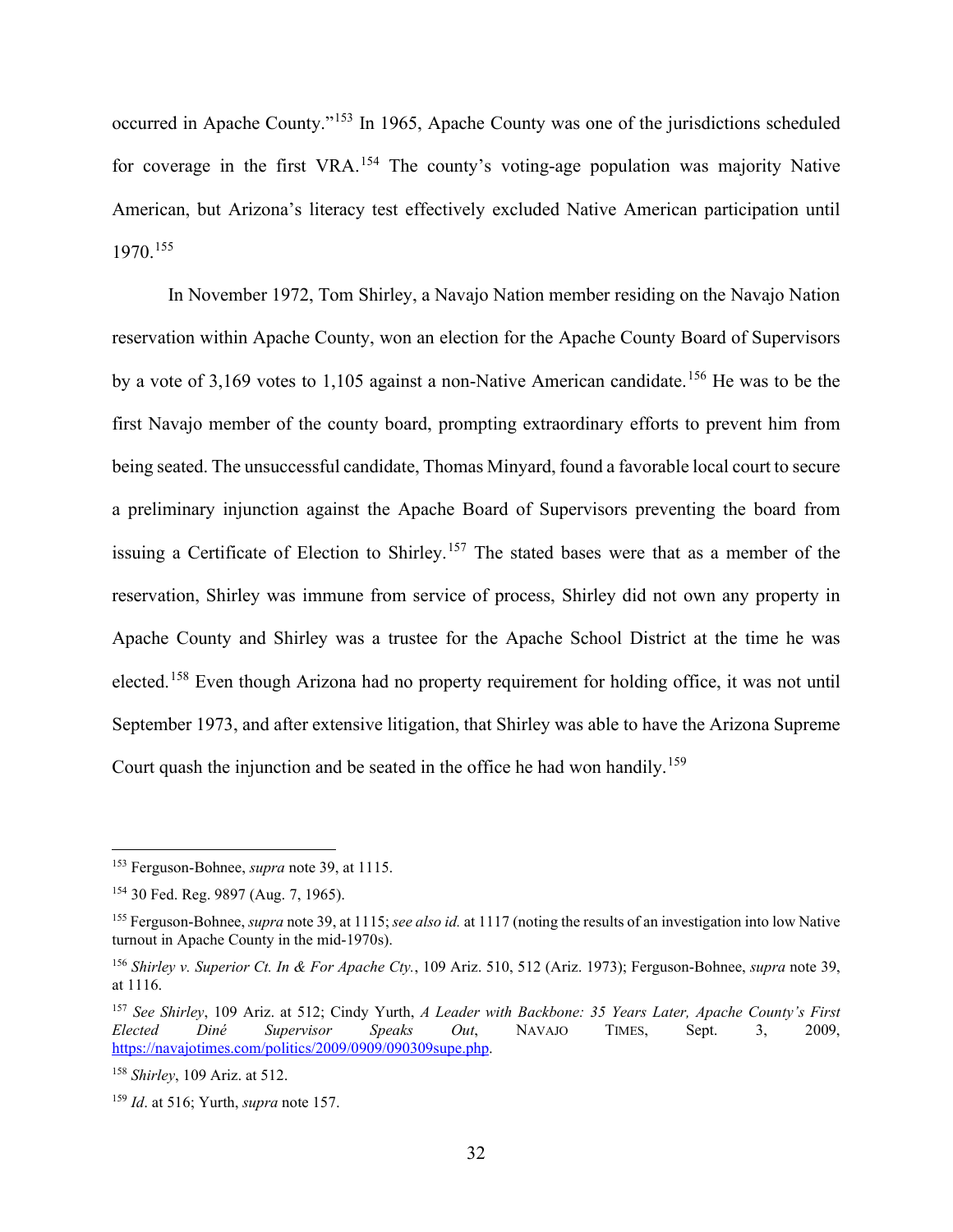Non-Native politicians promptly retaliated by restructuring the districts for the Board of Supervisors, packing almost all of the county's Native American voters into one district that had nearly ten times the population of the two other districts' average.<sup>160</sup> Specifically, District 1 had a population of 1,700, of whom 70 were Native American; District 2 had a population of 3,900, of whom 300 were Native American; and District 3 had a population of 26,700, of whom 23,600 were Native American.<sup>161</sup> When the restructuring was challenged under the Voting Rights Act, a three-judge district court rejected the county officials' primary argument that the Indian Citizenship Act of 1924 was unconstitutional and held that the restructuring was plainly a malapportionment.<sup>162</sup> The Supreme Court summarily affirmed.<sup>163</sup>

Undeterred, in 1976, white citizens in Apache County held a special bond election to fund a new school in a non-Native American part of the county.<sup>164</sup> The purpose of the new school, and the election, was to avoid the integration of white and Native American students.<sup>165</sup> In order to ensure that Native American turnout would be low in the election, local authorities closed half of the polling places on the reservation, provided no language assistance for Navajo voters, and offered English-only absentee ballots.<sup>166</sup> The poll closings were disproportionately in Navajo areas, and had the effect of forcing most Navajo voters without transportation to travel at least 12

<sup>160</sup> *See* Tucker, *supra* note 17, at 323.

<sup>161</sup> *Goodluck v. Apache Cty.*, 417 F. Supp. 13, 14 (D. Ariz. 1975), *aff'd sub nom. Apache Cty. v. United States*, 429 U.S. 876 (1976).

<sup>162</sup> *Id.* at 16.

<sup>163</sup> 429 U.S. 876.

<sup>164</sup> Tucker, *supra* note 19, at 324.

<sup>165</sup> *Id*.

<sup>166</sup> *Id*. at 325-326.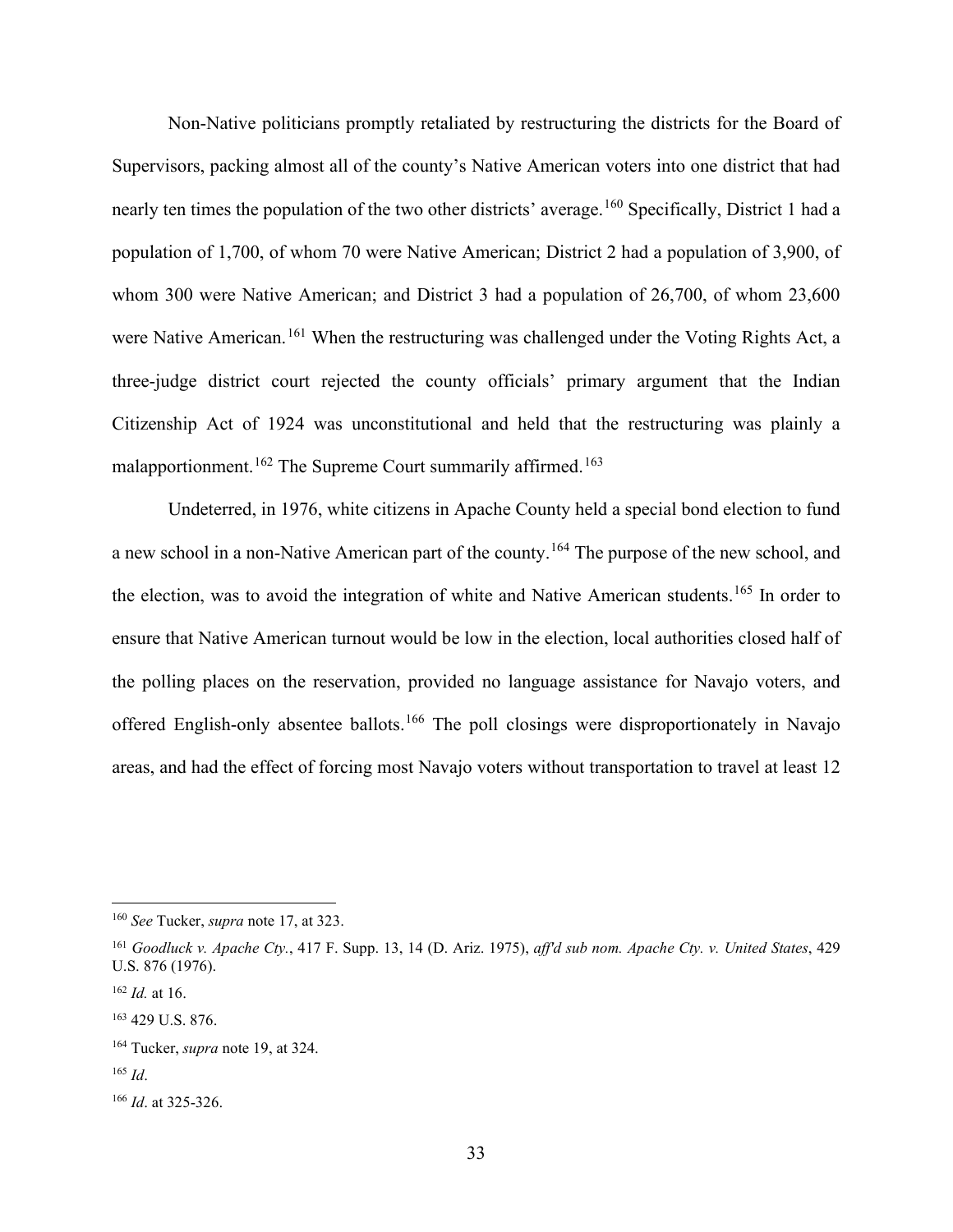more miles to vote.<sup>167</sup> These blatant violations of the VRA were only remedied in 1980, when the county entered into a consent decree with the Justice Department.<sup>168</sup>

The issues in the 1976 bond election only came to the Justice Department's attention after an investigation into the results of that election and a prolonged negotiation between DOJ and local officials in the form of objections under Section 5 of the VRA.<sup>169</sup> In the 1980s and 1990s, the Justice Department was more proactive in addressing discriminatory voting practices in Apache County and elsewhere in Arizona.<sup>170</sup> In 1985, the DOJ objected to an attempt to close the last polling place on the Fort Apache Reservation.<sup>171</sup>

In addition to poll closings, county officials continued to lag in their language assistance obligations under the VRA.<sup>172</sup> As of 1987, 55% of the Native American population in Apache County could not speak or read English, but local officials persisted in providing only limited English-only assistance to reservation voters.<sup>173</sup> The Department of Justice objected to Apache County's submitted guidelines for language assistance as inadequate.<sup>174</sup> Two years later, the United States sued Navajo, Apache, and Coconino Counties under the Voting Rights Act.<sup>175</sup> The

<sup>167</sup> *Id*. at 325.

<sup>168</sup> *See* Ferguson-Bohnee, *supra* note 39, at 1117; Consent Decree, *Apache County High School District No. 90 v. United States* (D.D.C. June 12, 1980) (No. 77-1815).

<sup>169</sup> Ferguson-Bohnee, supra note 39, at 1117; Tucker, *supra* note 19, at 324–26.

<sup>170</sup> Tucker, *supra* note 19, at 334-35.

<sup>&</sup>lt;sup>171</sup> *Id.* at 326–27; Letter from William Bradford Reynolds, Assistant Attorney Gen., Civil Rights Div., Dep't of Justice, to Robert C. Bates, Snell & Wilmer (Aug. 16, 1985), *available at* https://www.justice.gov/sites/default/files/crt/legacy/2014/05/30/AZ-1070.pdf.

<sup>172</sup> Tucker, *supra* note 19, at 327.

<sup>173</sup> *Id*.

<sup>&</sup>lt;sup>174</sup> Letter from James P. Turner, Assistant Attorney Gen., Civil Rights Div., Dep't of Justice, to Russell H. Burdick, Jr., Chief Deputy County Attorney (July 17, 1987), available at https://www.justice.gov/sites/default/files/crt/legacy/2014/05/30/AZ-1090.pdf; Letter from William Bradford Reynolds, Assistant Attorney Gen., Civil Rights Div., Dep't of Justice, to Russell H. Burdick, Jr., Chief Deputy County Attorney (Feb. 10, 1988), available at https://www.justice.gov/sites/default/files/crt/legacy/2014/05/30/AZ-1100.pdf.

<sup>175</sup> Tucker, *supra* note 19 at 328-30; Ferguson-Bohnee, *supra* note 39, at 1117.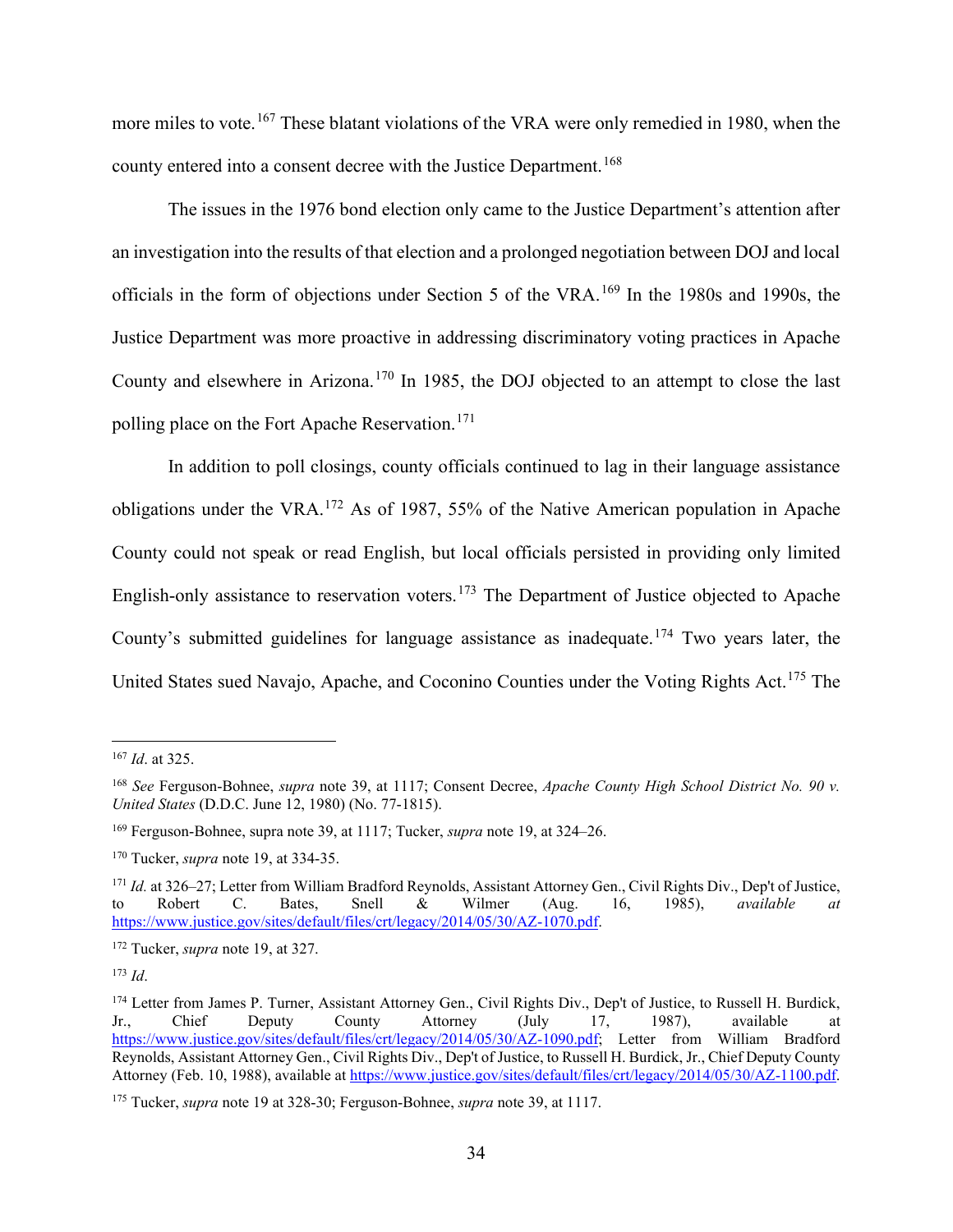counties settled the claims after four years of litigation in 1993, adopting a Navajo Language Election Information Program.<sup>176</sup> The consent decree imposed robust requirements, including voter outreach and education in the Navajo language, training of a minimum number of bilingual election workers, and ensuring the staffing of polling places in Navajo districts.<sup>177</sup> Despite these efforts, numerous language barriers have persisted in these counties. In 2002, the DOJ documented several complaints of inadequate training for poll workers.<sup>178</sup> As discussed below, the need for language assistance for Native American voters remains to the present day.

As the 1970s litigation over the reorganization of the Apache County Board of Supervisors exemplifies, Arizona's white Anglo majority has repeatedly tried to structure political processes to reduce Native American electoral power. "Efforts to reduce Indian participation, voting strength and the ability to elect candidates of their choice through redistricting have been challenged every cycle since the Voting Rights Act was enacted."<sup>179</sup> In 1969, an Arizona federal court blocked an attempt to base apportionment on the number of registered voters, noting that Native Americans in Apache and Navajo Counties would be underrepresented under such a system.<sup>180</sup> Three years later, in litigation between the same parties over redistricting issues stemming from the 1970 census, the Navajo Tribal Council intervened to address an attempt to dilute Navajo voting power, and the court adopted the Council's proposed plan.<sup>181</sup> Following each of the 1980, 1990, and 2000

<sup>176</sup> Consent Decree, *United States v. Arizona*, No. 88-1989 (D. Ariz. May 22, 1989) (amended Sept. 27, 1993).

<sup>177</sup> Tucker, *supra* note 19, at 328-30.

<sup>&</sup>lt;sup>178</sup> *Id.* at 330-31; U.S Gov't Accountability Office, Department of Justice's Activities to Address Past Election-Related Voting Irregularities 91-92 (2004), available at http://www.gao.gov/new.items/d041041r.pdf.

<sup>179</sup> Ferguson-Bohnee, *supra* note 39, at 1118.

<sup>180</sup> *Klahr v. Williams*, 303 F. Supp. 224 (D. Ariz. 1969).

<sup>181</sup> *Klahr v. Williams*, 339 F. Supp. 922, 928 (D. Ariz. 1972). The challenged plan had been designed by a non-Native American incumbent in the district to ensure that Native American voters would be a minority in his district, which included portions of the Navajo Reservation. *Id.* at 927.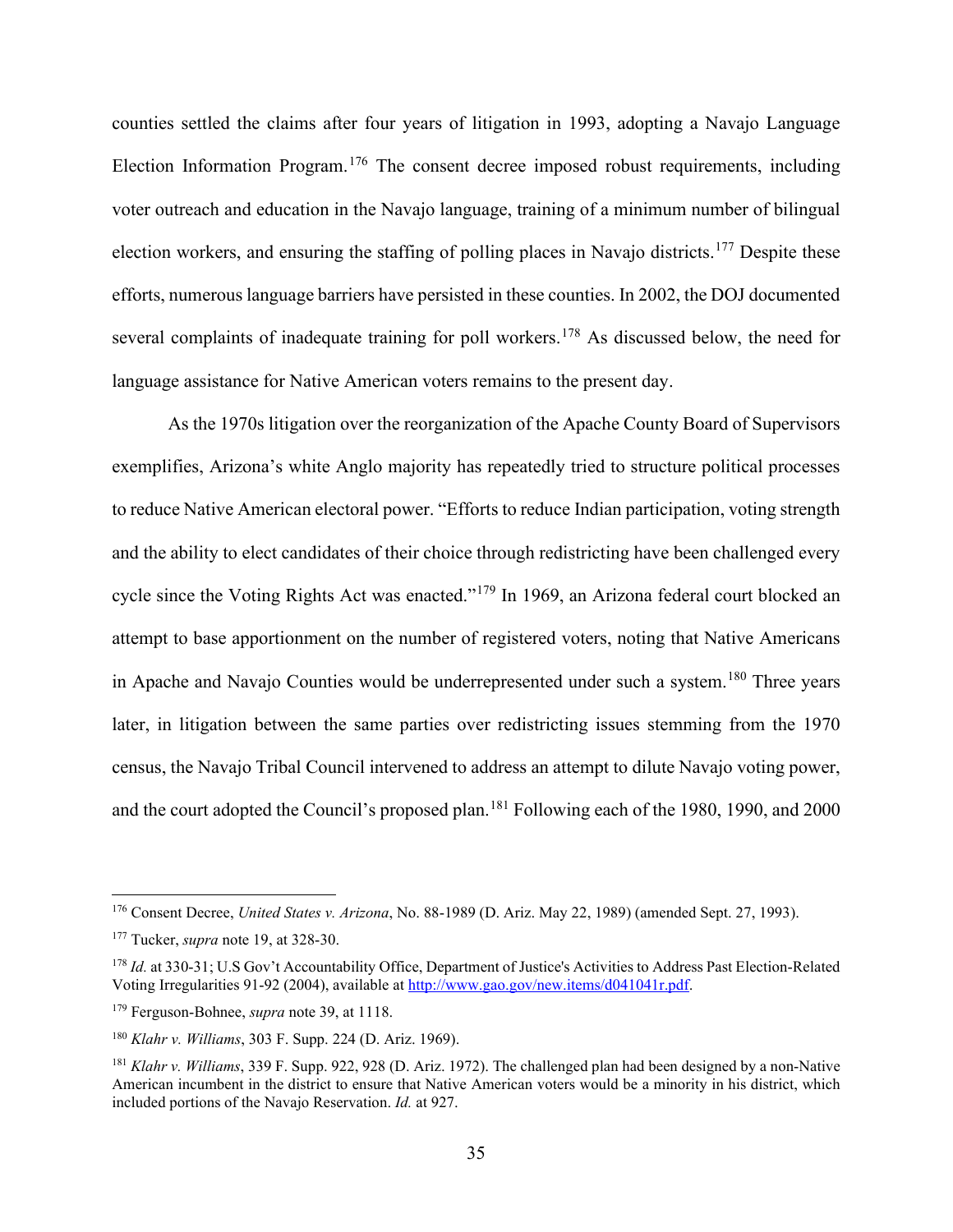redistricting cycles, the Department of Justice objected to Arizona's attempts to reduce Native American and Latino voting power through the reapportionment process.<sup>182</sup> In 2000, Arizona voters approved the creation of an Independent Redistricting Commission.<sup>183</sup> Even after the creation of this commission, Arizona politicians have continued to seek to use the redistricting process in order to reduce minority voting rights in Arizona, by challenging the commission's existence and its reapportionment plans in the 2010 cycle, and by waging a political campaign against the commission's legitimacy and trying to stack its membership in an attempt to undermine its independence.<sup>184</sup>

Arizona has also sought to structure the judiciary in a way to exclude Native Americans. In 1994, Coconino County and Navajo County tried to create new divisions in their superior courts without preclearing the change pursuant to Section 5.<sup>185</sup> The Justice Department learned of the proposed changes and issued objections, which the counties proceeded to ignore.<sup>186</sup> The DOJ brought suit under the Voting Rights Act and successfully enjoined the creation of the districts.<sup>187</sup>

In 2003, State Senator and immediately preceding Speaker of the Arizona House James Weiers sought a legal opinion from the Attorney General to exclude a Navajo Nation member from serving on the state's Commission on Appellate Court Appointments.<sup>188</sup> The Commission plays an important role in appointing members to Arizona's Independent Redistricting Commission,

<sup>182</sup> Tucker, *supra* note 19, at 334.

<sup>183</sup> Ferguson-Bohnee, *supra* note 39, at 1120.

<sup>184</sup> *See infra* Section IV(G).

<sup>185</sup> Ferguson-Bohnee, supra note 39, at 1117–18; Tucker, *supra* note 19, at 332-33; *U.S. v. Arizona*, No. CIV-94-1845- PHX-EHC, 1994 U.S. Dist. LEXIS 17606, \*39, \*2-6 (D. Ariz. Oct. 17, 1994).

<sup>186</sup> Tucker, *supra* note 19, at 332.

<sup>187</sup> *U.S. v. Arizona*, No. CIV-94-1845-PHX-EHC, 1994 U.S. Dist. LEXIS 17606, \*39, \*28 (D. Ariz. Oct. 17, 1994).

<sup>188</sup> Ferguson-Bohnee, *supra* note 39, at 1118; Ariz. Office of the Att'y Gen., No. I03-007, Tribal Member Eligibility to Serve on Commission on Appellate Court Appointments 1 (2003).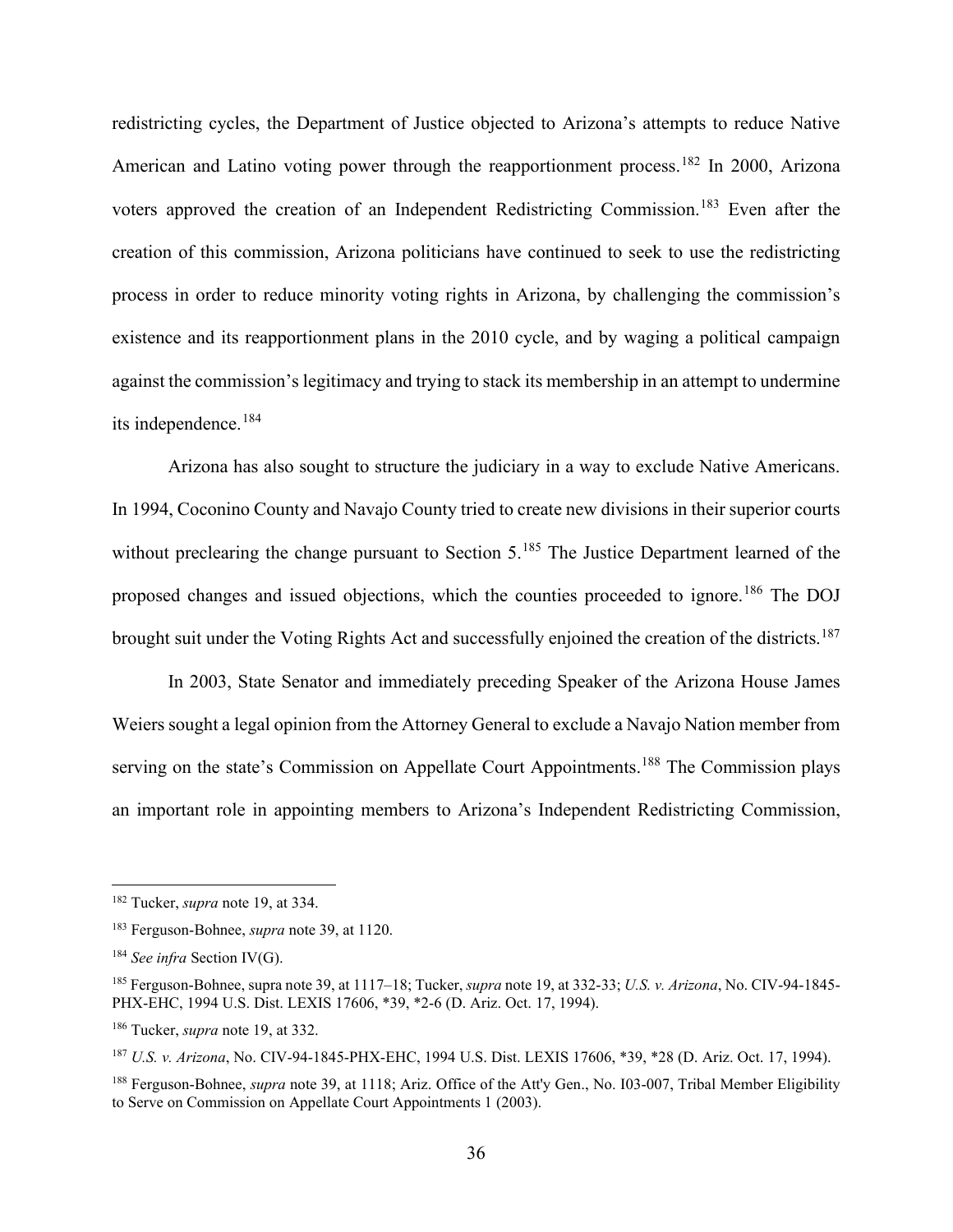which had been established by a ballot initiative only three years earlier.<sup>189</sup> The Attorney General confirmed that there was no basis in Arizona law for the exclusion of Native Americans from the commission.<sup>190</sup>

In the 2004 general election, Arizona voters approved Proposition 200 in a ballot initiative.<sup>191</sup> The measure purported to require, among other things, that all Arizona voters provide proof of their citizenship in registering to vote.<sup>192</sup> Although instigated and promoted through a campaign of racially-charged misinformation targeted at Latino voters, and officially proposed to "discourage illegal immigration," Proposition 200 has also had a disproportionate impact on Native American citizens.<sup>193</sup>

## 1. Discrimination against Latinos

Hostility to Arizona's Latino population runs throughout the state's history, including territorial times. In the early  $20<sup>th</sup>$  century, Congress proposed reuniting Arizona with New Mexico before admitting them to the union.<sup>194</sup> The proposal "obsessed" Arizonans. Arizonan leaders worried that, with its larger population, and large number of Latinos and Republicans, New Mexico's Spanish-speaking population would "dominate" the new state.<sup>195</sup> They campaigned against a 1906 vote on joint statehood on the basis of racist appeals against Spanish "greasers," and 84% of Arizona voters rejected the proposed reunion.<sup>196</sup>

<sup>196</sup> *Id*.

<sup>189</sup> *See infra* Section IV(G).

<sup>&</sup>lt;sup>190</sup> Ariz. Office of the Att'y Gen., No. 103-007, Tribal Member Eligibility to Serve on Commission on Appellate Court Appointments 1 (2003).

<sup>191</sup> Ferguson-Bohnee, *supra* note 39, at 1124.

<sup>192</sup> Tucker, *supra* note 19, at 354.

<sup>193</sup> Ferguson-Bohnee, *supra* note 39, at 1124 (quoting the language of the proposition); *see generally id.* at 1124–31.

<sup>194</sup> Berman Report, *supra* note 2, at 6.

<sup>195</sup> *Id*.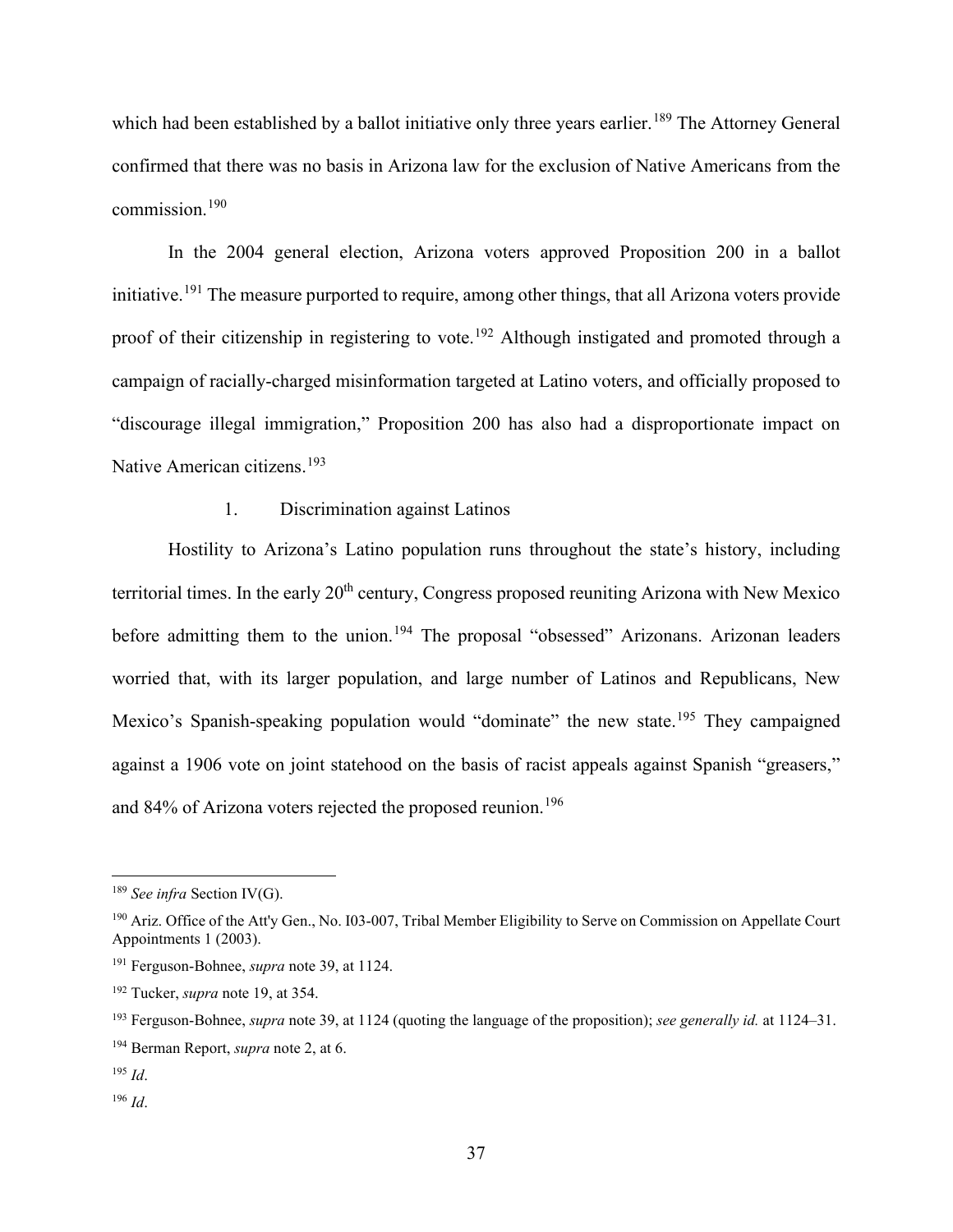In 1909, the territorial legislature adopted an English language literacy test aimed at Arizona's Mexican population, which the Democrats who controlled the Arizona legislature assumed would vote Republican.<sup>197</sup> Arizona's 1910 Constitutional convention included only one Latino delegate, markedly fewer than Texas, New Mexico, or California.<sup>198</sup> The delegates debated including this literacy test in the soon-to-be state constitution, but decided against it, for fear of antagonizing Congress.<sup>199</sup> Arizona Republicans charged that Democrats in power intended to reinstate the provision by legislation after statehood was granted, and in 1912 they were proven correct.<sup>200</sup> By contrast, California's 1849 Constitution required that all state laws be published in Spanish, and New Mexico provided for the funding of teachers able to teach in Spanish in its own 1910 constitutional convention.<sup>201</sup>

Arizona's literacy test was structured to give discretion to local officials in evaluating registrants, and local registrars "used that discretion to excuse white citizens from the literacy requirement altogether, to give white citizens easier versions of the test, and to help white citizens pass the test . . . . Hispanic citizens were often required to pass more difficult versions of the test, without assistance and without error."<sup>202</sup> Just as for southern states with similar tests designed to limit African-American voting, the result was a drop in Latino registration following the test's

<sup>197</sup> *Id.* at 10.

<sup>198</sup> *Id.* at 7.

<sup>199</sup> *Id*. at 11.

<sup>200</sup> *Id.* at 11.

<sup>201</sup> *Id.* at 7.

<sup>202</sup> *Democratic Nat'l Comm.* v. *Hobbs*, 948 F.3d 989, 1019 (9th Cir.) *rev'd and remanded sub nom. Brnovich* v. *Democratic Nat'l Comm.*, 141 S. Ct. 2321 (2021) (citing Berman Report, *supra* note 2, at 12).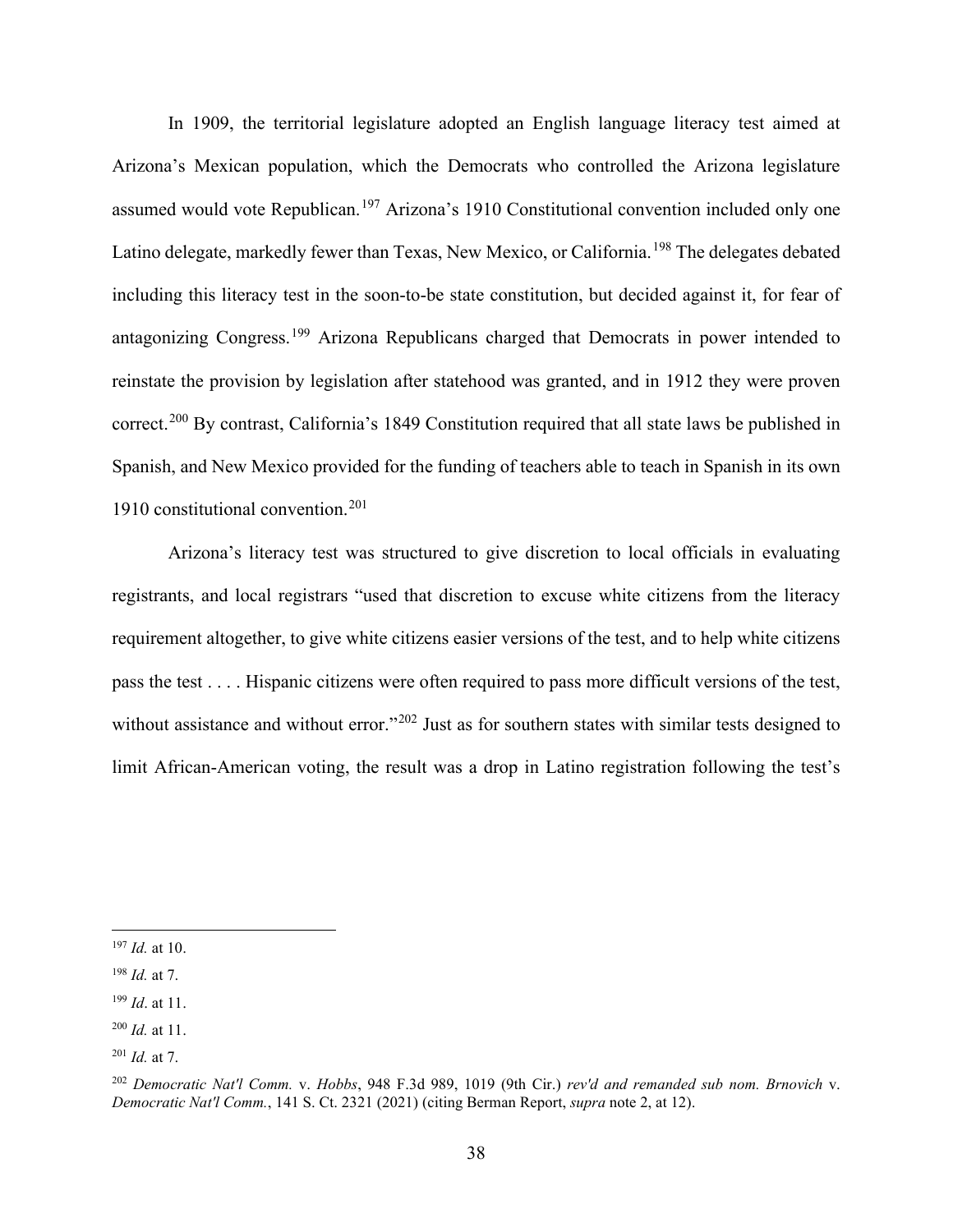adoption.<sup>203</sup> In 1912, "nearly half of the precincts [in Cochise and Pima Counties] lacked enough voters to justify holding primary elections."<sup>204</sup>

Even among those minority voters who were able to navigate the literacy test, white Arizonans organized campaigns of voter intimidation, which before the Voting Rights Act was a "fact of life" in Arizona.<sup>205</sup> A common form of intimidation was the use of "challengers" who appeared at minority-district polling places in Arizona and disproportionately challenged minority voters who appeared to vote.<sup>206</sup>

Governor Hunt organized challengers as early as 1928 against Native Americans.<sup>207</sup> and their modern use in Arizona dates back as far as 1954, mostly in African-American and Latino districts.<sup>208</sup> On election day, challengers were provided with lists of voters compiled from the opposite party's voters, which they would use to challenge voters at the polls.<sup>209</sup> These challenges were made nominally on the basis of residency or literacy, but they were often made without any basis for thinking the voter was ineligible.<sup>210</sup> The (usually unstated) goal was to intimidate voters into doubting their eligibility or to slow down the line at a polling place.<sup>211</sup> Some challengers would take photographs of voters in order to intimidate them.<sup>212</sup>

<sup>209</sup> *Id*.

<sup>203</sup> *Id*.

<sup>204</sup> Berman Report, *supra* note 2, at 12.

<sup>205</sup> *Id.* at 14.

<sup>206</sup> *Id*.

<sup>207</sup> Ferguson-Bohnee, *supra* note 39, at 1107–08. The challenge campaign, prompted by concern that the federal Indian Citizenship Act of 1924 would allow Native Americans to vote, proved unnecessary when the Arizona Supreme Court ruled that Native Americans were not eligible to vote. *Porter v. Hall*, 34 Ariz. 308 (Ariz. 1928).

<sup>208</sup> Davidson, *supra* note 13, at 548–50.

<sup>210</sup> *Id.*

<sup>211</sup> Berman Report, *supra* note 2, at 14.

<sup>212</sup> Davidson, *supra* note 13, at 552.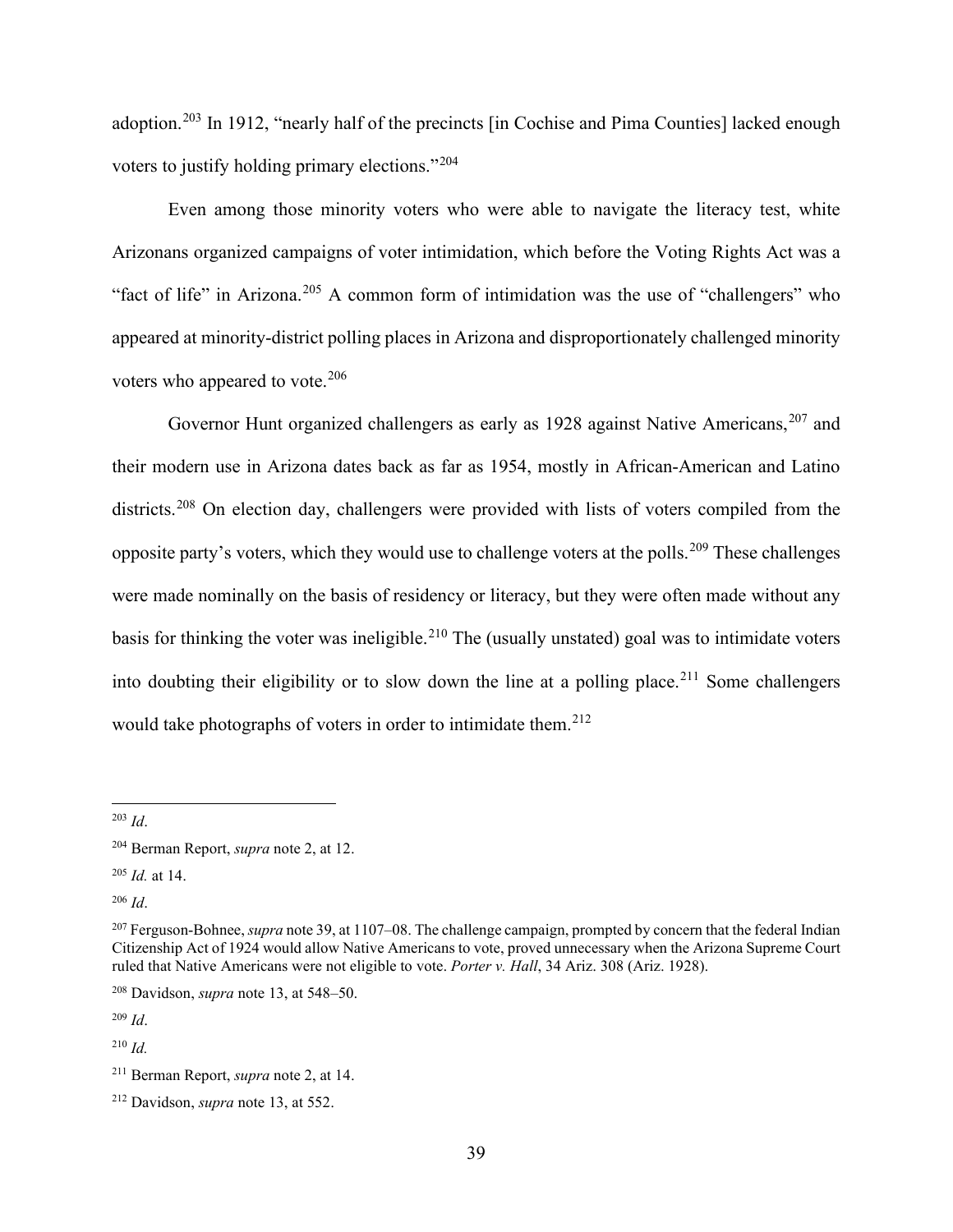As Superior Court Judge Charles L. Hardy testified before Congress regarding a challenge campaign in 1962, "this type of challenging was a deliberate effort to slow down the voting so as to cause people awaiting their turn to vote to grow tired of waiting and leave without voting."<sup>213</sup> An Arizona participant in Operation Eagle Eye of 1964, a nationwide challenge campaign in support of Arizona Senator Barry Goldwater's campaign, admitted that this was in fact the campaign's purpose.<sup>214</sup> Judge Hardy also noted "well organized campaign[s] of outright harassment and intimidation" in "black and brown areas."<sup>215</sup> South Phoenix was targeted as part of one such campaign in 1962, with future Chief Justice William Rehnquist alleged by several witnesses to have been involved in challenge efforts there.<sup>216</sup>

Over the next several decades new iterations of these tactics were developed, always under color of law, with a stated desire to promote "ballot security," "anti-fraud" measures, or, most perversely, "voter protection."<sup>217</sup> For example, in 1970, Democrat Raul Castro, who would later become Arizona's first (and so far only) Latino Governor, narrowly lost an election due to Republican efforts to "cleanse" the voter rolls.<sup>218</sup> Such voter purges typically target voters who have not voted in recent elections or have been reported dead or guilty of a felony and have been shown to have a disproportionate impact on minority voters, who are lower-propensity voters and

<sup>213</sup> *Id.*

<sup>214</sup> Berman Report, *supra* note 2, at 14 (citing Tova Andrea Wang, The Politics of Voter Suppression, 44-45 (Cornell University Press, 2012)).

<sup>215</sup> Davidson, *supra* note 13, at 552.

<sup>216</sup> *Id*. at 550–54. The allegations were renewed during Chief Justice Rehnquist's confirmation hearing for the position of Chief Justice, during which he denied personally engaging in challenges.

<sup>217</sup> Berman Report, *supra* note 2, at 14 (internal quotation marks omitted); *see also* Davidson, *supra* note 13, at 559– 61 (explaining how the experience of Arizona campaigns in the 1950s and 1960s was a precursor to voter caging campaigns nationally since then).

<sup>218</sup> Berman Report, *supra* note 2, at 16–17.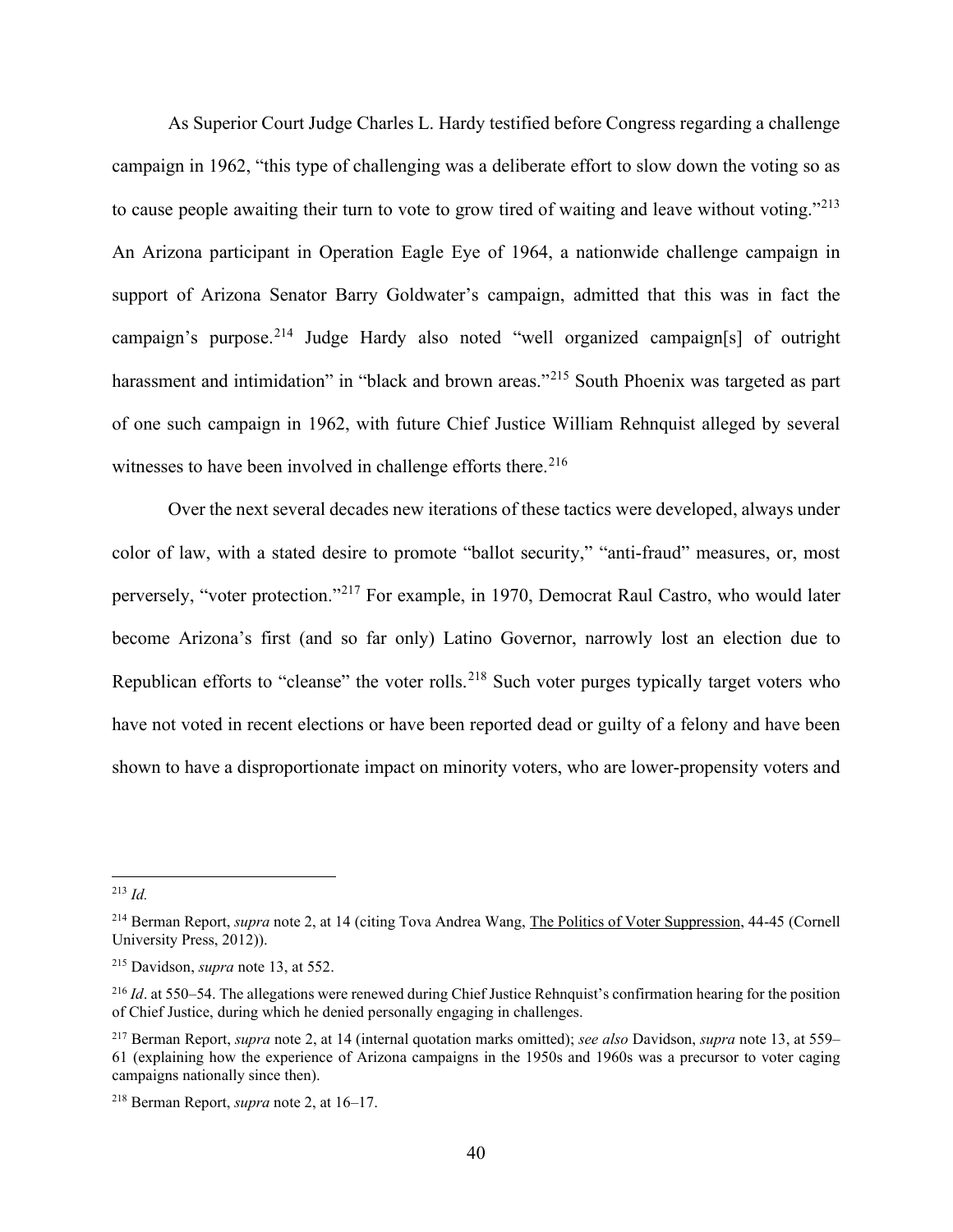have names that are often common within their communities.<sup>219</sup> Federal observers and monitors under the Voting Rights Act have lessened the impact of these kinds of tactics, but they have continued throughout Arizona politics and have seen an uptick in recent years.<sup>220</sup> The absence of federal observers caused by the loss of Arizona's certification for observers following *Shelby County* has increased the threat of voting discrimination and voter intimidation.

### **B. Proposition 203 and English-Language Only Education**

In its 1975 renewal of the Voting Rights Act, Congress recognized the recent history of this kind of intimidation and the discriminatory use of language and education barriers to prevent minority voting participation. This recognition is not just in the law's legislative history but enshrined in its text:

> The Congress finds that voting discrimination against citizens of language minorities is pervasive and national in scope. Such minority citizens are from environments in which the dominant language is other than English. In addition they have been denied equal educational opportunities by State and local governments, resulting in severe disabilities and continuing illiteracy in the English language. The Congress further finds that, where State and local officials conduct elections only in English, language minority citizens are excluded from participating in the electoral process. In many areas of the country, *this exclusion is aggravated by acts of physical, economic, and political intimidation*. The Congress declares that, in order to enforce the guarantees of the fourteenth and fifteenth amendments to the United States Constitution, it is necessary to eliminate such discrimination by prohibiting English-only elections, and by prescribing other remedial devices.<sup>221</sup>

<sup>219</sup> *See generally Husted v. A. Philip Randolph Inst.*, 138 S. Ct. 1833, 1863–65 (2018) (Sotomayor, J., dissenting) (citing analyses showing that purge programs and "cleaning mechanisms" have a disproportionate impact on minority, low-income, disabled, and veteran voters).

<sup>220</sup> Tucker, *supra* note 19, at 333–34.

<sup>&</sup>lt;sup>221</sup> 52 U.S.C. § 10303(f)(1) (emphasis added), formerly codified as 42 U.S.C. § 1973b(f)(1).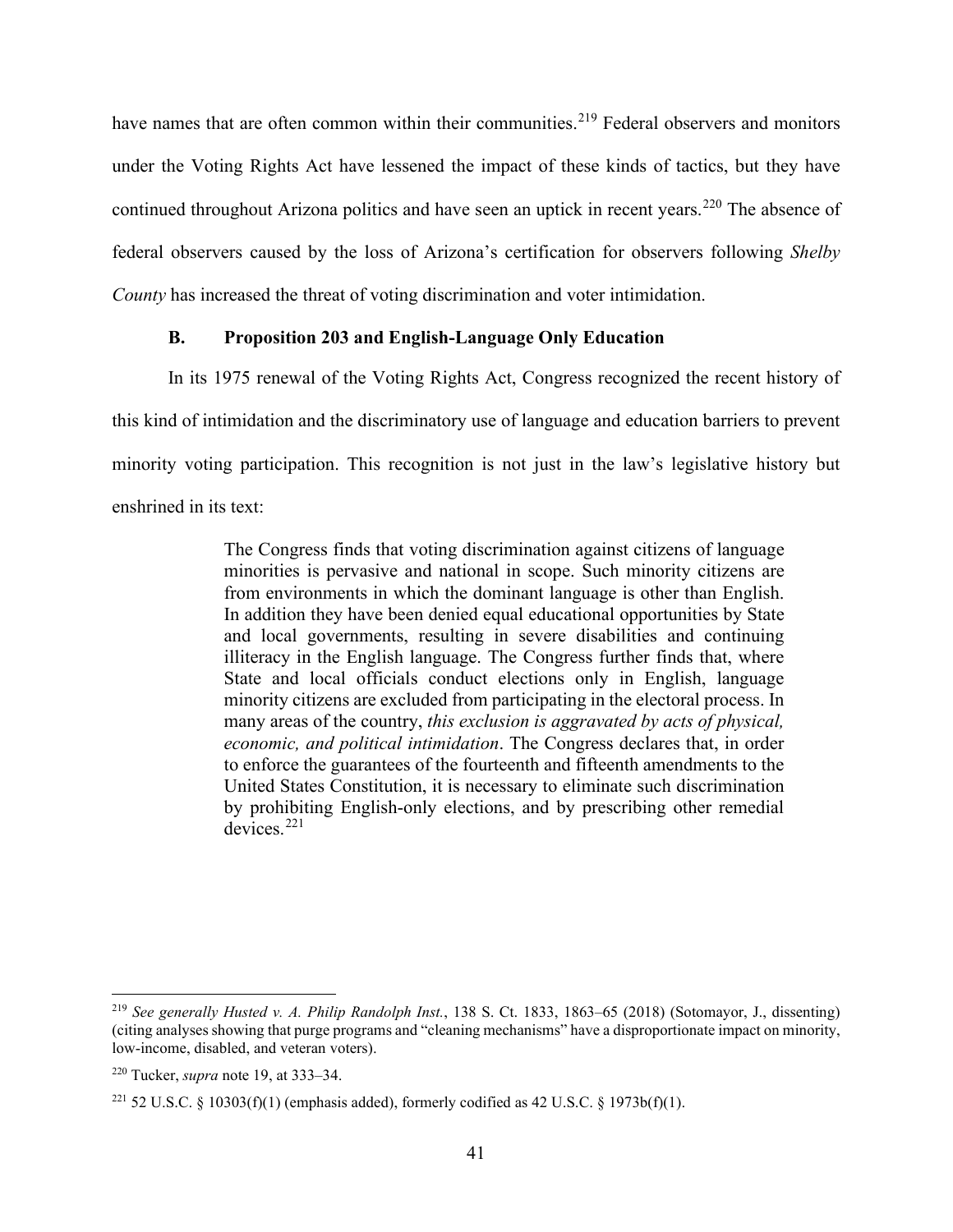Notably, Congress recognized the need for educated voters not just so that they would be informed about the issues of the day but also so that they would be able to inform themselves about potential attempts to take away their vote through intimidation.

Thus, education would be essential to the success of the Voting Rights Act, but racial disparities in education have a long history in Arizona.<sup>222</sup> In 1909, Arizona's territorial legislature adopted the Hampton Education Qualification Bill, which permitted, but did not require, school boards to create segregated schools.<sup>223</sup> After statehood in 1912, the first state legislature made segregation mandatory.<sup>224</sup>

With segregation blessed by the Arizona Supreme Court in  $1912$ <sup>225</sup> Arizona created separate schools for African-American, Latino, and Native American students.<sup>226</sup> "Spanishspeaking Latino students were specifically targeted for segregation on the basis of their language."<sup>227</sup> Arizona schools only began to be desegregated in Arizona in the 1950s, <sup>228</sup> and the process remains ongoing today.<sup>229</sup> Even as Arizona's schools began to be desegregated, however, Arizona's requirements of English-only instruction resulted in continued decreased registration among Latino voters.<sup>230</sup> "In districts with large numbers of English as a Second Language (ESL)

<sup>222</sup> *See* Campbell, *supra* note 4, at 22-26.

<sup>223</sup> Berman Report, *supra* note 2, at 7.

<sup>224</sup> *Id.*

<sup>225</sup> *Dameron v. Bayless*, 14 Ariz. 180 (Ariz. 1912).

<sup>226</sup> *See generally* Goddard, *supra* note 20, at 1–5; Campbell, *supra* note 4, at 22–26; Tucker, *supra* note 19, at 284.

<sup>227</sup> Tucker, *supra* note 19, at 284 (citing Laura K. Muñoz, Separate But Equal? A Case Study of Romo v. Laird and Mexican American Education, Org. Am. Historians Mag. of Hist., Winter 2001, at 28).

<sup>228</sup> *See Ortiz v. Jack*, No. Civ-1723 (D. Ariz. 1955) (agreeing to discontinue the segregation and discrimination of Mexican school children); *Gonzales v. Sheely*, 96 F. Supp. 1004, 1008-09 (D. Ariz. 1951) (enjoining the segregation of Mexican school children in public schools).

<sup>229</sup> *See Fisher v. Tucson Unified Sch. Dist.*, No. CV-74-00090-TUC-DCB, 2021 WL 1526455 (D. Ariz. Apr. 19, 2021).

<sup>230</sup> Tucker, *supra* note 19, at 284.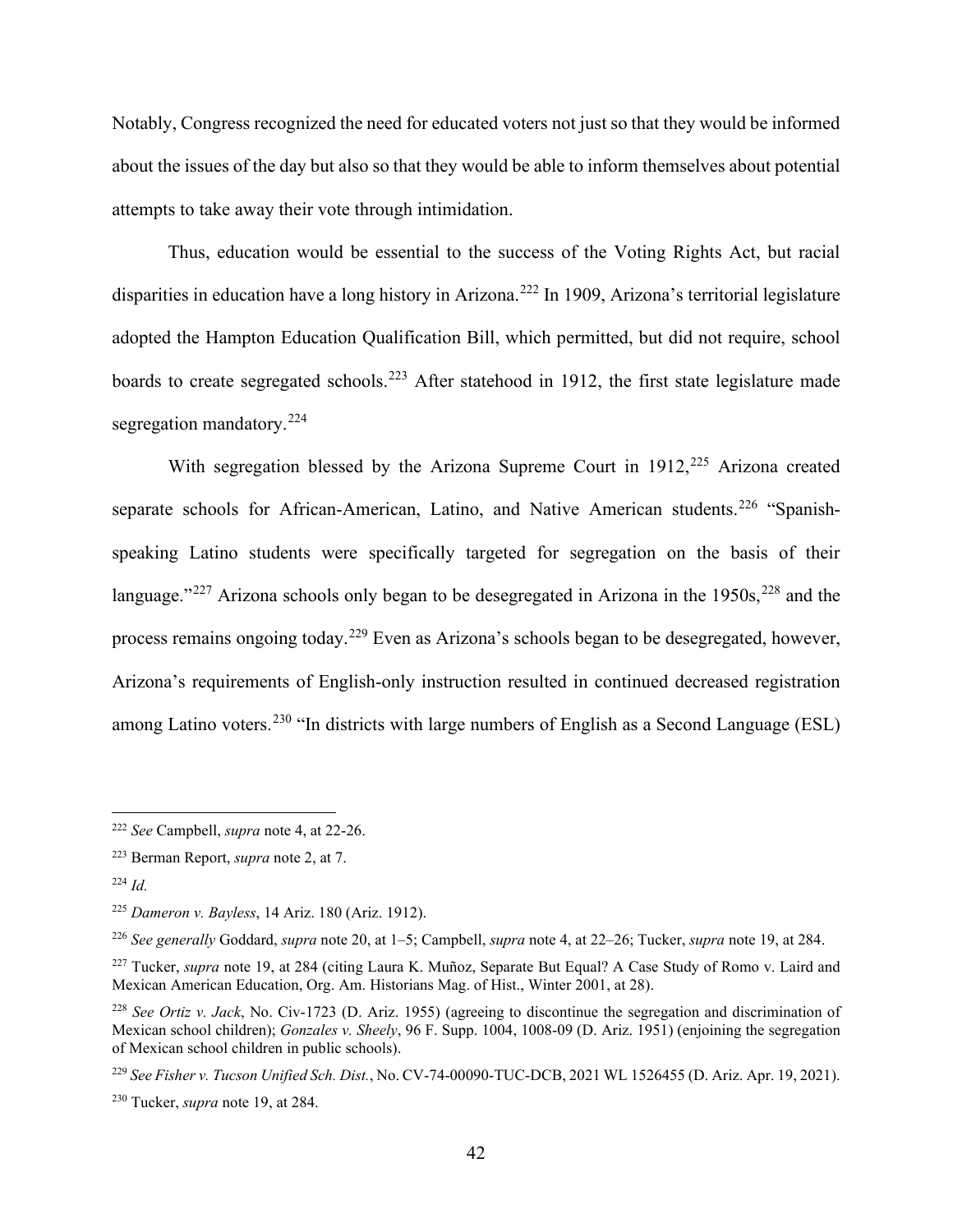and English Language Learner (ELL) students, students received English lessons 'in a low-level, simplified curriculum."<sup>231</sup>

These "IC courses," as they were known, remained the only option for ESL and ELL students until 1965, when some bilingual programs were introduced.<sup>232</sup> However, a limit was placed on the number of programs that were permitted, and English-only curricula flourished.<sup>233</sup> Limitations on bilingual education had the effect of denying Latinos access to voting once they were eligible, particularly due to Arizona's English literacy test.<sup>234</sup>

As the Supreme Court observed in rejecting Arizona's attempts to preserve that literacy test, Congress had been aware of the legacy of Arizona's education system in passing the ban on literacy tests.

> In Arizona, for example, only two counties out of eight with Spanish surname populations in excess of 15% showed a voter registration equal to the state-wide average. Arizona also has a serious problem of deficient voter registration among Indians. Congressional concern over the use of a literacy test to disfranchise Puerto Ricans in New York State is already a matter of record in this Court. … And as to the Nation as a whole, Congress had before it statistics which demonstrate that voter registration and voter participation are consistently greater in States without literacy tests.<sup>235</sup>

As Arizona's Latino population grew, Arizona whites have used language as a wedge issue.<sup>236</sup> In

1988, a group titled Arizonans for Official English sponsored a successful ballot initiative to

<sup>231</sup> *Id.*

<sup>232</sup> *Id*.

<sup>233</sup> *See id.* (citing Kellie Rolstad et al., Weighing the Evidence: A Meta-Analysis of Bilingual Education in Arizona, 29 Bilingual Res. J. 43, 48 (2005)).

<sup>234</sup> *Id*.

<sup>235</sup> *Oregon v. Mitchell*, 400 U.S. at 132–33 (internal citations omitted).

<sup>236</sup> *See* Tucker, *supra* note 19, at 335-343.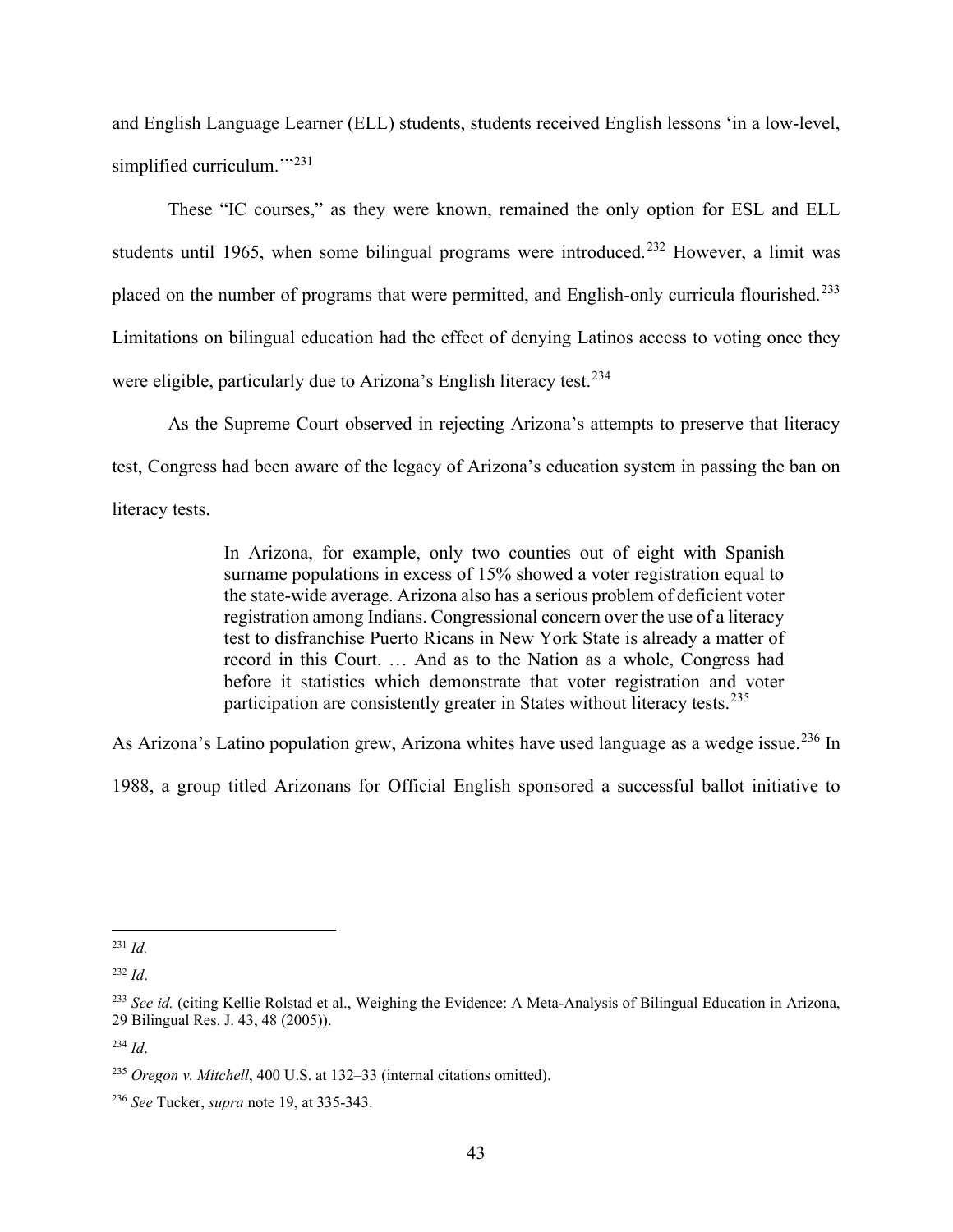amend Arizona's constitution to provide for English as the state's official language, and to require the "State and all political subdivisions of [the] State [to] act in English and no other language."<sup>237</sup>

Litigation immediately followed but took considerable time. In 1997, the U.S. Supreme Court declared one case moot, because the state government employee who had brought suit had resigned from her position after a district court agreed with her that the English-only requirement was unconstitutional but declined to issue an injunction.<sup>238</sup> After nine years of litigation, the Supreme Court ruled that the Ninth Circuit should not have entertained her appeal, and vacated the district court's ruling for mootness, while "express[ing] no view on the correct interpretation of Article XXVIII [of the Arizona Constitution] or on the measure's constitutionality."<sup>239</sup>

The following year, the Arizona Supreme Court heard a parallel challenge to the law and found that the measure violated the First and Fourteenth Amendments of the U.S. Constitution.<sup>240</sup> The court emphasized that Arizona's English-only measure was particularly stringent compared to other states. Although most states' provisions were "primarily symbolic," Arizona's was aptly described by commentators as "so far the most restrictive Official English measure."<sup>241</sup> The Court illustrated this breadth by noting that it would prevent a bilingual teacher from telling a student's Spanish-only parents about their child's progress.  $242$ 

The Court also emphasized the impact on voting rights and political participation:

Citizens of limited English proficiency, such as many of the named legislator's constituents, often face obstacles in petitioning their government for redress and in accessing the political system. Legislators and other elected officials attempting to serve limited-English-proficient constituents

<sup>237</sup> *See id*. at 335.

<sup>238</sup> *Arizonans for Off. Eng. v. Arizona*, 520 U.S. 43, 48–49 (1997)

<sup>239</sup> *Id*.

<sup>240</sup> *Ruiz v. Hull*, 191 Ariz. 441 (Ariz. 1998).

<sup>241</sup> *Id.* at 451–52.

<sup>242</sup> *See id.* at 453.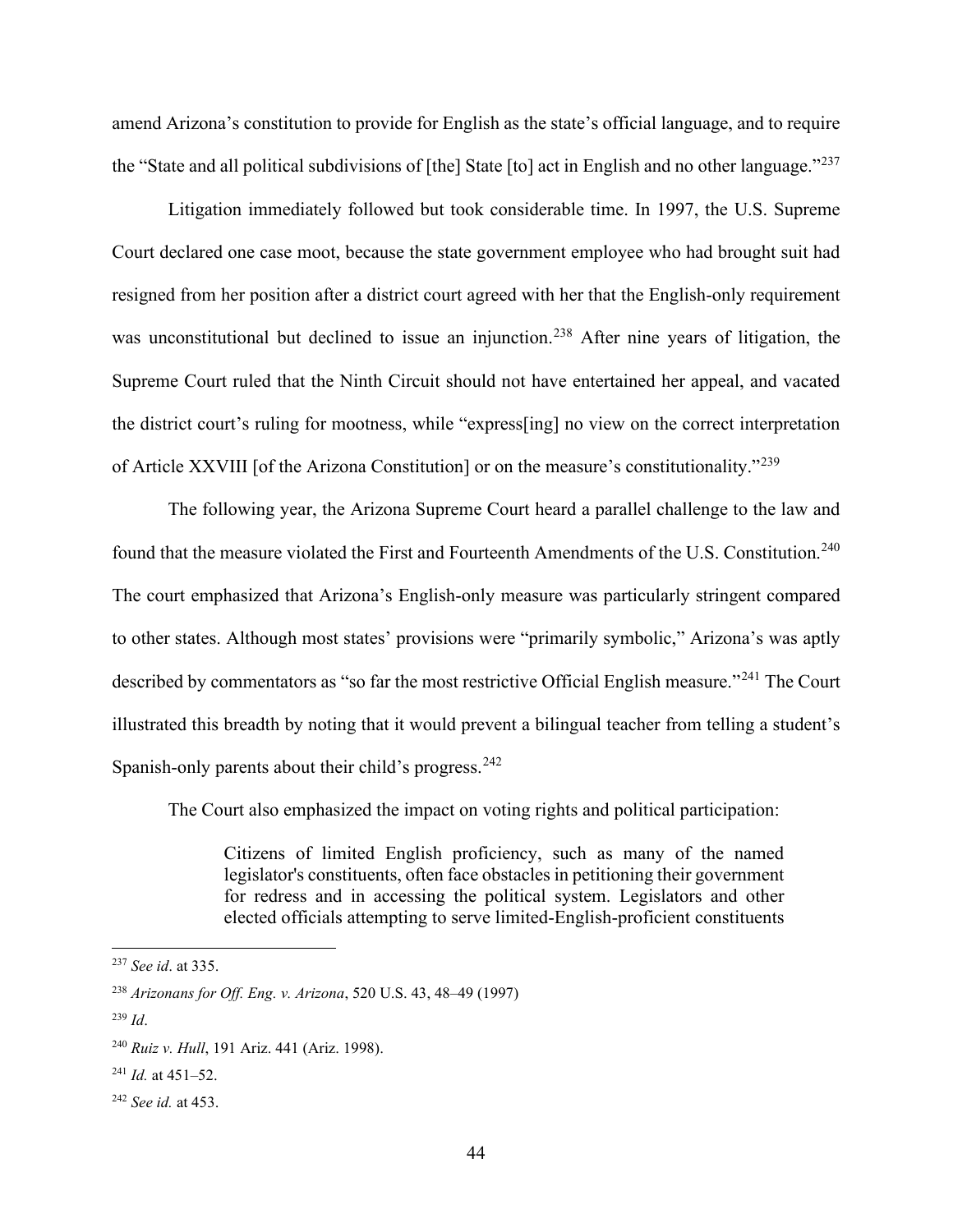face a difficult task in helping provide those constituents with government services and in assisting those constituents in both understanding and accessing government. The Amendment makes the use of non-English communication to accomplish that task illegal. . . . A substantial number of Arizona's Native Americans, Spanish-speaking citizens, and other citizens for whom English is not a primary language, either do not speak English at all or do not speak English well enough to be able to express their political beliefs, opinions, or needs to their elected officials. Under the Amendment, with few exceptions, no elected official can speak with his or her constituents except in English, even though such a requirement renders the speaking useless. While certainly not dispositive, it is also worth noting that in everyday experience, even among persons fluent in English as a second language, it is often more effective to communicate complex ideas in a person's primary language because some words, such as idioms and colloquialisms, do not translate well, if at all. In many cases, though, it is clear that the Amendment jeopardizes or prevents meaningful communication between constituents and their elected representatives, and thus contravenes core principles and values undergirding the First Amendment. 243

While this litigation over the 1988 English-only measure was pending, Spanish-speaking students were engaged in separate litigation over the gross inadequacy of the state's education offerings for LEP students.<sup>244</sup> In 1974, the Supreme Court had ruled in *Lau v. Nichols* that the San Francisco school system's failure to provide English instruction to limited-English Chinese students denied them "a meaningful opportunity to participate in" public education.<sup>245</sup> The *Lau* decision was heavily relied upon by Congress in adding the language access provisions to the Voting Rights Act during the 1975 renewal.<sup>246</sup> In August 1992, Miriam Flores invoked this precedent when she filed a class action on behalf of her child, alleging the inadequacy of Arizona's education system for students from LEP communities.<sup>247</sup> The litigation revealed that Arizona was

<sup>243</sup> *Id.* at 455.

<sup>244</sup> *See* Tucker, *supra* note 19, at 343.

<sup>245</sup> 414 U.S. 563, 568 (1974).

<sup>246</sup> *See* Tucker, *supra* note 19, at 344 n.338.

<sup>247</sup> *Flores v. Arizona*, 48 F. Supp. 2d 937, 939 (D. Ariz. 1999).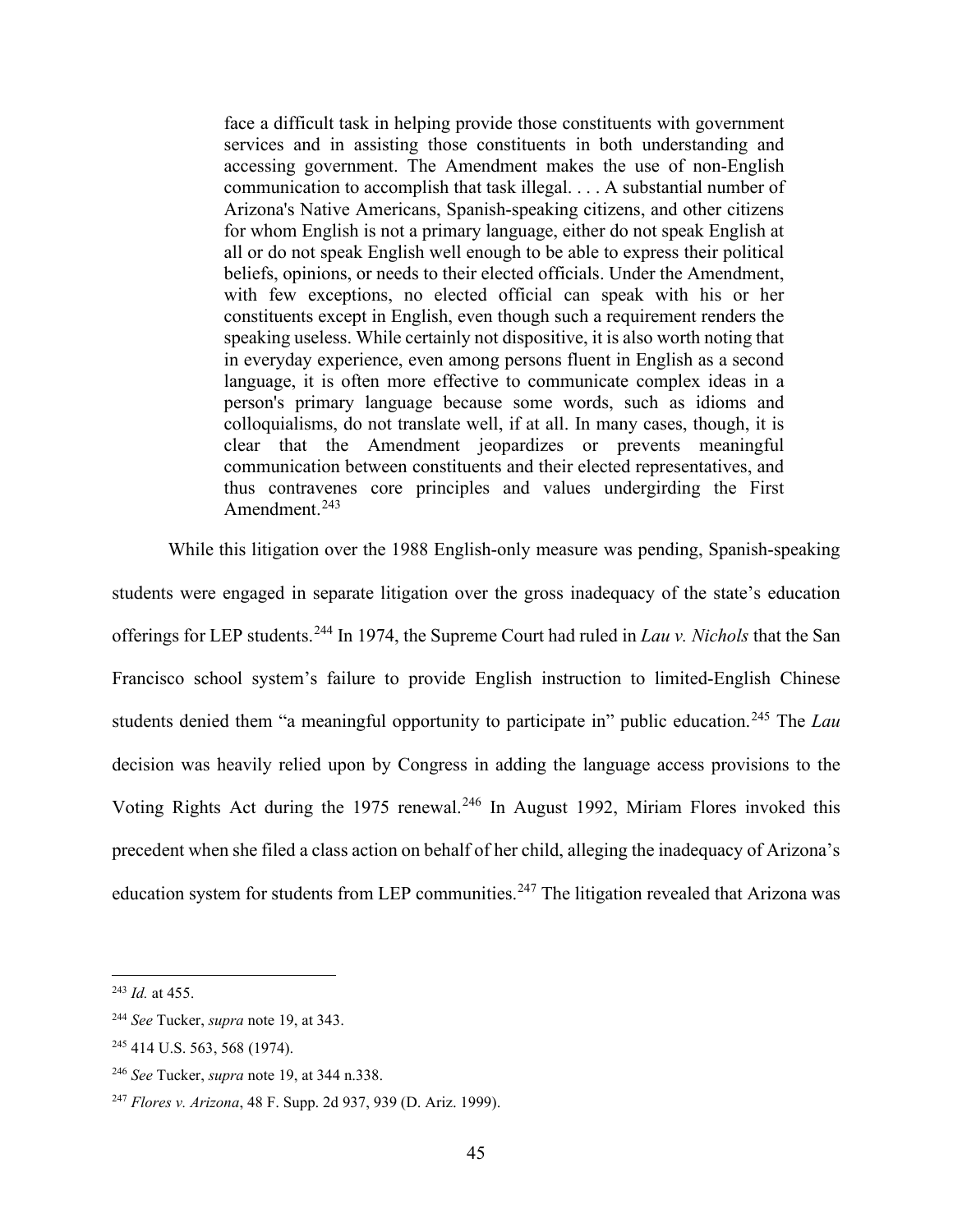funding English Language Learner (ELL) education at one-third the rate that the law required, and later estimates put the figure as low as one-tenth.<sup>248</sup>

Arizona authorities, unwilling to provide the funding necessary to comply with the law, engaged in protracted and repeated attempts to avoid their obligations to ELL students.<sup>249</sup> In December 2005, frustrated with the state's refusal to comply with past orders, the district court overseeing the litigation cited defendants for contempt and ordered them to pay a \$500,000 fine toward ELL education for each day they continued to fail to comply with court orders.<sup>250</sup> Although the Supreme Court ultimately reversed much of the district court's rulings in  $2009$ <sup>251</sup>, the litigation illustrated the lengths to which Arizona authorities would go to deny educational opportunities to ELL students. In addition, the *Flores* litigation brought the issue to the attention of the Department of Justice, which has entered into a series of consent decrees with Arizona education officials to address some of the inadequacies of Arizona's ELL programs.<sup>252</sup>

Two years after the Arizona Supreme Court declared the English-only constitutional amendment violative of the federal Constitution, and eight years into Ms. Flores's litigation,

<sup>248</sup> *See* Tucker, *supra* note 19, at 344–45 (describing judicial findings that Arizona spent \$150 per ELL student when it should spend \$450); *id.* at 347 (describing later legislative findings that Arizona should spend \$1,500 per ELL student).

<sup>249</sup> *See id.* at 347-348.

<sup>250</sup> *Flores v. Arizona*, 405 F. Supp. 2d 1112, 1120 (D. Ariz. 2005), *vacated sub nom. Flores v. Rzeslawski*, 204 Fed. App'x 580 (9th Cir. 2006).

<sup>251</sup> *Horne v. Flores*, 557 U.S. 433 (2009).

<sup>252</sup> *See* Press Release, Dep't. of Justice, Departments of Justice and Education Reach Settlement with Arizona Department of Education to Ensure That Potential ELL Students Are Properly Identified (Mar. 25, 2011), https://www.justice.gov/opa/pr/departments-justice-and-education-reach-settlement-arizona-department-educationensure; Press Release, Dep't. of Justice, Departments of Justice and Education Reach Settlement with Arizona Department of Education to Ensure That ELL Students Are Properly Identified and Not Prematurely Exited (Aug. 31, 2012), https://www.justice.gov/opa/pr/departments-justice-and-education-reach-settlement-arizona-departmenteducation-ensure-ell; Press Release, Dep't. of Justice, Departments of Justice and Education Reach Settlement with Arizona Department of Education to Meet the Needs of English Language Learner Students (May 3, 2016), https://www.justice.gov/opa/pr/departments-justice-and-education-reach-settlement-arizona-department-educationmeet-needs.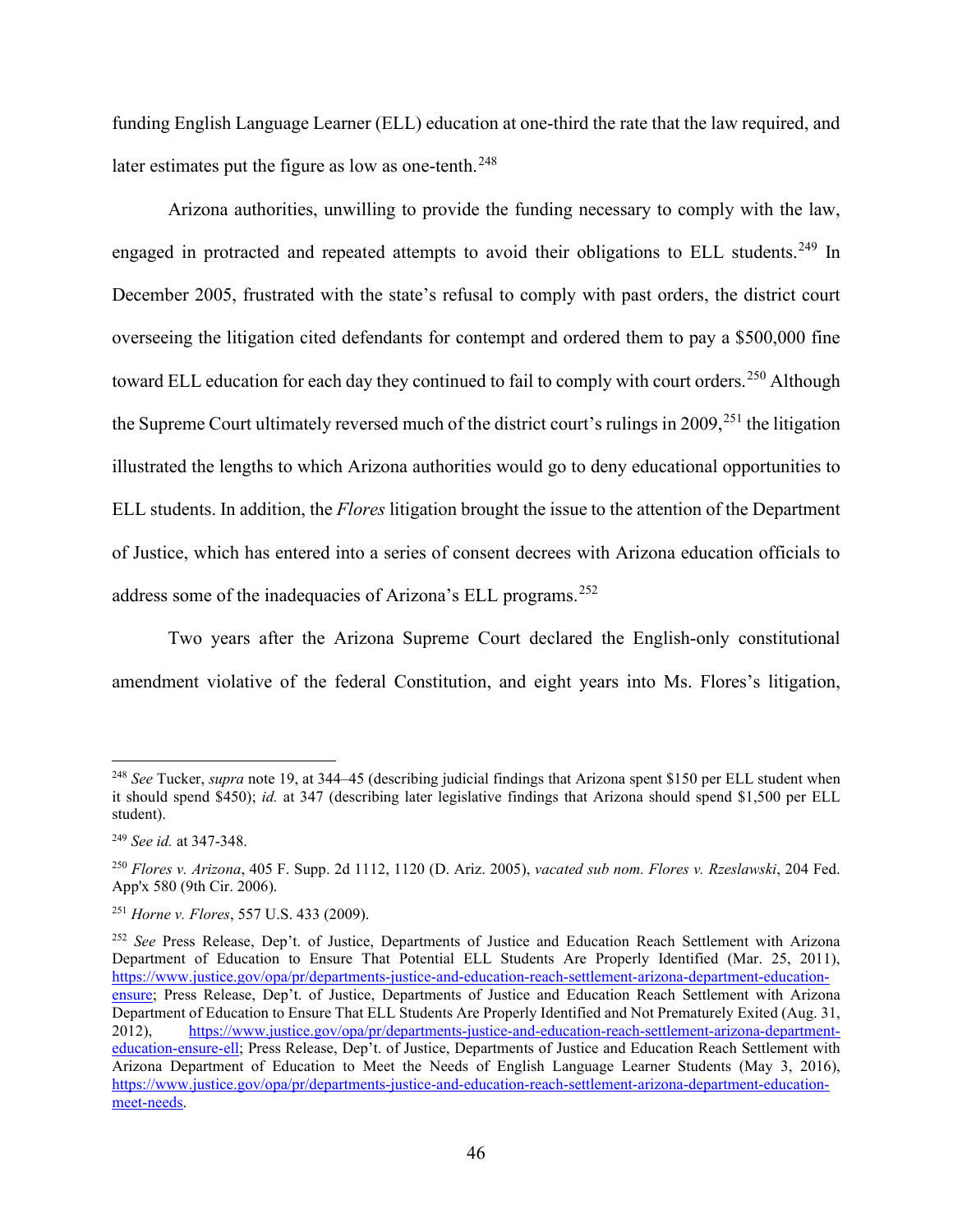Arizonans voted on Proposition 203.<sup>253</sup> Inspired by a California measure two years earlier, Arizona became the second state in the country to pass a ballot initiative banning bilingual education and requiring schools to use mostly English immersion programs.<sup>254</sup> Although the *Flores* litigation had illustrated the need for improved educational opportunities for LEP students, and California's approach had already proved ineffective, Arizona's political leadership waged a campaign to end local flexibility in ELL programs and to stymy efforts like those of Ms. Flores to provide a better education for limited-English students.<sup>255</sup> The campaign over Proposition 203 was marked by racial appeals. An editorial for the *Arizona Daily Star* summed up the motivations behind the ballot initiative in noting that "For Hispanics, this proposition definitely has a punitive feel to it."<sup>256</sup>

While targeted at Latinos, Proposition 203 also had a direct impact on efforts to preserve Native American languages in non-BIA schools. Even on reservations, many students attend private or charter schools, which remain subject to state law.<sup>257</sup>

#### **C. Redistricting**

As the 1970s litigation over the reorganization of the Apache County Board of Supervisors exemplifies, Arizona's white Anglo majority has repeatedly tried to structure political processes to reduce minority electoral power. Such attempts make up a large percentage of the Justice Department's objections to Arizona voting changes under the Voting Rights Act prior to *Shelby*. 258

On the county level, Cochise County presents a clear example of a jurisdiction that sought to flout the preclearance process. The DOJ objected to a Cochise County redistricting plan in 1975

<sup>253</sup> Tucker, *supra* note 19, at 337.

<sup>254</sup> *See id.*

<sup>255</sup> *Id.* at 337–38.

<sup>256</sup> Berman Report, *supra* note 2, at 18 (quoting *No on Prop. 203*, The Arizona Daily Star, Oct. 24, 2000).

<sup>257</sup> Tucker, *supra* note 19 at 341–42.

<sup>258</sup> *See* Tucker, *supra* note 19, at 334–35.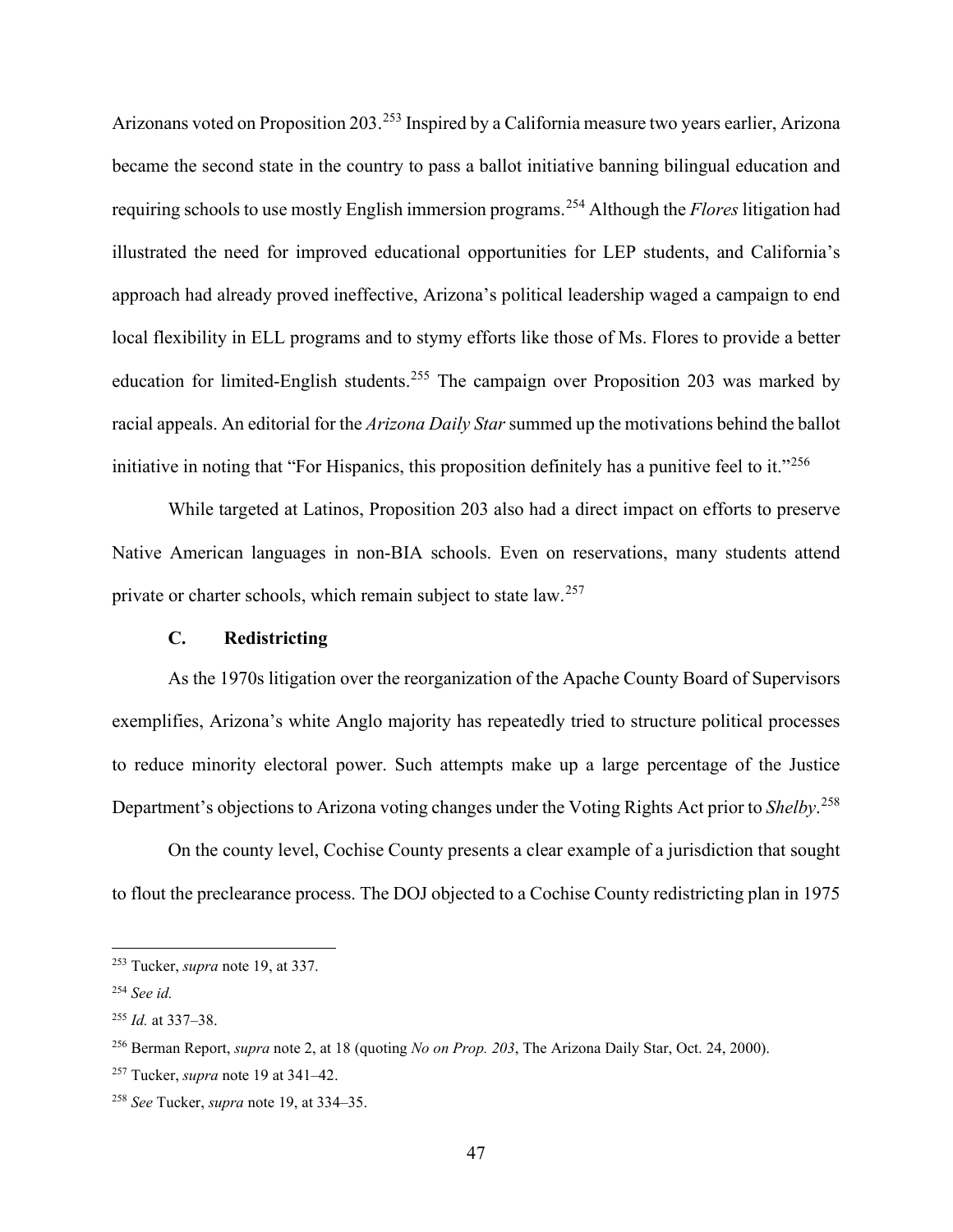because of the County's refusal to provide information requested for the Justice Department's review. The Attorney General's objection expressed concern about a district having been drawn so as to "siphon[] off what appears to be a significant concentration of Spanish surname persons located in the county's southern extremity."<sup>259</sup> In response, Cochise County adopted a new redistricting plan between 1975 and 1980 but failed to ever submit the plan for preclearance.<sup>260</sup> In 1982, the county submitted another redistricting plan for preclearance, but the submission confirmed that it was made pursuant to a change in state law that itself had not been precleared. Once it was, the county submitted a new redistricting plan in 1983 but refused to provide the population data requested by DOJ in order to review the plan. Accordingly, the Attorney General objected to the redistricting plan.<sup>261</sup>

The City of Douglas is located within Cochise County. In 1983, the Department objected in part to changes designed to replace ward-level districts in the City of Douglas with city-wide at-large elections. Noting the city's pattern of racially polarized voting in city elections, the Attorney General objected to at-large elections because they risked reducing Mexican-American representation on the City Council, which had previously elected representatives from three predominantly Mexican-American wards.<sup>262</sup> The objection was later withdrawn in June 1998.

<sup>259</sup> Letter from J. Stanley Pottinger, Assistant Attorney Gen., Civil Rights Div., Dep't. of Justice, to Richard J. Riley, Cochise County Attorney (Feb. 8, 1975), *available at* https://www.justice.gov/sites/default/files/crt/legacy/2014/05/30/AZ-1010.pdf.

<sup>&</sup>lt;sup>260</sup> Letter from William Bradford Reynolds, Assistant Attorney Gen., Civil Rights Div., Dep't. of Justice, to Sherry Marcell, Elections Officer, Cochise County Board of Supervisors (Nov. 3, 1986), *available at* https://www.justice.gov/sites/default/files/crt/legacy/2014/05/30/AZ-1080.pdf.

<sup>261</sup> *Id.*

<sup>262</sup> Letter from William Bradford Reynolds, Assistant Attorney Gen., Civil Rights Div., Dep't. of Justice, to James K. Kerley, Esq., (Dec. 5, 1983), *available at* https://www.justice.gov/sites/default/files/crt/legacy/2014/05/30/AZ-1050.pdf.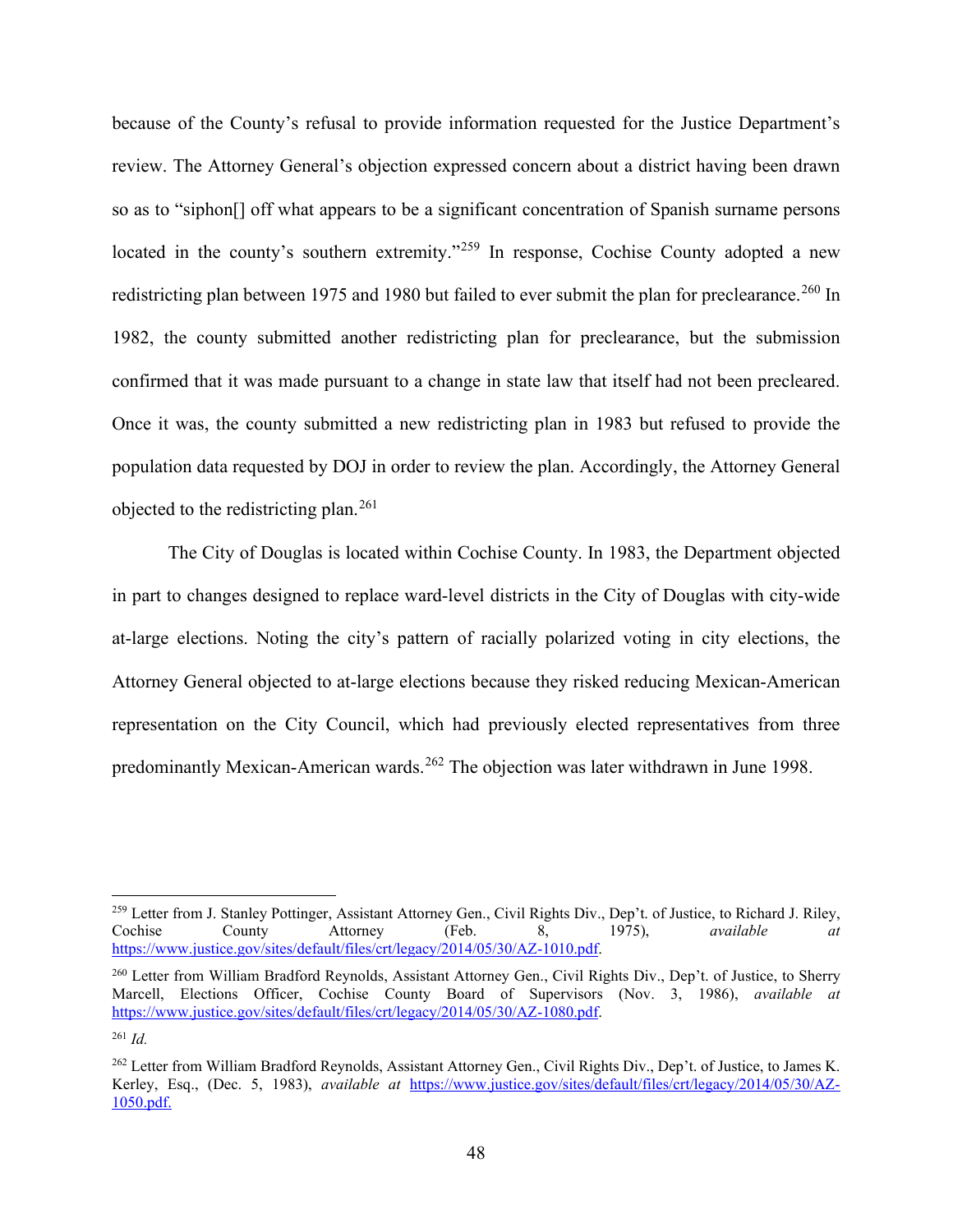Four of the Department of Justice's objections in Arizona have been for statewide redistricting plans: one in the 1980s, two in the 1990s, and one in 2002.<sup>263</sup> Both of the 1990s objections reflect state legislators' attempts to minimize Latino voting power and to avoid the creation of a majority-Latino district.<sup>264</sup>

In 2000, Arizona voters approved the creation of an Independent Redistricting Commission. As discussed below, even after the creation of this commission, Arizona politicians have continued to seek to use the redistricting process in order to reduce minority voting rights in Arizona, by challenging the commission's existence and its reapportionment plans in the 2010 cycle, and by waging a political campaign against the commission's legitimacy and trying to stack its membership in the  $2020$  redistricting cycle.<sup>265</sup>

#### **D. Proposition 200 and Voter ID**

In November 2004, the "Protect Arizona Now" committee promoted and successfully passed Proposition 200 with 56% of the vote, in large part by campaigning against the use of public services by undocumented immigrants. It purported to require individuals to provide proof of citizenship in one of an enumerated list of formats before either receiving public benefits or registering to vote. The campaign for Proposition 200 was rife with racial appeals about

<sup>&</sup>lt;sup>263</sup> Department of Justice, Voting Determination Letters for Arizona, https://www.justice.gov/crt/votingdetermination-letters-arizona.

<sup>264</sup> *See* Letter from John R. Dunne, Assistant Attorney Gen., Civil Rights Div., Dep't. of Justice, to Lisa T. Hauser, Esq., Assistant Attorney Gen., Arizona (June 10, 1992), *available at*  https://www.justice.gov/sites/default/files/crt/legacy/2014/05/30/AZ-1120.pdf; Letter from John R. Dunne, Assistant Attorney Gen., Civil Rights Div., Dep't. of Justice, to Lisa T. Hauser, Esq., Assistant Attorney Gen., Arizona (Aug. 12, 1992), *available at* https://www.justice.gov/sites/default/files/crt/legacy/2014/05/30/AZ-1140.pdf.

<sup>265</sup> *See infra* Section IV(G).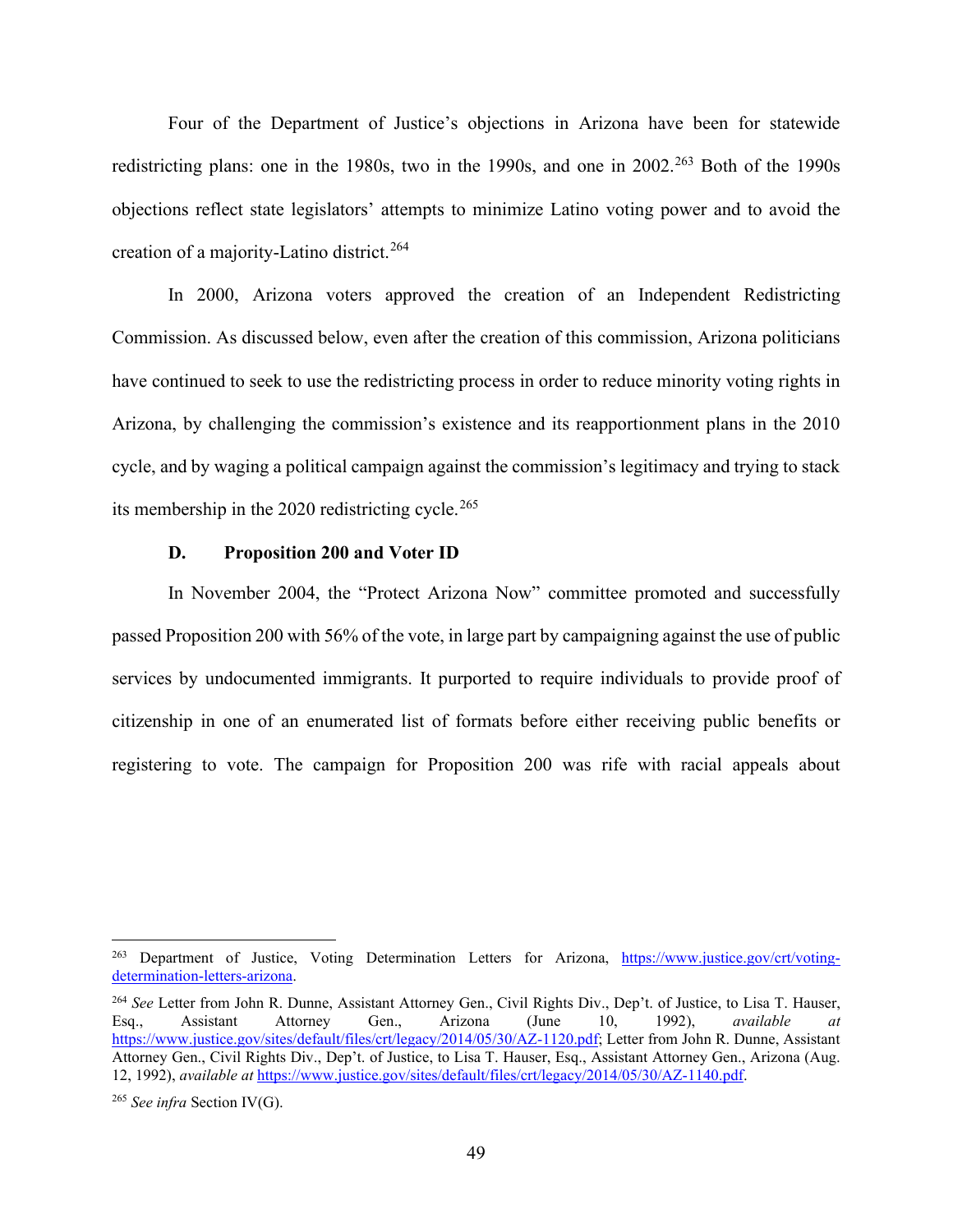non-citizens voting, despite virtually no evidence for such claims.<sup>266</sup> Opponents of the law challenged it as racist, xenophobic, and inhumane.<sup>267</sup>

Litigation followed almost immediately after Proposition 200 passed, and that litigation, which has resulted in structural changes to Arizona's election system, is discussed more fully below, as most of it occurred after the 2006 renewal of the VRA.

## **IV. Voting Discrimination since 2006: the Continued Need for the VRA's Protections**

#### **A. Unequal Access to In-Person Voting**

Arizona election officials have long afforded polling places in minority precincts that were fewer in number and more spread out than polling places in majority-white precincts. The problem has been more pronounced since *Shelby County* marked the end of preclearance in Arizona. For example, Maricopa County used 70 percent fewer polling places for the presidential primary in 2016 than in 2012.<sup>268</sup> Statewide, Arizona closed at least 320 polling places between 2014 and 2018.269 The result of such changes is often long lines, which can have the effect of discouraging or even disfranchising voters. In the 2016 presidential primary, for example, there were reports of long lines in districts and precincts with large minority populations.  $270$ 

<sup>266</sup> *See Voting in America: The Potential for Voter ID Laws, Proof-of-Citizenship Laws, and Lack of Access to Multi-Lingual Voting Materials to Interfere with Free and Fair Access to the Ballot*: Hearing Before the Subcomm. on Elections, 117th Cong. (2021), written testimony of Andrea Senteno at 3, *available at* https://docs.house.gov/meetings/HA/HA08/20210524/112670/HHRG-117-HA08-Wstate-SentenoA-20210524.pdf.

<sup>267</sup> *See* Tucker, *supra* note 19, at 294–95.

<sup>268</sup> Berman Report, *supra* note 2, at 20.

<sup>&</sup>lt;sup>269</sup> Evidence of Current and Ongoing Voting Discrimination: Hearing Before the Subcommittee on the Constitution, Civil Rights, and Civil Liberties of the Committee on the Judiciary, 116<sup>th</sup> Cong. 12–15 (2019) (statement of Vanita Gupta, President and CEO, Leadership Conference on Civil and Human Rights).

<sup>270</sup> *See* Berman Report, *supra* note 2, at 20.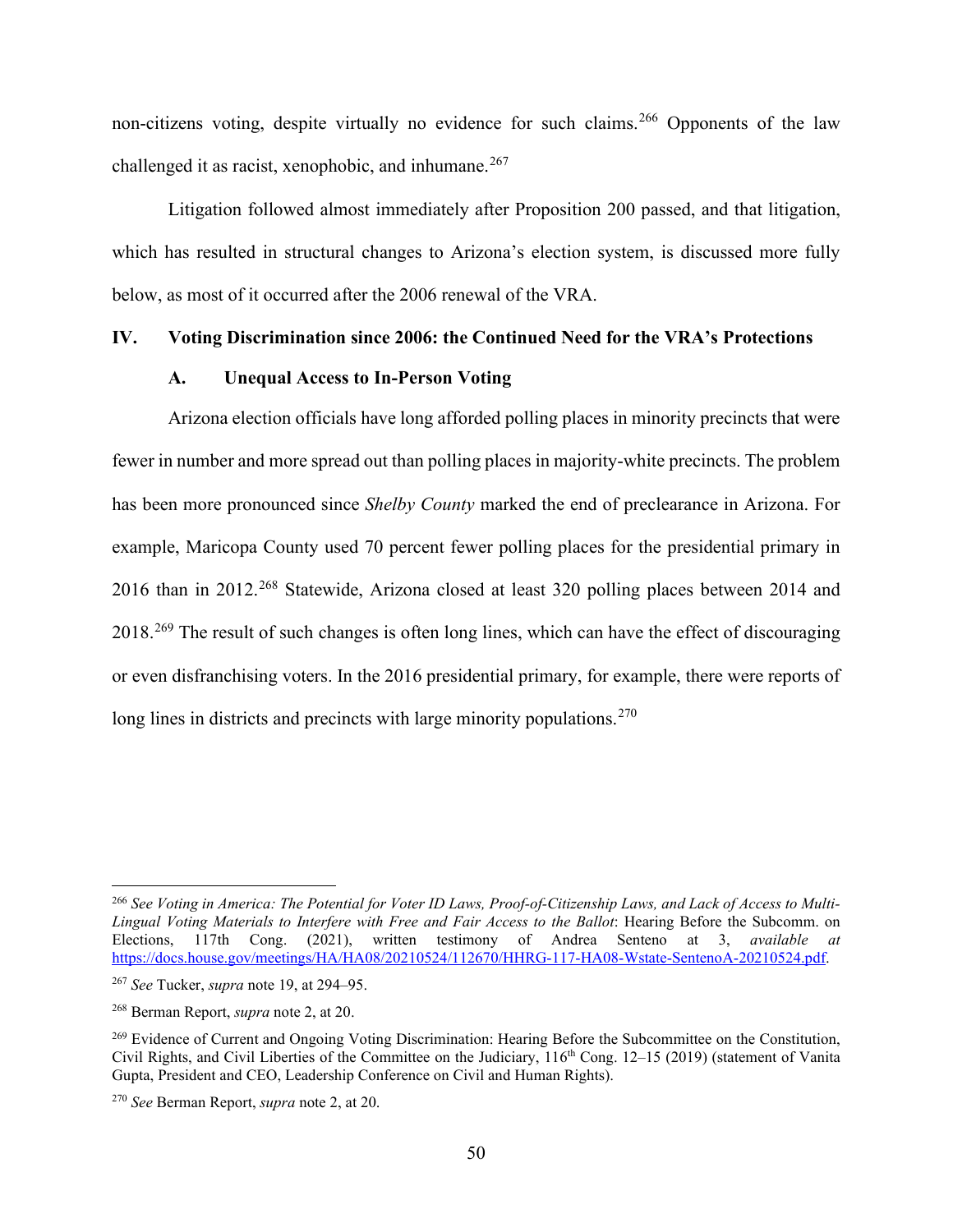Polling places in minority districts are also more likely to be far away from a population center or inaccessible by public transportation.<sup>271</sup> The issue affects both urban and rural minorities. In 2020, for example, election officials in Pima County removed the last remaining polling place located on the Pascua Yaqui tribal reservation.<sup>272</sup> Despite the Arizona Secretary of State's willingness to provide most of the funding to operate the on-reservation site, Pima County spent county funds to fight the Pascua Yaqui Tribe's attempt to gain on-reservation voting access instead of accepting funds from the Secretary of State. $273$ 

# **B. Unequal Access to Voting by Mail**

Arizona has permitted voters to vote early by mail without an excuse since 1992.<sup>274</sup> In order to do so, a voter must either request an early ballot or register for the permanent early voter list ("PEVL").<sup>275</sup> The early ballot must be returned to the county recorder or another election official, or deposited at a polling place.<sup>276</sup> The ballot may be returned by mail or by hand. Some Arizona jurisdictions have adopted drop boxes in which Arizona voters can place their ballots.<sup>277</sup>

<sup>271</sup> *Democratic Nat'l Comm.* v. *Hobbs*, 948 F.3d 989, 1002–03 (9th Cir.) *rev'd and remanded sub nom. Brnovich* v. *Democratic Nat'l Comm.*, 141 S. Ct. 2321 (2021).

<sup>272</sup> *Tribe v. Rodriguez*, No. CV-20-00432-TUC-JAS, 2020 WL 6203523 (D. Ariz. Oct. 22, 2020).

<sup>273</sup> *See* Complaint, *Tribe v. Rodriguez*, No. CV-20-00432-TUC-JAS (D. Ariz. Oct. 12, 2020) ¶ 3. The litigation was settled after the 2020 election. An early voting site will be reinstated, at least through 2024. *See* Emma Gibson, *Pascua Yaqui Tribe to Receive Early Voting Site Till 2024*, Ariz. Public Media (Aug. 13, 2021), https://news.azpm.org/p/newssplash/2021/8/13/198822-pascua-yaqui-tribe-to-receive-early-voting-site-till-2024/; *Pascua Yaqui Tribe Scores Reservation Voting Rights Victory*, Native News Online (Aug. 17, 2021), https://nativenewsonline net/currents/pascua-yaqui-tribe-scores-reservation-voting-rights-victory.

<sup>274</sup> Hobbs, 948 F.3d at 1042.

<sup>275</sup> *See id. But see* Meg Cunningham, *Arizona Gov. Doug Ducey Signs Law to Purge Voters from Permanent Early Voting List*, ABC NEWS (May 11, 2021), https://abcnews.go.com/Politics/arizona-gov-doug-ducey-signs-law-purgevoters/story?id=77606533 (describing a recent attempt to remove voters from the list).

<sup>276</sup> Ariz. Rev. Stat. § 16-548.

<sup>277</sup> *See* AZ Procedures Manual, Ch. 2, I; id. at (C)(3), *available at* https://azsos.gov/sites/default/files/2019 ELECTIONS PROCEDURES MANUAL APPROVED.pdf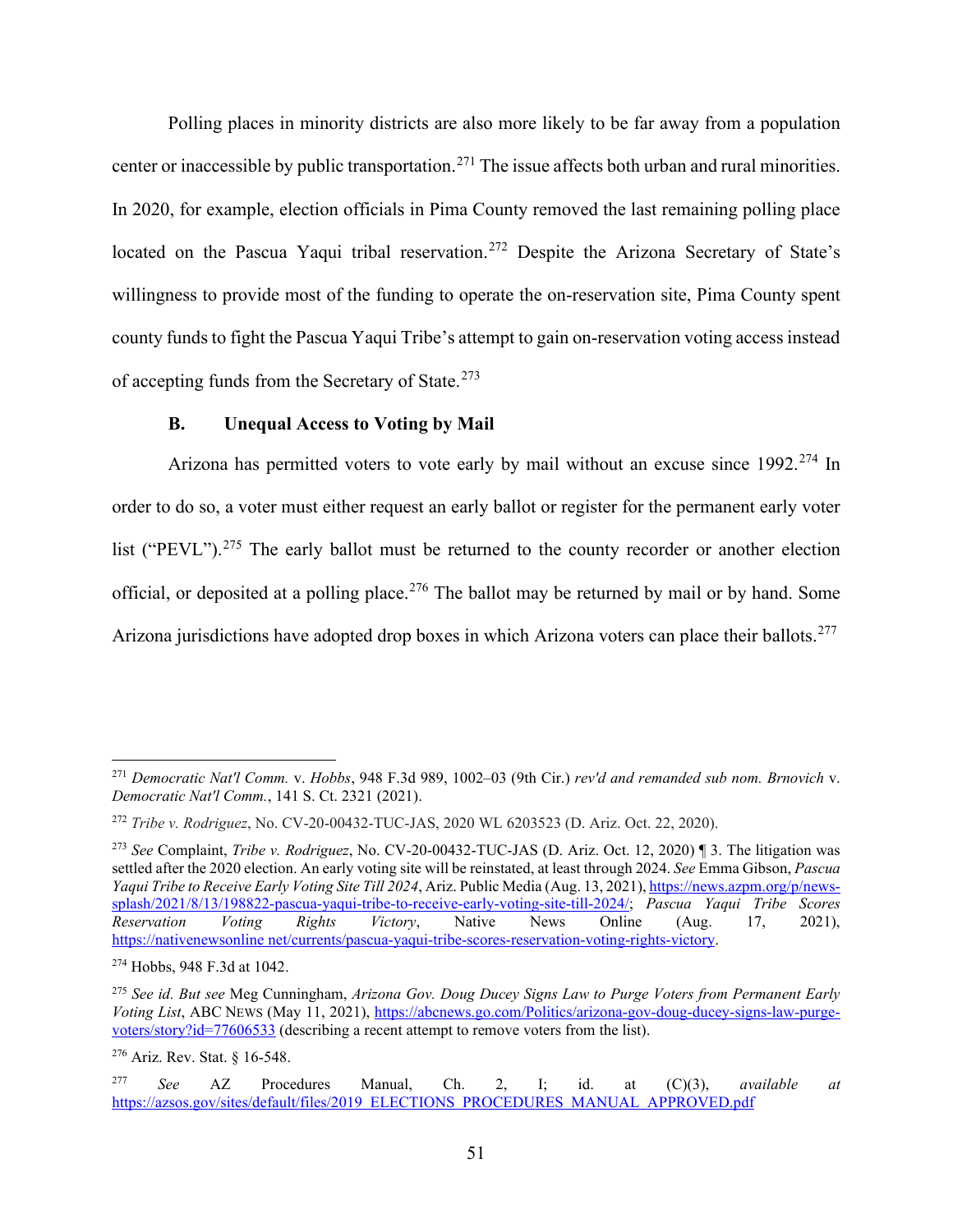The popularity of early voting and mail voting has increased in recent years, as decreased funding has led to fewer polling places and resulted in longer lines at the polling places that remain available. During the COVID-19 pandemic in 2020, approximately 90% of Arizona voters in 2020 used a ballot they received in the mail. $278$ 

Traditionally, a voter was also able to entrust the return delivery of a mailed ballot to a third party. That person could, per state law, be a neighbor, or an extended relative, or a campaign worker. This method of voting early has been popular among minority voters, who may not have home access to outgoing mail in urban areas or may live quite far from any kind of mail service in more rural areas such as Native American reservations.<sup>279</sup> Knowing that some voters lack outgoing mail service—some because they live in urban areas where mail can be delivered to residential addresses but not picked up from them—many political campaigns targeting these voters offer to collect these ballots and deliver them.<sup>280</sup>

In more rural areas, such as Native American reservations, there may not be any mail service, and communities often pool resources whereby one person picks up and drops off mail for relatives, friends, or friends of friends after collecting the mail at a distant post office.<sup>281</sup> As Justice Kagan observed in her *Brnovich* dissent, "many rural Native American voters lack access to mail service, to a degree hard for most of us to fathom."<sup>282</sup>

<sup>278</sup> *See* Jonathan J. Cooper, *Arizona Initiative Would Require ID with Mail Ballots*, ASSOCIATED PRESS (Aug. 17, 2021), https://apnews.com/article/arizona-voting-rights-election-2020-90ca3ef5cc08f46068d36a8214a2edab; *see also Voting By Mail Likely Will Play Big Role in Arizona Election*, KTAR NEWS (July 8, 2020) (discussing Arizona's primary), https://ktar.com/story/3373445/voting-by-mail-likely-will-play-big-role-in-arizona-election/.

<sup>279</sup> *Hobbs*, 948 F.3d at 1005–07.

<sup>280</sup> *Id.* at 1006.

<sup>281</sup> *Id.* at 1006.

<sup>282</sup> *Brnovich* v. *Democratic Nat'l Comm.*, 141 S. Ct. 2321, 2370 (2021).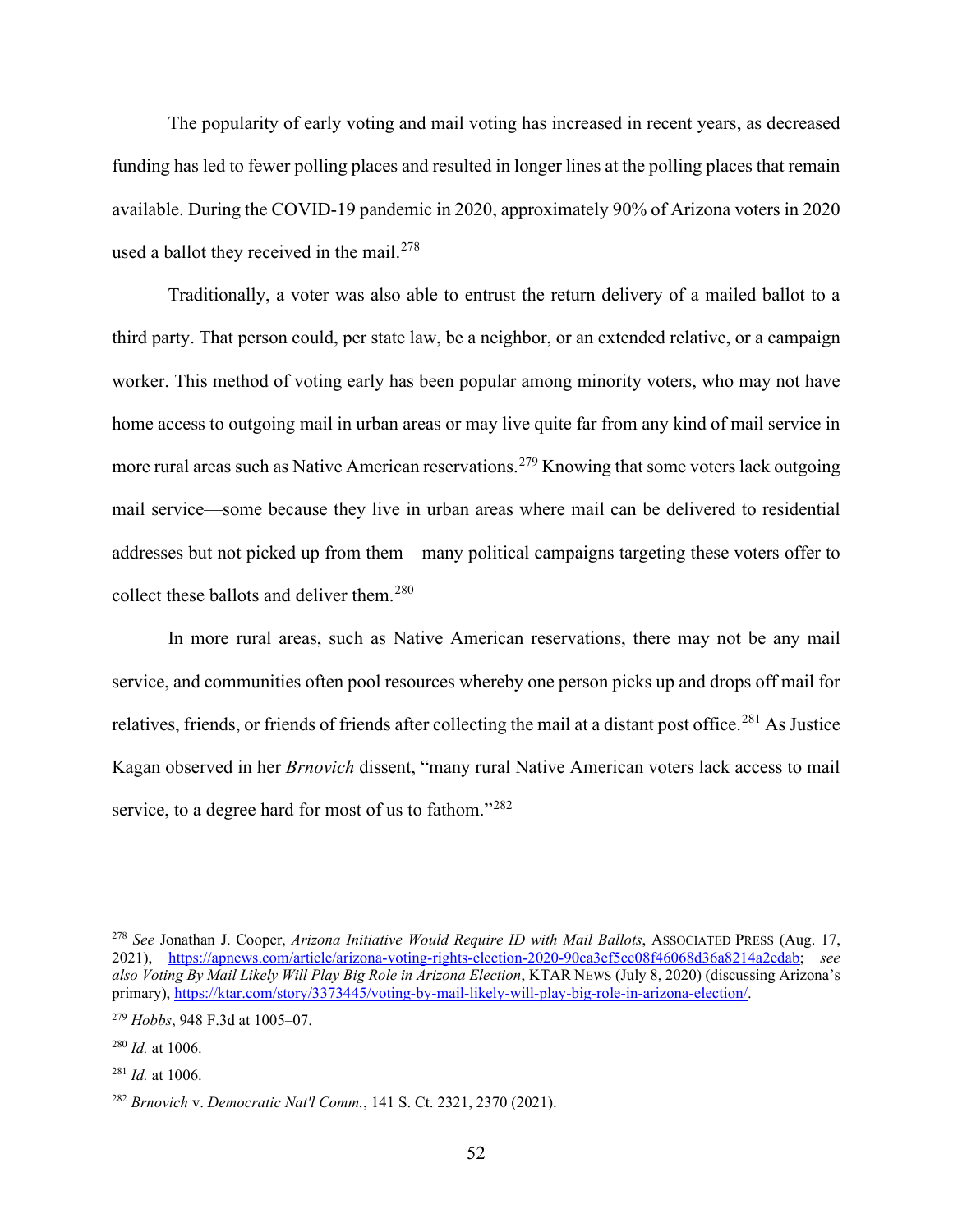For example, about 1,900 members of the Tohono O'odham Nation cannot receive home mail delivery. Those voters who are able to check their own mail only do so about once per week or every other week. There is no mass transit or taxi service on the reservation, and many of these voters therefore rely on neighbors or friends to return their ballots.<sup>283</sup> Up to 2,500 members of the Cocopah (Kwapa) Indian Tribe face similar issues, as do residents of San Luis, Arizona, where there is no home delivery.<sup>284</sup> The Navajo Nation also does not receive residential mail delivery through large swaths of the reservation.<sup>285</sup>

Additionally, mail in rural Native American communities can be exceedingly slow and unreliable, making it imperative that the long trek to the post office be done as early as possible, making Native American voters more likely to pass along a ballot to a trusted person to be dropped off. In 2020, six individual Navajo Nation citizens sued to extend the deadline to count submitted ballots from some reservations because of the slow mail service to receive and return ballots.<sup>286</sup> While ultimately their claim was rejected due to lack of standing, evidence in that case suggested that because of mail delays voters in urban areas had on average 25 days to consider their ballots while voters in parts of Native American communities had approximately 7 days to consider their ballots.287

<sup>283</sup> Decl. of Rep. Charlene Fernandez, *Democratic Nat'l Comm. v. Reagan*, 329 F. Supp. 3d 824, No. 2:16-cv-01065- DLR, ECF No. 95 ¶ 15 (D. Ariz. June 3, 2016).

 $^{284}$  *Id.* at ¶ 17.

<sup>285</sup> *See, e.g.*, https://docs house.gov/meetings/HA/HA08/20200211/110464/HHRG-116-HA08-Wstate-McPaulD-20200211-U1.pdf at 6; *see also* Obstacles at Every Turn, *supra* note 101, at 76 (similar for Gila River Indian Community).

<sup>286</sup> *Yazzie v. Hobbs*, 977 F.3d 964 (9th Cir. 2020).

<sup>287</sup> Jacques Billeaud, *Court Rejects Bid to Extend Ballot Counting on Navajo Nation*, ASSOCIATED PRESS (Oct. 16, 2020), https://apnews.com/article/election-2020-arizona-elections-courts-voting-2020- 57804bf790e99ff158c635d3d6b9eaed.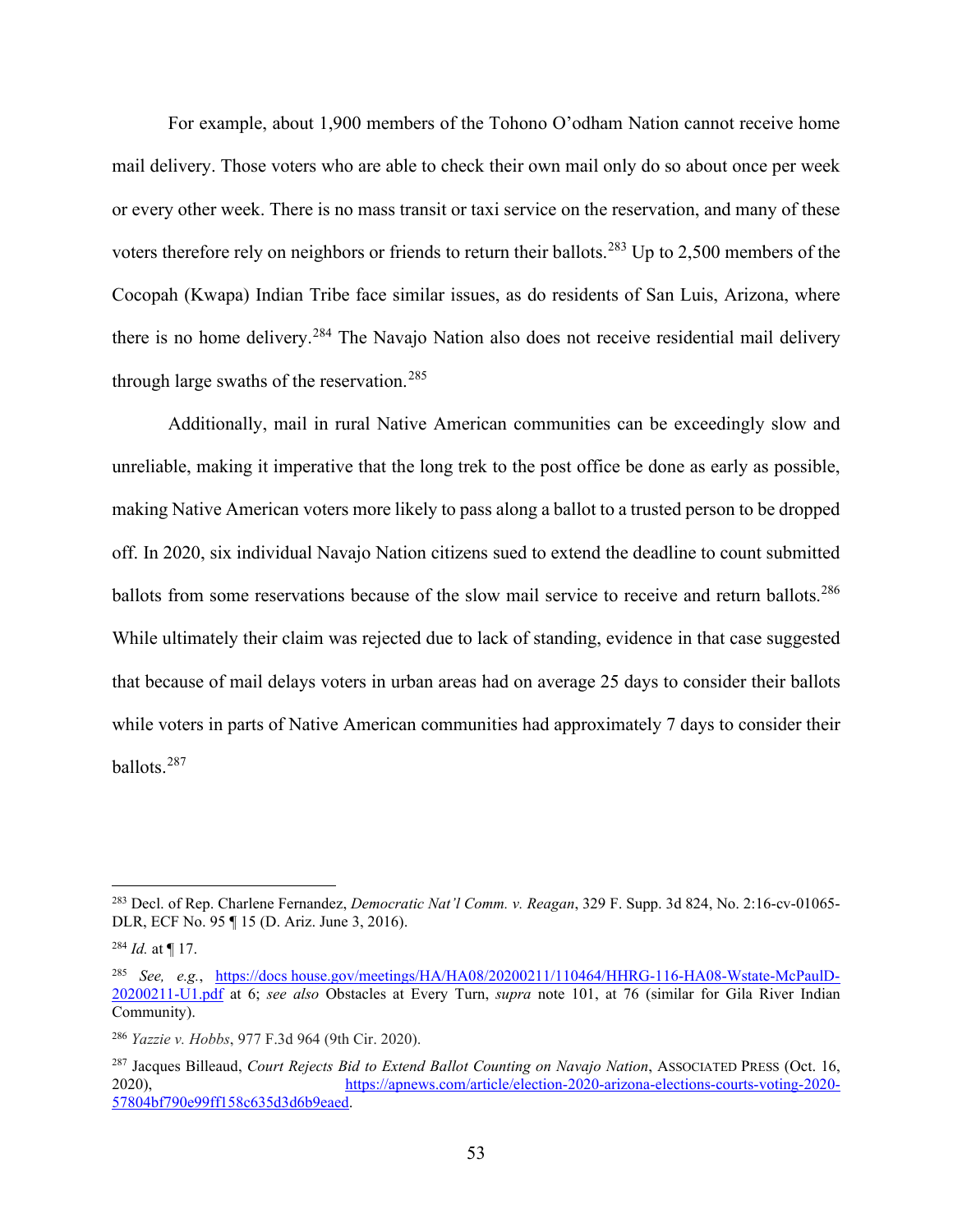Because the communities in which voters lack outgoing mail service are disproportionately composed of language and racial minority voters, and because Arizona continues to suffer from racially polarized voting, these votes tend to be disproportionately for Democratic Party candidates.<sup>288</sup> Accordingly, Republican Party candidates, backed by racial and language majority communities, have sought to limit this method of voting.

In 2011, Arizona Republicans proposed a bill to limit ballot collection and to criminalize certain forms of it. Because Arizona was at the time covered statewide under the Voting Rights Act, the provision was submitted to the Department of Justice. The DOJ declined to preclear the law, requesting more information.<sup>289</sup> Instead of providing the requested information, however, Arizona Republicans withdrew the bill from preclearance and repealed the part of the bill as to which DOJ had requested more information.<sup>290</sup> After the *Shelby County* decision removed the VRA's preclearance requirement, Arizona's Attorney General was asked to provide an opinion whether legislation that had been passed, but not precleared, was in effect. In relevant part, he determined that the unrepealed portions of the 2011 bill were valid law.<sup>291</sup>

Less than one week before the Supreme Court's decision in *Shelby County*, Governor Jan Brewer had signed into law a new law targeting ballot collection efforts, H.B. 2305. The bill "was passed along nearly straight party lines in the waning hours of the legislative session."<sup>292</sup> Citizen groups immediately began organizing to defeat the law at the ballot box via referendum, and

<sup>288</sup> *See, e.g.,* Decl. of Steve Gallardo, *Democratic Nat'l Comm. v. Reagan*, 329 F. Supp. 3d 824, No. 2:16-cv-01065- DLR, ECF No. 86 ¶ 18 (D. Ariz. June 9, 2016); Decl. of Sheila Healy, *Democratic Nat'l Comm. v. Reagan*, 329 F. Supp. 3d 824, No. 2:16-cv-01065-DLR, ECF No. 100 ¶¶ 20–21 (D. Ariz. June 9, 2016).

<sup>289</sup> *Democratic Nat'l Comm.* v. *Hobbs*, 948 F.3d 989, 1034 (9th Cir.) *rev'd and remanded sub nom. Brnovich* v. *Democratic Nat'l Comm.*, 141 S. Ct. 2321 (2021).

<sup>290</sup> *Id.*

<sup>291</sup> Ariz. Op. Att'y Gen. No. I13-008 (Aug. 29, 2013)

<sup>292</sup> *Democratic Nat'l Comm. v. Reagan*, 329 F. Supp. 3d 824, 881 (D. Ariz.), *rev'd and remanded sub nom. Brnovich v. Democratic Nat'l Comm.*, 141 S. Ct. 2321 (2021)..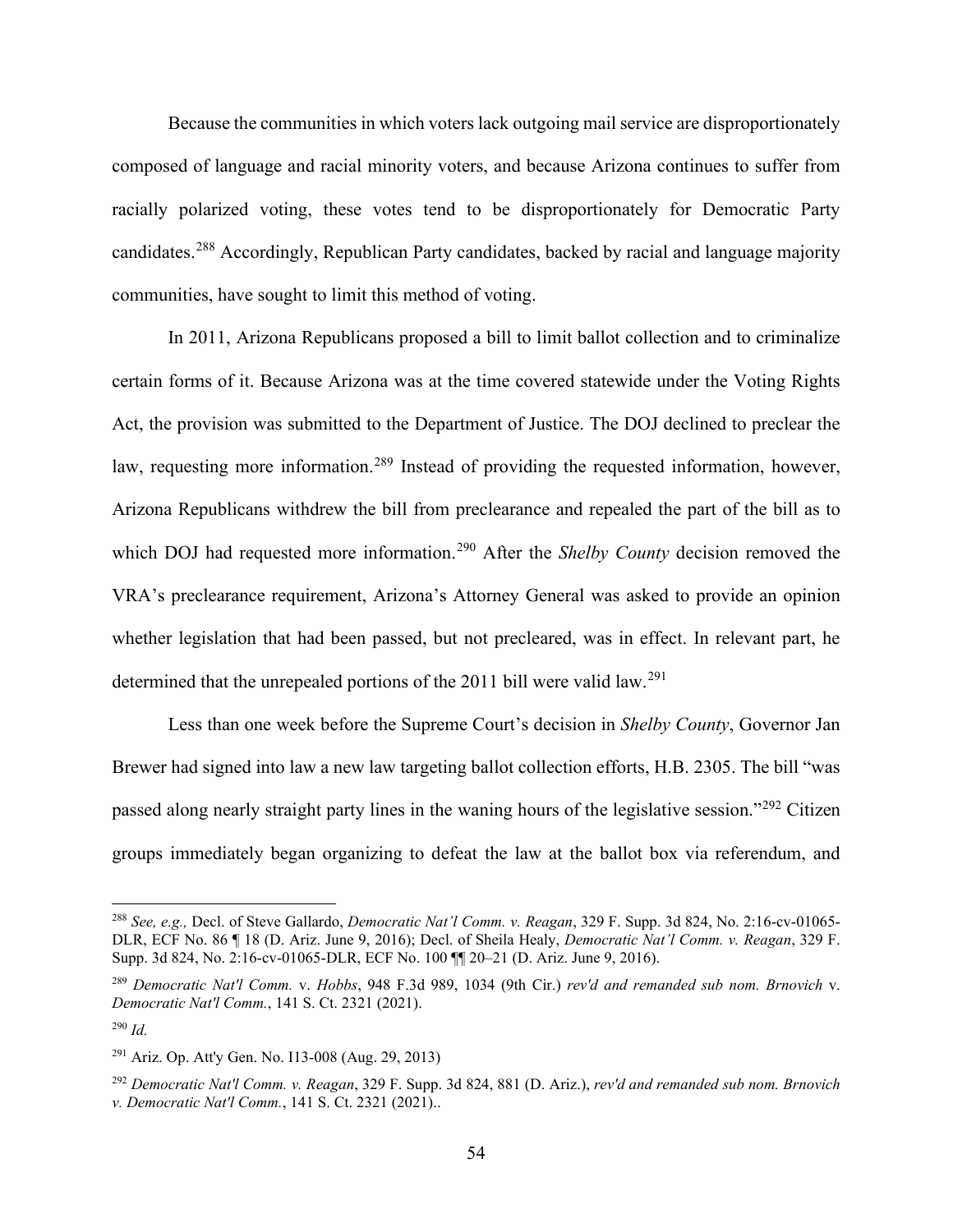organized 140,000 signatures in a short amount of time. Under Arizona law, if their referendum efforts were successful—as they appeared to be—Republicans would require a supermajority in order to pass any future bills targeting ballot collection efforts. Perhaps knowing that restrictions on voting would be unpopular with voters, Arizona Republicans repealed H.B. 2305 in the following legislative session.<sup>293</sup>

Republican efforts to pass a similar bill failed in 2014 but succeeded in 2016.<sup>294</sup> Passed in March 2016, H.B. 2023 criminalized third-party ballot collection, providing exceptions only for a narrow class of caregivers, family members, and household members. By repealing H.B. 2305 and replacing it with H.B. 2023 in an election year, Republicans effectively removed the ability of voters to decide this issue and placed that power with the courts. Their bet paid off when the Supreme Court ruled in the *Brnovich* decision this year that Arizona legislators' stated concerns regarding voter fraud were entitled to deference, despite strong evidence that they were pretextual.<sup>295</sup>

Ballot fraud is rare and already illegal, and there were no known cases of such fraud that would have been prevented by the proposed bill. Indeed, "no fraud involving ballot collection has ever come to light" in Arizona.<sup>296</sup> As the testimony of Representative Ken Clark in the *Brnovich* litigation makes clear, the repeated attempts to criminalize as many forms of ballot collection as possible are a "solution to a problem that does not exist."<sup>297</sup> When pressed as to why they were proposing these bills, the sponsors of such legislation cited the issue of ballot fraud, but were

<sup>293</sup> *Hobbs*, 948 F.3d at 1008–09.

<sup>294</sup> *Id.* at 1009.

<sup>295</sup> *See Brnovich* v. *Democratic Nat'l Comm.*, 141 S. Ct. 2321, 2370–72 (2021) (Kagan, J., dissenting).

<sup>296</sup> *Id.* at 2370.

<sup>297</sup> Decl. of Rep. Ken Clark, *Democratic Nat'l Comm. v. Reagan*, 329 F. Supp. 3d 824, No. 2:16-cv-01065-DLR, ECF No. 98 ¶ 15 (D. Ariz. May 10, 2016).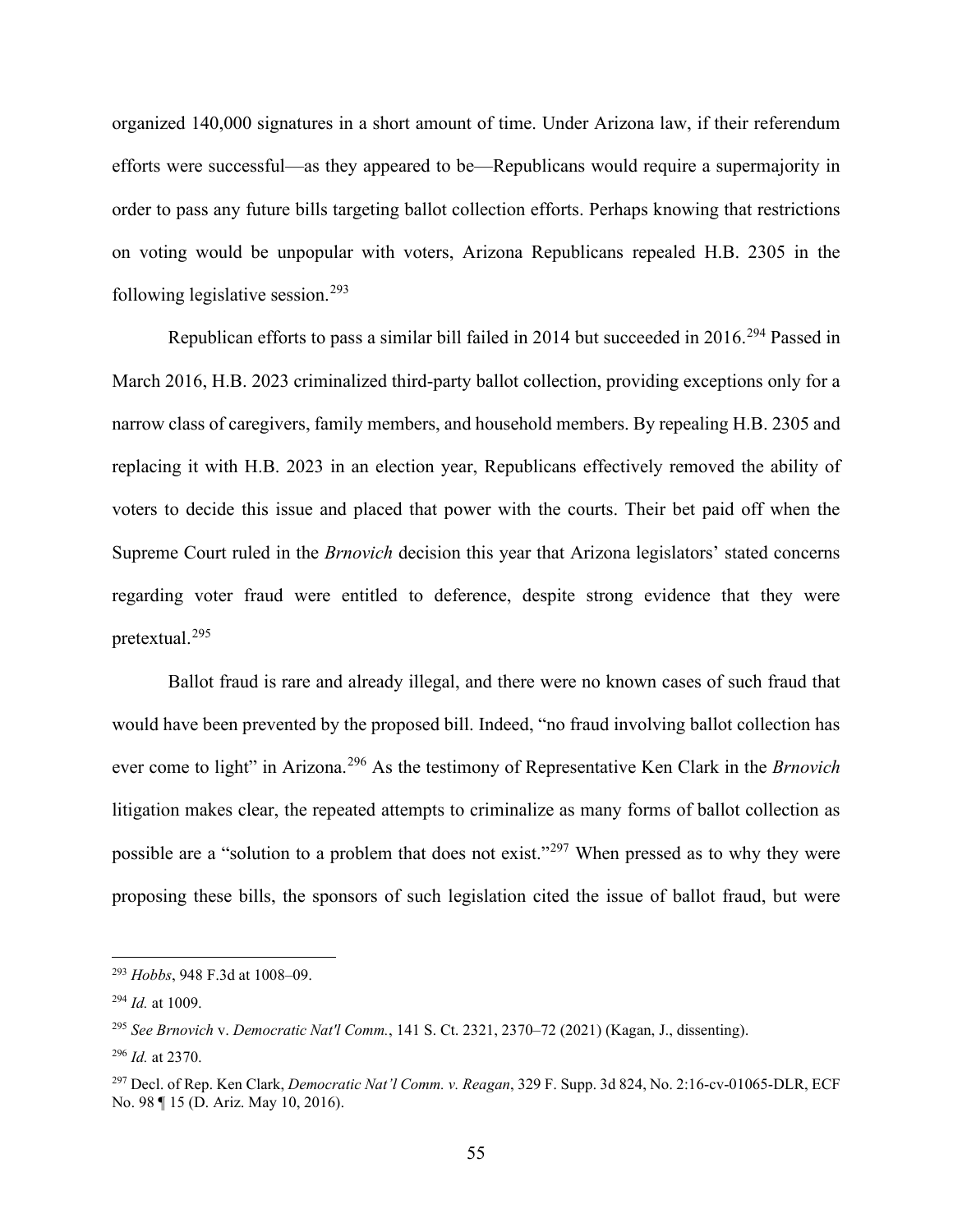unable to present any instances of fraud that had occurred or that their legislation would prevent. When presented with ways to narrow the legislation to their stated concern, these legislators refused. Indeed, voted ballots collected in violation of the law would still be counted; only the person who collected them would be prosecuted.<sup>298</sup>

There was strong evidence of racial animosity in the promotion of H.B. 2023. During the debate over the bill, its proponents argued that the new law was necessary to prevent Latino advocacy organizations from "hir[ing] illegals" to "harvest ballots."<sup>299</sup> This kind of rhetoric was typical of both floor debate and public campaigning.<sup>300</sup> One of the bills prominent backers, Maricopa County Republican Chair A.J. LaFaro promoted the measure widely with a video that emphasized racially charged tropes against Latinos.<sup>301</sup>

# **C. Inadequate Language Education and Assistance**

In the 2012 General Election, Maricopa County Recorder Helen Purcell's office, which suffered no shortage of Spanish speakers or proofreaders, mailed out a Spanish-language leaflet incorrectly stating that the November 6 election would be held on November  $8.^{302}$  The incident is just one example illustrating why the VRA's language assistance measures are necessary.

Arizona has a long history of providing unequal educational opportunities to ELL students and failing to provide adequate language assistance to LEP voters. The Tucson Unified School

<sup>298</sup> *See Feldman v. Arizona Sec'y of State's Off.*, 843 F.3d 366, 368 (9th Cir. 2016).

<sup>299</sup> Decl. of Steve Gallardo, *Democratic Nat'l Comm. v. Reagan*, 329 F. Supp. 3d 824, No. 2:16-cv-01065-DLR, ECF No. 86 ¶ 19 (D. Ariz. June 9, 2016).

<sup>300</sup> *See Hobbs*, 948 F.3d at 1009–10.

<sup>301</sup> *See id.* (noting the relevance of the "LaFaro video" to the public campaign for H.B. 2023).

<sup>302</sup> Berman Report, *supra* note 2, at 20.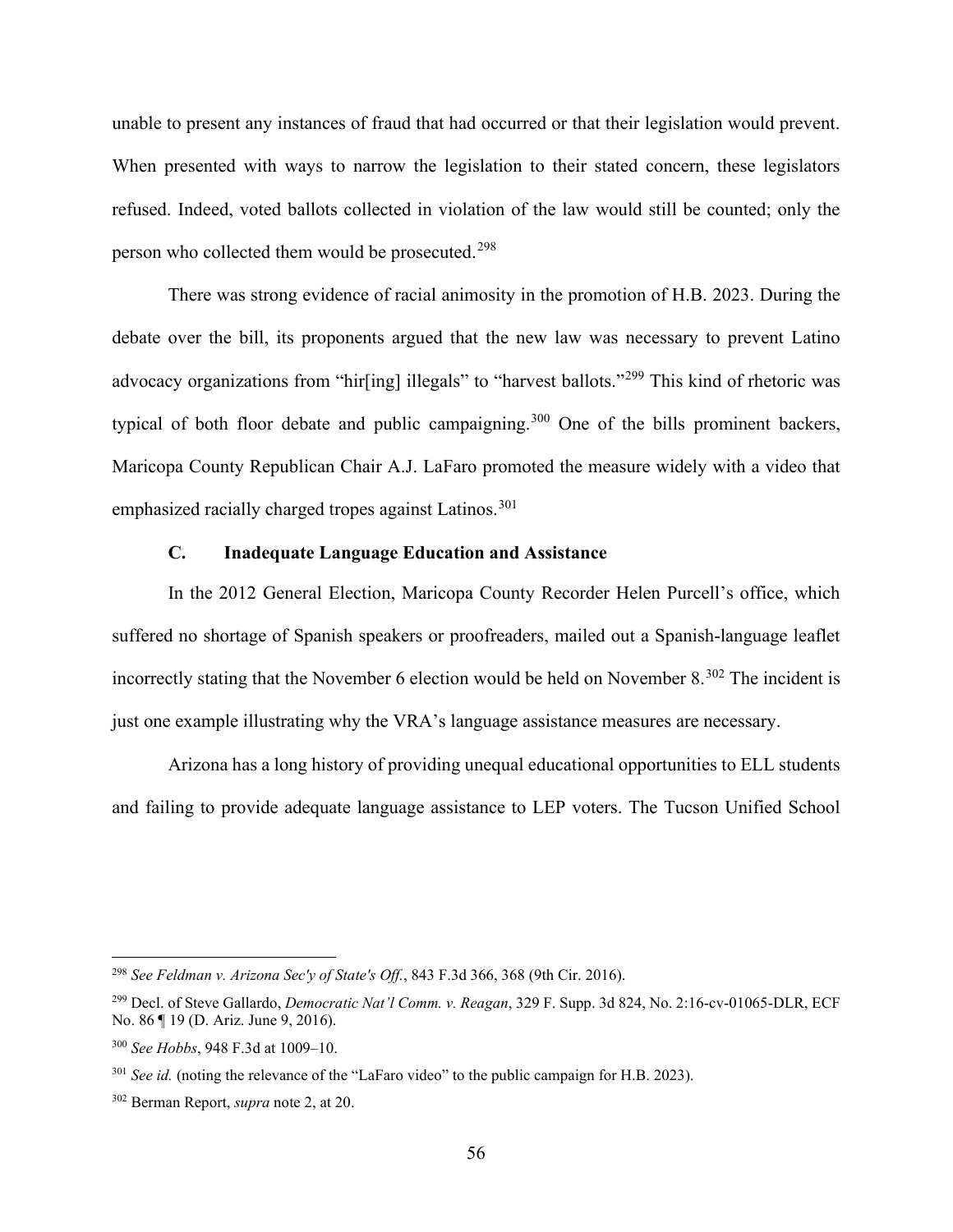District entered into a consent decree for the desegregation of the district in 2013, and it was released from court supervision this year.<sup>303</sup>

Statewide, Arizona's compliance with its obligations to provide ELL programs for students with limited English proficiency has lagged, both because of inadequate funding, and because of English-only measures such as Proposition 200.<sup>304</sup> Arizona has gone to great lengths to avoid funding its ELL programs in a way that would comply with its obligations under federal law.<sup>305</sup> In a 2009 5-4 decision, the Supreme Court released Arizona from sanctions imposed by a district court in class action litigation. But Arizona succumbed to federal pressure in a series of consent decrees regarding similar allegations, the most recent of which was in  $2016$ <sup>306</sup>

Efforts to reduce the inequities in education funding for minority communities have been repeatedly stymied. A 1980 state constitutional amendment limited the amount that local jurisdictions could spend on education and required districts to spend only "local revenues" in providing for their education needs. In August of this year, the Arizona Supreme Court ruled that the 1980 constitutional amendment barred enforcement of Proposition 208, intended to raise funds statewide for educational grants, and affirmed a lower court's stay of implementation of the law, which the voters passed in the 2020 election.<sup>307</sup> Arizona's governor—who appointed five of the seven justices on the Arizona Supreme Court—and legislature have campaigned vociferously

<sup>303</sup> *Hobbs*, 948 F.3d at 1027; *Court Oversight in Tucson Desegregation Case to End*, ARIZ. CAPITOL TIMES (Apr. 26, 2021), https://azcapitoltimes.com/news/2021/04/26/court-oversight-in-tucson-desegregation-case-to-end/; *Fisher v. Tucson Unified Sch. Dist.*, No. CV-74-00090-TUC-DCB, 2021 WL 1526455 (D. Ariz. Apr. 19, 2021).

<sup>304</sup> *See Hobbs*, 948 F.3d at 1027 (quoting findings by the district court).

<sup>305</sup> Tucker, *supra* note 19, at 343–51.

<sup>306</sup> *See supra* note 252.

<sup>307</sup> *Fann v. Arizona*, No. CV-21-0058-T/AP, 2021 WL 3673232 (Ariz. Aug. 19, 2021).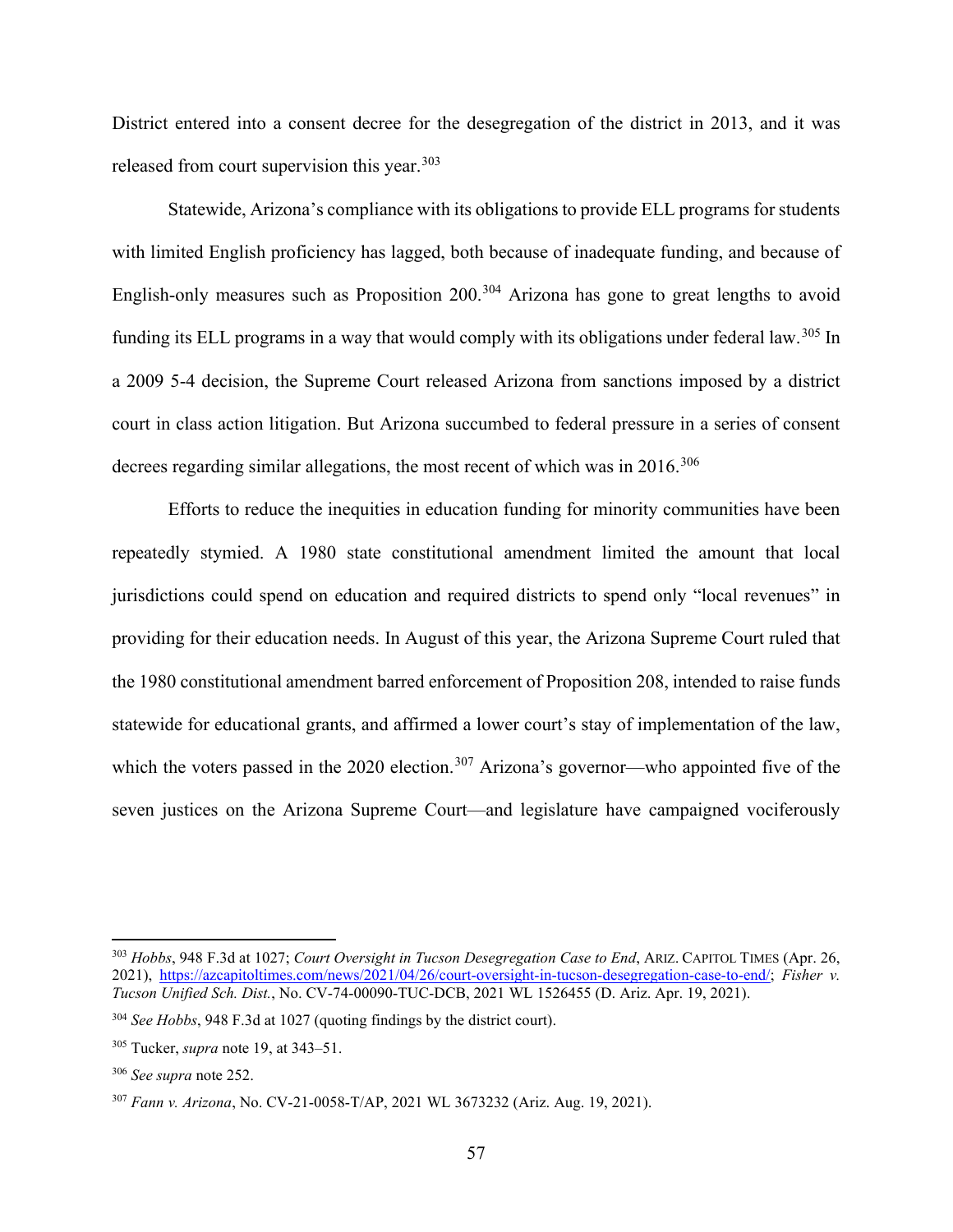against Proposition 208, even after its passage, arguing that the spending caps enacted by ballot initiative in 1980 cannot be undone by a ballot initiative in 2020.<sup>308</sup>

# **D. Voter ID and Dual Track Registration**

In November 2004, the "Protect Arizona Now" committee promoted and successfully passed Proposition 200 with 56% of the vote, in large part by campaigning against the use of public services by undocumented immigrants. The campaign for Proposition 200 was rife with allegations of non-citizens voting, despite virtually no evidence for such claims.<sup>309</sup>

Among other things, Proposition 200 required that voters provide proof of U.S. citizenship in order to register to vote. This conflicted, inter alia, with the National Voter Registration Act ("NVRA"), which prescribed a specific form for voter registration. After protracted litigation, the Supreme Court ruled in 2013 that Proposition 200's proof-of-citizenship requirement violates federal law.<sup>310</sup> In order to accommodate the Supreme Court's ruling, Arizona has promulgated a two-track voter registration system. Voters may register for "federal elections only" on the federal form prescribed by the NVRA, but in order to vote in state and local elections, voters must present proof of citizenship in one of an enumerated list of forms. <sup>311</sup> This two-track voter registration system unnecessarily complicates election administration and confuses prospective Arizona voters.

<sup>308</sup> Dennis Welch, *Ducey Outlines Approach to Sink Voter-Passed Prop. 208 Which Funds Education*, CBS 5 (Mar. 23, 2021), https://www.azfamily.com/news/politics/arizona politics/ducey-outlines-approach-to-sink-voter-passedprop-208-which-funds-education/article 501aa808-8c3e-11eb-828a-67f95f370731 html; Jeremy Duda and Jim Small, *Arizona Supreme Court Sets the Stage to Overturn Prop 208 Tax Increase for School Funding*, ARIZ. MIRROR (Aug. 19, 2021), https://www.azmirror.com/2021/08/19/arizona-supreme-court-wont-block-prop-208-taxincrease-for-school-funding/.

<sup>309</sup> Berman Report, *supra* note 2, at 19; Tucker, *supra* note 19, at 294.

<sup>310</sup> *Arizona v. Inter Tribal Council of Arizona, Inc.*, 570 U.S. 1 (2013).

<sup>311</sup> *See* Ariz. Op. Att'y Gen. No. I13-011 (Oct. 7, 2013) (determining that voters who do not provide sufficient information may vote in federal, but not state or local, races).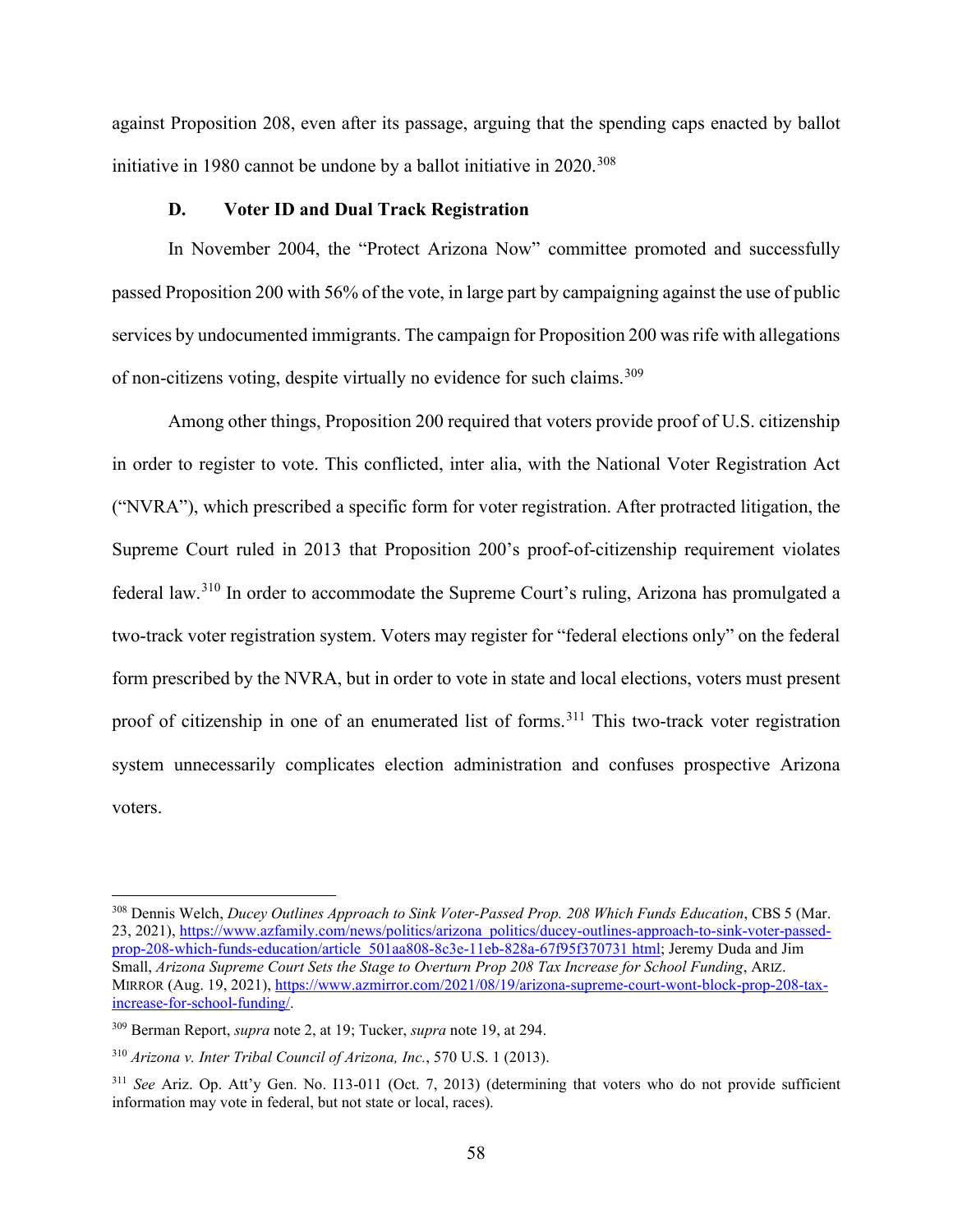Until April 2020, Arizona was one of only two states to have such a dual-track voter registration system, the other being Kansas. In April 2020, the United States Circuit Court of Appeals for the Tenth Circuit ruled that Kansas's law requiring proof of citizenship was unconstitutional, leaving Arizona as the only state with such a requirement.<sup>312</sup> Arizona, however, has "doubled down" on its efforts to make it harder for federal-only voters to vote by allowing election officials to remove federal-only voters from the rolls.<sup>313</sup>

In addition to the confusion caused by this system, the disparate impact of photo ID requirements on racial and language minorities is well documented. African-American and Latino voters are less likely to drive and therefore have a driver's license and to face more difficulties in obtaining other forms of ID.314 For example, voting-age African-American citizens are more than three times as likely not to have a driver's license as white voting-age citizens.<sup>315</sup>

Native Americans also face difficulties in meeting the law's ID requirements. In 2006, Agnes Laughter, a Navajo elder and voter of more than three decades, was turned away from the polls because she did not have a photo ID as required by Proposition 200. Like many Navajo citizens, especially of her generation, she did not have an ID, nor could she obtain one. Because she was born in a hogan—a traditional Navajo dwelling—she had no birth certificate. She did not drive, so she had no driver's license. Her home lacked electricity, so she had no electric bill. And

<sup>312</sup> *See* Roxana Hegeman, *Court: Kansas Can't Require Voters to Show Citizenship Proof*, ABC NEWS (Apr. 29, 2020), https://abcnews.go.com/Politics/wireStory/court-proof-citizenship-voter-registration-unlawful-70406760; *Fish v. Schwab*, 957 F.3d 1105 (10th Cir.), *cert. denied*, 141 S. Ct. 965 (2020).

<sup>313</sup> *See* Mary Jo Pitzl, *State, National Democrats Warn New Arizona Election Law Is Unconstitutional*, THE ARIZ. REPUBLIC (Aug. 13, 2021), https://www.azcentral.com/story/news/politics/arizona/2021/08/13/democrats-threatenlawsuit-over-new-arizona-election-law/8128275002/.

<sup>&</sup>lt;sup>314</sup> Field Hearing on Voting Rights and Election Administration in Arizona Before the House Subcommittee on Elections Administration (Oct. 1, 2019) (written testimony of Darrel L. Hill, Policy Director, ACLU of Arizona), *available at* https://www.congress.gov/116/meeting/house/110040/witnesses/HHRG-116-HA08-Wstate-HillD-20191001-U1.pdf.

<sup>315</sup> *See id.*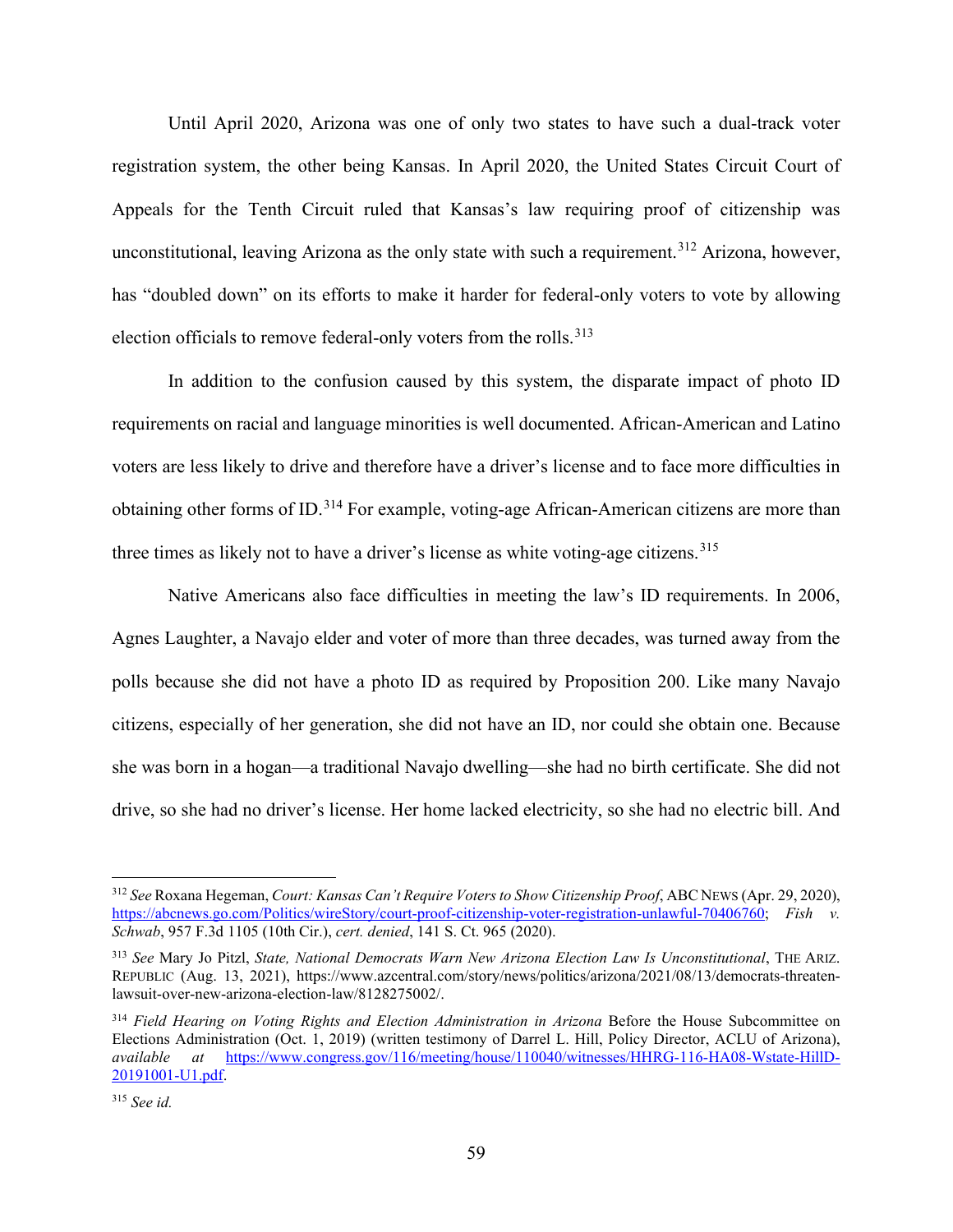because she lived on the Navajo Reservation, she did not have any property tax bills.<sup>316</sup> Laughter's situation is commonplace. In the 2006 midterm elections, at least 428 Navajos completed conditional provisional ballots that were not counted for lack of ID satisfying Proposition 200.<sup>317</sup>

Laughter and the Navajo Nation sued in 2006, challenging the law under the Voting Rights Act. They settled the litigation in 2008 by expanding Arizona law to allow other forms of ID that are easier for Native Americans to obtain, including a new tribal ID that the Navajo Nation adopted—without funding support from the State—to address this problem.<sup>318</sup>

### **E. Ex-Felon Disfranchisement**

There is growing recognition of the need for laws and policies to assist ex-felons in reentering society. There is likewise growing recognition of how overpolicing in minority communities and disparate sentencing outcomes can render ex-felon disfranchisement policies discriminatory even if they appear facially race-neutral. In recent years, there has been a renewed push to allow ex-felons to restore their voting rights upon reentry into society.

Arizona has allowed some ex-felons to vote since at least  $1978$ ,  $319$  but it has in recent history had one of the "most complicated restoration processes in the country making it difficult for citizens to get their right to vote back."320 From 2010 to 2015, only 31 Arizonans successfully

<sup>316</sup> *See* Ferguson-Bohnee, *supra* note 39, at 1099.

<sup>317</sup> *Id.* at 1129.

<sup>318</sup> Order, *Navajo Nation v. Brewer*, No. 06-1575, ECF No. 27, (D. Ariz. May 27, 2008) (approving settlement agreement and dismissal); Ferguson-Bohnee, *supra* note 39, at 1125 (Arizona legislature did not respond to Navajo Nation's request for monetary assistance to develop a tribal ID).

<sup>319</sup> Arizona Laws 1977, Ch. 142, § 49, eff. Oct. 1, 1978 (adding § 13-812)

<sup>320</sup> *Felony Disfranchisement in Arizona*, ACLU Arizona, *available at* https://www.acluaz.org/en/felonydisfranchisement-arizona (last accessed Aug. 23, 2021); *see also Field Hearing on Voting Rights*, *supra* note 314, at 7–8.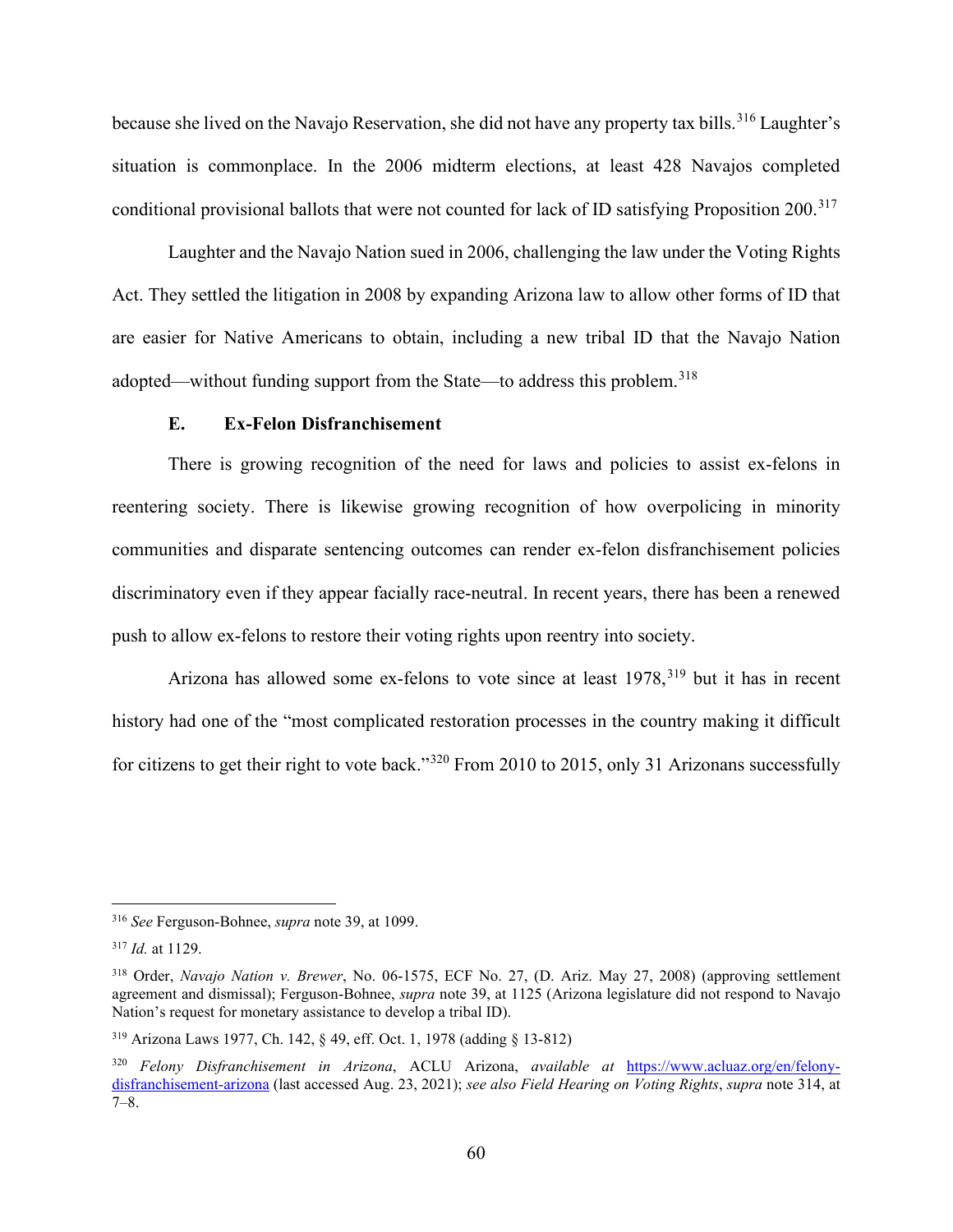navigated the process to restore their voting rights.<sup>321</sup> As many as  $200,000$  Arizonans are disfranchised under the scheme.<sup>322</sup>

The impact of Arizona's system has been plainly discriminatory. For example, African-Americans are 4% of Arizona's voting-age population but nearly 12% of the state's disfranchised ex-felons.<sup>323</sup> Data on Latino disfranchisement is less regularly collected, resulting in likely undercounting, but a 2020 analysis determined that Latinos in Arizona are also disfranchised at a higher rate than the rest of the population.<sup>324</sup> Such disparities may be the result of well-documented disparities in Latino policing. In 2007, Maricopa County Sheriff Joe Arpaio attracted national attention when his discriminatory policing resulted in a class action for illegal stops and detentions of Latinos.325 In 2012, persuaded that Arpaio's department was violating federal civil rights laws, the Department of Justice also filed suit.<sup>326</sup> In 2015, DOJ partially settled the claims in its own suit and intervened on behalf of the plaintiffs in the 2007 class action.<sup>327</sup> Arpaio was eventually held

<sup>&</sup>lt;sup>321</sup> Christopher Uggen et al., *6 Million Lost Voters: State-Level Estimates of Felony Disenfranchisement, 2016*, THE SENTENCING PROJECT Table 2 (Oct. 6, 2016), https://www.sentencingproject.org/publications/6-million-lost-votersstate-level-estimates-felony-disenfranchisement-2016/.

<sup>322</sup> Brian Sayler, *It's Nearly Impossible for an Ex-Felon to Vote in Arizona. That Needs to Change*, THE ARIZ. REPUBLIC( July 6, 2020), https://www.azcentral.com/story/opinion/op-ed/2020/07/06/arizona-ex-felons-faceharshest-voting-restrictions/3269304001/.

<sup>323</sup> *Felony Disfranchisement in Arizona*, *supra* note 320.

<sup>324</sup> Chris Uggen et al., *Locked Out 2020: Estimates of People Denied Voting Rights Due to a Felony Conviction*, THE SENTENCING PROJECT (Oct. 30, 2020), https://www.sentencingproject.org/publications/locked-out-2020-estimatesof-people-denied-voting-rights-due-to-a-felony-conviction/; *see also Field Hearing on "Voting Rights and Elections Administration in Arizona" before the U.S. House of Representatives, Subcommittee on Elections of the Committee on House Administration* (Oct. 1, 2019) (statement of Lorena Chávez Van Assche, Chair, Arizona State Advisory Committee to the U.S. Commission on Civil Rights), *available at* https://www.congress.gov/116/meeting/house/110040/witnesses/HHRG-116-HA08-Wstate-VanAsscheL-20191001- U1.pdf.

<sup>325</sup> Berman Report, *supra* note 2, at 18–19.

<sup>326</sup> Press Release, Dep't. of Justice, Department of Justice Files Lawsuit in Arizona Against Maricopa County, Maricopa County Sheriff's Office, and Sheriff Joe Arpaio (May 10, 2012), https://www.justice.g ov/opa/pr/department-justice-files-lawsuit-arizona-against-maricopa-county-maricopa-county-sheriff-s.

<sup>&</sup>lt;sup>327</sup> Press Release, Dep't. of Justice, Justice Department Reaches Settlement in Civil Rights Lawsuit Against Maricopa County, Arizona, and Maricopa County Sheriff (July 17, 2015), https://www.justice.gov/opa/pr/justice-departmentreaches-settlement-civil-rights-lawsuit-against-maricopa-county-arizona; Press Release, Dep't. of Justice, Justice Department Intervenes in Private Discriminatory Policing Lawsuit Against Maricopa County, Arizona, Sheriff Joe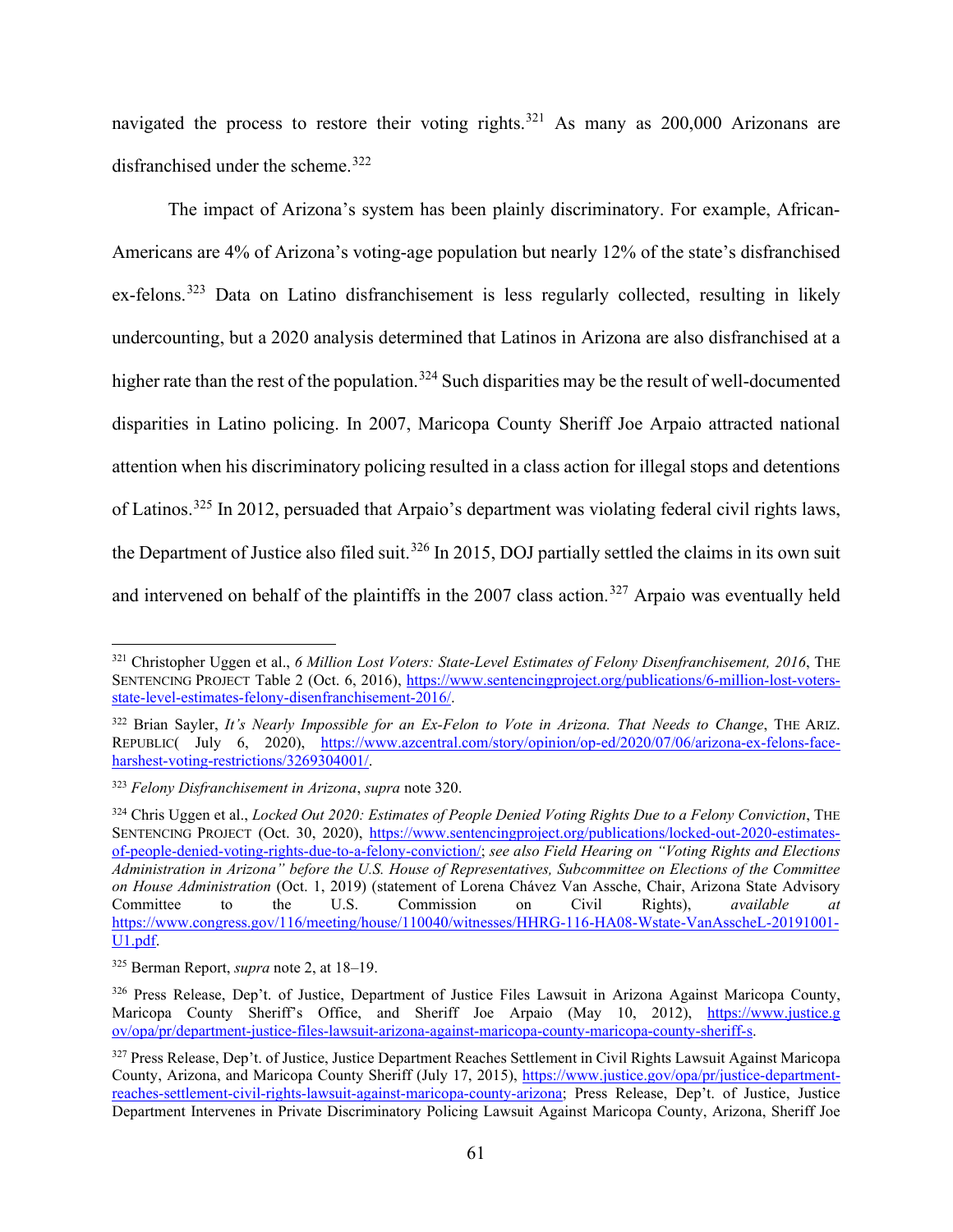in criminal contempt for his refusal to comply with the consent decree he had entered into in 2015 with the Justice Department.<sup>328</sup>

A 2019 amendment altered Arizona's statutory scheme to make it easier for Arizonans who had been convicted of felonies to restore their voting rights.<sup>329</sup> The amendment removes the requirement to pay all criminal fines imposed but leaves the requirement to pay any victim restitution.<sup>330</sup> The amendment also makes it easier for Arizonans with two or more felony convictions to have their rights restored.331

### **F. Out-of-Precinct ("OOP") Policy**

Arizona law requires in-person voters to visit the correct precinct to cast their ballot. If a voter shows up at the wrong precinct, they will be given a provisional ballot pursuant to the Help America Vote Act, but their provisional ballot will not count, even for races common to both precincts.<sup>332</sup> This policy has been in effect in Arizona since at least 1970.<sup>333</sup> Arizona rejects a higher percentage of provisional ballots than any other State, and one of the most common reasons for rejecting provisional ballots in Arizona is because they are cast in the wrong precinct.<sup>334</sup> As the Ninth Circuit observed, the policy has been shown to have a disproportionate impact on

<sup>329</sup> AZ House Bill 2080, Laws 2019, Ch. 149 (Apr. 30, 2019).

<sup>330</sup> *Id.* at § 7.

<sup>331</sup> *Id.* at § 9 (amending Ariz. Rev. Stat. § 13-908).

Arpaio (Aug. 13, 2015), https://www.justice.gov/opa/pr/justice-department-intervenes-private-discriminatorypolicing-lawsuit-against-maricopa-county.

<sup>328</sup> *United States v. Arpaio*, No. CR1601012001PHXSRB, 2017 WL 3268180, (D. Ariz. July 31, 2017). Arpaio was pardoned by President Trump approximately one month later. See *United States v. Arpaio*, No. CR1601012001PHXSRB, 2017 WL 3773012 (D. Ariz. Aug. 29, 2017).

<sup>332</sup> *Democratic Nat'l Comm.* v. *Hobbs*, 948 F.3d 989, 999 (9th Cir.) *rev'd and remanded sub nom. Brnovich* v. *Democratic Nat'l Comm.*, 141 S. Ct. 2321 (2021) (citing Ariz. Rev. Stat. §§ 16-122, 16-135, 16-584).

<sup>333</sup> *Hobbs*, 948 F.3d at 1045.

<sup>334</sup> *Id.* at 1000 (citing factual findings by the district court).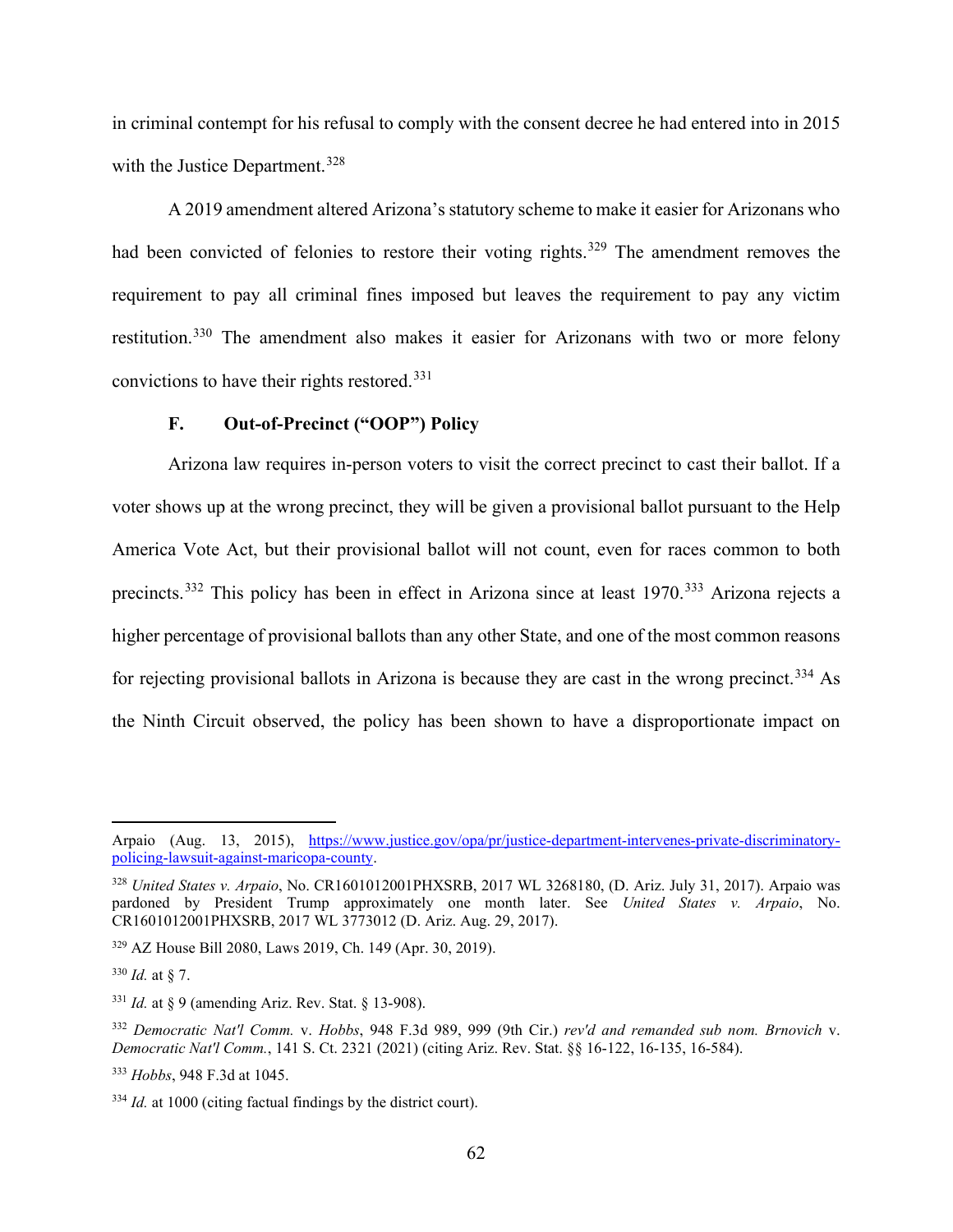minority voters.<sup>335</sup> "Three key factors leading to OOP ballots are frequent changes in polling locations; confusing placement of polling locations; and high rates of residential mobility. These factors disproportionately affect minority voters."<sup>336</sup>

Frequent changes in polling places are particularly acute in denser areas, like Maricopa County. Between 2006 and 2008, at least 43 percent of polling places changed.<sup>337</sup> Between 2010 and 2012, approximately 40 percent of polling place locations changed.<sup>338</sup> In the 2016 presidential primary, Maricopa County experimented with a limited number of vote centers but reverted to precinct-based voting for the general election.<sup>339</sup> The result was confusion: out-of-precinct voting was substantially higher for voters whose polling places had changed.<sup>340</sup> Moreover, even within Maricopa County, minority voters are more likely to be affected by a change in polling places.<sup>341</sup>

In 2011, Arizona adopted legislation permitting counties to choose between holding precinct-based elections and using a "vote center" system.<sup>342</sup> Under the latter system, each voting location is able to print ballots for any precinct in the county, thus allowing any voter to vote at any polling place within the correct county.<sup>343</sup> Until recently, Graham, Greenlee, Cochise, Navajo, Yavapai, and Yuma counties have adopted this new system, alleviating confusion among Navajo voters over the distinction between tribal and non-tribal elections. Though not without its own

<sup>336</sup> *Id.*

- <sup>338</sup> *Id.*
- $339$  *Id.*
- <sup>340</sup> *Id.*

<sup>335</sup> *Id.* at 1001.

<sup>337</sup> *Id.* at 1002.

<sup>341</sup> *See id.* at 1001–02.

<sup>342</sup> 2011 Ariz. Legis. Serv. Ch. 331 (Apr. 29, 2011) (amending A.R.S. § 16-411).

<sup>343</sup> *Id.*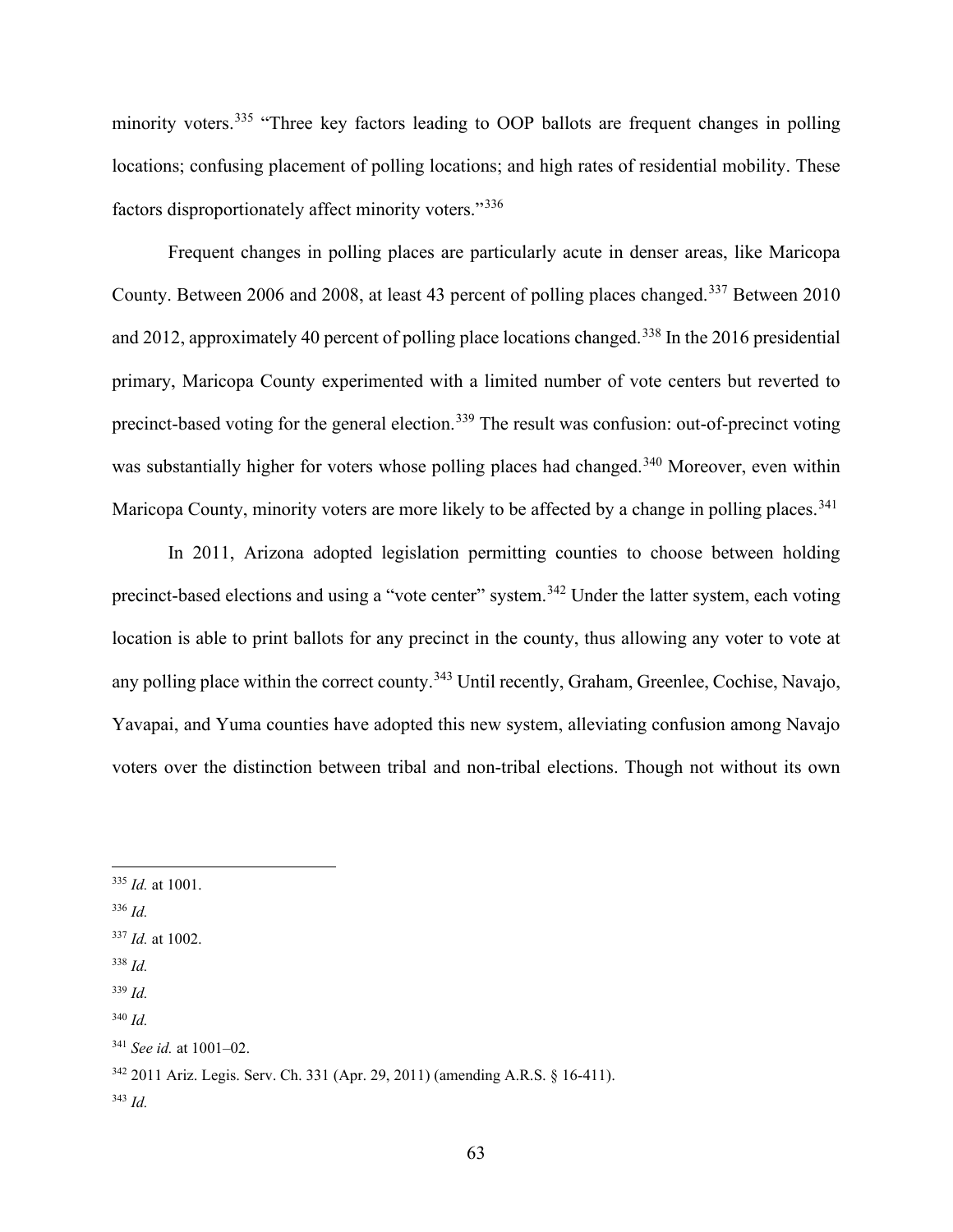problems,<sup>344</sup> the adoption of vote centers in these counties has alleviated the discriminatory impact of Arizona's OOP policy in these rural counties.

These counties, however, comprise only about 10% of Arizona's population.<sup>345</sup> In 2020, Maricopa County, which contains approximately 60% of Arizona's population, opted into the vote center system as well.<sup>346</sup> Maricopa's decision reduces some of the impact of Arizona's OOP policy on minority voters. The factors cited in *Democratic National Committee v. Hobbs* leading to the disproportionate impact of the policy on minority voters still remain, however, with respect to African-American and Latino voters in Tucson and Native American voters in rural parts of Pima County or other counties that still use the precinct model. Although the vote-center model can mitigate the voter harm caused by a lack of polling places or frequent changes to their locations, it also reduces the number of in-person voting opportunities—requiring voters to travel greater distances to vote in-person.

## **G. Redistricting**

In 2000, Arizona voters adopted Proposition 106, which called for a state constitutional amendment ending gerrymandering and creating an independent redistricting commission.<sup>347</sup> In 2002, the Department of Justice declined to preclear the redistricting maps proposed by the

<sup>&</sup>lt;sup>344</sup> For example, in the 2016 general elections, polling places in Yuma County lost access to electronic pollbooks for extended periods during early voting, resulting in an inability to print ballots or accept voters. *See* Letter from Daniel Clark, Reg'l Sales Manager, Election Sys. & Software, to Paul Melcher (Feb. 1, 2017), https://destinyhosted.com/yumacdocs/2017/BOSREG/20170306\_1031/7416\_Yuma County - February 1 2017.pdf; *see also* Joe Fergeson, *2 Cochise County cities run out of ballots; some voters see long waits also*, ARIZ. DAILY STAR (Nov. 8, 2016), https://tucson.com/news/local/2-cochise-county-cities-run-out-of-ballots-some-voters-see-longwaits/article 61458e78-a60a-11e6-b2bf-db775ae49c6b html ("Douglas and Huachuca City ran out of ballots Tuesday, and voters at some Cochise County sites faced long lines, elections officials confirmed.")

<sup>345</sup> *Democratic Nat'l Comm. v*. *Hobbs*, 948 F.3d 989, 999 (9th Cir.) *rev'd and remanded sub nom. Brnovich* v. *Democratic Nat'l Comm.*, 141 S. Ct. 2321 (2021).

<sup>346</sup> Nicole Valdes, *An inside look at Maricopa County's vote centers, opening Oct. 7th*, ABC15 ARIZ. (Sept. 25, 2020), https://www.abc15.com/news/election-2020/an-inside-look-at-maricopa-countys-vote-centers-opening-oct-7th.

<sup>347</sup> *See* Arizona Minority Coal. for Fair Redistricting v. Arizona Indep. Redistricting Comm'n*,*, 220 Ariz. 587, 591 (Ariz. 2009) (en banc).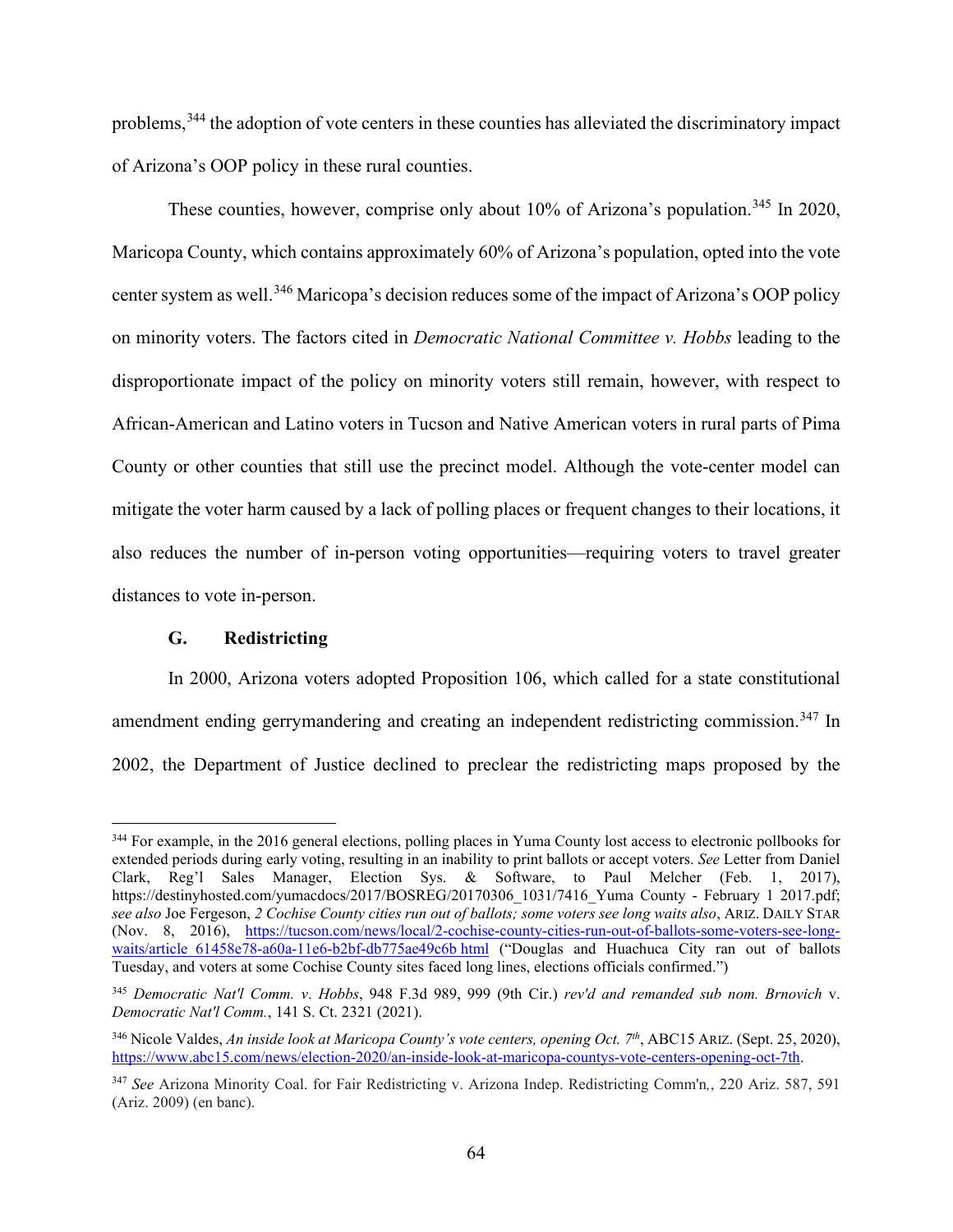commission.<sup>348</sup> Despite Latino population growth, the proposed maps would have resulted in a net decrease of three ability-to-elect districts for Arizona's Latino population. The commission redrew the maps, and in 2009, the Arizona Supreme Court ruled that the commission's 2000-cycle redistricting maps were constitutional.<sup>349</sup>

Seeking to obtain preclearance in the 2010 cycle, Arizona's independent commission reapportioned districts so as to preserve the same number of Latino ability-to-elect districts, at the expense of slightly increasing the maximum population deviation between districts.<sup>350</sup> Because of racially polarized voting, Latino ability-to-elect districts in Arizona often elect Democrats, and certain Republican groups were disappointed with the new maps.<sup>351</sup> Even though Supreme Court precedent clearly established that a maximum deviation of up to 10% was minor, and the independent commission had only allowed a maximum deviation of 8.8%, Republican groups challenged the commission's attempts to comply with the Voting Rights Act.<sup>352</sup> A three-judge federal district court upheld the maps, finding them a good-faith attempt to comply with the law, and the Supreme Court affirmed.<sup>353</sup>

Unable to convince the courts to diminish minority voting rights, Arizona Republicans took their case to the voters. They engaged in a campaign to delegitimize the Independent Commission by accusing its Commissioners of "substantial neglect of duty and gross misconduct in office."354

<sup>348</sup> *See id.* at 592–93.

<sup>349</sup> *See id.* at 600.

<sup>350</sup> *Harris v. Arizona Indep. Redistricting Comm'n*, 136 S. Ct. 1301, 1308–9 (2016).

<sup>351</sup> *See id.* at 1309.

<sup>352</sup> *See id.* at 1307–09.

<sup>353</sup> *See id.* at 1306.

<sup>354</sup> *See, e.g.*, Jeremy Duda, *Brewer Takes First Step in Removal of Redistricting Commissioners*, ARIZ. CAPITOL TIMES (Oct. 26, 2011), https://azcapitoltimes.com/news/2011/10/26/brewer-takes-first-step-in-removal-of-redistrictingcommissioners/.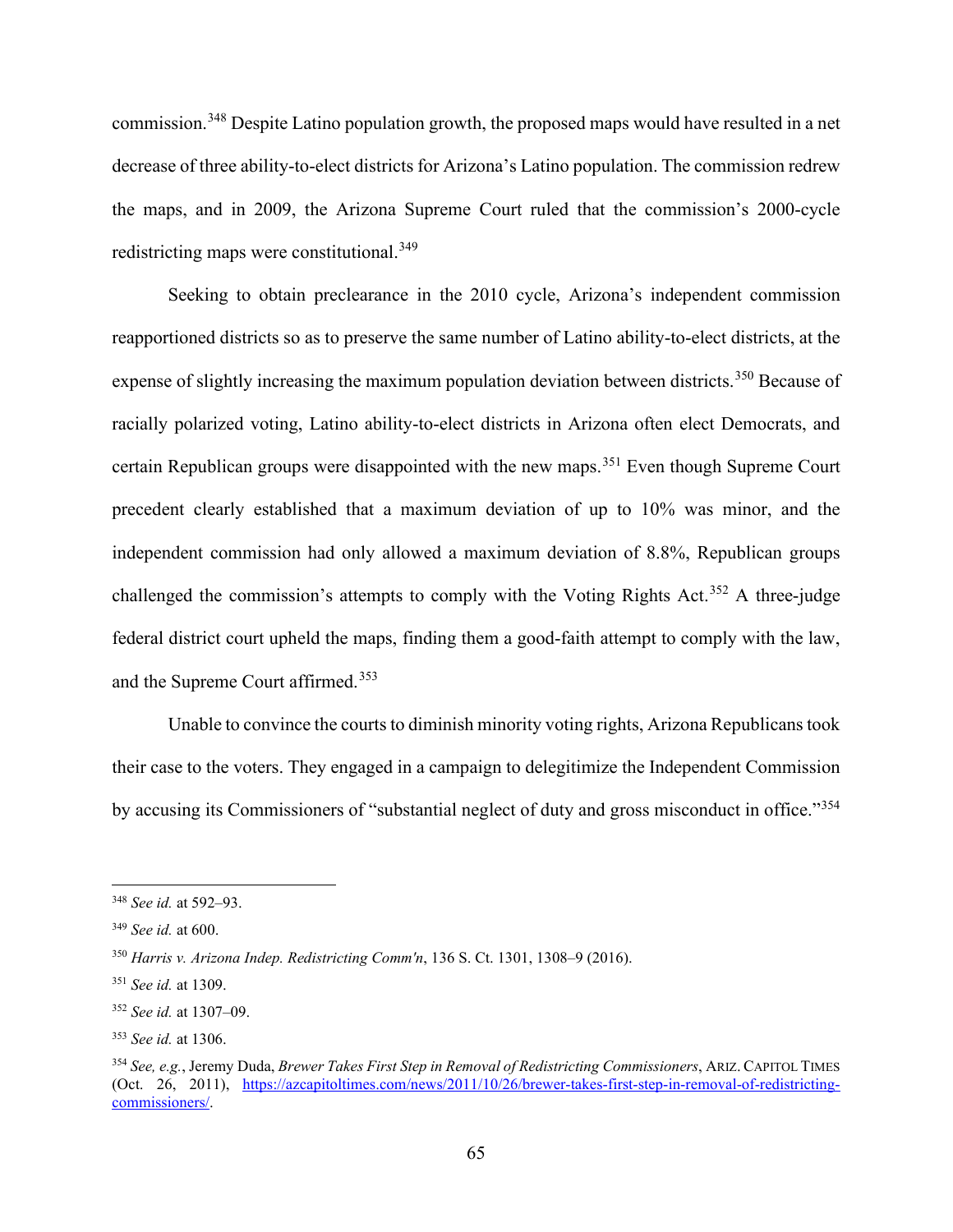When these efforts only partially succeeded, Arizona Republicans tried to add seats to the Commission.<sup>355</sup> In the run-up to the 2020 redistricting cycle, Governor Ducey has sought to fill those seats by stacking the Commission on Appellate Court Appointments, the body that in turn appoints the members of the Independent Redistricting Commission.<sup>356</sup> These efforts risk compromising the independence of the Commission.

#### **V. Legal Landscape Since 2006**

#### **A. Litigation under the Voting Rights Act**

#### 1. *Brnovich v. Democratic Nat'l Comm.*, 141 S. Ct. 2321 (2021)

The Plaintiffs challenged two Arizona policies under Section 2 of the Voting Rights Act: Arizona's out-of-precinct policy, under which an entire provisional ballot is discarded if it is cast in the wrong precinct, instead of counting the ballot toward those races for which it is still applicable, and H.B. 2023, which prohibits certain forms of third-party ballot collection.<sup>357</sup> The case raised three issues: (1) whether plaintiffs had standing to challenge the out-of-precinct policy;<sup>358</sup> (2) whether the standard established for vote-dilution cases brought under Section 2 of the Voting Rights Act also applies to challenges to time, place, or manner voting rules and, if not, what standard should apply to such challenges;  $359$  and (3) whether the ballot-collection law was

<sup>359</sup> *Id.*

<sup>355</sup> *Arizona Senate Approves GOP Plan to Revamp Redistricting Panel*, Associated Press, THE ARIZ. REPUBLIC (Mar. 2, 2018), https://www.azcentral.com/story/news/politics/legislature/2018/03/02/arizona-senate-approves-gop-planrevamp-redistricting-panel/386239002/. An amended version of the bill passed the Arizona House of Representatives on party lines, but the legislature adjourned without reconciling the differences between the two partisan bills. *See* Dustin Gardiner, *Revamp of Arizona Panel That Guards Against Gerrymandering Is One Step from Ballot*, THE ARIZ. REPUBLIC (May 2, 2018), https://www.azcentral.com/story/news/politics/arizona/2018/05/02/arizona-house-passesrepublican-plan-overhaul-redistricting-commission/574421002/; *The Latest: Arizona Legislature Adjourns 2018 Session*, ASSOCIATED PRESS (May 4, 2018), https://apnews.com/article/cea349c6c7c24a628f280d06acbafac7.

<sup>356</sup>Jeremy Duda, *Ducey Appoints New Members, Including Dems, to Key Nominating Commission*, THE ARIZ. MIRROR (July 17, 2020), https://www.azmirror.com/2020/07/17/ducey-appoints-new-members-including-dems-to-keynominating-commission/.

<sup>357</sup> *Brnovich v. Democratic Nat'l Comm.*, 141 S. Ct. at 2333–34.

<sup>358</sup> *Id.* at 2336.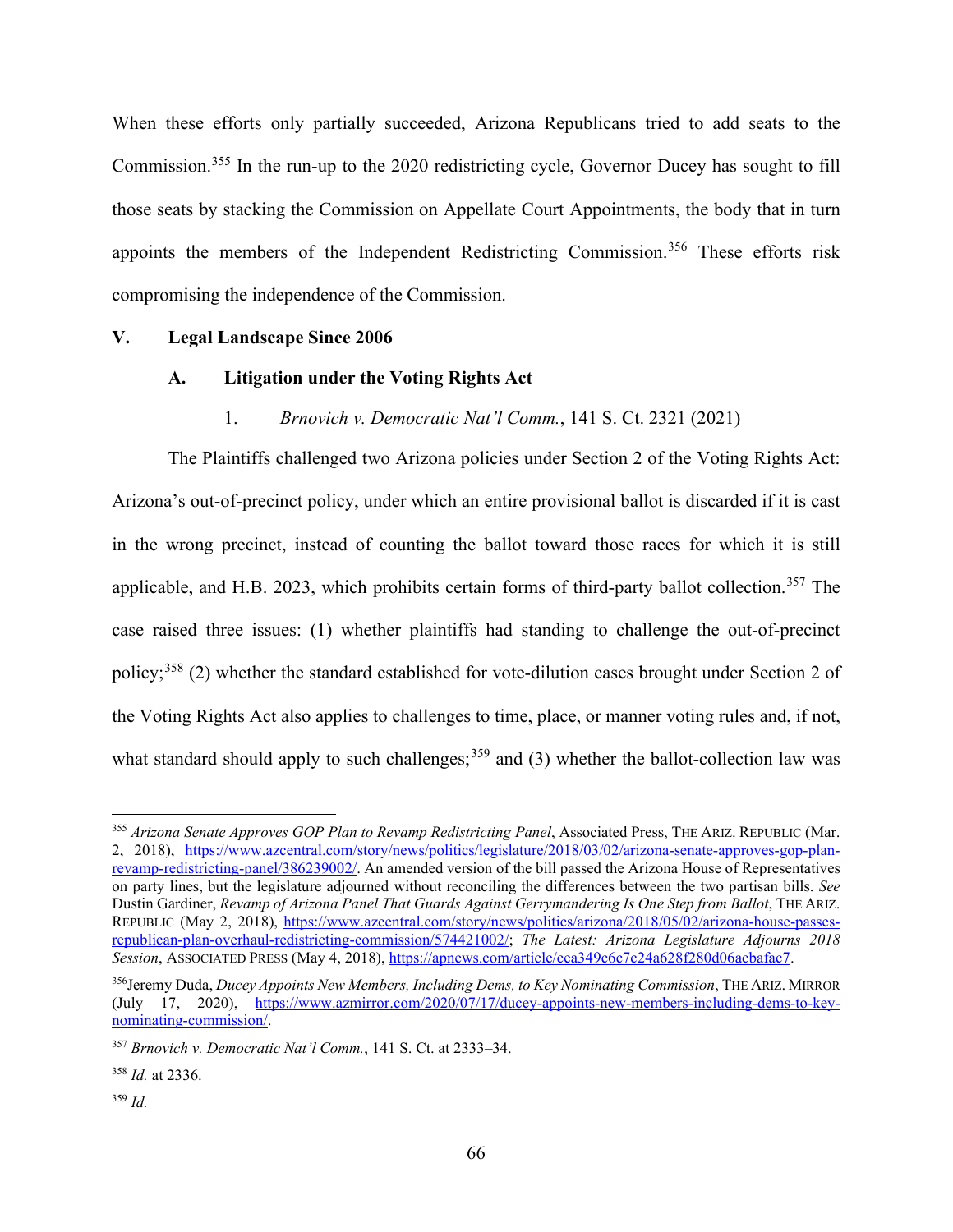enacted with discriminatory intent, offering an alternate basis on which to challenge it under Section 2 of the Voting Rights Act.<sup>360</sup>

The district court held that, although the policies had a disparate impact, it was not a "meaningfully disparate impact" and therefore did not violate Section 2 of the Voting Rights Act.<sup>361</sup> The district court acknowledged that some proponents of the ballot-collection measure "were motivated in part by partisan interests" and recognized that "racially polarized voting can sometimes blur the lines" between partisan and racial motivations, but held that the "majority" of the measure's proponents were "sincere in their belief" that ballot collection increased the risk of voter fraud and therefore upheld the measure.<sup>362</sup>

A divided panel of the Ninth Circuit affirmed. The Ninth Circuit reheard the case *en banc* and reversed.<sup>363</sup> The Ninth Circuit noted that, while many states had out-of-precinct policies, Arizona's was applied in a manner that resulted in a greater proportion of provisional ballots being rejected than any other state, and by a wide margin. This was partially the result of racial disparities in polling places changes.<sup>364</sup> Likewise, the Ninth Circuit found that Arizona's ballot-collection measure, H.B. 2023, was aimed directly at Latino and Native American voters, who have lower levels of access to mail services than majority voters and disproportionately rely on third-party ballot collection to vote by mail.<sup>365</sup> The court also noted that an earlier version of H.B. 2023 had been withdrawn by its proponents after the Department of Justice raised questions about its

<sup>360</sup> *Id.*

<sup>361</sup> *Id.* at 2334–35 (citing *Reagan*, 329 F. Supp. 3d at 871–72).

<sup>362</sup> *Id.* at 2335 (citing *Reagan*, 329 F. Supp. 3d at 879, 882).

<sup>363</sup> *Democratic Nat'l Comm. v. Hobbs*, 948 F.3d 989, 998 (9th Cir. 2020), rev'd and remanded on other grounds sub nom. *Brnovich v. Democratic Nat'l Comm.*, 141 S. Ct. 2321 (2021).

<sup>364</sup> *Id.* at 999–1005.

<sup>365</sup> *Id.* at 1005–07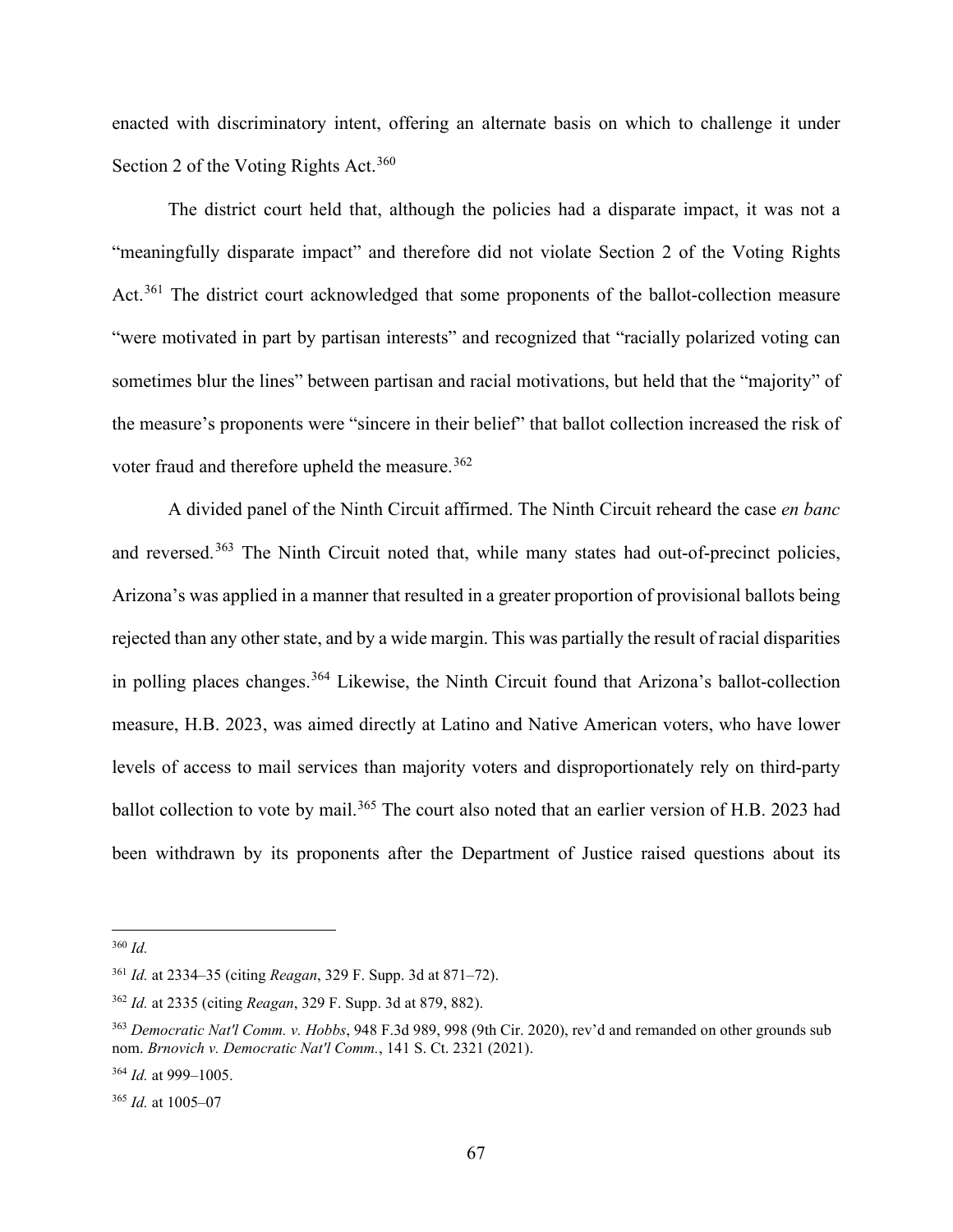discriminatory impact before the Supreme Court's decision in *Shelby County*, and the evidence in the record made it clear error for the trial court to conclude that the measure was not adopted after *Shelby County* with discriminatory intent.<sup>366</sup>

Justice Alito delivered the opinion of the Court, in which Chief Justice Roberts and Justices Thomas, Gorsuch, Kavanaugh, and Barrett joined. Justice Gorsuch filed a concurring opinion, in which Justice Thomas joined. The Supreme Court majority held that the Ninth Circuit inappropriately applied the standard of vote-dilution cases under its Section 2 jurisprudence to the two measures, and that the same standard was not applicable to time, place, or manner restrictions.<sup>367</sup> Among other things, some of the factors in *Thornburg v. Gingles*, 478 U.S. 30 (1986), were plainly inapposite in non-vote-dilution cases.<sup>368</sup> Moreover, the majority held that any racial disparity in the measures was small in absolute terms and, under the totality of the circumstances, not actionable under Section 2.<sup>369</sup> With respect to discriminatory intent underlying the ballot-collection measure, the Supreme Court held that the trial court's ruling was not clear error, as a reasonable fact-finder could plausibly come to the same conclusion. $370$ 

Justice Kagan filed a dissenting opinion, in which Justices Breyer and Sotomayor joined. The dissent disagreed with this analysis, noting that small disparities in absolute terms can still add up to more substantial disparities and, in any event, even small disparities can be enough to swing an election in a state like Arizona.<sup>371</sup> Moreover, the dissent found no basis in the text, which applies quite broadly, for the factors that the majority considered. Section 2 had been amended

<sup>366</sup> *Id.* at 1007–10.

<sup>367</sup> *Brnovich*, 141 S. Ct. at 2335.

<sup>368</sup> *Id.* at 2340.

<sup>369</sup> *Id.* at 2344–45.

<sup>370</sup> *Id.* at 2348–50.

<sup>371</sup> *Id.* at 2367–68.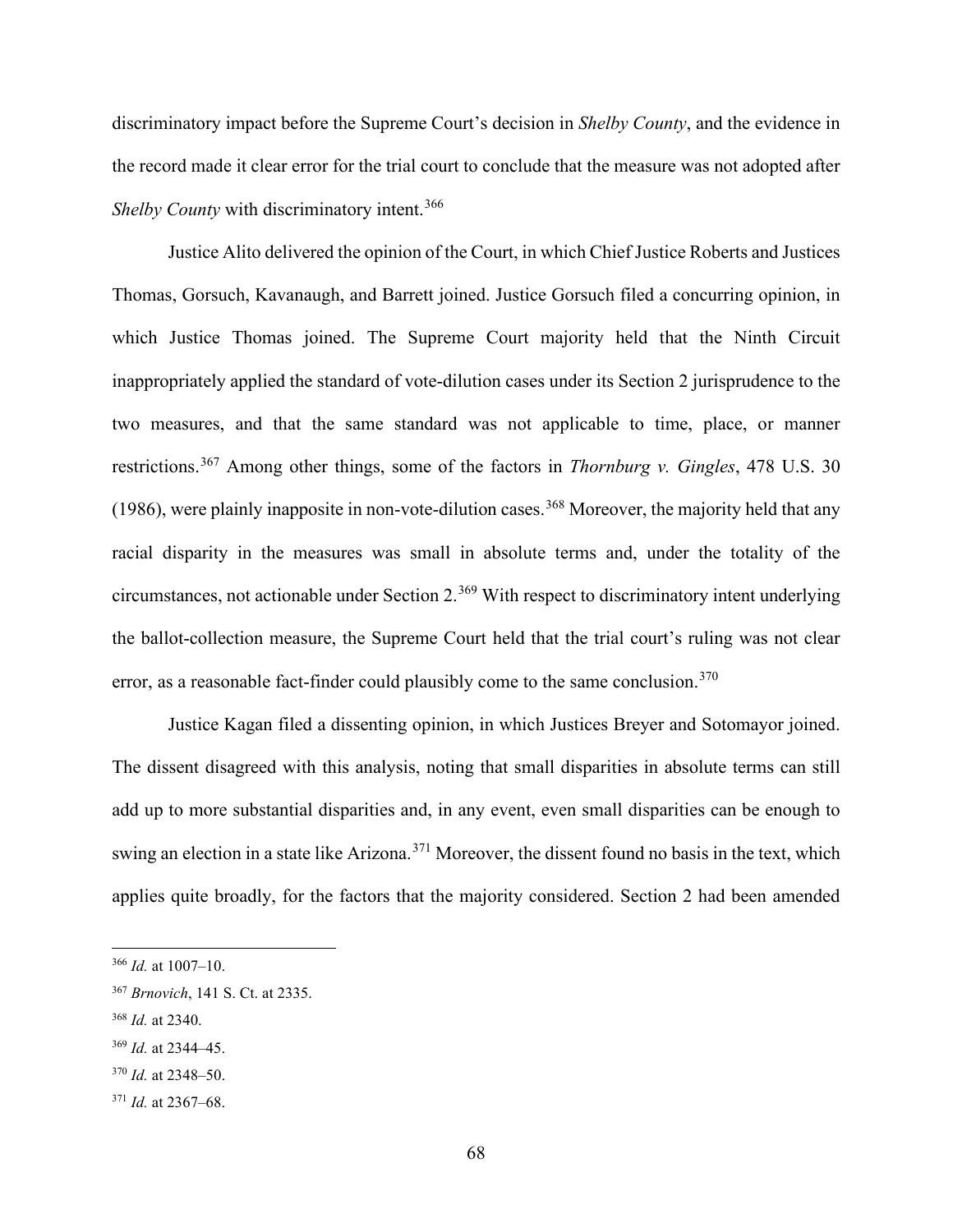specifically in order to reject an earlier Supreme Court decision restricting its scope to cases where discriminatory intent could be proven, and nothing in the text made that amendment applicable only in vote-dilution cases.<sup>372</sup> As to discriminatory intent, the dissent emphasized that Arizona had enacted the measure with full knowledge of its discriminatory impact but declined to rule on whether the measure was adopted with discriminatory intent.<sup>373</sup>

#### 2. *Harris v. Arizona Indep. Redistricting Comm'n*, 136 S. Ct. 1301 (2016)

Individual citizens sued the Arizona Independent Redistricting Commission, alleging that the plan approved by the commission following the 2010 census and precleared by the Department of Justice under the VRA violated the Fourteenth Amendment because it created districts that were not equal in size.<sup>374</sup> The plaintiffs alleged that the deviations in the apportionment plan "reflect[ed] the Commission's political efforts to help the Democratic Party."<sup>375</sup> The case raised two issues: (1) whether deviations from equality were justified by "legitimate considerations," and (2) who faced the burden of proof on that issue.<sup>376</sup>

A three-judge district court ruled that the commission's deviations from population equality, including a maximum population deviation of 8.8%, were justified by the commission's good-faith attempt to comply with the Voting Rights Act.<sup>377</sup> Justice Breyer delivered the opinion of the Supreme Court, which unanimously affirmed, relying on its past precedent that "'minor deviations from mathematical equality' do not, by themselves, 'make out a prima facie case'" of

<sup>372</sup> *Id.* at 2356–61.

<sup>373</sup> *Id.* at 2370–71; *id.* at 2366 n.10.

<sup>374</sup> *Harris v. Arizona Indep. Redistricting Comm'n*, 136 S. Ct. 1301, 1305 (2016).

<sup>375</sup> *Id.* at 1307.

<sup>376</sup> *Id.* at 1304.

<sup>377</sup> *Id.* at 1309.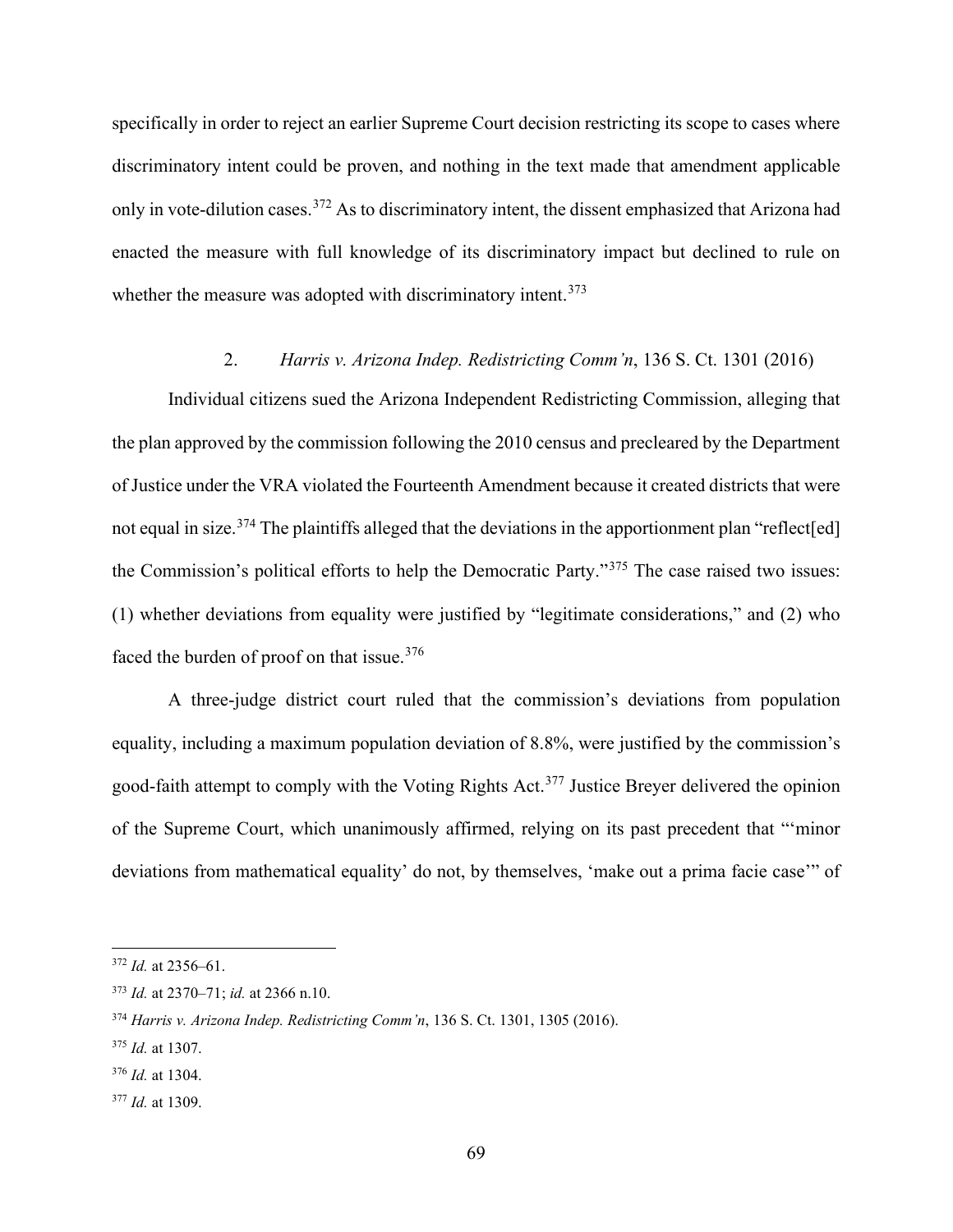discrimination requiring justification.<sup>378</sup> "Minor deviations" include apportionment plans with a maximum population of deviation of up to  $10\%$ <sup>379</sup> Nor did the plaintiffs set forth sufficient evidence that inappropriate factors were part of the commission's consideration, and the record supported the district court's "conclusion that the deviations predominantly reflected Commission efforts to achieve compliance with the Voting Rights Act."<sup>380</sup>

### 3. *Yazzie v. Hobbs*, 977 F. 3d 964 (9th Cir. 2020)

Six members of the Navajo Nation filed suit, claiming that Arizona's requirement that mail ballots be received by Election Day violated their rights under the Voting Rights Act and the Constitution, since it imposed an unequal burden on Navajo Nation members, since they lack equal access to mailing facilities.<sup>381</sup> Plaintiffs sought a preliminary injunction requiring that all mail ballots sent to Navajo Nation members living on reservation be counted if postmarked by Election Day and received on or before November 13, 2020. The case raised the issues of whether the plaintiffs had standing and whether they were entitled to preliminary injunctive relief.

The district court denied the Yazzie plaintiffs' motion for a preliminary injunction. While their proffered evidence did establish that Navajo Nation members face more difficulties compared to urban voters in complying with the deadline for mail ballots, they did not establish the same with respect to non-Native American rural voters.<sup>382</sup> Nor did they establish that the difficulties resulted in a disparate number of Native American mail ballots not being returned.<sup>383</sup>

<sup>378</sup> *Id.* at 1307.

<sup>379</sup> *Id.*

<sup>380</sup> *Id.*

<sup>381</sup> *Yazzie v. Hobbs*, 977 F. 3d 964, 965 (9th Cir. 2020).

<sup>382</sup> *Yazzie v. Hobbs*, No. CV-20-08222-PCT-GMS, 2020 WL 5834757, at \*2–3 (D. Ariz. Sept. 25, 2020). <sup>383</sup> *Id.*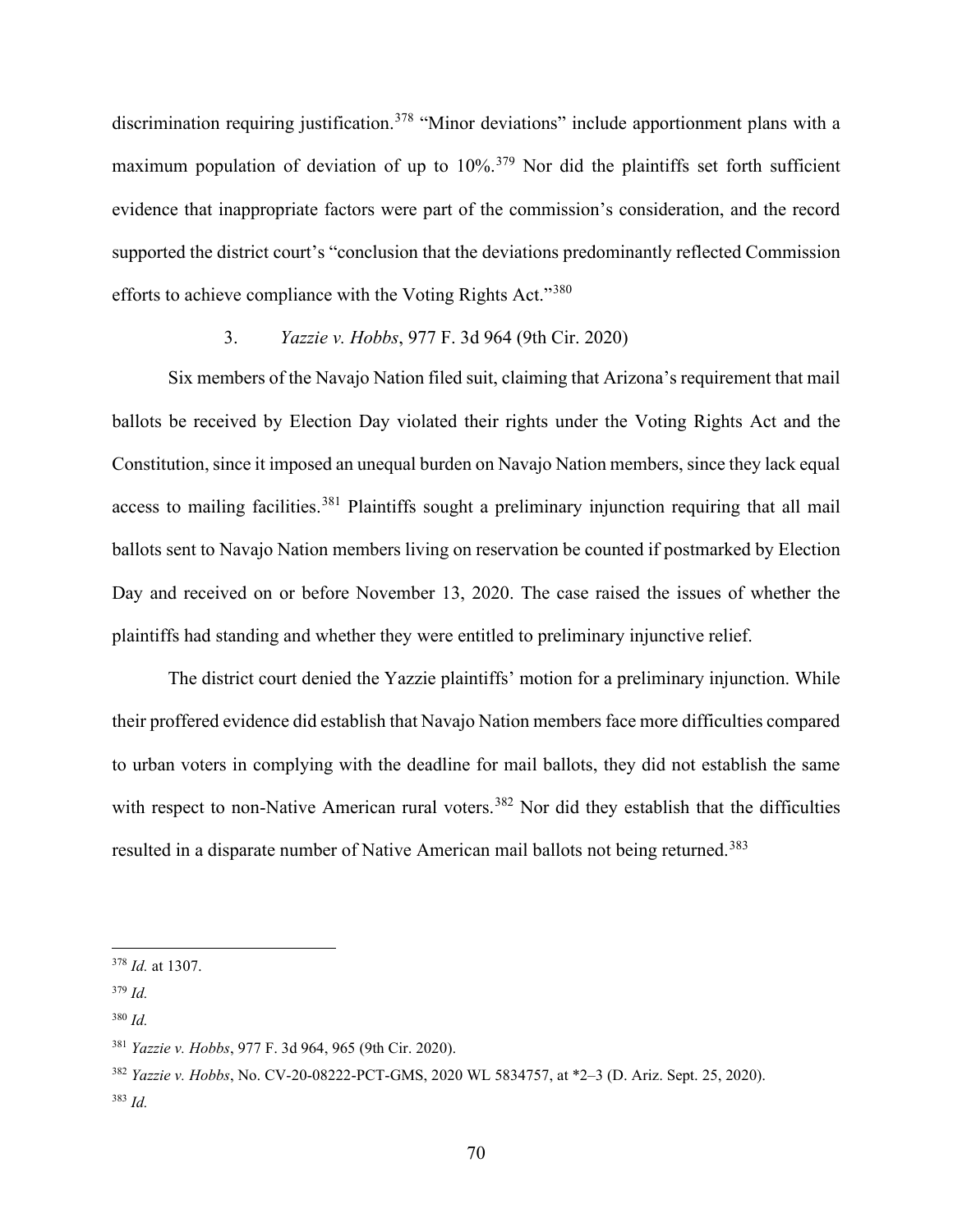On appeal, a three-judge panel consisting of Circuit Judges McKeown and Nguyen, and District Judge Whaley sitting by designation issued a *per curiam* opinion. The Ninth Circuit did not reach the merits of the plaintiffs' claims, because it found that they lacked standing.<sup>384</sup> The suit was brought on behalf of six individuals, not as a class action, and not on behalf of the Navajo Nation. Because the plaintiffs did not allege that they themselves would be injured by the deadline, they lacked standing to challenge the deadline.<sup>385</sup>

On remand, the district court subsequently granted plaintiffs' opposed motion for leave to dismiss the complaint without prejudice.<sup>386</sup>

### 4. *Tribe v. Rodriguez*, No. CV-20-00432-TUC-JAS, 2020 WL 6203523 (D. Ariz. Oct. 22, 2020)

The Pascua Yaqui Tribe sued under Section 2 of the Voting Rights Act to require the Pima County Recorder to open an in-person early voting site within the boundaries of the tribe's reservation for the 2020 general election.<sup>387</sup> Pima County had refused assistance from the Secretary of State's office with respect to funding the site.<sup>388</sup> District Judge Soto considered the standard four-factor test applicable to preliminary injunctions: (1) the likelihood of success on the merits; (2) the likelihood of irreparable harm; (3) the balance of equities; and (4) the public interest considerations of an injunction.<sup>389</sup> The court also considered the timeliness of the litigation in light of the Supreme Court's decision in *Purcell v. Gonzalez*, 549 U.S. 1 (2006).<sup>390</sup>

<sup>384</sup> *Yazzie*, 977 F. 3d at 968–69.

<sup>385</sup> *Id.*

<sup>386</sup> Order, *Yazzie v. Hobbs*, No. CV-20-08222-PCT-GMS, ECF No. 75 (D. Ariz. Jan. 6, 2021).

<sup>387</sup> *Tribe v. Rodriguez*, No. CV-20-00432-TUC-JAS, 2020 WL 6203523, at \*1 (D. Ariz. Oct. 22, 2020).

<sup>388</sup> Complaint, *Tribe v. Rodriguez*, No. CV-20-00432-TUC-JAS, ECF No. 1 at ¶ 3 (D. Ariz. Oct. 12, 2020).

<sup>389</sup> *Tribe v. Rodriguez*, 2020 WL 6203523, at \*3.

<sup>390</sup> *Id.*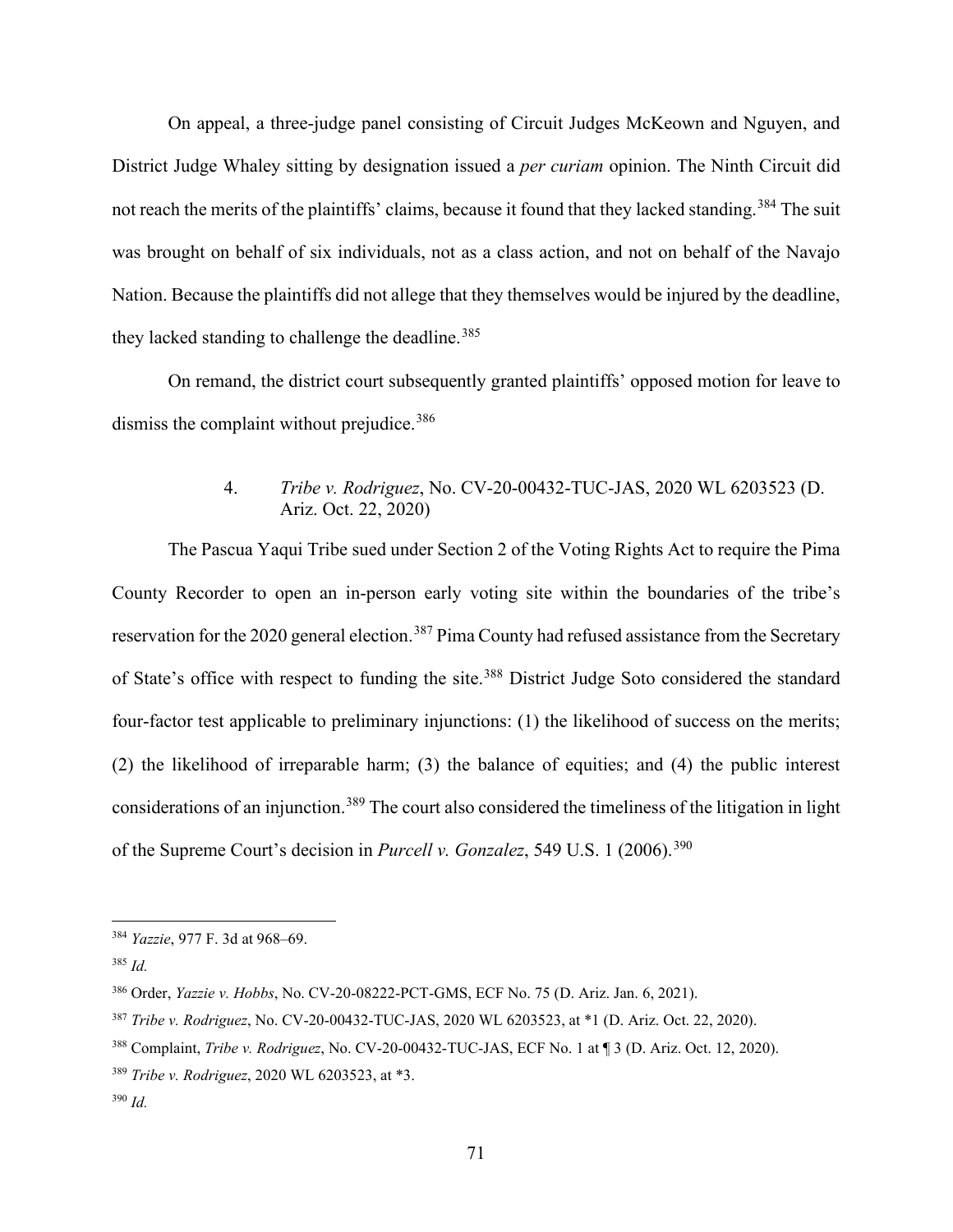Without opining on the plaintiffs' likelihood of success on the merits given the expedited nature of the proceedings, the court focused on factors 2, 3, and 4 of the preliminary injunction standard.<sup>391</sup> The court was unconvinced that plaintiffs' potential harm was irreparable.<sup>392</sup> Early voting by mail was available, many of the Tribe's members were on the Permanent Early Voting List, and the nearest off-reservation in-person early voting site was approximately 8 miles from where the 2016 on-reservation early voting site was located.<sup>393</sup> As to the balance of equities and the public interest, the court was reluctant to shift election administration resources so close to election day.<sup>394</sup> The tribe had had notice that the on-reservation polling site would not be there in the 2020 General Election as early as July 2018 and no later than December 2019 but did not file suit until October 2020.<sup>395</sup>

The litigation was settled after the 2020 election. Under the terms of the settlement agreement, the Pascua Yaqui Tribe's early voting site will be reinstated until at least the end of 2024.<sup>396</sup>

# 5. *Voto Latino Foundation v. Hobbs*, No. 2:19-cv-05685, (D. Ariz. June 18, 2020)

A group of plaintiffs alleged that Arizona's Election Day receipt deadline for mail-in ballots violated the First and Fourteenth Amendments, and Section 2 of the Voting Rights Act in its disproportionate impact on Latino and Native American voters, among others. The suit was

<sup>391</sup> *Id.* at \*4.

<sup>392</sup> *Id.* at \*5.

<sup>393</sup> *Id.*

<sup>394</sup> *Id.* at \*8–9.

<sup>395</sup> *Id.* at \*3–4.

<sup>396</sup> Laura Gómez, *Pima County Settles Lawsuit, Will Reinstate Early Voting Site on Pascua Yaqui Tribe*, THE ARIZ. MIRROR (Aug. 16, 2021), https://www.azmirror.com/blog/pima-county-settles-lawsuit-will-reinstate-early-votingsite-on-pascua-yaqui-tribe/.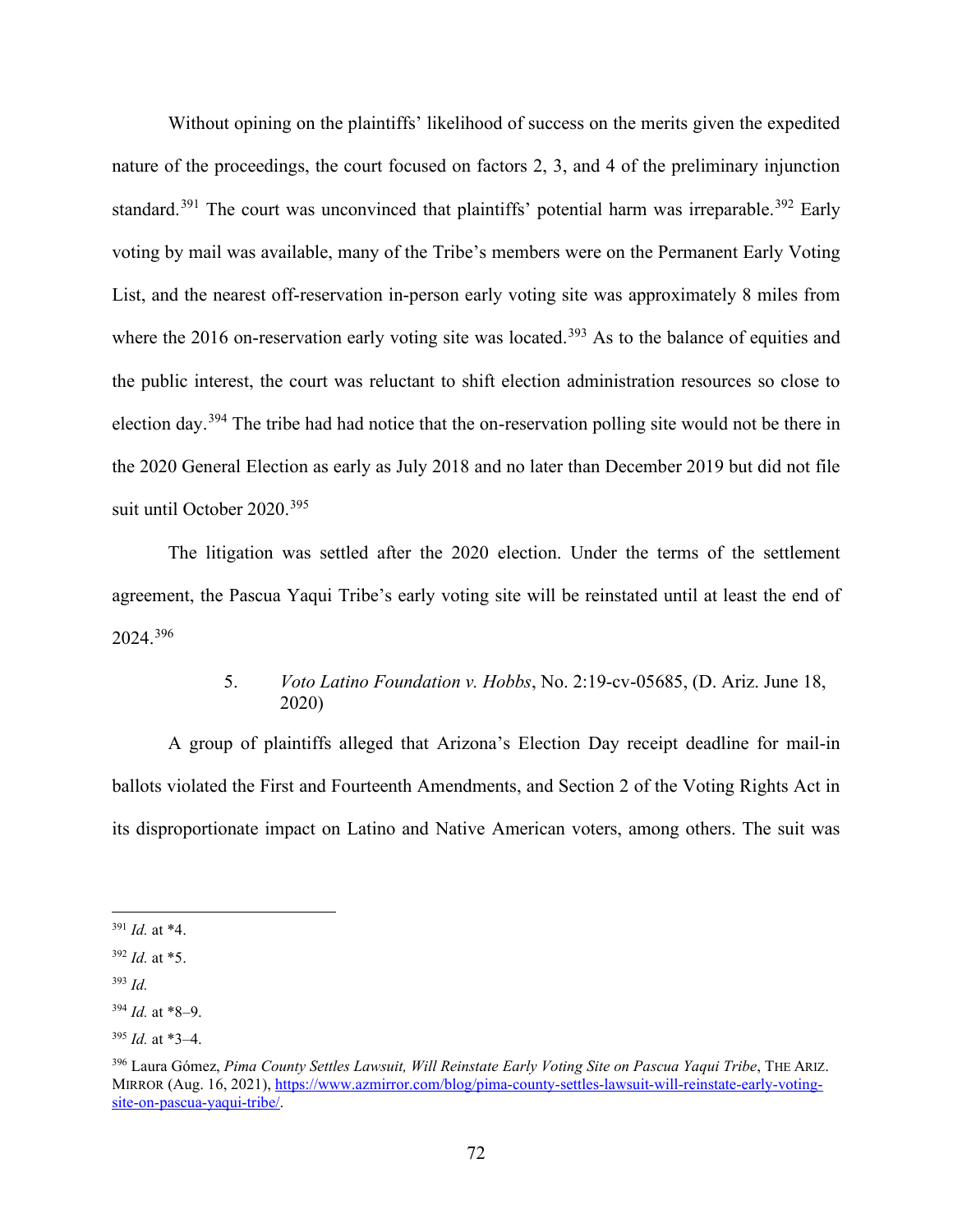filed in November 2019 and settled in June 2020. The case raised three issues: (1) whether the requirement that mail-in ballots be received by 7:00 p.m. on Election Day resulted in an undue burden on the right to vote; (2) whether the deadline violates Arizona voters' procedural due process rights; (3) whether the deadline disparately impacted minority voters, in violation of Section 2 of the Voting Rights Act.<sup>397</sup>

The parties settled the litigation in June 2020.<sup>398</sup> Under the terms of the settlement, Arizona's Secretary of State agreed to engage in voter outreach efforts in the Spanish, Navajo, and Apache languages about the deadline for receiving mail-in ballots, to allocate additional funding to expand early voting opportunities in Latino, Native American, and rural communities, and to undertake certain other measures.<sup>399</sup>

### 6. *Navajo Nation v. Hobbs*, No. 3:18-cv-08329-DWL (D. Ariz. Oct. 10, 2019)

The Navajo Nation and a group of members of the Navajo Nation alleged that their votes in the November 2018 election were not counted because they did not sign the envelope containing their early ballots or because the signature on the envelope did not match.<sup>400</sup> No translators were provided to these individuals, resulting in their inability to read and understand the instructions for casting an early ballot.<sup>401</sup> Plaintiffs also alleged that the provision of early voting and in-person registration opportunities was insufficient. Suit was filed in November 2018.<sup>402</sup> The case raised three issues: (1) whether the failure to provide translators and provide more early voting assistance

<sup>397</sup> Complaint, *Voto Latino Foundation v. Hobbs*, No. 2:19-cv-05685, ECF No. 1 at ¶ 10 (D. Ariz. Nov. 26, 2019). <sup>398</sup> Notice of Settlement, *Voto Latino Foundation v. Hobbs*, No. 2:19-cv-05685, ECF No. 57 (D. Ariz. June 18, 2020).

<sup>399</sup> *Id.* at Exhibit A (Settlement Agreement).

<sup>400</sup> Complaint, *Navajo Nation v. Hobbs*, No. 3:18-cv-08329-DWL, ECF No. 1 (D. Ariz. Nov. 20, 2018).

 $401$  *Id.* at  $\P$  2.

 $402$  *Id.* at  $\P\P$  2–3.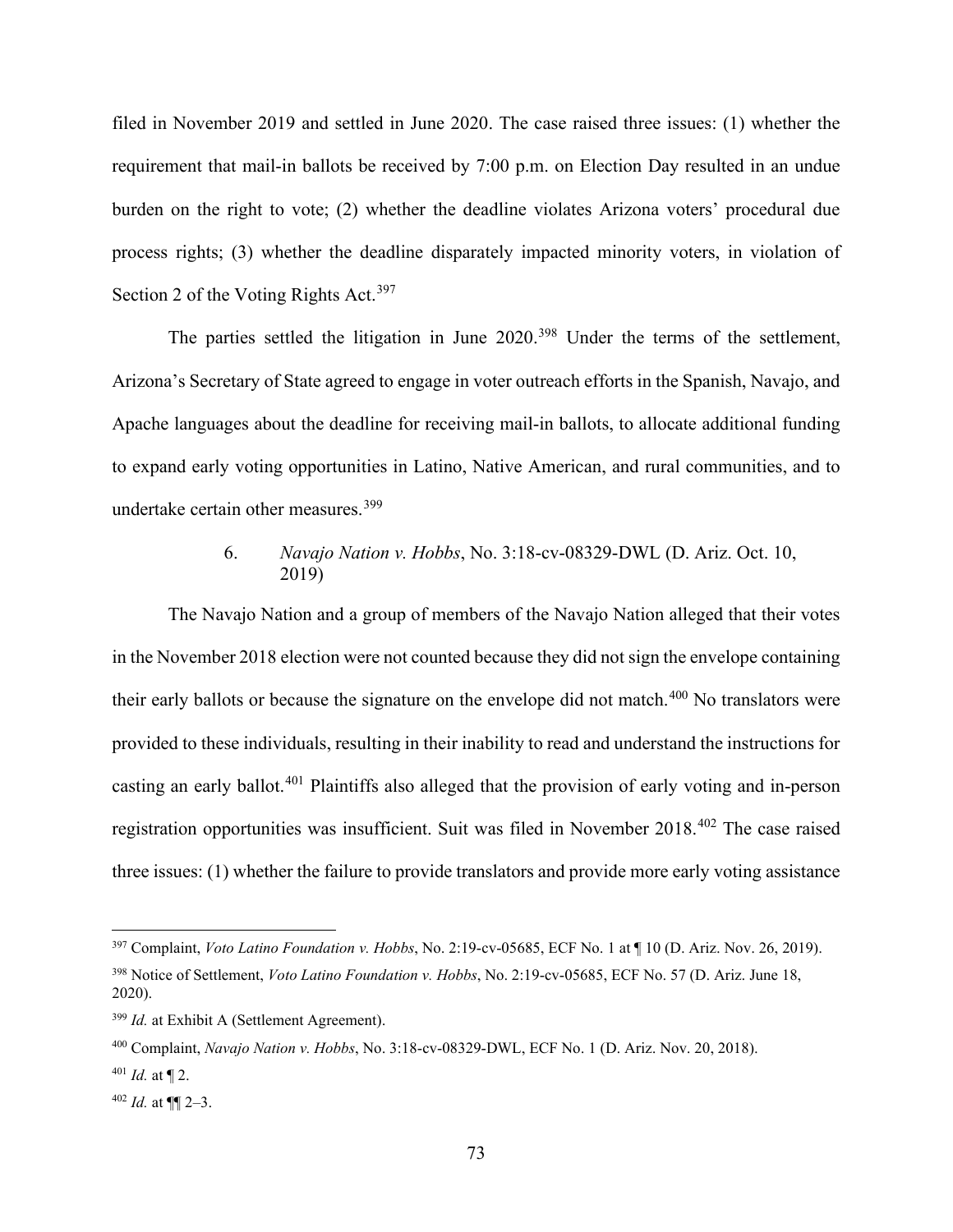violated the First or Fourteenth Amendments to the Constitution; (2) whether these failures violated the Arizona Constitution; (3) whether these failures violated Section 2 of the Voting Rights Act.

The case was settled as to the Secretary of State in August 2019 and as to the remaining defendants—various county recorders—in September and October 2019.<sup>403</sup> The terms of the settlement require additional early voting opportunities in certain locations, additional language assistance, and the development of voter registration plans targeting Navajo Nation voters.<sup>404</sup> The court retains jurisdiction for a period of three years to enforce some of the terms of some of the settlement agreements.<sup>405</sup>

### 7. *Arizona Democratic Party v. Arizona Republican Party*, No. CV-16- 03752-PHX-JJT, 2016 WL 8669978 (D. Ariz. Nov. 4, 2016)

Eight days before the 2016 general election, the Arizona Democratic Party sued the Trump for President campaign, the Arizona Republican Party, Roger Stone, and Roger Stone's organization Stop the Steal, Inc.<sup>406</sup> The Arizona Democratic Party moved for a preliminary injunction against what it alleged was a conspiracy to intimidate and harass voters in urban districts on Election Day. The Arizona Democratic Party asserted claims under the Ku Klux Klan Act of

<sup>403</sup> Notice of Settlement, *Navajo Nation v. Hobbs*, No. 3:18-cv-08329-DWL, ECF No. 45 (D. Ariz. Aug. 13, 2019); Notice of Settlement, *Navajo Nation v. Hobbs*, No. 3:18-cv-08329-DWL (D. Ariz. Oct. 10, 2019), ECF No. 55 (D. Ariz. Sept. 11, 2019) (Coconino County Defendants); Notice of Settlement, *Navajo Nation v. Hobbs*, No. 3:18-cv-08329-DWL, ECF No. 58 (D. Ariz. Sept. 12, 2019) (Apache County Defendants); Notice of Settlement, *Navajo Nation v. Hobbs*, No. 3:18-cv-08329-DWL, ECF No. 63 (D. Ariz. Oct. 10, 2019) (Navajo County Defendants).

<sup>404</sup> *See, e.g.*, Notice of Settlement, *Navajo Nation v. Hobbs*, No. 3:18-cv-08329-DWL, Exhibit to ECF No. 63 (D. Ariz. Oct. 10, 2019).

<sup>405</sup> *See, e.g.*, Order, *Navajo Nation v. Hobbs*, No. 3:18-cv-08329-DWL, ECF No. 51 (D. Ariz. Sept. 3, 2019) (retaining jurisdiction in settlement agreement with Secretary of State as to one issue); Order, *Navajo Nation v. Hobbs*, No. 3:18-cv-08329-DWL, ECF No. 64 (D. Ariz. Oct. 11, 2019) (retaining jurisdiction as to settlement agreement with Navajo County Defendants).

<sup>406</sup> *Arizona Democratic Party v. Arizona Republican Party*, No. CV-16-03752-PHX-JJT, 2016 WL 8669978, at \*1 (D. Ariz. Nov. 4, 2016).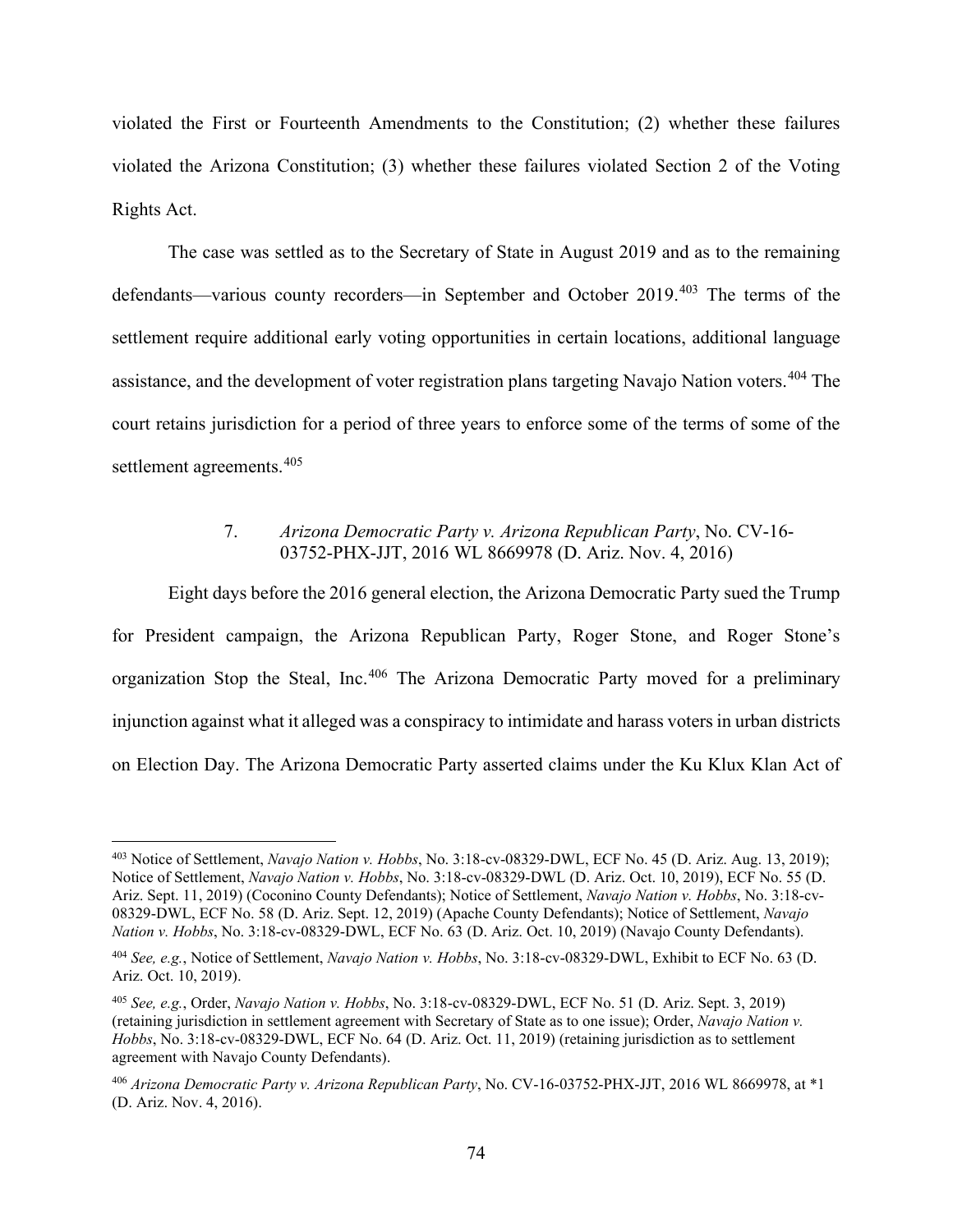1871, 42 U.S.C. § 1985(3), as well as Section 11(b) of the Voting Rights Act, 52 U.S.C. § 10307(b).<sup>407</sup> The case raised three issues: (1) whether the Arizona Democratic Party had standing to assert its claims; (2) whether the Court had jurisdiction over Roger Stone; and (3) whether the Arizona Democratic Party had demonstrated entitlement to a preliminary injunction.

The case was assigned to District Judge Tuchi, who held that the Arizona Democratic Party did have standing to assert its claims on behalf of both itself and its members.<sup>408</sup> The court also rejected Roger Stone's challenge to the court's jurisdiction.<sup>409</sup> The court found insufficient evidence of an alleged conspiracy required under the Ku Klux Klan Act of 1871.<sup>410</sup> And the court found the Arizona Democratic Party's evidentiary proffer insufficient to warrant the extraordinary relief of a preliminary injunction.<sup>411</sup> The defendants' numerous statements could plausibly be interpreted as urgings to report fraudulent voting, and there had been no documented instances of intimidation or frivolous voter challenges during early voting that was already underway. *Daschle* v. *Thune*, No. 04-CV-4177 (D.S.D. Nov. 2, 2004) was therefore distinguishable.<sup>412</sup> The court stressed, however, that the "parties may continue to raise issues to this Court through Election Day if they receive additional, material evidence."<sup>413</sup> The Arizona Democratic Party voluntarily dismissed the case after Election Day.<sup>414</sup>

<sup>407</sup> *Id.*

 $408$  *Id.* at \*1–2.

<sup>409</sup> Id. at \*2–4.

 $410$  Id. at  $*4-11$ .

 $411$  Id. at  $*9$ .

 $412$  Id. at  $*10$ .

<sup>413</sup> Id. at \*13.

<sup>414</sup> Notice of Voluntary Dismissal, *Arizona Democratic Party v. Arizona Republican Party*, No. CV-16-03752-PHX-JJT, ECF No. 32 (D. Ariz. Nov. 9, 2016).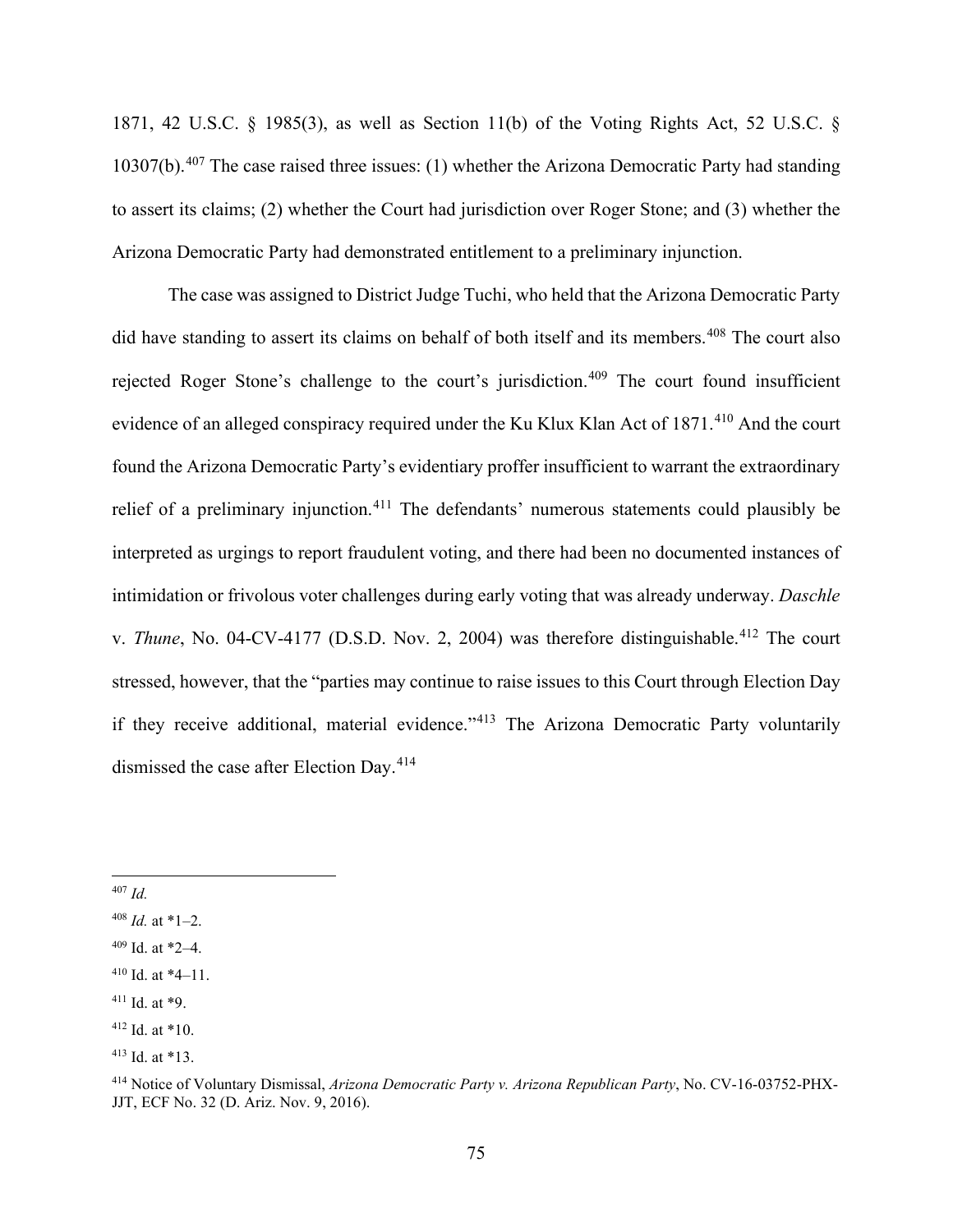### 8. *Arizona v. Holder*, 839 F. Supp. 2d 36 (D.D.C. 2012)

Arizona claimed that its coverage under the Voting Rights Act was unconstitutional. In the alternative, Arizona sought to "bail out" of Section 5 coverage.<sup>415</sup> The case raised two issues: (1) whether Arizona's constitutional claims were to be heard by a three-judge court under the VRA, and (2) whether Arizona's alternative request to be bailed out of VRA coverage was to be heard by a three-judge court under the VRA's bailout provisions.

The case was assigned to District Judge Bates, who ruled that Arizona's constitutional challenges were identical to those that the court in *Laroque* v. *Holder*, No. 10-561, 2010 WL 3719928 (D.D.C. May 12, 2010), had determined were not referable to a three-judge panel.<sup>416</sup> Arizona's alternative request to be bailed out of Section 5 coverage was not properly heard by a three-judge court, since it was not brought pursuant to the statute but rather as a challenge to the statute.<sup>417</sup> Arizona conceded that it did not meet the statutory criteria for a bailout.<sup>418</sup>

The case was not referred to a three-judge court. Arizona voluntarily dismissed the suit a few months later, in April 2012.<sup>419</sup> In 2013, the Supreme Court's decision in *Shelby County* rendered the issue moot.

# 9. *Vallejo v. City of Tucson*, No. CV 08-500 TUC DCB, 2009 WL 1835115 (D. Ariz. June 26, 2009)

Frank Vallejo was turned away from the polls at a Tucson city-wide general election in Tucson for lack of sufficient identification, even though he had presented a military identification

<sup>415</sup> *Arizona v. Holder*, 839 F. Supp. 2d 36 (D.D.C. 2012).

<sup>416</sup> *Id.* at 39.

<sup>417</sup> *Id.* at 39–40.

<sup>418</sup> *Id.* at 39.

<sup>419</sup> Stipulation of Dismissal without Prejudice, *Arizona v. Holder*, 839 F. Supp. 2d 36, No. 1:11-cv-01559-JDB, ECF No. 41 (D.D.C. Apr. 10, 2012).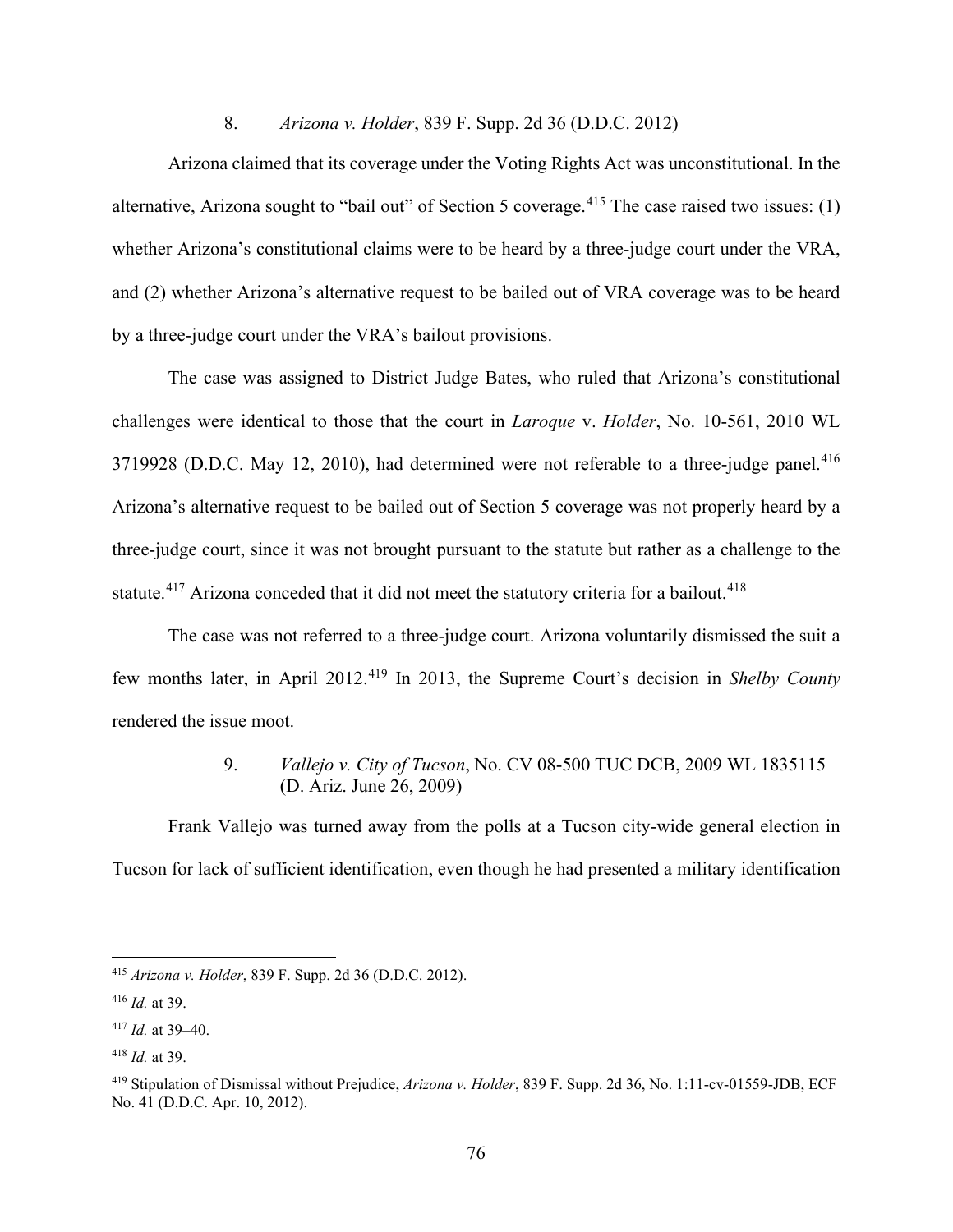card and an Arizona driver's license.<sup>420</sup> He sued for damages and equitable relief under 42 U.S.C. § 1983 and under the Voting Rights Act. The claims raised two issues: (1) whether Mr. Vallejo had stated a claim to relief under § 1983 either on a Fourteenth Amendment due process claim or on his equal protection claim, and (2) whether he had stated a claim under the VRA.

The case was assigned to District Judge Bury, who ruled that Mr. Vallejo's § 1983 claims required him to challenge a "voting qualification, prerequisite, standard practice, or procedure imposed by the defendant," but the pleadings asserted only an "inadvertent error" in refusing to grant him a ballot.<sup>421</sup> The defendant admitted that Mr. Vallejo should have received a provisional ballot, but the court considered the failure to provide one a "garden variety election irregularity," as to which no relief was available under Section 1983.<sup>422</sup> As to Mr. Vallejo's claim under the Voting Rights Act, the district court dismissed the claim because Mr. Vallejo had not alleged that the voting process was not equally open to participation by members of a minority.<sup>423</sup>

## 10. *Navajo Nation v. Brewer*, No. 06-1575 (D. Ariz.)

The Navajo Nation sued to enjoin the implementation of Proposition 200 against members of the Navajo Nation, arguing that the law violated the Voting Rights Act and the Fourteenth and Fifteenth Amendments of the Constitution.<sup>424</sup>

The lawsuit was consolidated before District Judge Silver with the *Gonzalez* litigation, which ultimately resulted in the Supreme Court's decision in *Arizona v. Inter Tribal Council of*  Arizona, Inc., 570 U.S. 1 (2013), addressed below.<sup>425</sup> In 2008, the Navajo plaintiffs settled their

<sup>420</sup> *Vallejo v. City of Tucson*, No. CV 08-500 TUC DCB, 2009 WL 1835115, at \*1 (D. Ariz. June 26, 2009).

<sup>421</sup> *Id.* at \*3.

 $422$  *Id.* at \*1, \*2.

 $423$  *Id.* at  $*3-4$ .

<sup>424</sup> Complaint, *Navajo Nation v. Brewer*, No. 06-1575, ECF No. 1 (D. Ariz. June 20, 2006).

<sup>425</sup> Opinion and Order, *Navajo Nation v. Brewer*, No. 06-1575, ECF No. 25 (D. Ariz. Aug. 4, 2006).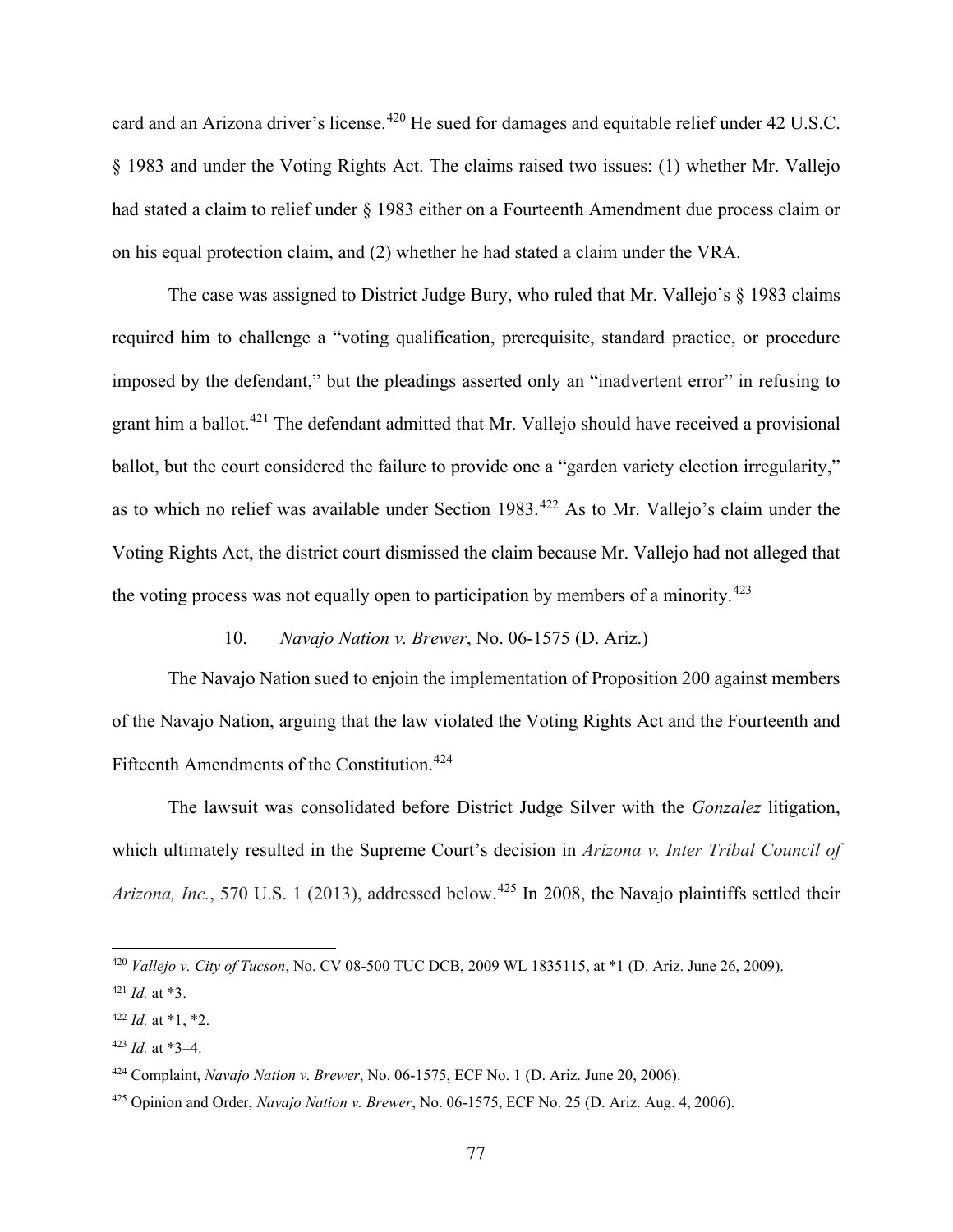claims with the State of Arizona.<sup>426</sup> Under the terms of the settlement, voters who identify themselves as a member of a federally recognized Native American tribe may vote a regular provisional ballot upon the presentation of an expanded list of acceptable forms of tribal identification.<sup>427</sup>

#### **B. Select non-VRA voting rights litigation**

1. *Arizona State Legislature v. Arizona Indep. Redistricting Comm'n*, 576 U.S. 787 (2015)

The Arizona legislature challenged apportionment maps drawn by the Arizona Independent Redistricting Commission on the basis that the referendum creating the commission violated both the Constitution and the federal redistricting statutes.<sup>428</sup> The case raised three issues: (1) whether the Arizona legislature had standing to bring a claim against the commission, (2) whether the Commission complied with federal statutes, and (3) whether the creation of the Commission violated the Elections Clause of the U.S. Constitution, which provides that the "Times, Places, and Manner of holding Elections for Senators and Representatives, shall be prescribed in each State by the Legislature thereof; but the Congress may at any time by Law make or alter such Regulations . . . ."

Justice Ginsburg delivered the opinion of the Court, in which Justices Kennedy, Breyer, Sotomayor, and Kagan joined. The Court ruled that as the redistricting authority body that had been displaced by the Arizona referendum, the Arizona legislature had standing to assert the unconstitutionality of the process.<sup>429</sup> The Court nonetheless held that both 2 U.S.C. § 2a(c) and the

<sup>426</sup> Order, *Navajo Nation v. Brewer*, No. 06-1575, ECF No. 27 (D. Ariz. May 27, 2008).

<sup>427</sup> *Id.*

<sup>428</sup> *Arizona State Legislature v. Arizona Indep. Redistricting Comm'n*, 576 U.S. 792–93 (2015). <sup>429</sup> *Id.* at 799–804.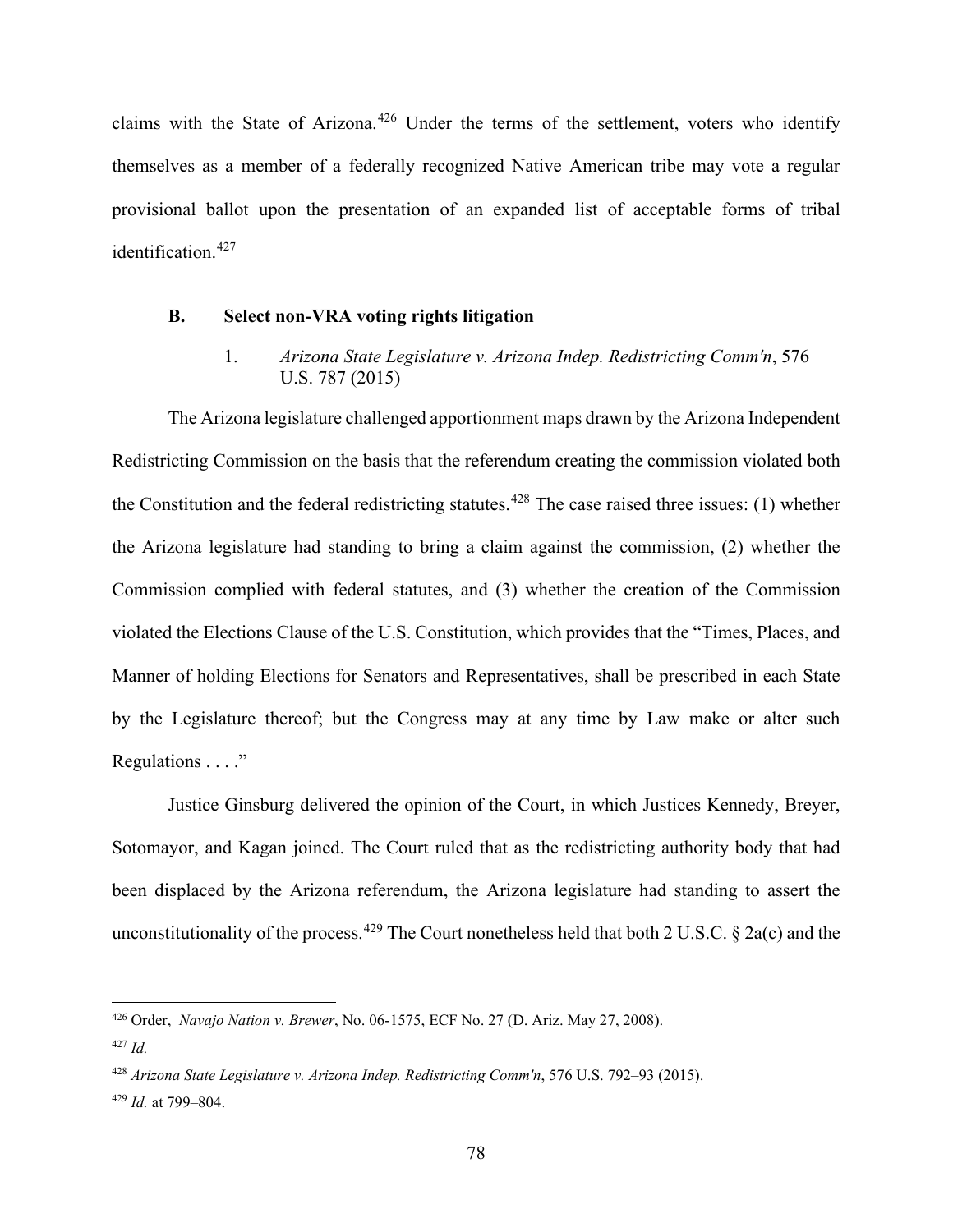Elections Clause permitted the creation of the redistricting commission.<sup>430</sup> Chief Justice Roberts and Justices Scalia, Thomas, and Alito dissented.

### 2. *Arizona v. Inter Tribal Council of Arizona, Inc.*, 570 U.S. 1 (2013)

Voters challenged Proposition 200's ID requirements under a variety of theories. After protracted litigation, the claim before the Supreme Court was that it violated the National Voter Registration Act's rules specifying a federal form to be used for voter registration.<sup>431</sup> The case raised the issue whether Arizona's requirement that voters registering to vote by mail provide proof of citizenship in one of an enumerated list of forms of identification violated the NVRA. Specifically, the Court ruled that the case turned on a question of statutory interpretation: whether the NVRA's mandate that States "accept and use" the federal form prohibited the imposition of requirements beyond those in the federal form.<sup>432</sup>

Justice Scalia delivered the opinion of the Court, in which Chief Justice Roberts, and Justices Ginsburg, Breyer, Sotomayor, and Kagan joined. Justice Kennedy concurred in the judgment. The Court ruled that Arizona's requirement that state officials reject voter registration applications without the information required by Proposition 200 conflicted with the NVRA's requirement that states "accept and use" the federal form for voter registration, and the Supremacy Clause required that the federal form be accepted for federal elections.<sup>433</sup> The ruling has led to the use of a dual-track system in Arizona, where voters who register without providing the

<sup>430</sup> *Id.* at 804–24.

<sup>431</sup> *Arizona v. Inter Tribal Council of Arizona, Inc.*, 570 U.S. 1, 6–7 (2013).

 $432$  *Id.* at 4–5.

<sup>433</sup> *Id.* at 15.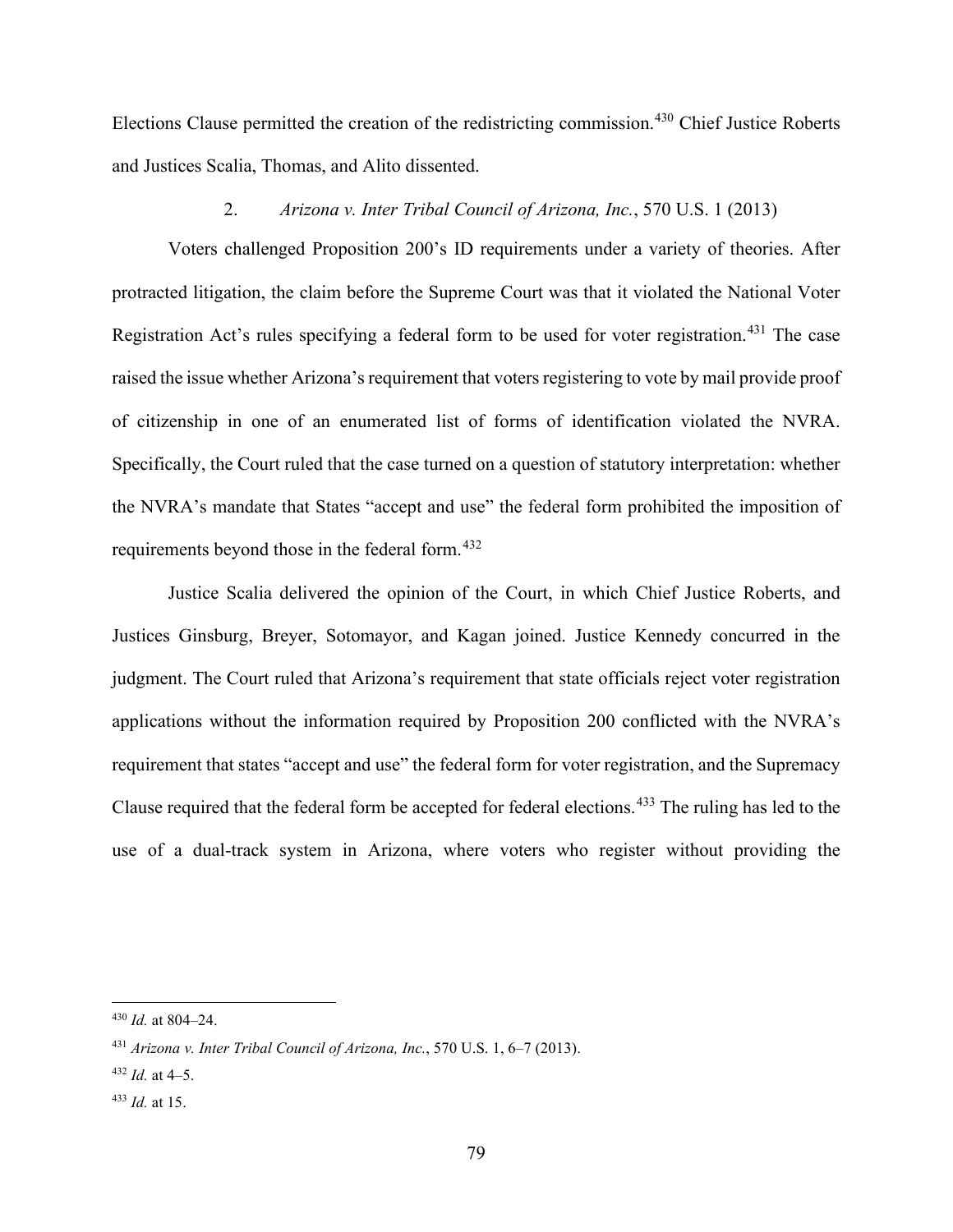identification required by Proposition 200 are classified as federal-only voters, and may not vote in certain local elections.<sup>434</sup> Justices Thomas and Alito dissented.

### 3. *Purcell v. Gonzalez*, 549 U.S. 1 (2006)

Voters challenged Proposition 200's ID requirements and sought a preliminary injunction against them in advance of the  $2006$  elections.<sup>435</sup> The case raised two issues: (1) what deference was owed to a district court decision for which no written opinion was yet available, and (2) the correct standard for pre-election injunctions.

Proposition 200 passed in November 2004, and the Attorney General had precleared the measure in May 2005.<sup>436</sup> Plaintiffs brought suit in May 2006.<sup>437</sup> The district court denied their request for a preliminary injunction on September 11, 2006 but did not issue findings of fact or conclusions of law at the time.<sup>438</sup> On October 5, a two-judge motions panel of the Ninth Circuit granted an injunction pending appeal on written submissions from the parties but without oral argument or any written opinion from the district court.<sup>439</sup> On October 9, the court denied a motion for reconsideration.<sup>440</sup> Neither the October 5 nor the October 9 orders included a written opinion, only a four-sentence order regarding the scope of the injunction.<sup>441</sup> On October 12, the district court issued its findings of fact and conclusions of law.<sup>442</sup> The district court found that plaintiffs

- <sup>436</sup> *Id.*
- <sup>437</sup> *Id.*
- <sup>438</sup> *Id.*
- <sup>439</sup> *Id.*
- <sup>440</sup> *Id.*
- <sup>441</sup> *Id.*

<sup>434</sup> *See* Ariz. Op. Att'y Gen. No. I13-011 (Oct. 7, 2013) (determining that voters who do not provide sufficient information may vote in federal, but not state or local, races).

<sup>435</sup> *Purcell v. Gonzalez*, 549 U.S. 1, 3 (2006)

<sup>442</sup> *Id.* at 3–4.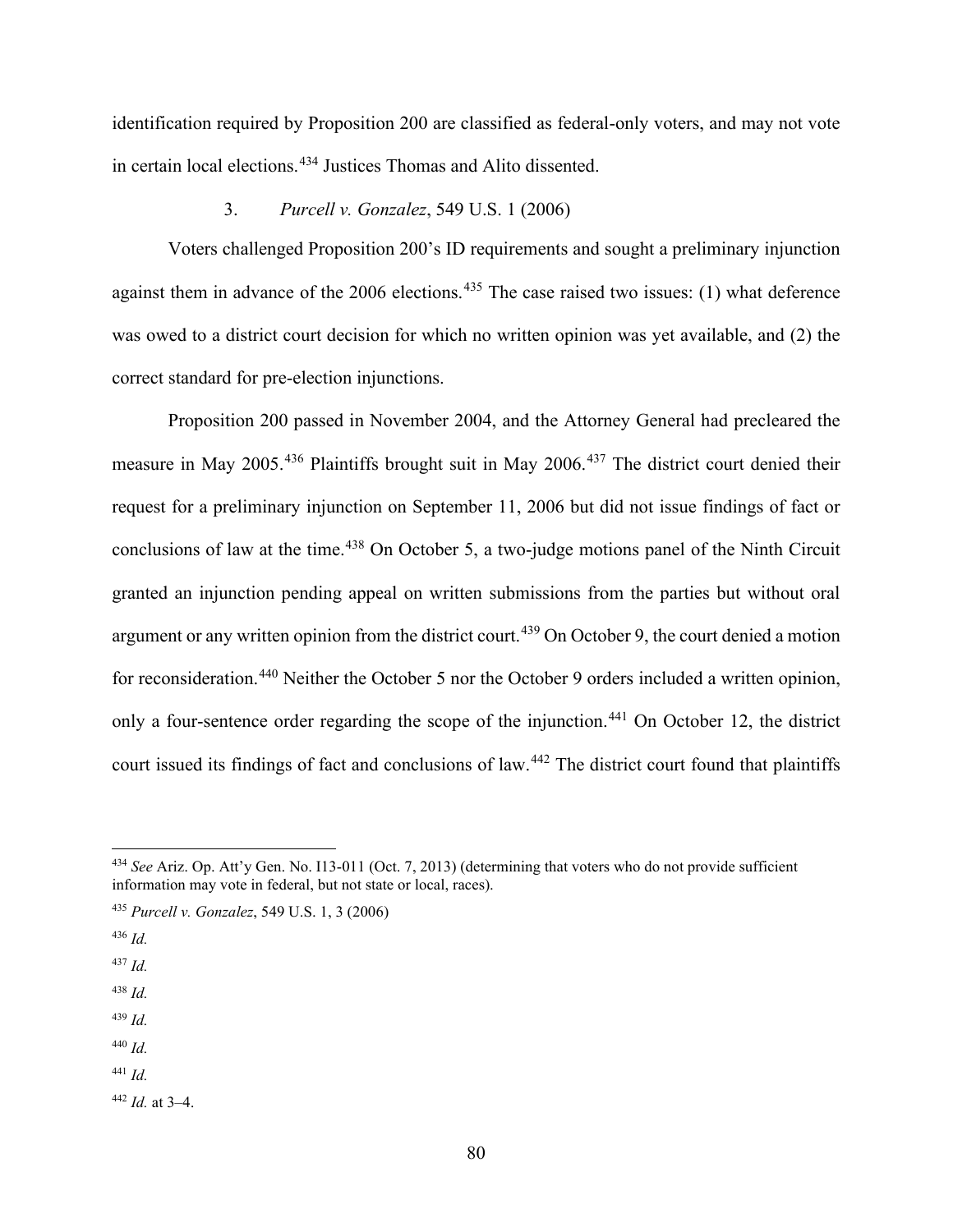had demonstrated a possibility of success but was reluctant on the record before it to say that they had shown a strong likelihood of success.<sup>443</sup>

The Court ruled *per curiam*. It declined to opine on the underlying merits of the dispute but set forth certain considerations for pre-election injunctions.<sup>444</sup> The Court recognized that "the possibility that qualified voters might be turned away from the polls would caution any district judge to give careful consideration to the plaintiffs' challenges."<sup>445</sup> The Court also noted, however, that "[c]ourt orders affecting elections especially conflicting orders, can themselves result in voter confusion and consequent incentive [sic] to remain away from the polls. As an election draws closer, that risk will increase."<sup>446</sup> The Court expressed sympathy for the Court of Appeals' predicament in having to decide the motion before the district court had issued findings of fact and conclusions of law, but also assigned error to the Ninth Circuit's failure to issue an opinion in support of its own ruling. $447$ 

The precedential implications and relevance of *Purcell* have been hotly contested in subsequent lower-court litigation, with defendants frequently invoking it to argue against any injunction close to an election.

### 4. *Harvey v. Brewer*, 605 F.3d 1067 (9th Cir. 2010)

In two separate suits consolidated on appeal, groups of ex-felons challenged Arizona's disfranchisement of ex-felons. The cases raised two issues: (1) whether the Section 2 permits disfranchisement for statutory felons or only for acts that were felonies at common law, and (2)

- <sup>445</sup> *Id.* at 4.
- $446$  *Id.* at 4–5.
- $447$  *Id.* at 4–5.

<sup>443</sup> *Id.*

<sup>444</sup> *Id.* at 4–6.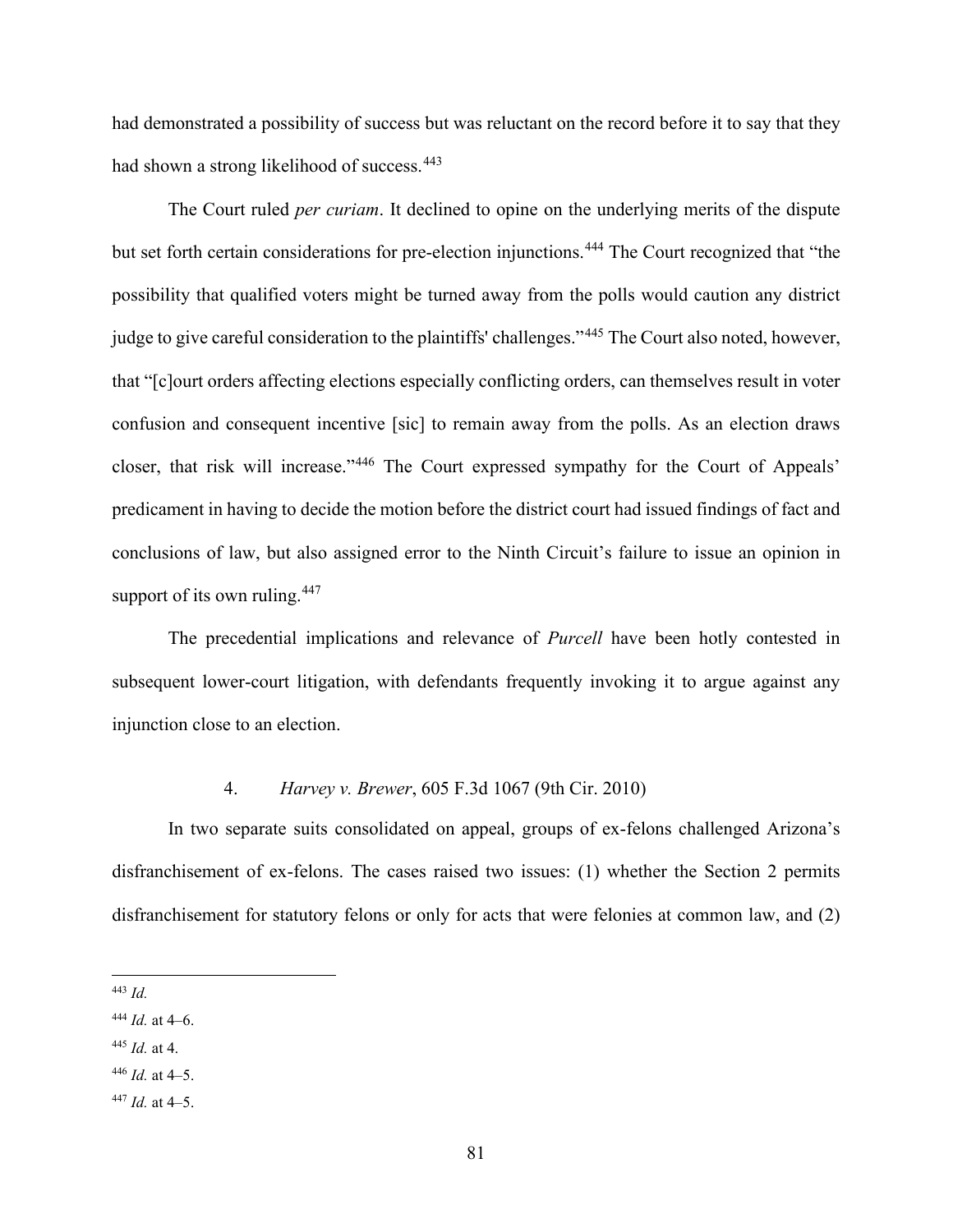whether the Twenty-Fourth Amendment's bar against poll taxes prohibited conditioning restoration of voting rights upon the payment of all outstanding criminal fines.<sup>448</sup>

Justice O'Connor, sitting by designation wrote the Court's opinion, in which Chief Circuit Judge Kozinski and Circuit Judge Ikuta joined. The Ninth Circuit affirmed the district court dismissal of both sets of claims. As to the first set of claims, plaintiffs argued that Section 2 of the Fourteenth Amendment allowed abridgement of the right to vote "for participation in rebellion, or other crime," and that at the time of the amendment's drafting and ratification "crime" meant "felony at common law."<sup>449</sup> The court rejected this argument but noted that even if it were limited to some level of serious crimes, it was reasonable to read the language as permitting abridgement of the right to vote on the basis of any crime considered in the modern day to be comparably serious, and a modern-day felony met such a standard.<sup>450</sup>

As to the second set of claims, the court held that because Arizona did not have to permit restoration of voting rights for ex-felons, it could condition that restoration on the payment of criminal fines, which were not "transform[ed]" into poll taxes by Arizona's permissive statutory scheme.<sup>451</sup> The court also rejected claims under the Arizona Constitution, holding that Arizona's privileges and immunities clause did not extend further than the Fourteenth Amendment, and that Arizona's Free and Equal Elections Clause should not be read to apply to disfranchised felons.<sup>452</sup>

<sup>448</sup> *Harvey v. Brewer*, 605 F.3d 1067, 1071 (9th Cir. 2010).

<sup>449</sup> *Id.* at 1072–78.

<sup>450</sup> *Id.* at 1074–75.

<sup>451</sup> *Id.* at 1080.

<sup>452</sup> *Id.* at 1080–81.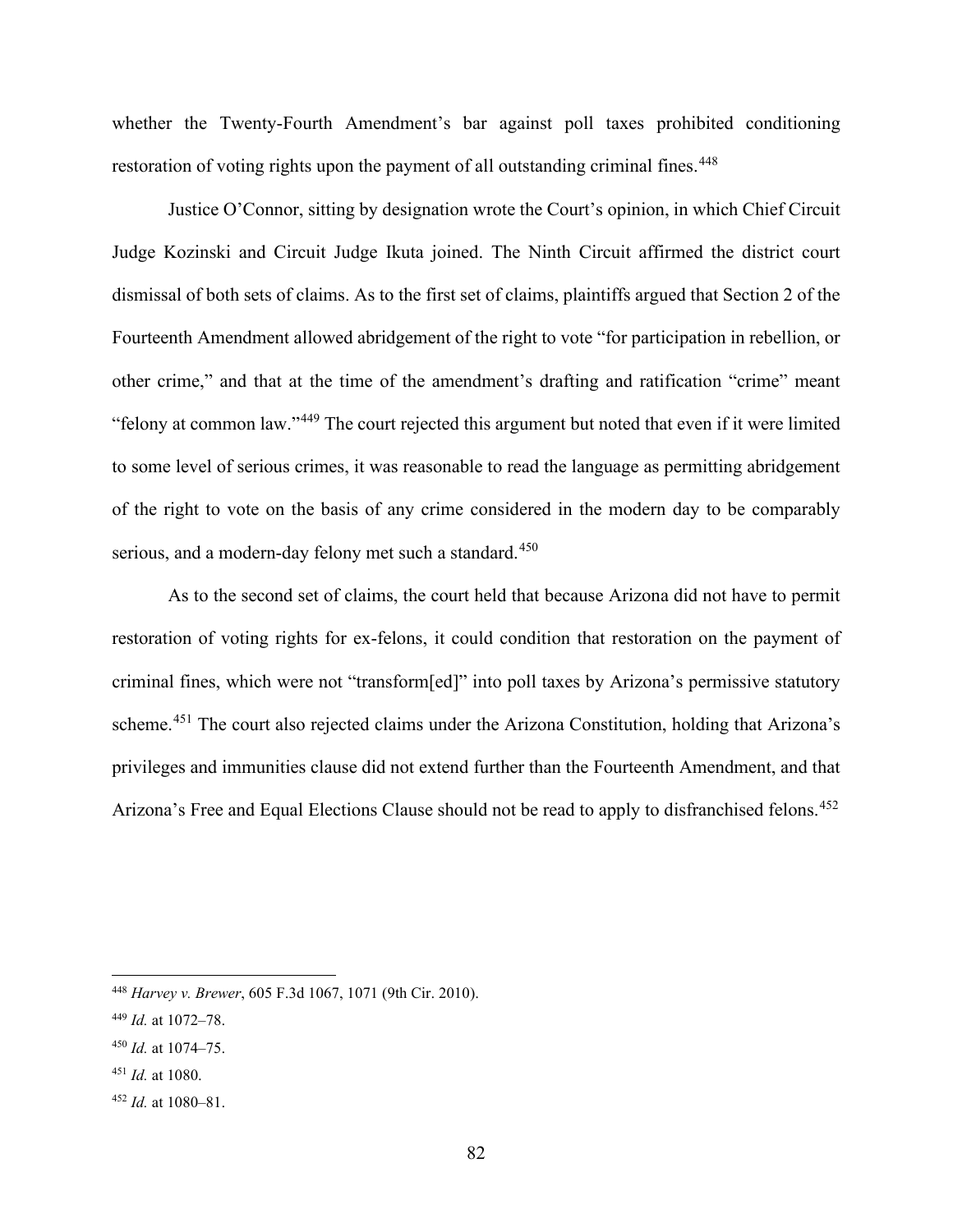### **C. VRA Objections and Consent Decrees**

Pre-*Shelby County*, when a jurisdiction covered under the VRA submitted a proposed change to the Justice Department, the department had sixty days in which to object or preclear the proposed change.<sup>453</sup> The Department could also request more information from the covered jurisdiction, in which case the department had sixty days from the date that the information was provided to render its decision.<sup>454</sup> A jurisdiction could request expedited consideration if it believed that the proposed changes needed to be implemented within the sixty-day period following submission.455

The Justice Department does publish certain summary information on its website about the submissions it has received under Section 5.<sup>456</sup> Since 2003, however, the Justice Department has not issued a formal objection to any preclearance submissions out of Arizona.<sup>457</sup> The Justice Department does not publish data about which of these submissions are withdrawn, precleared, or precleared with voluntary modifications.

Even though the Justice Department does not publish such data, some information about submissions to the Justice Department is available from related public filings. These filings suggest that at least in some instances, Arizona election officials have avoided formal objections from the Justice Department not because their proposed changes would not violate the VRA, but because

<sup>453</sup> 28 C.F.R. § 51.9 (2010).

<sup>454</sup> *Id.* § 51.37 (2010).

<sup>455</sup> *Id.* § 51.34 (2010).

<sup>456</sup> *See Notices of Section 5 Activity Under the Voting Rights Act of 1965, As Amended*, U.S. DEP'T OF JUSTICE, https://www.justice.gov/crt/notices-section-5-activity-under-voting-rights-act-1965-amended (last updated Aug. 6, 2015).

<sup>457</sup> *Voting Determination Letters for Arizona*, U.S. DEP'T OF JUSTICE, https://www.justice.gov/crt/votingdetermination-letters-arizona (last updated Aug. 7, 2015).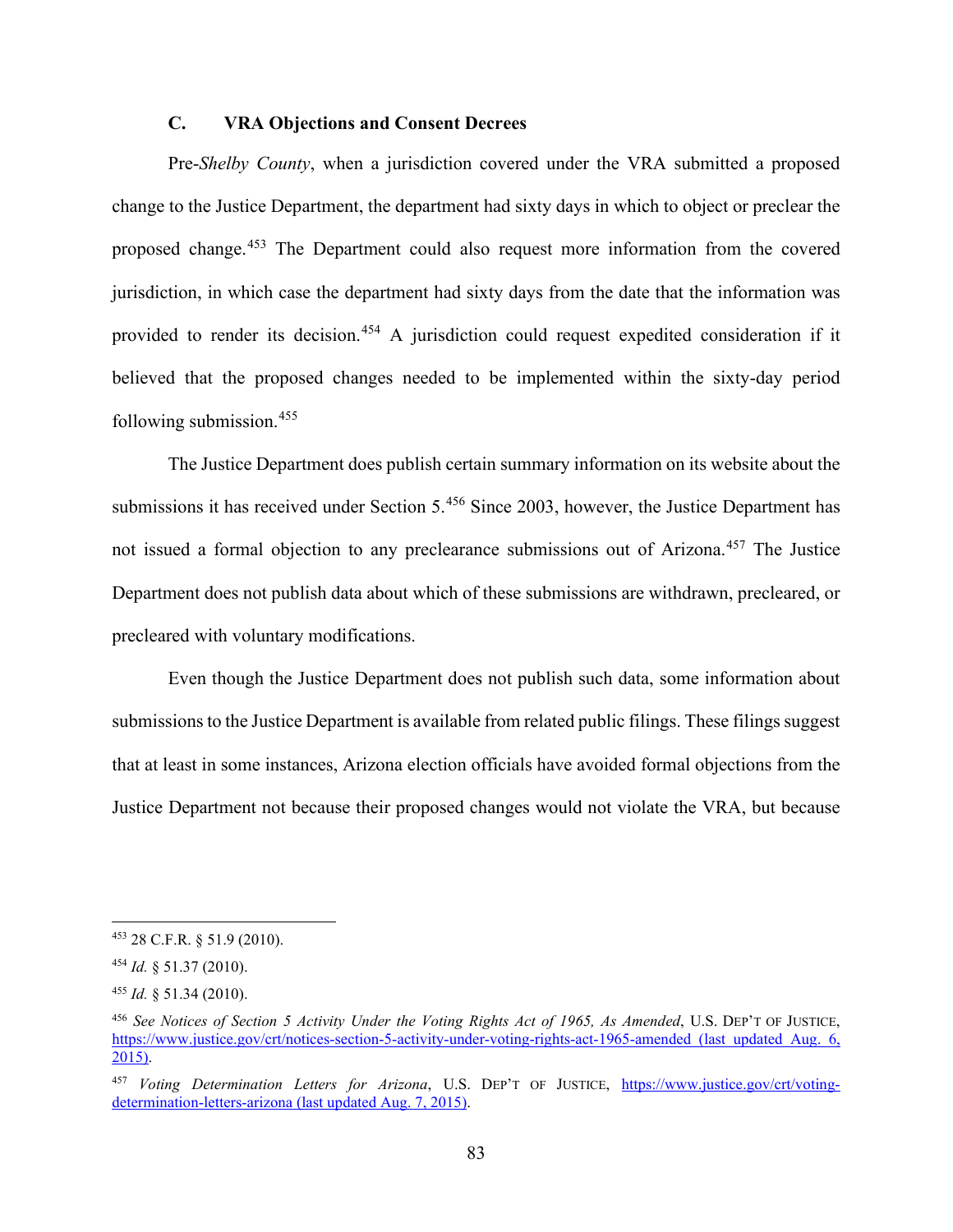state officials withdrew those portions of their preclearance submissions that drew comment from the DOJ.<sup>458</sup>

As the Court observed in *Democratic National Committee* v. *Hobbs*, this was the case with the 2011 ballot collection law that was a precursor to H.B.  $2023$ <sup>459</sup> Because the objectionable portion of the law was withdrawn, no formal objection from the Department of Justice resulted, even though Arizona leaders intended to adopt these discriminatory measures.<sup>460</sup>

Likewise, in 2009, H.B. 2101 sought, in relevant part, to expand the Board of Supervisors for Pinal County.<sup>461</sup> One section of the law was challenged in state superior court as unconstitutional.<sup>462</sup> After the DOJ requested more information before preclearing this section of the law, the Pinal County defendants declined to defend the preclearance submission and instead entered into a consent decree declaring this part of the law void, because it had not been precleared under the VRA. Only after the litigation was settled was the preclearance submission withdrawn.<sup>463</sup> Through this tactic, the Pinal County Board of Supervisors and the Arizona Attorney General avoided drawing an objection from the Department of Justice.

#### **D. Other Federal Government Voting Rights Actions Against Arizona**

The Justice Department's enforcement activities include voting rights litigation or consent decrees under statutes other than the VRA. In May 2018, the Justice Department reached a consent

<sup>458</sup> *Cf.* Fraga *supra* note 83, at 47. Fraga and Ocampo argue that the preclearance process, including the Justice Department's requests for more information from covered jurisdictions, had a deterrent effect. *Id.* at 50. Therefore, evaluating the effectiveness of Section 5 through the lens of objections or litigation alone is insufficient.

<sup>459</sup> *Democratic Nat'l Comm. v*. *Hobbs*, 948 F.3d 989, 1007–10 (9th Cir.) *rev'd and remanded sub nom. Brnovich* v. *Democratic Nat'l Comm.*, 141 S. Ct. 2321 (2021).

<sup>460</sup> *See id.*

<sup>461</sup> *See* Ariz. Op. Att'y Gen. No. I13-008 (Aug. 29, 2013).

 $462$  *Id.* 

<sup>463</sup> *See id.*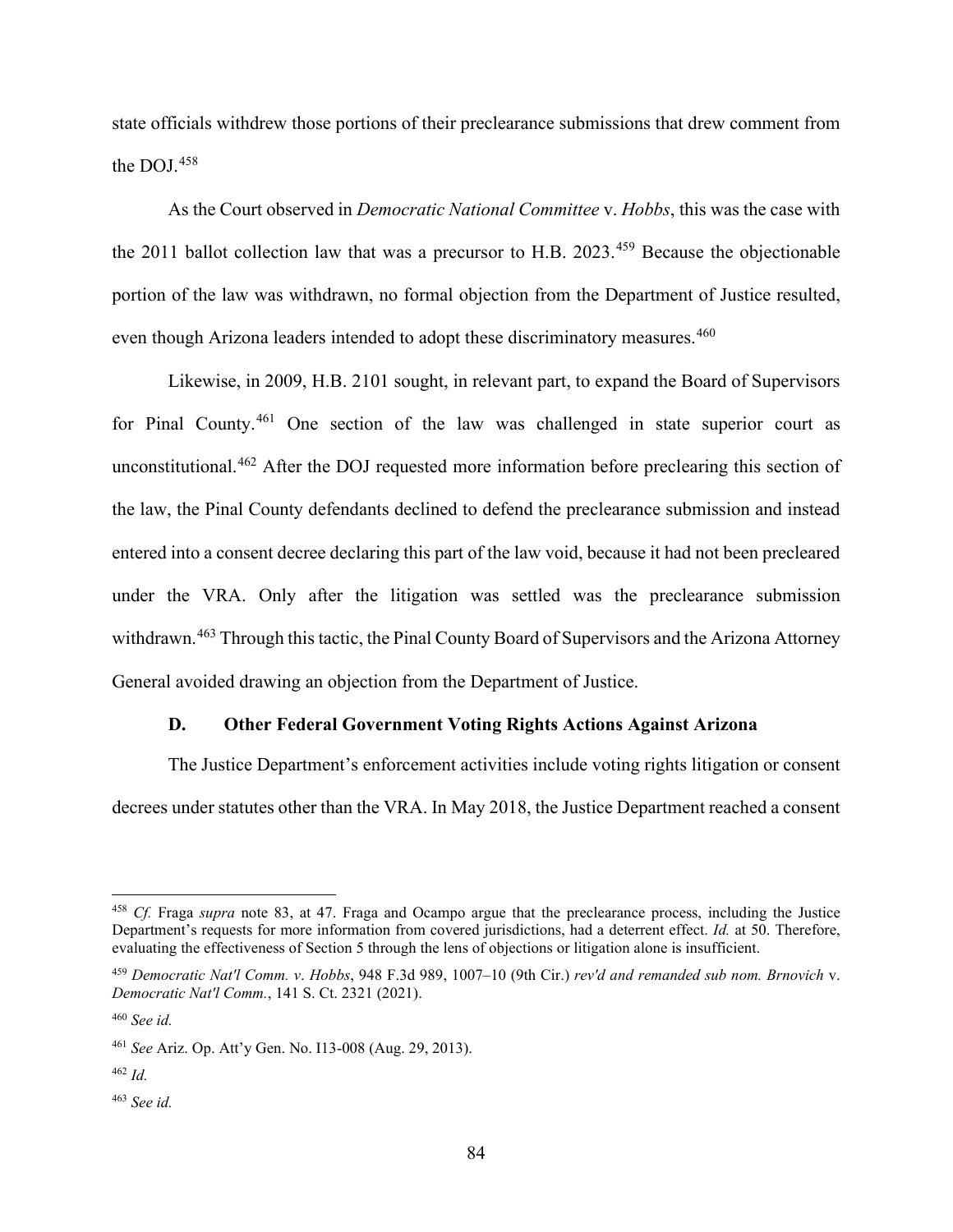decree with Coconino County, Arizona to improve the accessibility of polling places for individuals with mobility and vision impairments under the Americans with Disabilities Act.<sup>464</sup> The County has 61 polling places, of which more than twelve are located on Native American reservations. The County includes parts of the Navajo, Hualapai, Hopi, Havasupai, and Kaibab reservations. The Justice Department sought to close some of these polling places based on the Americans with Disabilities Act's requirements concerning voter access. Given the rural nature of these precincts and the lack of more accessible options, Native American voting rights activists have criticized the Justice Department's efforts in this regard.<sup>465</sup> The parties reached a consent decree in May 2018.

In February 2018, the Justice Department reached a consent decree with Arizona election officials regarding the processing of certain uniformed and overseas ballots ("UOCAVA ballots") in advance of 2018 special elections to fill a vacancy in Arizona's 8<sup>th</sup> Congressional District.<sup>466</sup> The Uniformed and Overseas Citizens Absentee Voting Act requires that certain voters living abroad be given sufficient time to request and return mail ballots.<sup>467</sup> Under the terms of the consent decree, UOCAVA ballots sent back by mail were accepted for an additional 10 days.<sup>468</sup>

<sup>464</sup> *Justice Department Reaches Agreement with Coconino County, Arizona to Ensure Accessible Voting*, U.S. DEP'T OF JUSTICE (May 7, 2018), https://www.justice.gov/opa/pr/justice-department-reaches-agreement-coconino-countyarizona-ensure-accessible-voting.

<sup>465</sup> *See* Obstacles at Every Turn, *supra* note 101, at 106–07.

<sup>466</sup> Press Release, Dep't. of Justice, *Justice Department Reaches Agreement with Arizona Election Officials to Protect the Rights of Military and Overseas Voters in Arizona Special Election* (Feb. 20, 2018), https://www.justice.gov/opa/pr/justice-department-reaches-agreement-arizona-election-officials-protect-rightsmilitary-and.; United States v. Arizona, Consent Decree, ECF No. 8, 2:18-cv-00505-DLR (D. Ariz. Feb. 15, 2018).

<sup>467</sup> 52 U.S.C. § 20301 *et seq.*

<sup>468</sup> *See supra* note 466.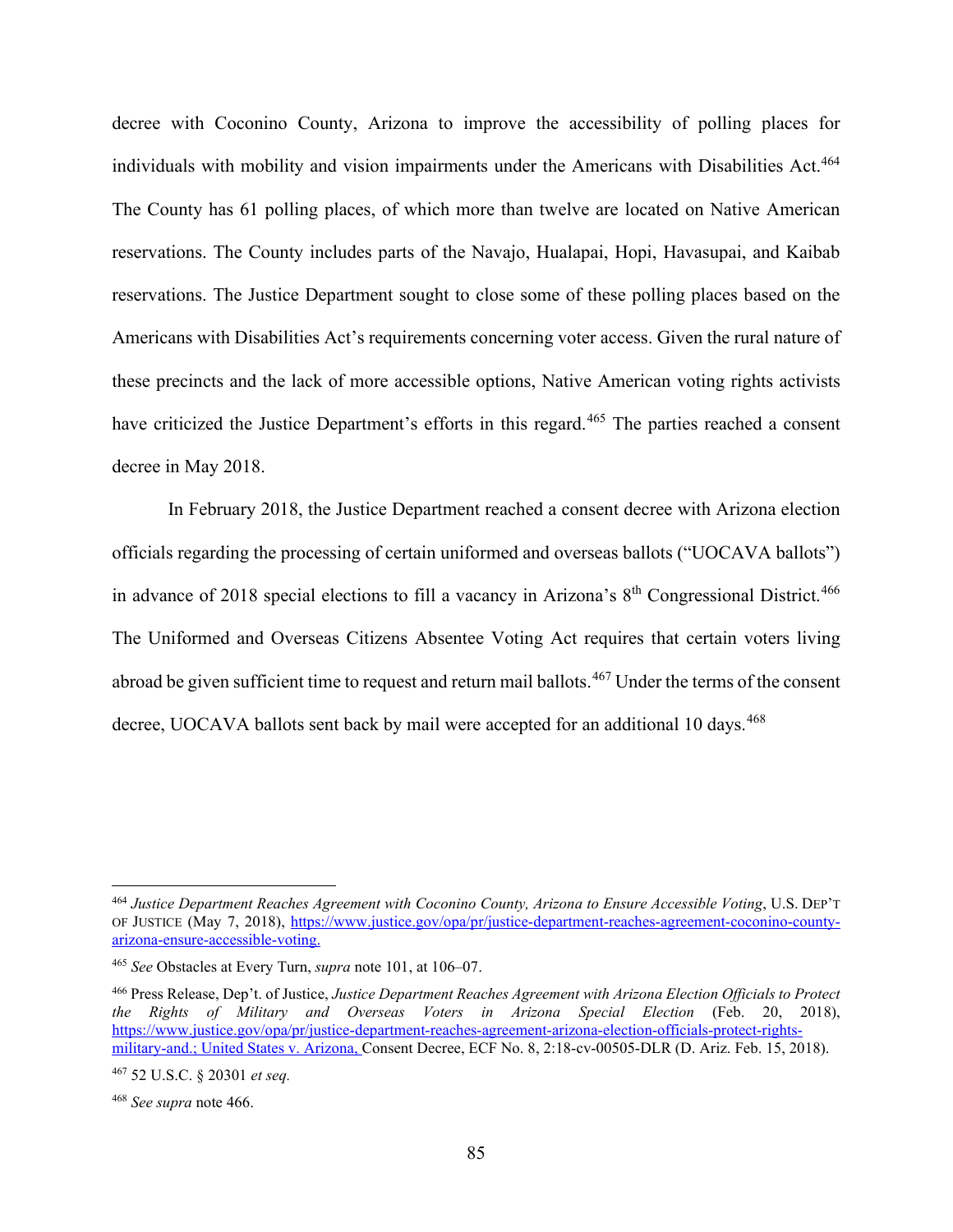### **E. Federal Observers and Monitors**

Since 2006, the Department of Justice has sent election observers or monitors to one or more Arizona counties in every general election and in several municipal and primary elections. *See* Table 8 below. As a result of the Supreme Court's decision in *Shelby County*, the Justice Department has been limited primarily to its use of monitors, which are much more restricted in what they can do during elections.<sup>469</sup> Unlike federal observers, monitors are not authorized by the VRA and therefore do not have a right to attend poll worker training, to enter polling places or to watch voters receiving assistance or casting their ballots on Election Day.<sup>470</sup> Monitors are not typically able to produce the kinds of accounts that observers do, which reports have been instrumental in documenting voting rights violations in the federal courts.<sup>471</sup> Until a new coverage formula applies Section 5 to Arizona or its county-level political subdivisions, federal observers may be authorized only by a federal court under Section 3(a) of the Act. The use of monitors is a poor substitute for federal observers, who have an established history over five decades of serving as the eyes and ears for the Department of Justice, federal courts and private litigants.

| Table 8 – Arizona Elections Under Observation Since 2006 |  |  |  |
|----------------------------------------------------------|--|--|--|
|----------------------------------------------------------|--|--|--|

| Date      | Type    | Jurisdiction | <b>Press Release</b>                                 |
|-----------|---------|--------------|------------------------------------------------------|
| 9/12/2006 | Primary | Cochise      | https://www.justice.gov/archive/opa/pr/2006/Septembe |
|           |         |              | $r/06$ crt 607.html                                  |
| 11/7/2006 | General | Apache       | https://www.justice.gov/archive/opa/pr/2006/Novembe  |
|           |         | Cochise      | $r/06$ -crt-752.html                                 |
|           |         | Maricopa     |                                                      |
|           |         | Navajo       |                                                      |
|           |         | Pima         |                                                      |
|           |         |              |                                                      |

<sup>469</sup> *See* U.S. Dep't. of Just., *About Federal Observers and Election Monitoring*, *available at* https://www.justice.gov/crt/about-federal-observers-and-election-monitoring (last updated Sept. 11, 2020).

<sup>470</sup> *See Failure to Observe: The Federal Observer Program After Shelby County*, CAMPAIGN LEGAL CTR. (July 21, 2016), https://campaignlegal.org/update/failure-observe-federal-observer-program-after-shelby-county.

<sup>471</sup> *See generally* James Thomas Tucker, *The Power of Observation: The Role of Federal Observers Under the Voting Rights Act*, 13 MICH. J. RACE & L. 227 (2007).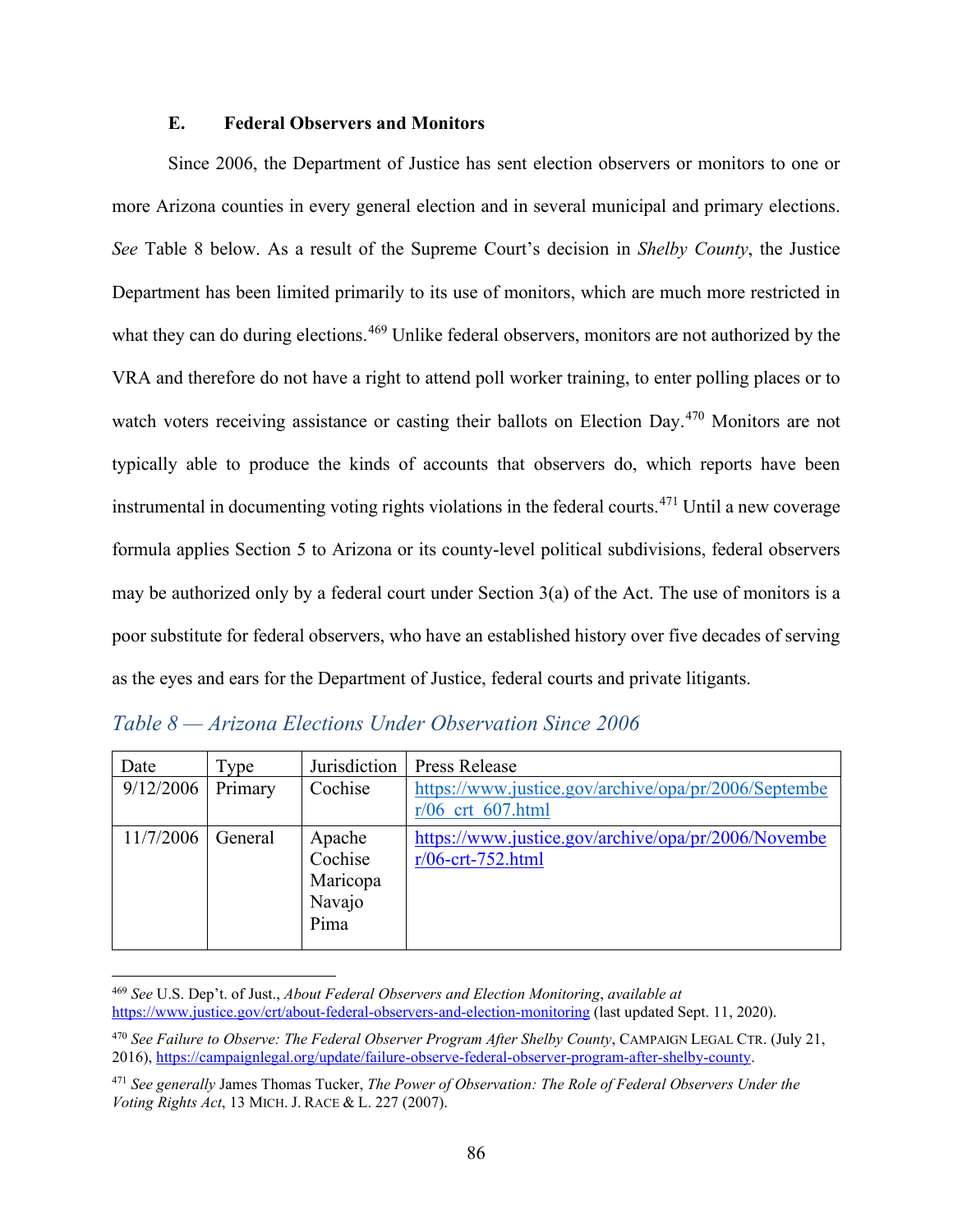| 9/2/2008  | Primary   | Apache<br>Navajo                        | https://www.justice.gov/archive/opa/pr/2008/August/08<br>$-$ crt $-761.html$                                                  |
|-----------|-----------|-----------------------------------------|-------------------------------------------------------------------------------------------------------------------------------|
| 11/4/2008 | General   | Apache<br>Cochise<br>Navajo             | https://www.justice.gov/archive/opa/pr/2008/October/0<br>8-crt-973.html                                                       |
| 8/24/2010 | Primary   | Apache<br>Navajo                        | https://www.justice.gov/opa/pr/justice-department-<br>monitor-elections-apache-and-navajo-counties-arizona                    |
| 3/8/2011  | Municipal | Maricopa                                | https://www.justice.gov/opa/pr/justice-department-<br>monitor-election-maricopa-county-arizona                                |
| 8/28/2012 | Primary   | Maricopa                                | https://www.justice.gov/opa/pr/justice-department-<br>monitor-elections-alabama-and-arizona                                   |
| 3/12/2013 | Municipal | Guadalupe                               | https://www.justice.gov/opa/pr/justice-department-<br>monitor-election-maricopa-county-arizona-0                              |
| 11/4/2014 | General   | Maricopa                                | https://www.justice.gov/opa/pr/justice-department-<br>announces-ground-monitoring-polling-places-18-<br>states-election-day-0 |
| 11/8/2016 | General   | Maricopa<br>Navajo                      | https://www.justice.gov/opa/pr/justice-department-<br>monitor-polls-28-states-election-day                                    |
| 11/6/2018 | General   | Apache<br>Cochise<br>Maricopa<br>Navajo | https://www.justice.gov/opa/pr/justice-department-<br>monitor-compliance-federal-voting-rights-laws-<br>election-day          |
| 11/3/2020 | General   | Coconino<br>Maricopa<br>Navajo          | https://www.justice.gov/opa/pr/justice-department-<br>again-monitor-compliance-federal-voting-rights-laws-<br>election-day    |

**Sources Stated in Table**

# **F. The CyberNinjas' Post-Election Review and 2021 Voter Suppression Laws**

Since 2015, Arizona has seen a marked increase in anti-immigrant and anti-Latino rhetoric.<sup>472</sup> In the wake of the 2020 presidential election, politicians supportive of former President Trump's false allegations of widespread voter fraud have prompted a national campaign of voter

<sup>472</sup> *See Voting Rights and Elections Administration in Arizona: Hearing on Voting Rights and Elections Administration in Arizona Before the H. Subcomm. on Elections*, 116th Cong. 63 (2019) (statement of Ms. Montserrat Arredondo); Julie Erfle, *AZ Republicans Take a Giant Step Backwards on Immigration and Race*, THE ARIZ. MIRROR (Aug. 14, 2019), https://www.azmirror.com/2019/08/14/az-republicans-take-a-giant-step-backwards-on-immigration-andrace/.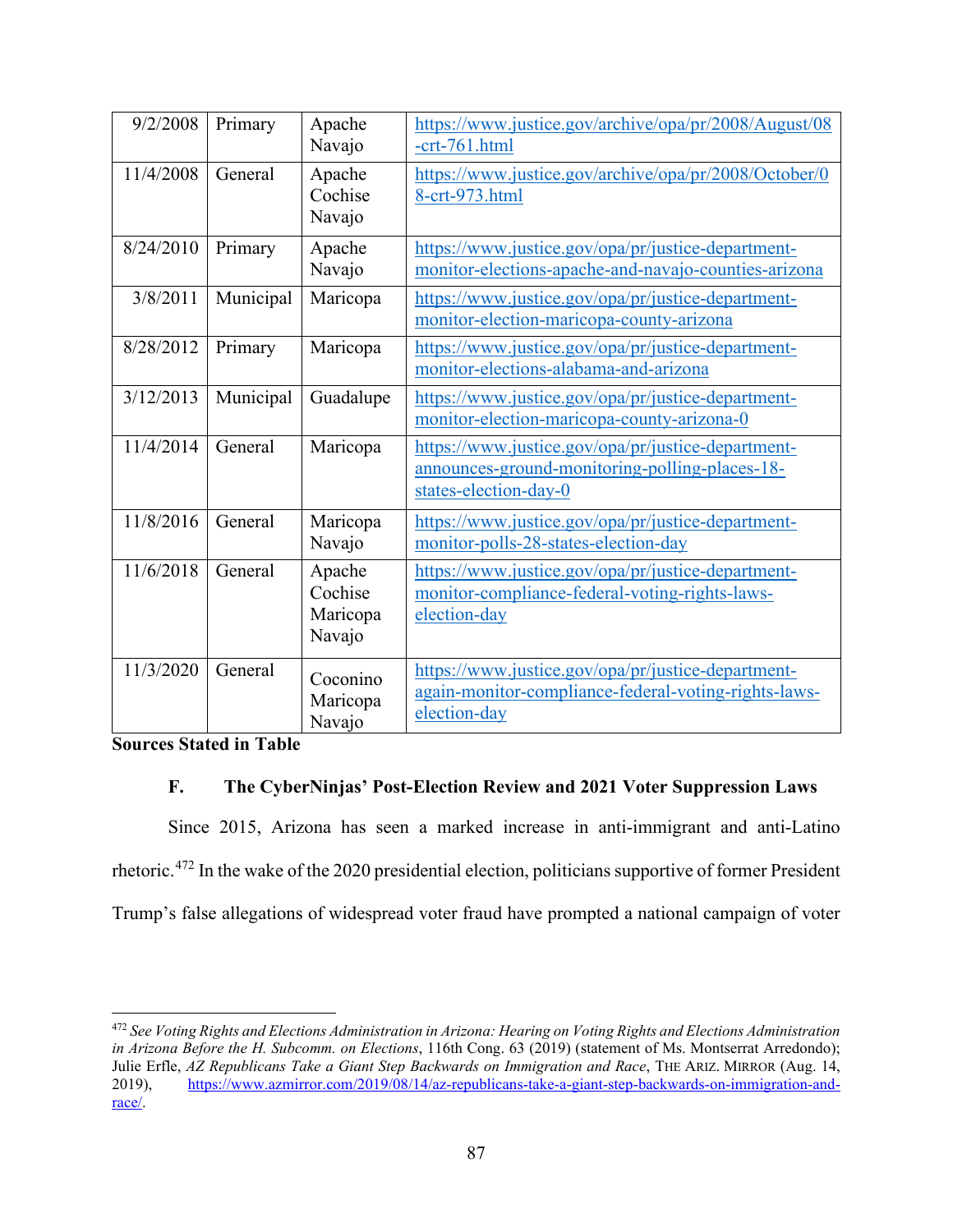suppression laws with racist undertones. $473$  The mob that assembled on the Capitol on January 6, including unknown numbers of Arizonans, hurled racial abuse on Capitol police officers as they sought to "Stop the Steal." They were heralded by Arizona Representative Paul Gosar as "peaceful patriots."<sup>474</sup> Gosar and two other congressional representatives from Arizona—Andy Biggs and Debbie Lesko—were documented to have played key roles in instigating the insurrection on social media, both in Arizona and nationally, and the special House committee examining the riots has subpoenaed the phone records of, among others, Representatives Biggs and Gosar.<sup>475</sup>

The "Big Lie"—that the 2020 election was "stolen" with votes by "unqualified" voters in cities like Detroit and Philadelphia and Phoenix, cities with large minority populations—has motivated swaths of the electorate, instigated by politicians like Rep. Gosar, to clamor for a wave of laws making it harder to vote.<sup>476</sup> Often dressed in the language of preventing fraud, just as the polling place challenges of the 1960s were, these laws are designed to make it harder for minorities

<sup>475</sup> *See* Ronald J. Hansen, *Report: Biggs, Gosar and Lesko Produced More Troubling Post-Election Social Media Than Any Other Delegation*, THE ARIZ. REPUBLIC (last updated Mar. 5, 2021), https://www.azcentral.com/story/news/politics/arizona/2021/03/05/report-biggs-gosar-posted-troubling-postelection-social-media/4595583001/; Ronald J. Hansen, *Phone Records Sought for Reps. Andy Biggs, Paul Gosar, Others in Jan. 6 Probe, Report Says*, THE ARIZ. REPUBLIC (last updated Aug. 30, 2021), https://www.azcentral.com/story/news/politics/arizona/2021/08/30/house-jan-6-us-capitol-riot-panel-wants-arizonaandy-biggs-paul-gosar-phone-records-report-says/5652204001/.

<sup>473</sup> *See, e.g.,* Marianna Spring, *"Stop the Steal": The Deep Roots of Trump's "Voter Fraud" Strategy*, BBC NEWS (Nov. 23, 2020), https://www.bbc.com/news/blogs-trending-55009950; Tom McCarthy, *How Republicans Are Trying to Prevent People from Voting After "Stop the Steal"*, THE GUARDIAN (Apr. 7, 2021), https://www.theguardian.com/us-news/2021/apr/07/republican-voter-suppression-policy-stop-the-steal (policies behind "stop the steal" are "aggressive voter suppression, targeting people of color, urbanites, low-income communities and other groups whose full participation is seen . . . as a threat."); Jane Mayer, *The Big Money Behind the Big Lie*, THE NEW YORKER (Aug. 2, 2021), https://www.newyorker.com/magazine/2021/08/09/the-big-moneybehind-the-big-lie (describing the Bradley Foundation's funding of groups promulgating the "falsehood that election fraud is widespread in America, particularly in minority communities . . .").

<sup>474</sup> Meena Venkataramanan, *Gosar calls Jan. 6 US Capitol attackers "peaceful patriots," says slain rioter "executed"*, THE ARIZ. REPUBLIC (May 12, 2021), https://www.azcentral.com/story/news/politics/arizona/2021/05/12/rep-paulgosar-calls-jan-6-us-capitol-attackers-peaceful-patriots/5063404001/.

<sup>476</sup> *See* Max Burns, *"Stop the Steal" Isn't Dead, It's Just Moving to State Houses*, THE DAILY BEAST (Feb. 18, 2021), https://www.thedailybeast.com/stop-the-steal-isnt-dead-its-just-moving-to-state-houses.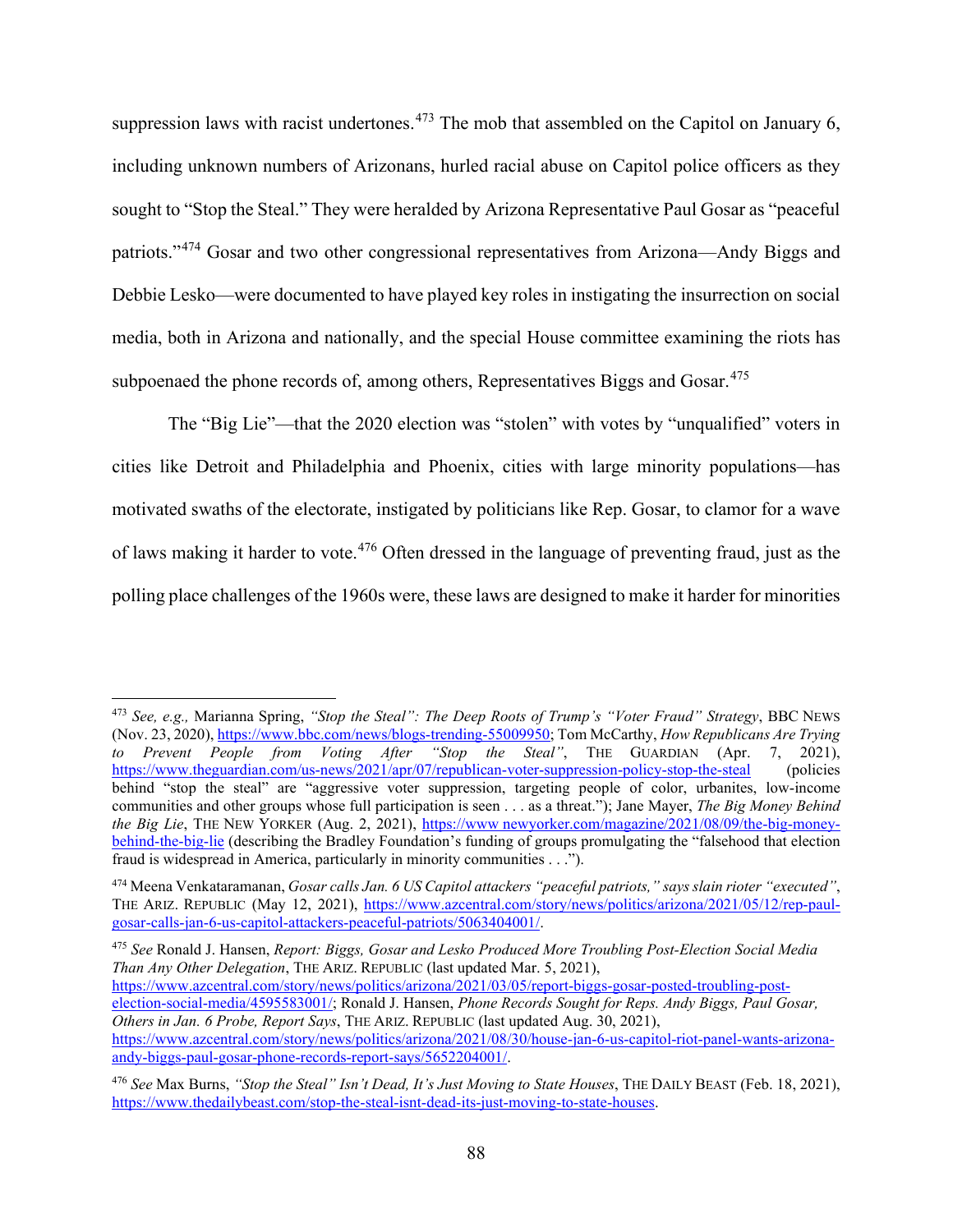to vote, and to intimidate minority voters.<sup>477</sup> These movements have been particularly influential in Arizona, where a series of voter suppression measures that either target or disproportionately burden minority voters have been proposed or enacted in 2021 alone.<sup>478</sup>

A partisan, performative, and largely private post-election review of the 2020 election results—after they have already been verified more closely than any other election in history—has threatened to intimidate voters.<sup>479</sup> To reinforce the pretense of an anti-fraud measure and the narrative of the Big Lie, the proponents of this review have dubbed it an "audit." It is not one. Where local election officials have objected to being co-opted into this spectacle, seeking to protect their voters from intimidation, Arizona's Attorney General has threatened to withhold funding and to strip local officials of their power in order to coerce them.<sup>480</sup>

<sup>477</sup> *See Voting Laws Roundup: July 2021*, BRENNAN CTR. FOR JUSTICE (July 22, 2021), https://www.brennancenter.org/our-work/research-reports/voting-laws-roundup-july-2021; *Block the Vote: How Politicians are Trying to Block Voters from the Ballot Box*, ACLU (last updated Aug. 18, 2021) https://www.aclu.org/news/civil-liberties/block-the-vote-voter-suppression-in-2020/.

<sup>478</sup> *See* Marian K. Schneider, *Arizona's Voter Suppression Bills Are Dangerously Close to Becoming Law*, BRENNAN CTR. FOR JUSTICE (Apr. 28, 2021), https://www.brennancenter.org/our-work/analysis-opinion/arizonas-votersuppression-bills-are-dangerously-close-becoming-law; Jennifer Medina, *Arizona G.O.P. Passes Law to Limit Distribution of Mail Ballots*, N.Y. TIMES (May 11, 2021), https://www.nytimes.com/2021/05/11/us/politics/arizonavoting-bill.html; Jane C. Timm, *Arizona Gov. Ducey signs new law that will purge infrequent mail voters from state's ballot list*, NBC NEWS (May 11, 2021), https://www.nbcnews.com/politics/elections/arizona-legislature-passes-lawpurge-infrequent-mail-voters-n1267025; Jane C. Timm, *Arizona Republicans push new laws to limit mail voting*, NBC NEWS (Mar. 20, 2021), https://www nbcnews.com/politics/elections/arizona-republicans-push-new-laws-limit-mailvoting-n1261328; Bud Foster, *23 voter suppression bills in Arizona legislature*, KOLD NEWS 13 (last updated Apr. 1, 2021), https://www kold.com/2021/04/02/voter-suppression-bills-arizona-legislature/.

<sup>479</sup> *See* Demand Letter and Preservation Notice Regarding the Maricopa County Audit (May 21, 2021), https://protectdemocracy.org/resource-library/document/demand-letter-maricopa-county-audit/; Ben Giles, *Justice Department : Arizona Senate Audit, Recount May Violate Federal Law*, NPR (last updated May 6, 2021), https://www.npr.org/2021/05/06/994246426/justice-department-shares-concerns-with-arizona-senate-audit-recount.

<sup>480</sup> *See* Colleen Sikora, *Attorney General: Maricopa County Must Comply with Subpoena or Risk State Funding*, KPNX (last updated Aug. 26, 2021), https://www.12news.com/article/news/politics/attorney-general-maricopacounty-must-comply-with-subpoena-or-risk-state-funding/75-6f2d89d4-58a9-4d63-a53b-9f6828cd202c; Ben Giles, *Arizona Republicans Strip Some Election Power from Democratic Secretary of State*, NPR (June 30, 2021), https://www.npr.org/2021/06/30/1011154122/arizona-republicans-strip-some-election-power-from-democraticsecretary-of-state.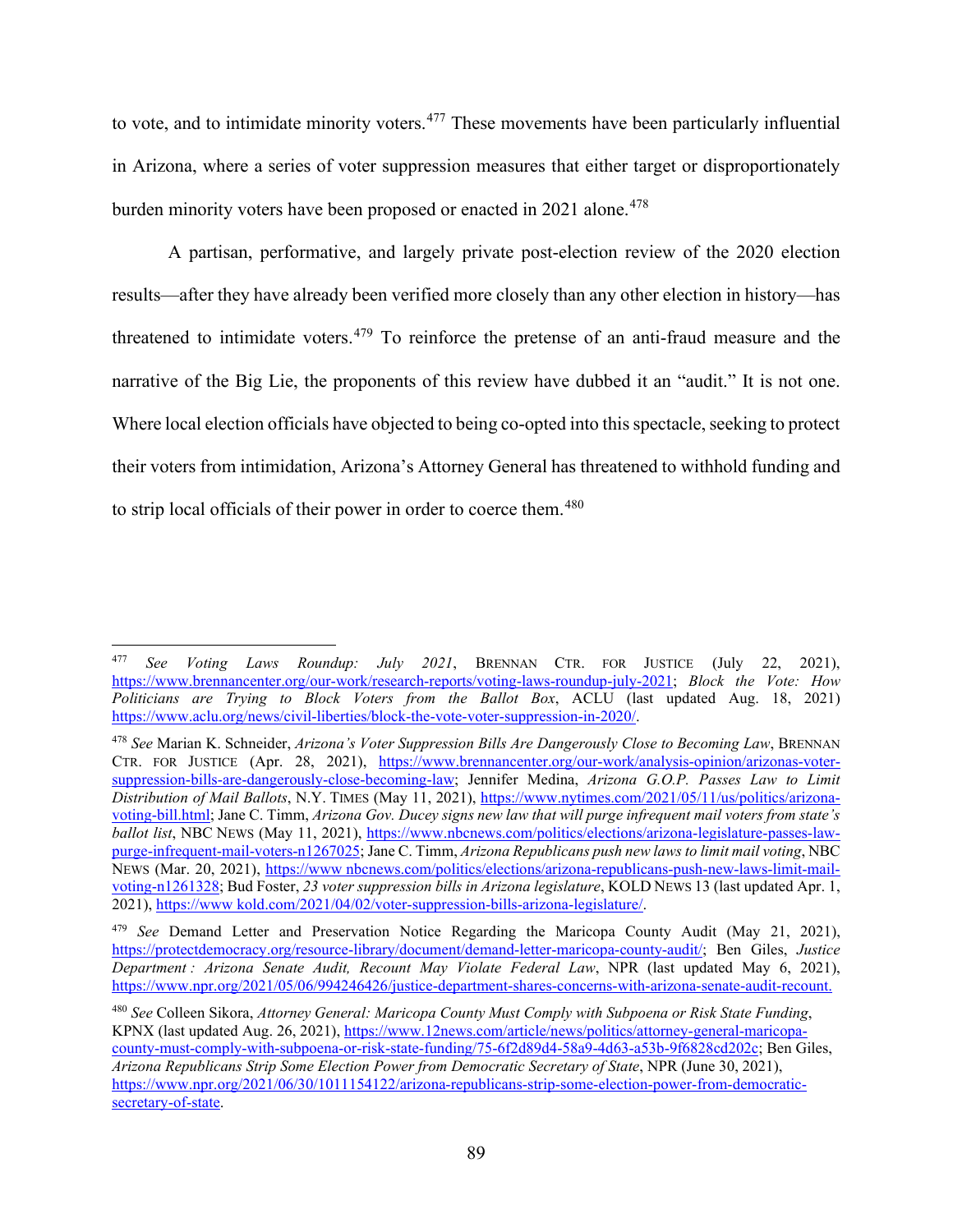From the outset, this partisan review raised concerns that it would be used both to intimidate voters and to serve as the basis for additional measures to restrict voting in Arizona.<sup>481</sup> On May 5, Principal Deputy Assistant U.S. Attorney General Pamela S. Karlan wrote to Arizona Senate President Karen Fann about concerns that (1) ballots were not kept under the control of and safeguarded by election officials as required by federal law and (2) Cyber Ninjas' statement of work entails "knocking on doors" of registered voters that could result in intimidation of voters that is prohibited by federal law.<sup>482</sup> In response to the DOJ's May letter, officials associated with the Cyber Ninjas review asserted that plans to talk to voters had already been "indefinitely defer[red]" as a component of the review.<sup>483</sup>

In June, voters in Yavapai County reported home visits by persons falsely claiming to be elections officials trying to verify the names of those living at home.<sup>484</sup> In late August, additional attempts to intimidate voters were reported to canvass homes in and around Maricopa County as part of a post-election "Voter Integrity Project." When these efforts were reported in the press, a spokesperson and liaison for the review denied any affiliation with Cyber Ninjas' work.<sup>485</sup>

<sup>481</sup> *See* BARRY C. BURDEN & TREY GRAYSON, STATES UNITED DEMOCRACY CTR., REPORT ON THE CYBER NINJAS REVIEW OF THE 2020 PRESIDENTIAL AND U.S. SENATORIAL ELECTIONS IN MARICOPA COUNTY, Arizona (June 22, 2021), *available at* https://statesuniteddemocracy.org/wp-content/uploads/2021/06/6.22.21-SUDC-Report-re-Cyber-Ninjas-Review-FINAL.pdf.

<sup>482</sup> Letter from Pamela S. Karlan, Principal Deputy Assistant Attorney General, U.S. Dep't of Justice, to Hon. Karen Fann, President, Arizona State Senate (May 5, 2021), *available at* https://www.justice.gov/crt/casedocument/file/1424586/download.

<sup>483</sup> *See* Ben Giles, *In Response to Justice Dept., Arizona Senate Says Plan to Canvass Voters Is On Hold*, NPR (May 7, 2021), https://www npr.org/2021/05/07/994945179/in-response-to-justice-dept-arizona-senate-says-plan-tocanvass-voters-is-on-hol; Letter from Hon. Karen Fann, President, Arizona State Senate, to Pamela S. Karlan, Principal Deputy Assistant Attorney General, U.S. Dep't of Justice (May 7, 2021), *available at* https://s3.documentcloud.org/documents/20700735/fann-response-to-doj-5-7-21.pdf.

<sup>484</sup> *See* Andrew Oxford, *People impersonating election officials are knocking on doors in Yavapai County, sheriff*  warns, ARIZ. REPUBLIC (last updated June 15, 2021), https://www.azcentral.com/story/news/politics/elections/2021/06/14/yavapai-county-sheriff-warns-impostersasking-voting-history/7693805002/.

<sup>485</sup> *See* Ray Stern, *Inside Effort to Canvass Maricopa County Voters: Organizers Deny Audit Ties as Questions Remain*, ARIZ. REPUBLIC (Aug. 30, 2021),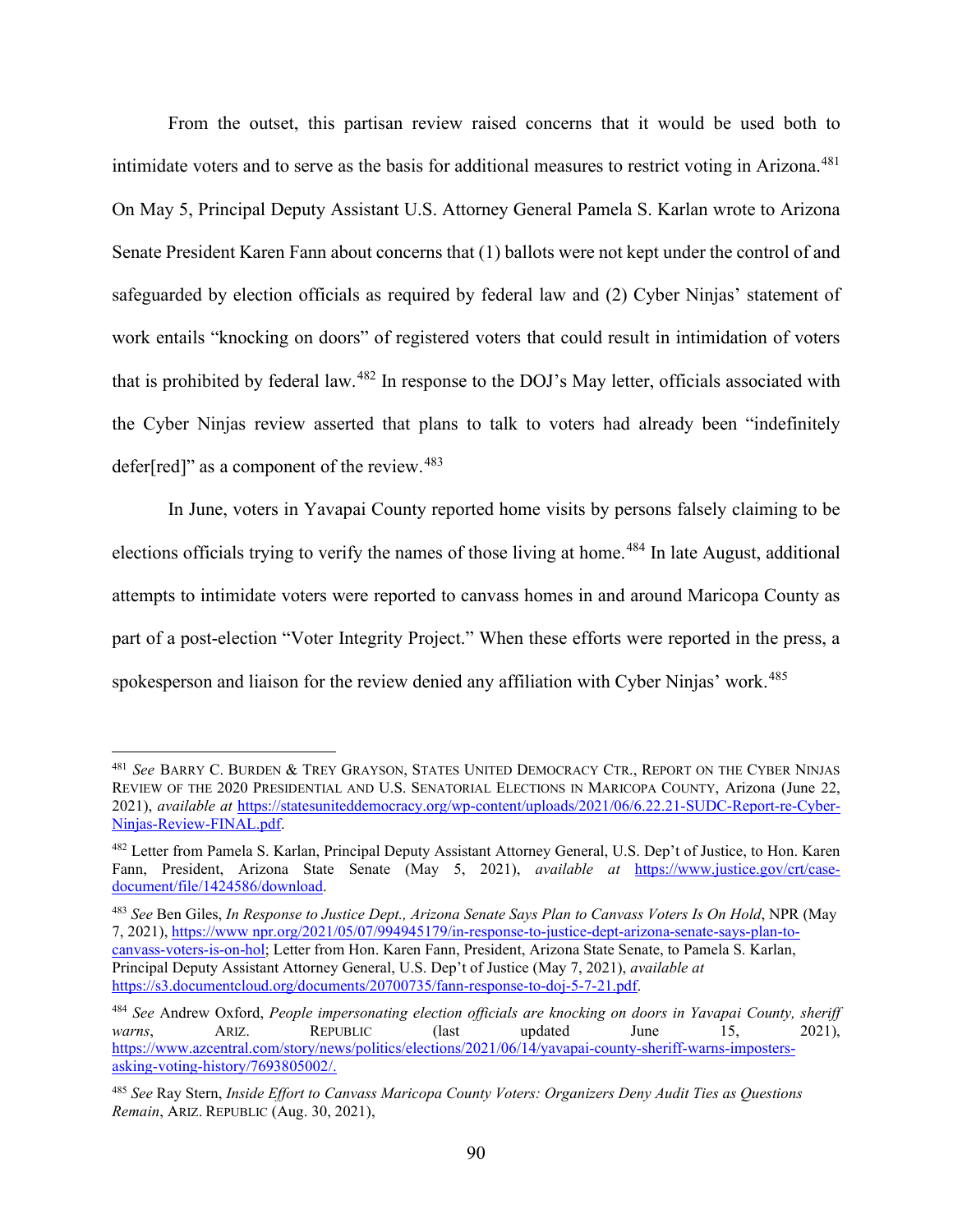A leaked draft of the final report by Cyber Ninjas, however, acknowledges that many of the "volunteers" who participated in these efforts "as part of their own grass roots group" had in fact been associated with the Cyber Ninjas review.<sup>486</sup> Choosing to call them a "grassroots selection" of individuals," the draft report admitted that their results were "integrated … for the completeness of our report."<sup>487</sup> These admissions were scrubbed from the final, published version of the report.488

Nor has the publication of Cyber Ninjas' final report heralded the end of efforts to restrict the franchise. Even though the review did not document a single instance of voter fraud, Arizona politicians immediately invoked the report as a pretense for additional measures to restrict the franchise.<sup>489</sup> As with the other measures that have been introduced in the wake of the "Stop the Steal" campaign, these measures are likely to disproportionately target racial and language minorities in Arizona.

https://www.azcentral.com/story/news/politics/arizona/2021/08/30/arizona-audit-inside-unofficial-canvassmarciopa-county-voters/5642734001/.

<sup>486</sup> *See* Brahm Resnik (@brahmresnik), Twitter (Sept. 24, 2021 1:01 a m.),

https://twitter.com/brahmresnik/status/1441266533339070473; Brahm Resnik, *Arizona Republicans' Ballot Recount Confirms Joe Biden Still Winner of 2020 Election, Draft Report Says*, 12NEWS (last updated Sept. 23, 2021 10:09 p.m. MST), https://www.12news.com/article/news/politics/arizona-republicans-ballot-recount-confirms-joe-bidenstill-winner-of-2020-election-draft-report-says/75-093d6717-d0a5-4ebe-a148-9767753c25f5.

<sup>487</sup> *See* Brahm Resnik (@brahmresnik), Twitter (Sept. 24, 2021 1:01 a m.), https://twitter.com/brahmresnik/status/1441266533339070473 (excerpting draft report).

<sup>488</sup> *Cyber Ninjas Report*, ARIZ. STATE S. REPUBLICAN CAUCUS, https://www.azsenaterepublicans.com/cyber-ninjasreport (last accessed Sept. 27, 2021).

<sup>489</sup> *See* Brahm Resnik, "Audit" Won't End It: Arizona Republicans Plan More Hearings, AG Will Investigate and Cyber Ninjas Faces More Questions, 12News (last updated Sept. 27, 2021 10:00 a.m. MST), https://www.12news.com/article/news/politics/arizona-audit-maricopa-county-recount-republicans-attorney-generalcyber-ninjas/75-b672b46f-27c7-4d2d-95a8-8567a6c7ee2c; Jen Fifield, *"Irresponsible and Dangerous": Maricopa County Responds to Questions Raised in Arizona Audit*, THE ARIZ. REPUBLIC (Sept. 25, 2021), https://www.azcentral.com/story/news/politics/elections/2021/09/25/maricopa-county-calls-arizona-election-auditirresponsible-dangerous/5848270001/.